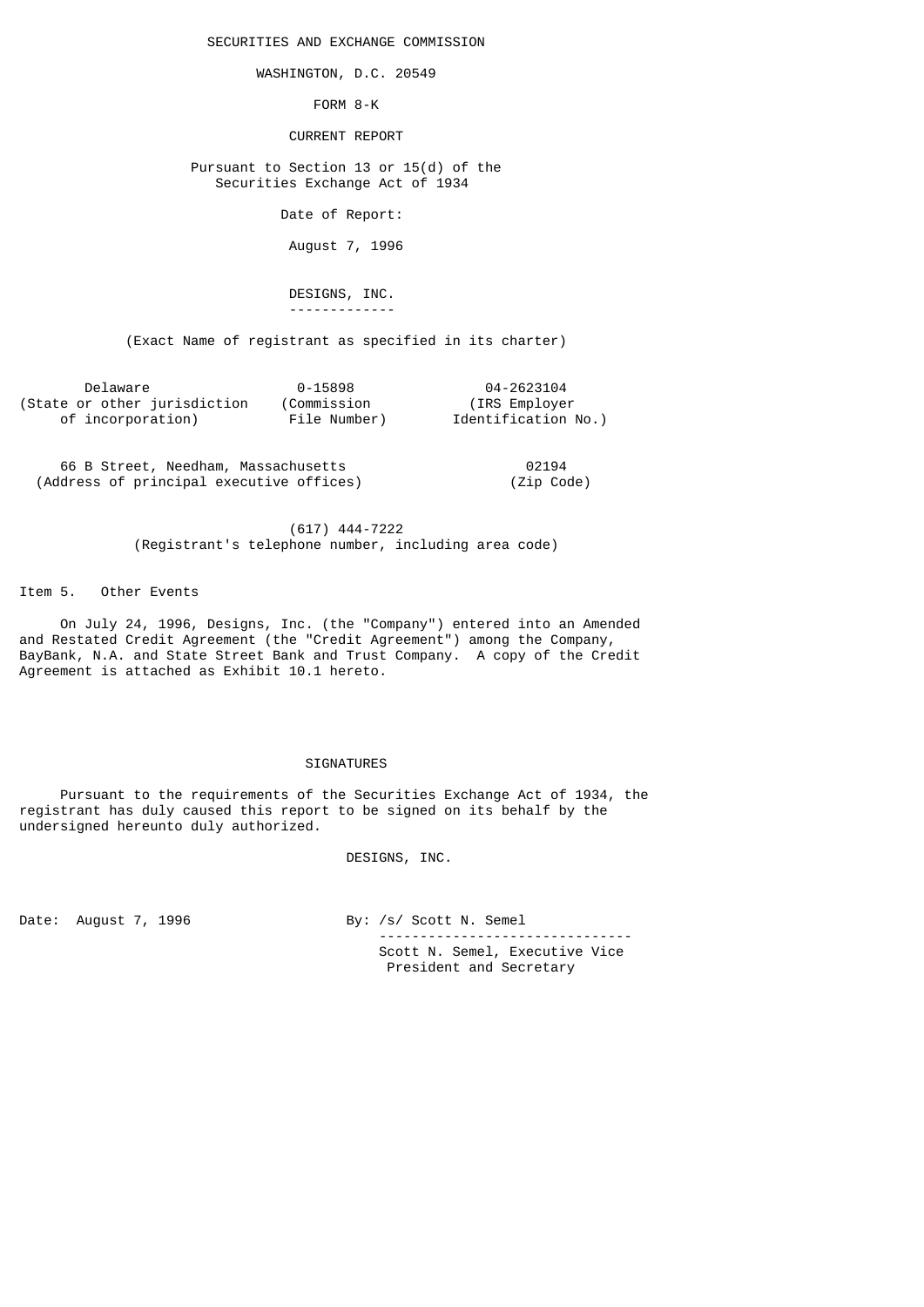### Index to Exhibits -----------------

Exhibit No. Description - ----------- -----------

 10.1. Amended and Restated Credit Agreement dated as of July 24, 1996 among Designs, Inc., BayBank, N.A., and State Street Bank and Trust Company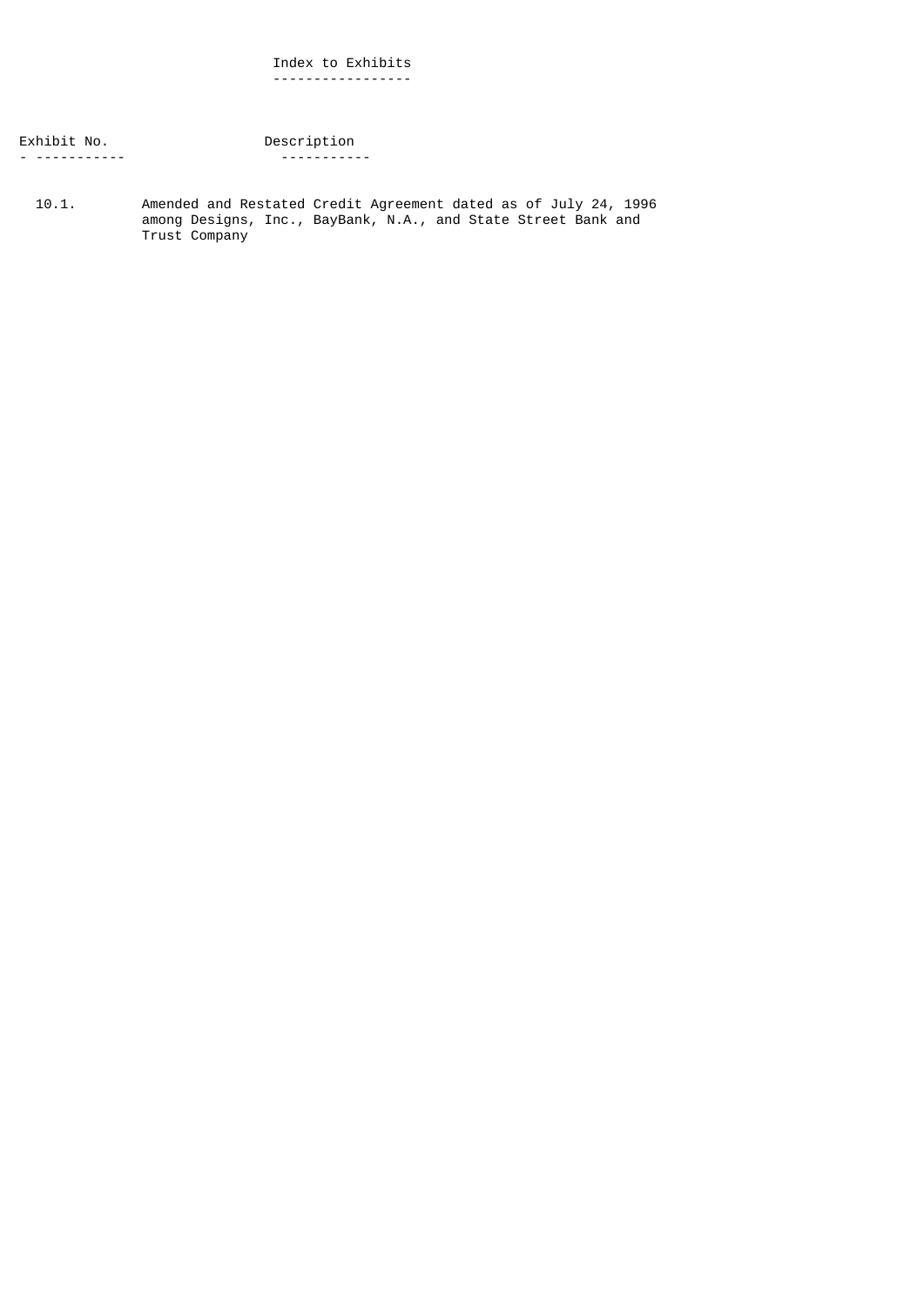AMENDED AND RESTATED CREDIT AGREEMENT

among

DESIGNS, INC.

and the contract of the contract of the contract of the contract of the contract of the contract of the contract of the contract of the contract of the contract of the contract of the contract of the contract of the contra

#### BAYBANK, N.A.

and the contract of the contract of the contract of the contract of the contract of the contract of the contract of the contract of the contract of the contract of the contract of the contract of the contract of the contra

### STATE STREET BANK AND TRUST COMPANY

Dated as of July 24, 1996

 This AMENDED AND RESTATED CREDIT AGREEMENT, is made as of July 24, 1996 (this "Agreement"), by and among DESIGNS, INC., a Delaware corporation having its principal place of business at 66 B Street, Needham, Massachusetts 02194 (the "Company"), BAYBANK, N.A., a national banking association having its principal place of business at 7 New England Executive Park, Burlington, Massachusetts 01803 ("BayBank") and STATE STREET BANK AND TRUST COMPANY, a Massachusetts trust company having its principal place of business at 225 Franklin Street, Boston, Massachusetts 02110 ("State Street") as banks (said banks are sometimes collectively referred to as the "Banks" and each individually as a "Bank"), and BayBank as agent for the Banks (in such capacity, the "Agent"),

 Reference is made to the Credit Agreement dated as of November 17, 1994 (as amended prior to the date hereof, the "1994 Agreement"), among the Company, BayBank Boston, N.A. (now known as BayBank, N.A. and "BayBank" herein) and State Street.

 The Company and the Banks have amended the 1994 Agreement on a number of prior occasions and have agreed to certain additional amendments to be effective herewith. This Agreement amends and restates, in its entirety, the 1994 Agreement, as amended through and including the date hereof. The terms of the 1994 Agreement, as amended prior to the date of this Agreement, are intended to apply, as applicable, up to the date immediately preceding the date of this Agreement, and the terms of this Agreement are intended to apply from the date hereof forward, subject to any future amendments hereof in accordance with the terms provided herein.

 The Company and the Banks hereby agree, and agree to amend and restate the 1994 Agreement, as follows:

### ARTICLE 1 DEFINITIONS AND RELATED MATTERS

 1.1 Definitions. The terms defined elsewhere in this Agreement shall have the respective meanings ascribed to them where so defined, and the following terms have the following respective meanings for the purposes of this Agreement:

 "Account" means any right of the Company to payment for goods sold or leased or for services rendered not evidenced by an instrument or chattel paper, whether or not it has been earned by performance.

"Additional Costs" has the meaning given that term in Section 2.16.

 "Affiliate" means, with respect to any Person, (i) any other person that directly or indirectly through one or more intermediaries, controls such Person or (ii) any other Person which is controlled by or is under common control with such Person. As used in this definition, "control" means possession, directly or indirectly of the power to direct or cause the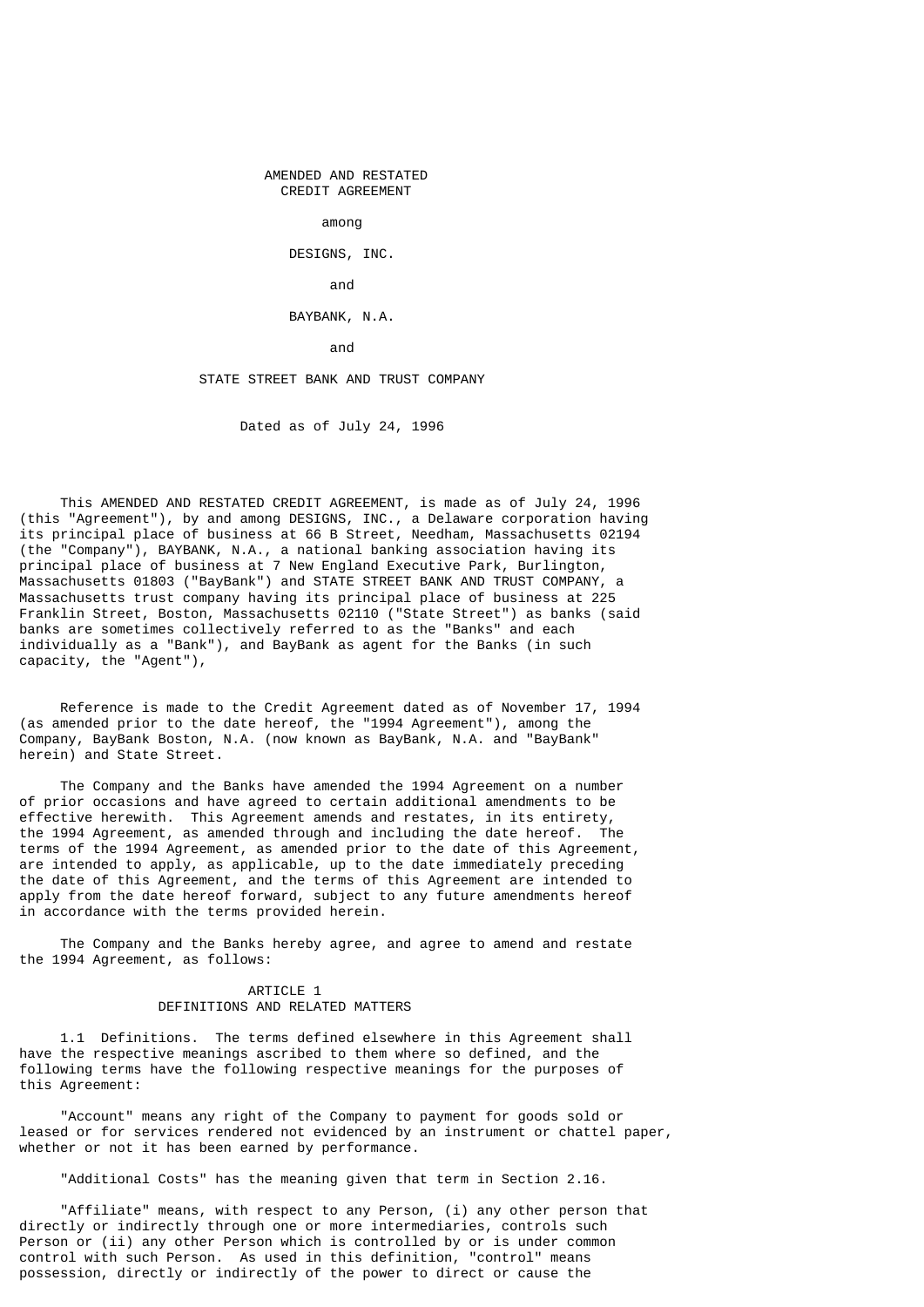direction of the management or policies of a Person, whether through the ownership of voting securities, by contract or otherwise.

"Agent's Fee" has the meaning given that term in Section 2.3(c).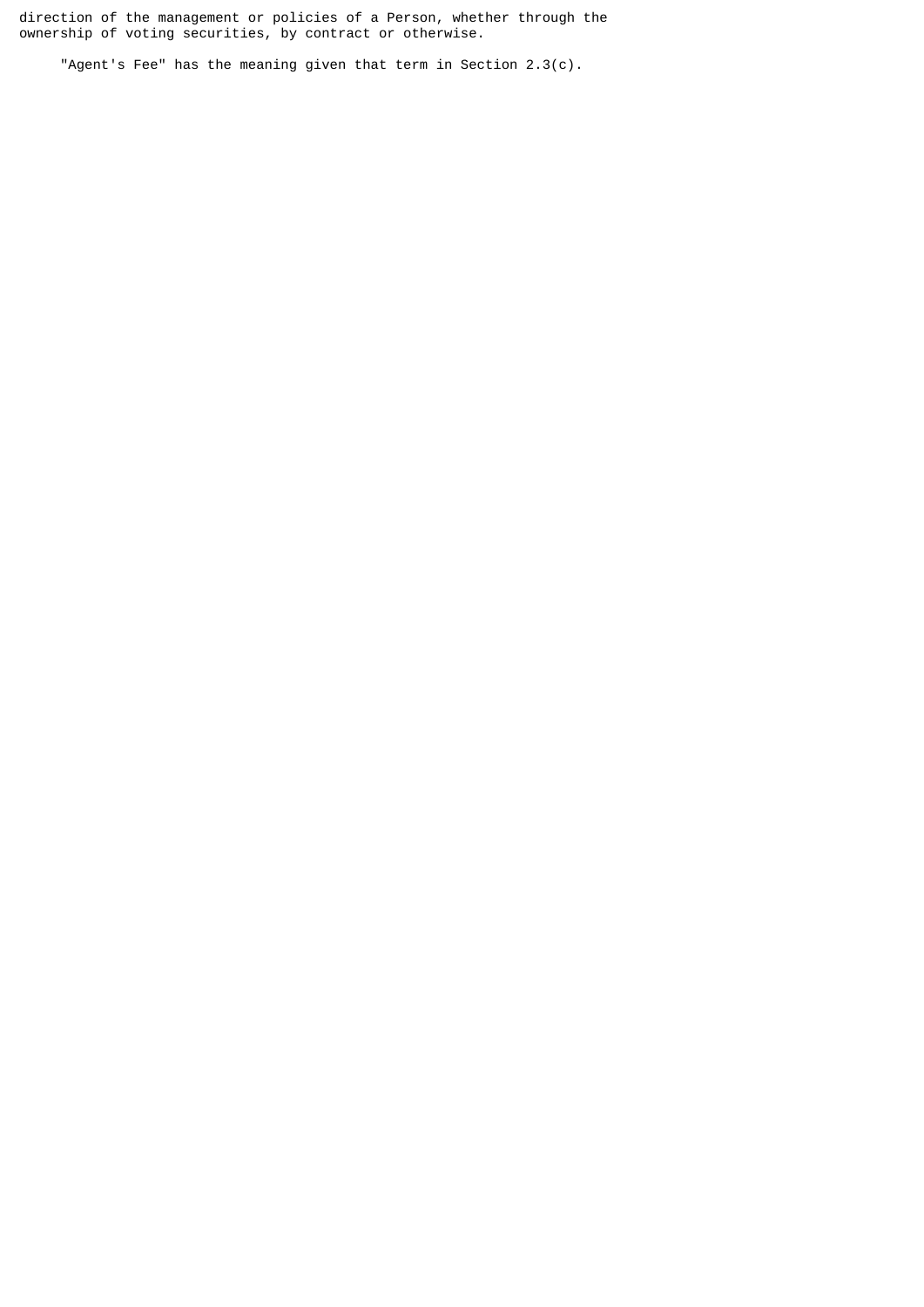"Authorized Person" means any person authorized to request Credit Advances on behalf of the Company by any resolution or other appropriate evidence of authority which has been furnished to the Agent and that is reasonably satisfactory to the Agent in form and substance. Initially, Authorized Persons shall be those persons listed on Schedule 1.1 hereto.

 "Business Day" means any day that is not a Saturday or Sunday, or a public holiday under the law of the United States of America or The Commonwealth of Massachusetts as applicable to a national banking association.

 "Capital Expenditures" means expenditures in respect of fixed or capital assets by the Company and any of its Subsidiaries, determined on a consolidated basis, including the capitalized amount of Capital Lease Obligations incurred during the relevant period.

 "Capital Lease Obligations" means the obligations to pay rent or other amounts under a lease of (or other agreement conveying the right to use) real and/or personal property which obligations are required to be classified and accounted for as a capital lease on the Company's balance sheet under GAAP (including Statement of Financial Accounting Standards No. 13 of the Financial Accounting Standards Board) and, for purposes of this Agreement, the amount of such obligations shall be the capitalized amount thereof, determined in accordance with GAAP (including such Statement No. 13).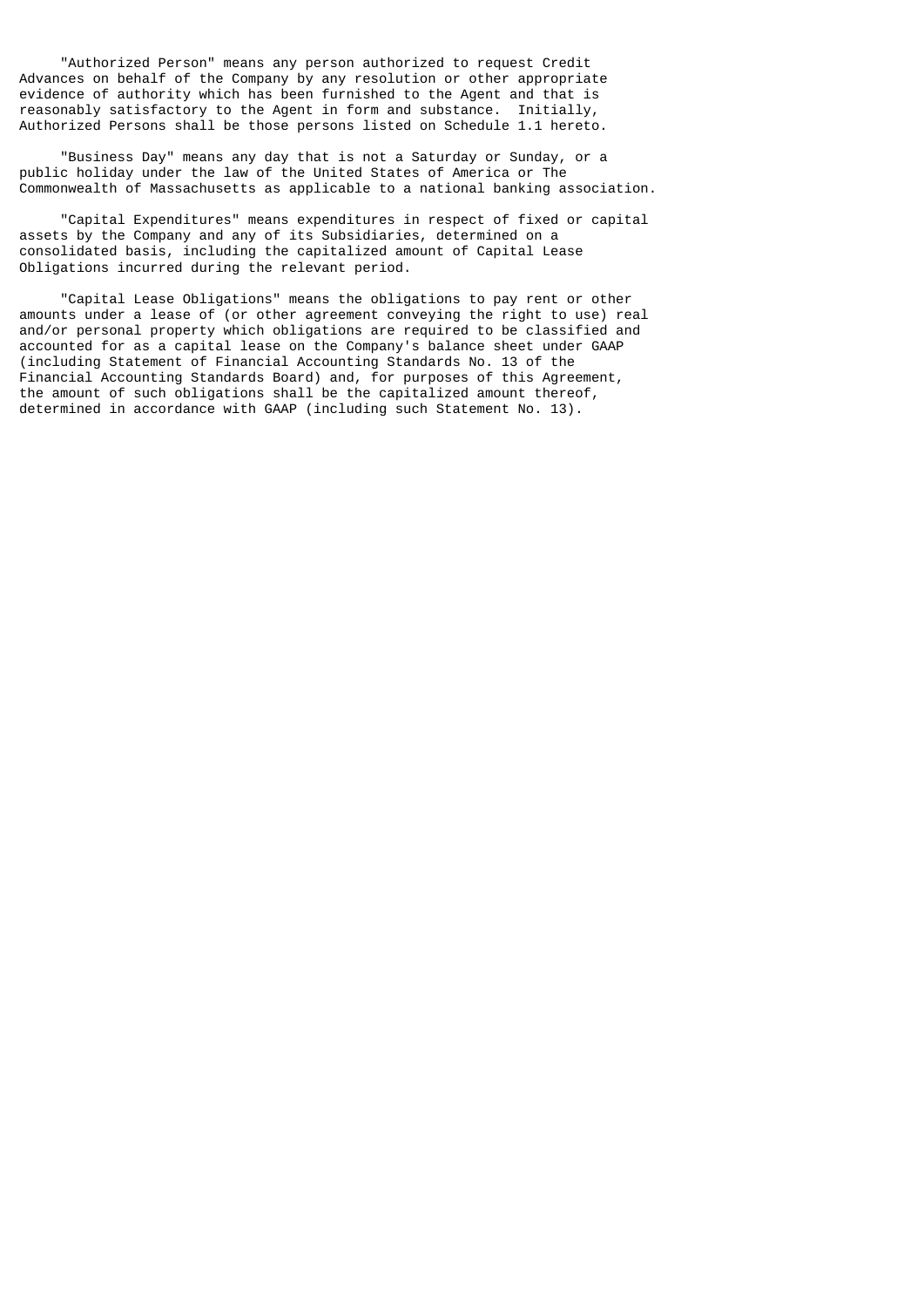"Cash Flow" of the Company and its consolidated Subsidiaries means, for any period, the sum (without duplication) of (a) EBITDA for such period, minus (b) Cash Taxes for such period, minus (c) Capital Expenditures for such period, minus (d) all Restricted Payments by the Company and its consolidated Subsidiaries during such period, plus (e) all Occupancy Costs for such period.

"Cash Flow Ratio" has the meaning given that term in Section 5.3(b).

 "Cash Taxes" means, for any period, the sum of (a) all amounts reflected on the consolidated income statement of the Company and its Subsidiaries as tax expense, plus (b) any decrease (and minus any increase) in taxes payable that would have been reflected on the consolidated balance sheet of the Company and its Subsidiaries during such period and minus (c) any increase (and plus any decrease) in deferred tax liability that would have been reflected on the consolidated balance sheet of the Company and its Subsidiaries during such period.

 "Commercial L/C Commitment" has the meaning given that term in Section  $2.1(b)$ .

 "Commercial L/C Credit Advances" has the meaning given that term in Section 2.1(b).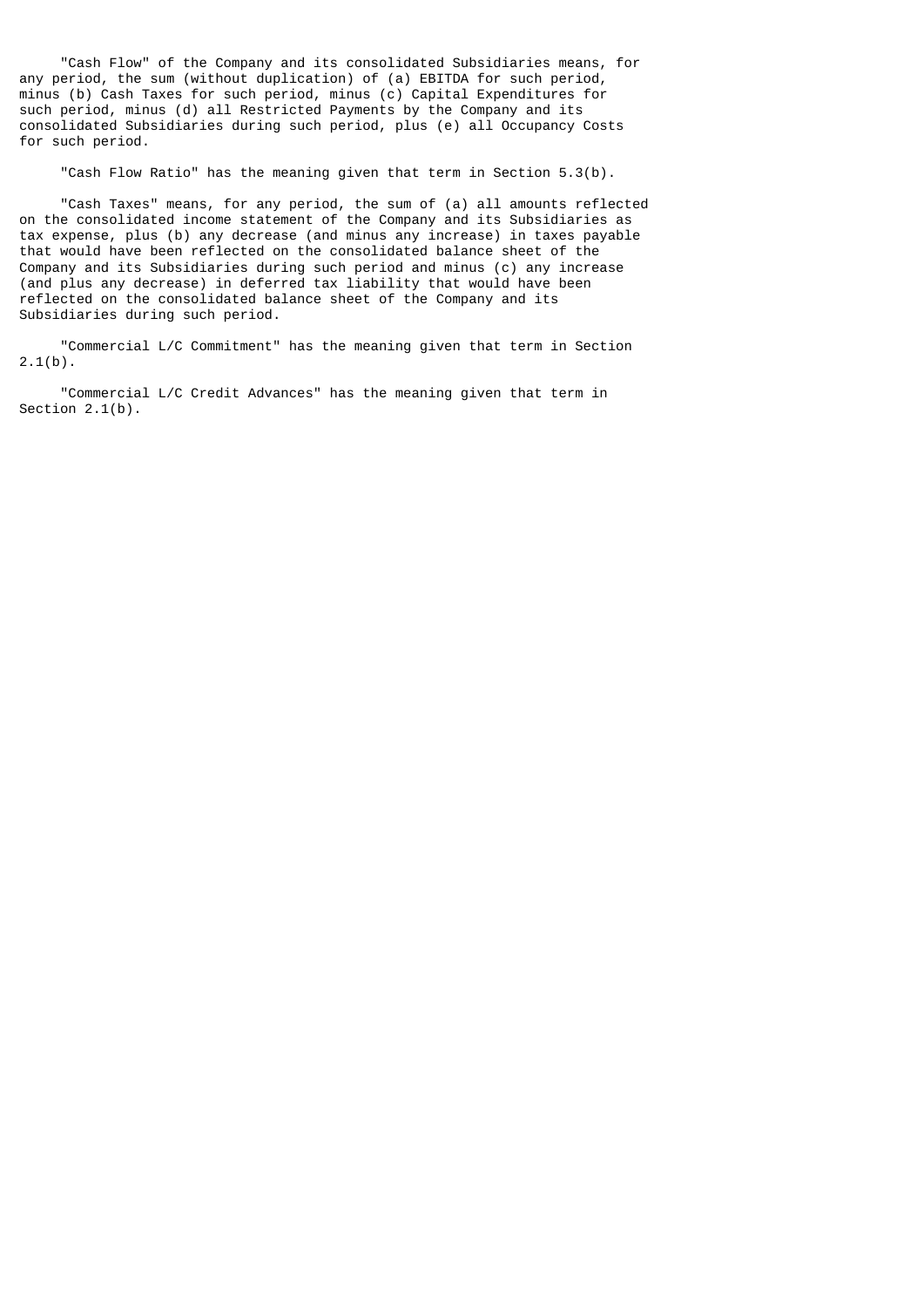"Commercial L/C's" has the meaning given that term in Section 2.1(b).

 "Commitment" means, as to any Bank, the respective total obligations of such Bank to make Credit Advances from time to time, all as more particularly defined and described in Section 2.1 (and subject to adjustment in accordance with Sections 2.2 and 2.19), all up to but not exceeding the total respective amounts set forth in the following table:

| Commitments                   | BayBank<br>Commitments | State Street<br>Commitments | Total<br>Commitments -<br>All Banks |
|-------------------------------|------------------------|-----------------------------|-------------------------------------|
|                               |                        |                             |                                     |
| Loan Commitments              | 11,250,000.00          | 3,750,000.00                | 15,000,000.00                       |
| Commercial L/C<br>Commitments | 33,750,000.00          | 11,250,000.00               | 45,000,000.00                       |

Total Commitments 45,000,000.00 15,000,000.00 60,000,000.00

 "Consolidated" or "consolidated" when used with reference to any term defined herein, unless otherwise expressly stated, means that term as applied to the accounts of the Company and its wholly-owned Subsidiaries, consolidated or combined in accordance with GAAP. Notwithstanding the foregoing, as applied to the accounts of Company and its Subsidiaries for the purpose of determining compliance with the covenants contained in Sections 5.2 and 5.3 hereof and the application of the defined terms used therein at and after the creation of the Joint Venture, the terms "Consolidated" or "consolidated" shall expressly exclude the accounts of the Joint Venture (including, without limitation, the investment of the Company and/or its Subsidiaries in the Joint Venture).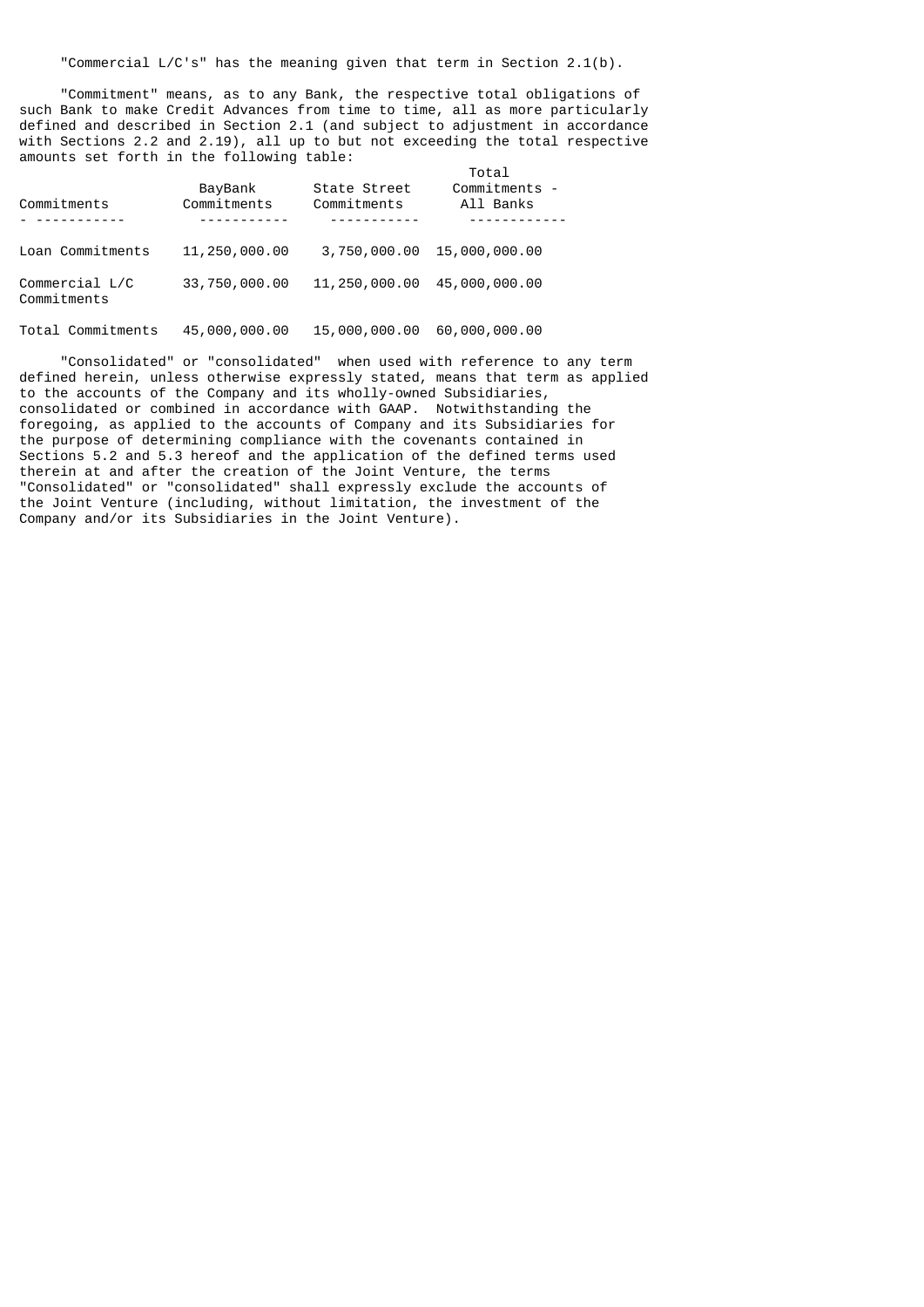"Credit Advance" has the meaning given that term in Section 2.1.

"Credit Request" has the meaning given that term in Section 2.7.

 "Current Fiscal Year" means the fiscal year of the Company ending February 1, 1997 (which fiscal year is commonly known as "fiscal year 1996").

"Cut-Off Date" means the day immediately preceding the Termination Date.

 "Default" means any Event of Default and any event that would, with the passage of time or the giving of notice, or both, constitute an Event of Default.

"Dollars" or "\$" means United States Dollars.

 "EBITDA" shall mean, for any period, the sum (without duplication) of (a) consolidated net income of the Company and its Subsidiaries for such period plus (b) to the extent deducted in determining consolidated net income for such period, the sum of (i) depreciation and amortization (including deferred financing costs, organization costs and non-compete amortization) for such period, (ii) interest expense for such period, (iii) the provision for income taxes for such period, and (iv) the \$15,000,000 restructuring provision taken by the Company in the fourth quarter of the Company's fiscal year ended January 29, 1994.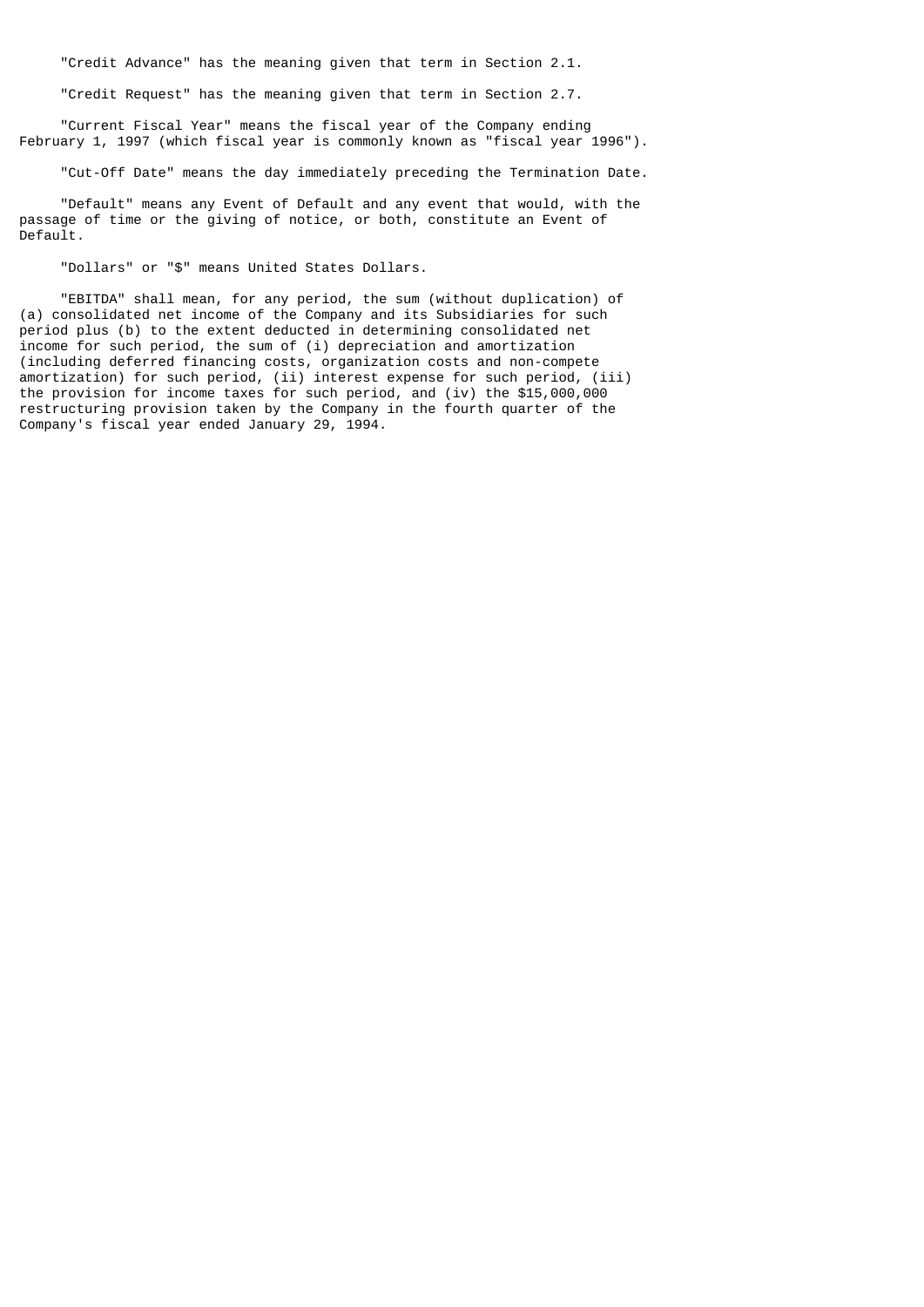"Eligible Investments" means any or all of the following:

 (a) marketable direct full faith and credit obligations of, or marketable obligations guaranteed by, the United States of America; provided that such securities, as a group, may not, on the date of determination, have a remaining weighted average maturity of more than five years;

 (b) marketable direct full faith and credit obligations of States of the United States or of political subdivisions or agencies; provided that such securities, as a group, may not, on the date of determination, have a remaining weighted average maturity of more than five years; and provided, further, that such obligations carry a rating of "A" or better by a Rating Service;

 (c) publicly issued bonds or debentures which have a remaining maturity at the time of purchase of no more than five years issued by a corporation (other than the Company or an Affiliate thereof), organized under the laws of a State of the United States or the District of Columbia; provided, that such obligations carry a rating of "A" or better by a Rating Service;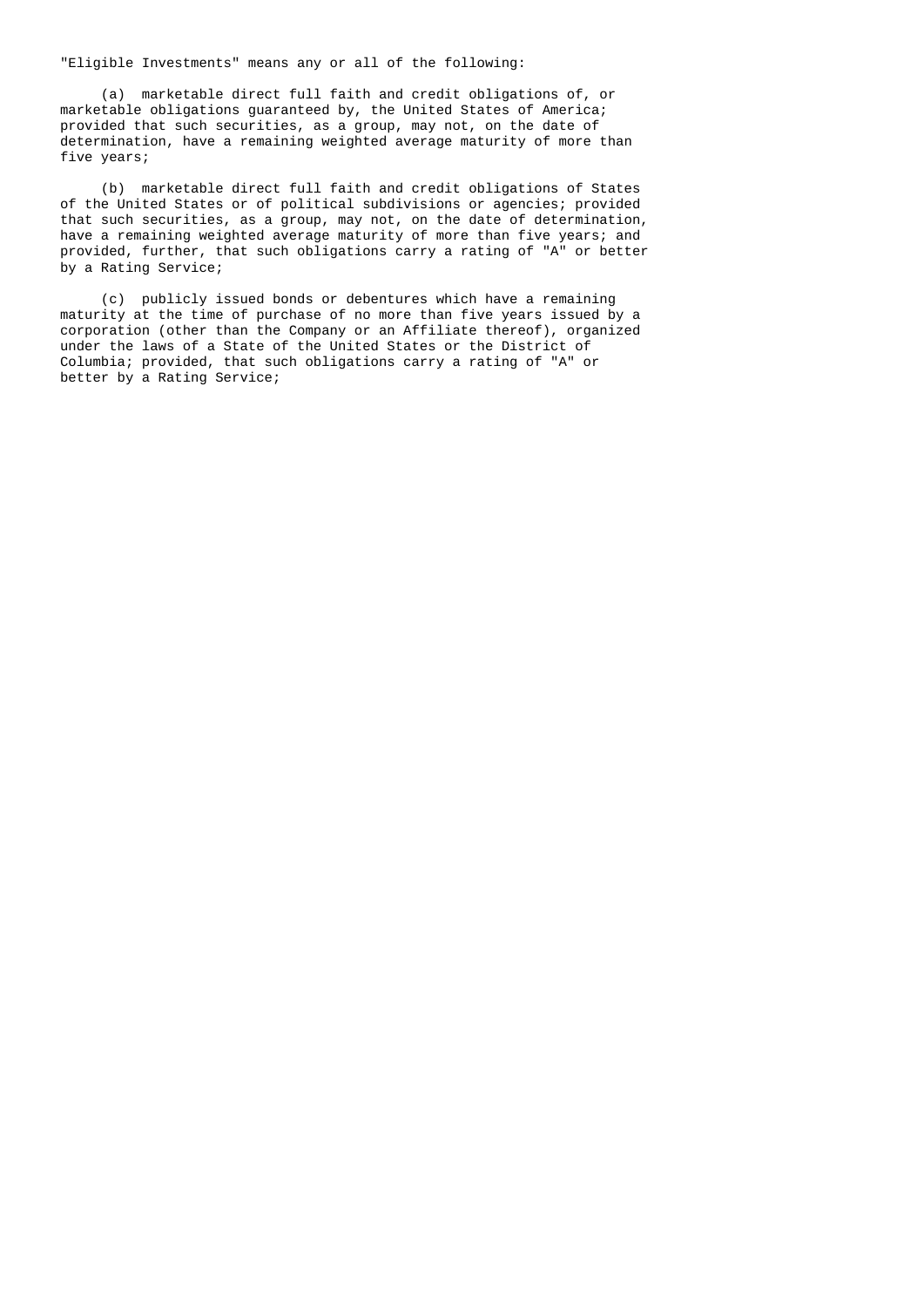(d) open market commercial paper of any corporation (other than the Company or an Affiliate thereof) incorporated under the laws of the United States of America or any State thereof or the District of Columbia rated not less than "P-2" or "A-2" or its equivalent by a Rating Service and maturing within 270 days after the date on which such commercial paper is purchased;

 (e) certificates of deposit and bankers acceptances maturing within one year after the acquisition thereof issued by (i) any Bank or (ii) any commercial bank organized under the laws of the United States of America or of any political subdivision thereof the long term obligations of which are rated "A" or better by a Rating Service;

 (f) Eurodollar certificates of deposit maturing within one year after the acquisition thereof issued by any commercial bank having combined capital, surplus and undivided profits of at least \$1 billion;

 (g) repurchase agreements, having terms of less than one year, for government obligations of the type described in (a) or (b) above, with a commercial bank or trust company meeting the requirements of clause (e) above;

 (h) publicly issued collateralized mortgage obligations which have a remaining maturity at the time of purchase of no more than five years; provided, that such obligations carry a rating of "A" or better by a Rating Service;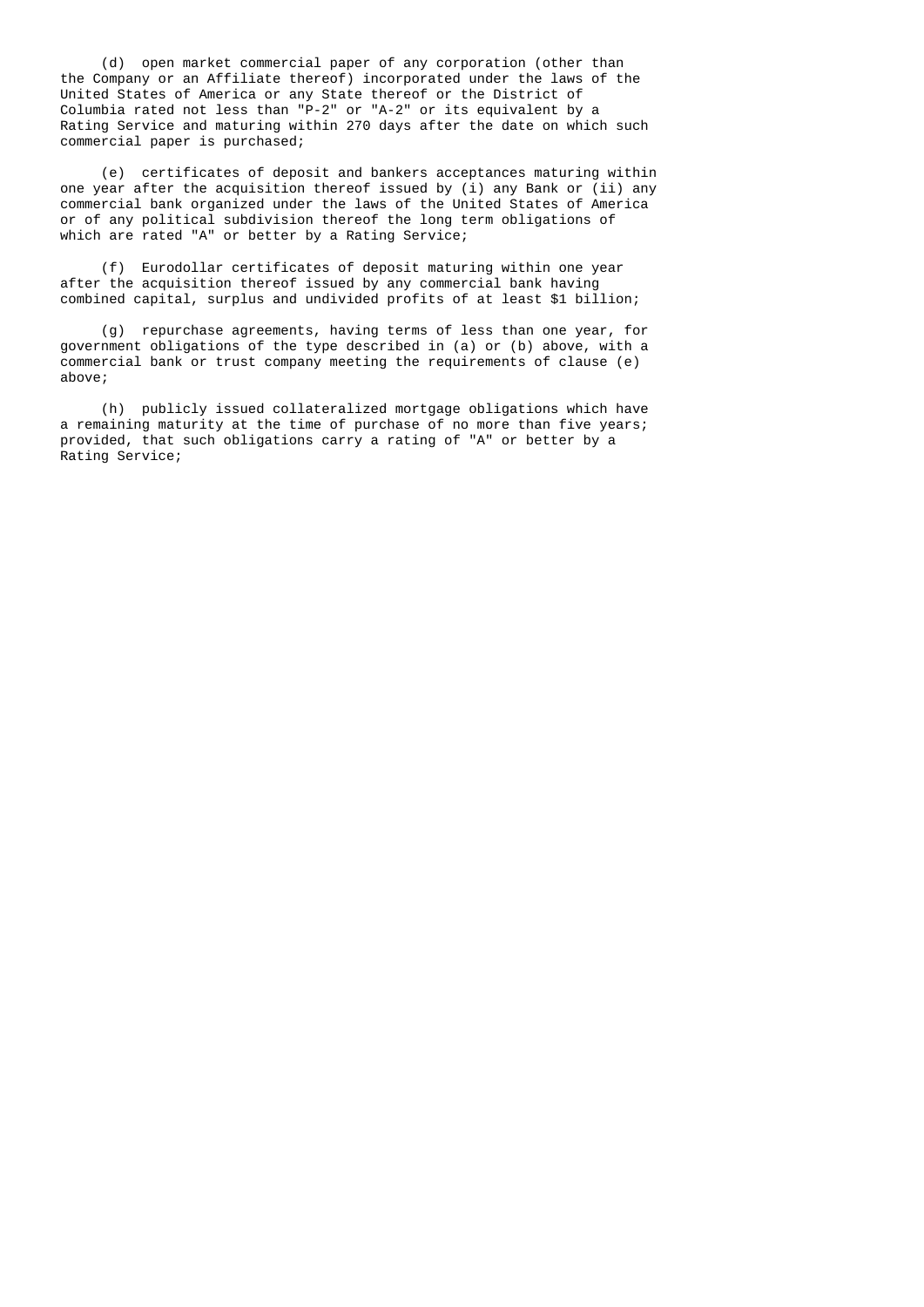(i) tax-exempt bonds or notes which have a remaining maturity at the time of purchase of no more than five years issued by any State of the United States or the District of Columbia, or any political subdivision thereof; provided, that such obligations carry a rating of "A" or better by a Rating Service;

 (j) publicly issued shares of common or preferred stock issued by a corporation (other than the Company or an Affiliate thereof), organized under the laws of any State of the United States or the District of Columbia, and bonds or debentures convertible into shares of such common or preferred stock, so long as (A) such securities have been registered under the Securities Exchange Act of 1934, as amended, and are traded on the New York Stock Exchange, the American Stock Exchange or NASDAQ, and (B) the senior debt securities of the issuer thereof (if any) are rated "A" or better by a Rating Service; provided, however, that the securities under this clause  $(j)$  may not at any time comprise more than 10% of the total assets of the Company; and

 (k) interests in any fund or other pooled "open-end" investment vehicle which (i) is a registered investment company under the Investment Company Act of 1940, as amended and (ii) invests principally in obligations of any of the types described in clauses (a) through (j) above.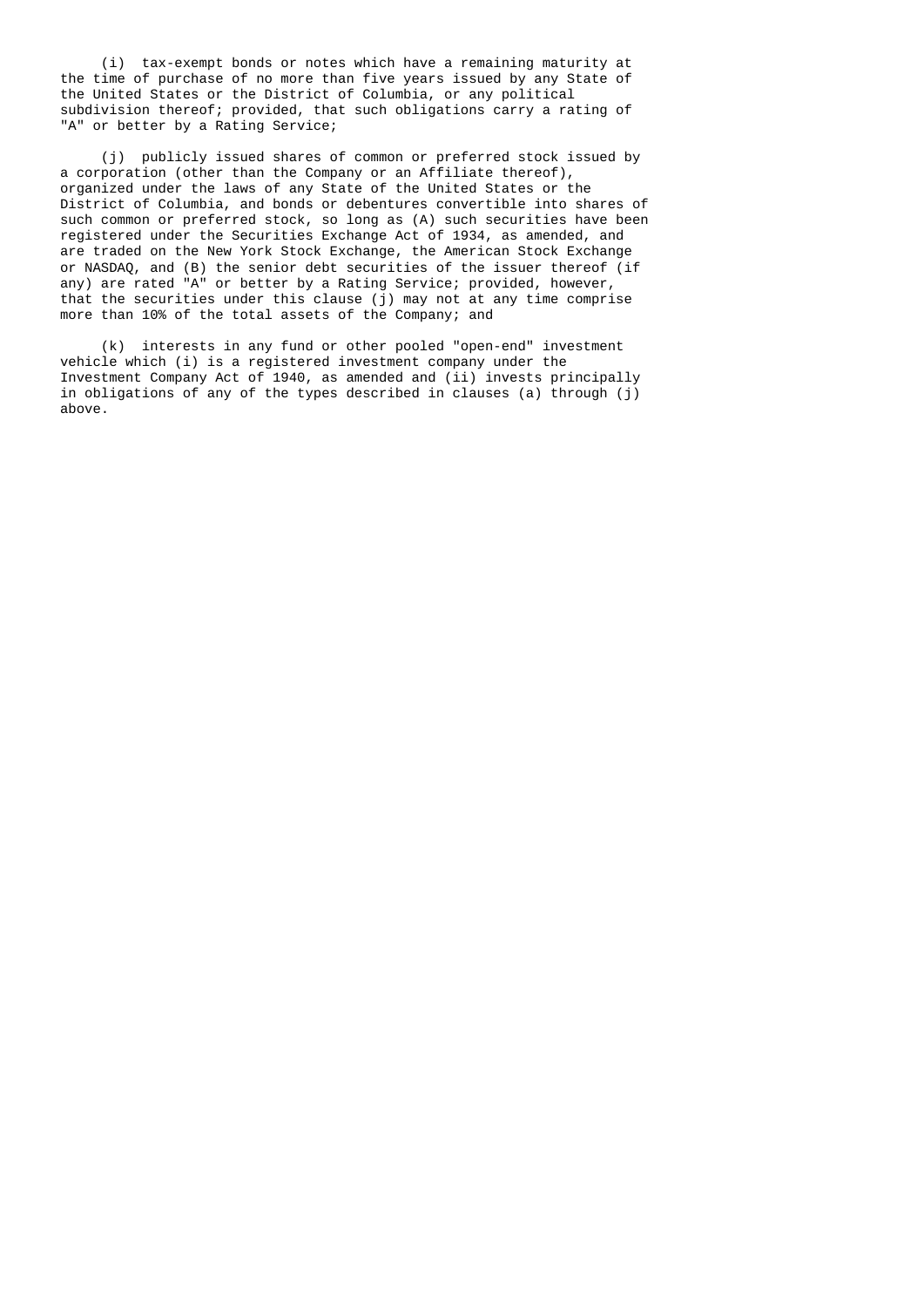"ERISA" means the Employee Retirement Income Security Act of 1974, as amended.

"Event of Default" has the meaning given that term in Section 6.1.

 "Fixed Charges" of the Company and its consolidated Subsidiaries, for any period, means the sum, determined on a consolidated basis (without duplication), of (a) all scheduled payments of principal of Indebtedness of the Company and its consolidated Subsidiaries and mandatory prepayments of the principal of such Indebtedness during such period, (b) to the extent not included in (a) and (c), all payments by the Company and its consolidated Subsidiaries of rent under Capital Lease Obligations during such period, (c) cash interest expense of the Company and its consolidated Subsidiaries during such period, and (d) all Occupancy Costs during such period.

 "GAAP" means generally accepted accounting principles consistently applied.

 "Guarantee" by any Person means any obligation of such Person ("Guarantor") directly or indirectly guaranteeing any Indebtedness or other obligation of any other Person that would be classified as a liability on the balance sheet of the Guarantor in accordance with GAAP, and, without limiting the generality of the foregoing, any obligation, direct or indirect, of the Guarantor (a) to purchase or pay (or advance or supply funds for the purchase or payment of) such Indebtedness or other liability (whether arising by virtue of partnership arrangements, by agreement to keep-well, to purchase assets, goods, securities or services, to take-or-pay, or to maintain financial statement conditions or otherwise) or (b) entered into for the purpose of assuring in any other manner the obligee of such Indebtedness or other liability of the payment thereof or to protect such obligee against loss in respect thereof (in whole or in part); provided that the term Guarantee shall not include endorsements for collection or deposit in the ordinary course of business. The term "Guarantee" used as a verb has a corresponding meaning.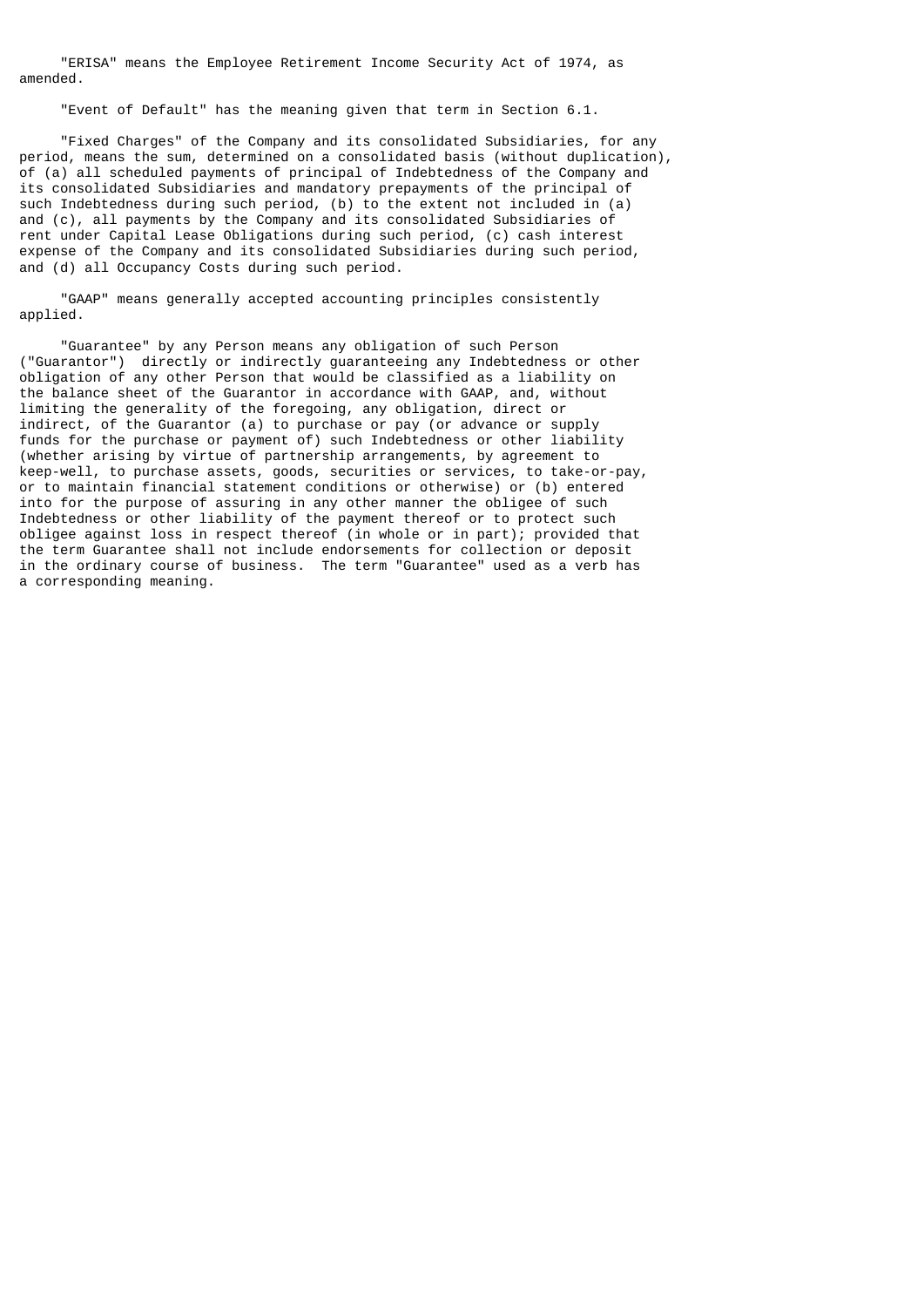"Indebtedness" means, as respects the Company or any of its Subsidiaries, liabilities or obligations:

 (i) for borrowed money (whether by loan or by the issuance and sale of notes, bonds or other debt securities); or

 (ii) incurred for the deferred purchase price of property or services under any contract or commitment, whether or not in writing, and not subject to cancellation without penalty or other expense (except for trade indebtedness incurred in the ordinary course of business which is not connected with the borrowing of money); or

 (iii) secured by (or for which the creditor has an existing right, contingent or otherwise, to be secured by) any mortgage, pledge, security interest or other lien, charge or encumbrance upon or with respect to its property or assets (including, without limitation, Accounts), whether or not the Company or such Subsidiary has otherwise assumed or become liable for the payment of such liabilities or obligations; or

(iv) all Capital Lease Obligations.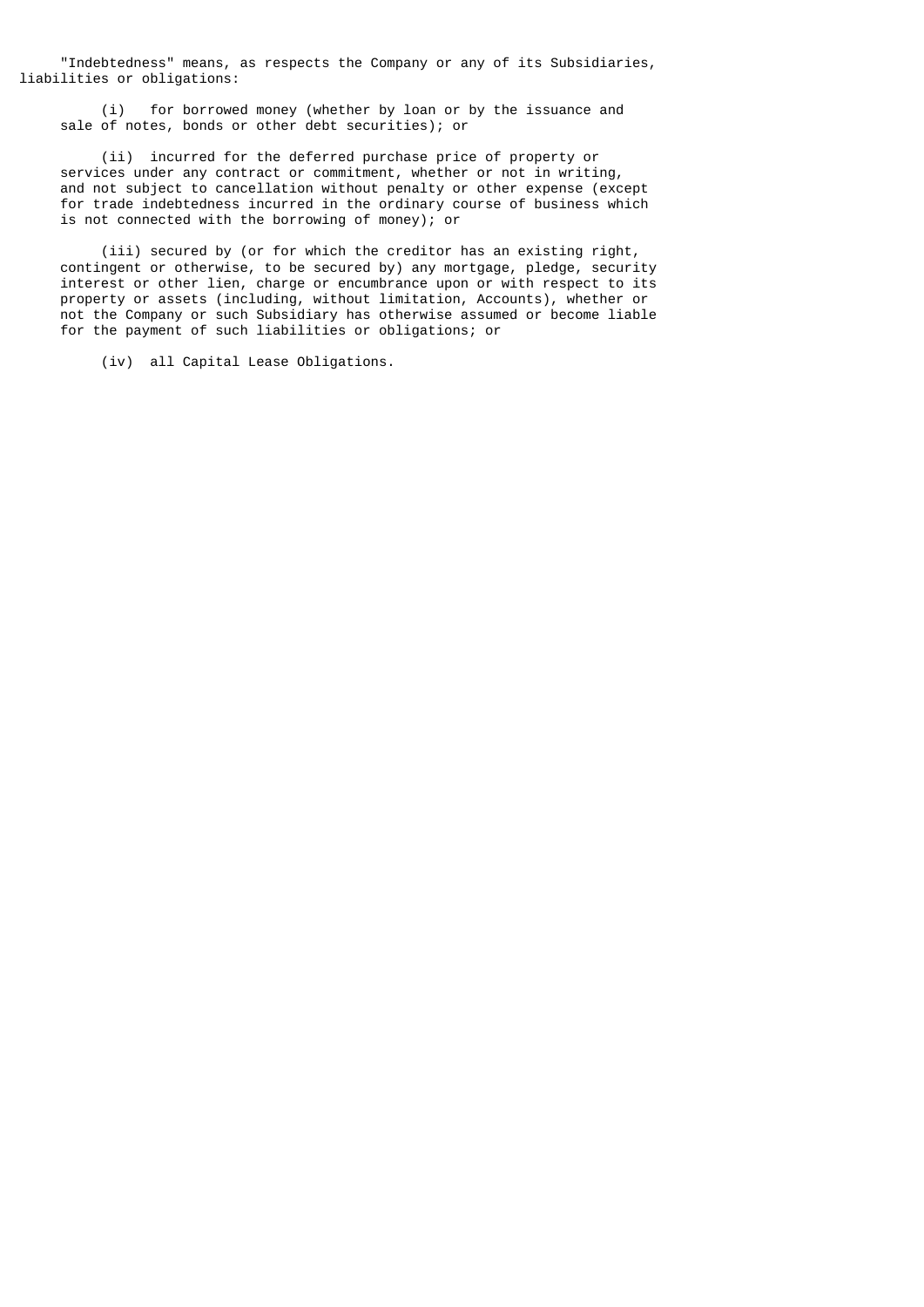"Interest Period" means, with respect to any LIBOR Credit Advance, the period commencing on the date such LIBOR Credit Advance is made or converted from a Prime Rate Credit Advance or the last day of the next preceding Interest Period with respect to such LIBOR Credit Advance and ending on the numerically corresponding day in the first, second, third or sixth calendar month thereafter, as the Company may select as provided in Section 2.15 hereof, except that each such Interest Period which commences on the last Business Day of a calendar month (or on any day for which there is no numerically corresponding day in the appropriate subsequent calendar month) shall end on the last Business Day of the appropriate subsequent calendar month.

 Notwithstanding the foregoing: (i) no Interest Period may commence before and end after the Termination Date; (ii) each Interest Period which would otherwise end on a day which is not a Business Day shall end on the next succeeding Business Day (or, if such next succeeding Business Day falls in the next succeeding calendar month, on the next preceding Business Day); and (iii) notwithstanding clause (i) above, no Interest Period shall have a duration of less than one month and, if the Interest Period therefor would otherwise be a shorter period, such LIBOR Credit Advance shall not be available hereunder.

 "Inventory" means inventory of the Company and its Subsidiaries, determined on a consolidated basis, held for sale at retail under any trademark of (i) Levi Strauss & Co., or any other nationally recognized brand name reasonably acceptable to the Banks, or (ii) the Company.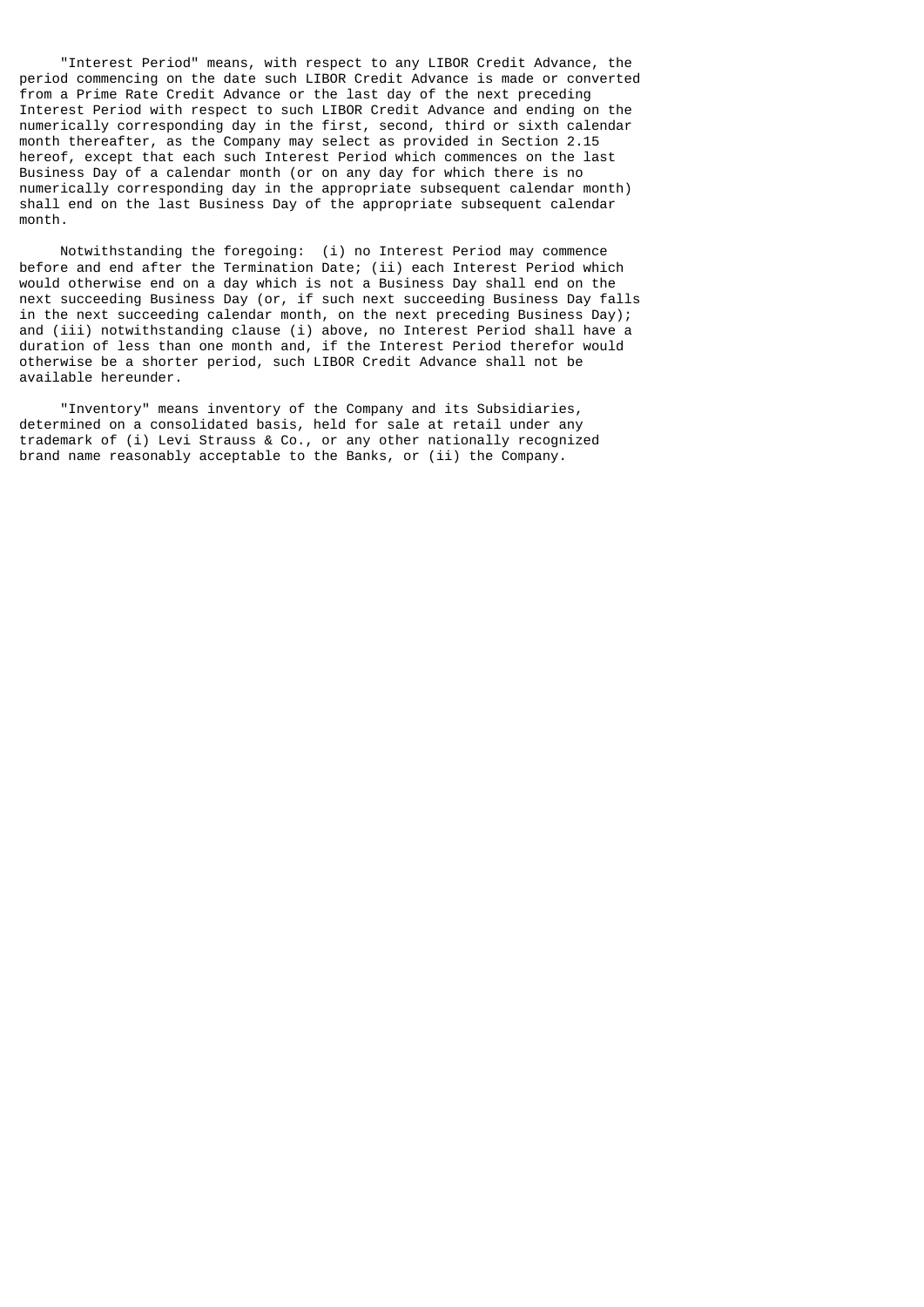"Investment" has the meaning given that term in Section 5.2(f).

"Issuing Bank" has the meaning given that term in Section 2.19(a).

 "Joint Venture" means, collectively, (a) the joint venture among Affiliates of the Company and Levi Strauss & Co., and (b) the wholly-owned subsidiary of the Company formed to hold the partnership interest in such joint venture.

 "Letters of Credit" and "L/C's" have the meanings given each respective term in Section 2.1.

"L/C Fees" has the meaning given that term in Section 2.19(g).

 "L/C Reimbursement Obligation" has the meaning given that term in Section 2.19(e).

 "LIBOR Base Rate" means, with respect to any LIBOR Credit Advance, the rate per annum quoted to the Company by BayBank at approximately 11:00 a.m. Eastern time (or as soon thereafter as practicable) on the day two Business Days prior to the first day of the Interest Period for such Credit Advance to be the prevailing rate per annum at which Dollar deposits having a term comparable to such Interest Period and in an amount comparable to the principal amount of the LIBOR Credit Advance to which such Interest Period relates are offered to BayBank by leading banks in the interbank eurodollar market in which BayBank normally participates.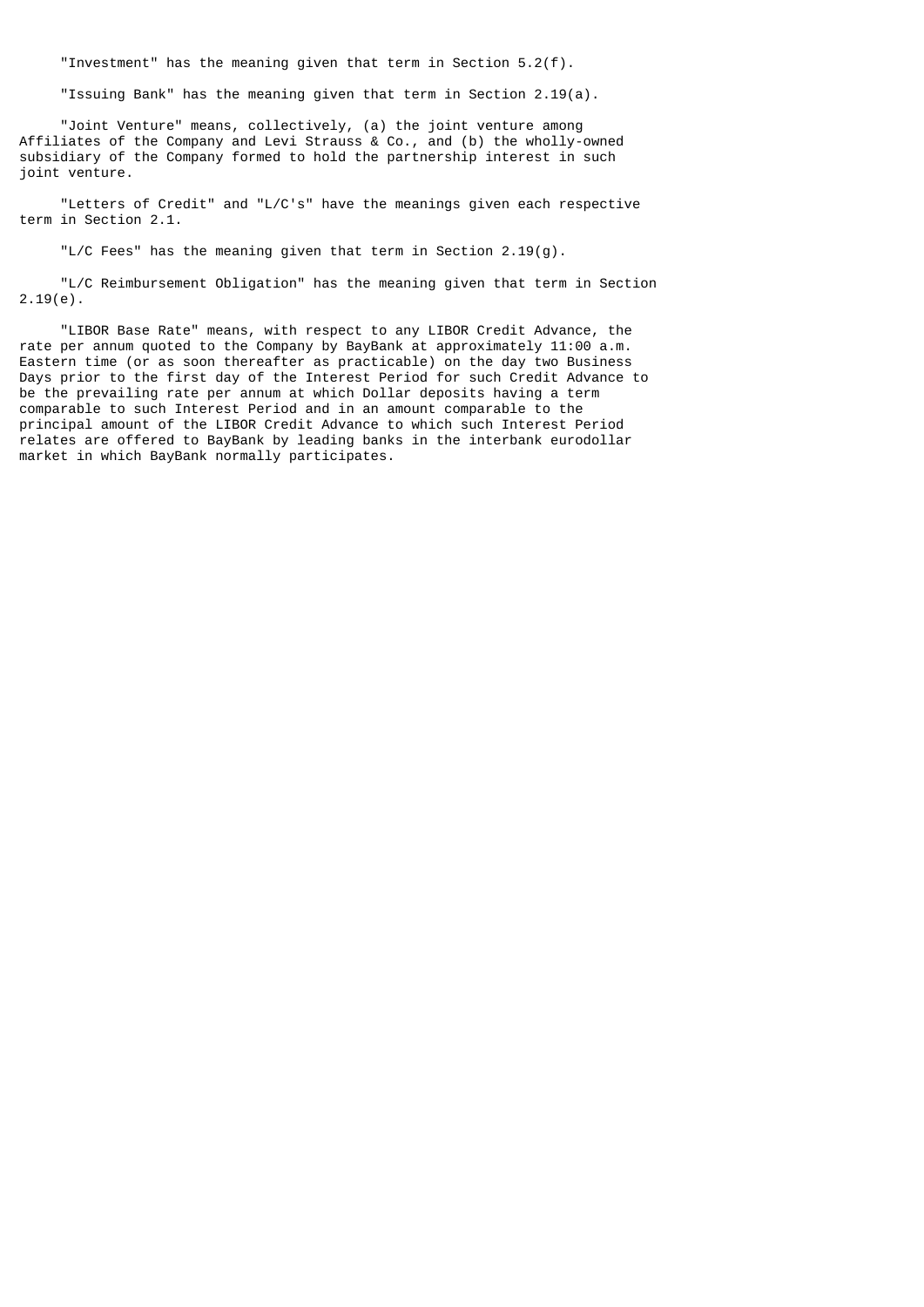"LIBOR Credit Advance" means a Loan, the interest on which is determined on the basis of rates referred to in the definition of "LIBOR Base Rate" in this Section 1.1.

 "LIBOR Rate" shall mean, for any LIBOR Credit Advance, a rate per annum (rounded upwards, if necessary, to the nearest 1/16 of 1%) equal to (i) the LIBOR Base Rate for such Credit Advance for the Interest Period for such Credit Advance divided by (ii) 1 minus the Reserve Requirement for such Credit Advance for such Interest Period.

 "Lien" means with respect to any asset, any mortgage, lien, pledge, charge, security interest or encumbrance of any kind in respect of such asset. For purposes of this Agreement, the Company or any of its Subsidiaries shall be deemed to own subject to a Lien any asset which it has acquired or holds subject to the interest of a vendor or lessor under any conditional sale agreement, capital lease or other title retention agreement relating to such asset. The purchase and sale rights under the governing documents for the Joint Venture shall not constitute a Lien.

"Loan Commitment" has the meaning given that term in Section  $2.1(a)$ .

"Loan Credit Advances" has the meaning given that term in Section 2.1(a).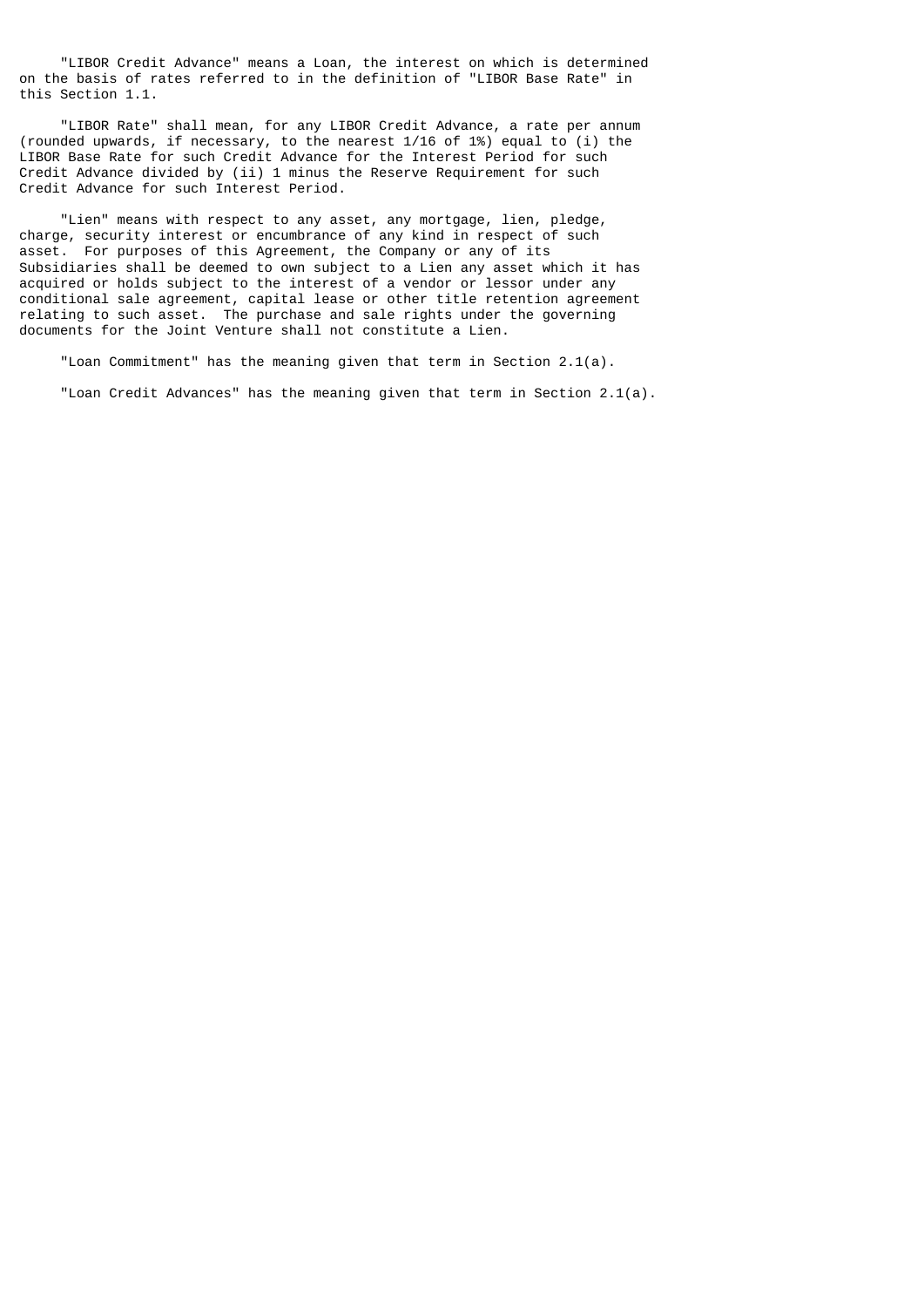"Loans" has the meaning given that term in Section 2.1(a).

"Loan Documents" means this Agreement and the Notes.

 "Long-Term Lease" means a lease of (or other agreement conveying the right to use) real property that is not cancelable on less than 90 days notice, without penalty, by the lessee.

"MasterCard Agreement" has the meaning given that term in Section 2.1(a).

 "Net Worth" of the Company and its consolidated Subsidiaries, means: (i) the sum (determined on a consolidated basis) of preferred stock, common stock, capital in excess of par value and retained earnings; less (ii) treasury stock; less (iii) the book value of all assets, if any, that are classified as intangibles in accordance with GAAP (without duplication of items already deducted in arriving at retained earnings), but in any event including, without limitation, good-will, research and development costs, trademarks, trade names, copyrights, patents and franchises, unamortized debt discount and expenses, and all similar items; less (iv) the balance, if any, of the note receivable due from the Joint Venture.

 "Next Fiscal Year" means the fiscal year of the Company commencing February 2, 1997 (which fiscal year is commonly known as "fiscal year 1997").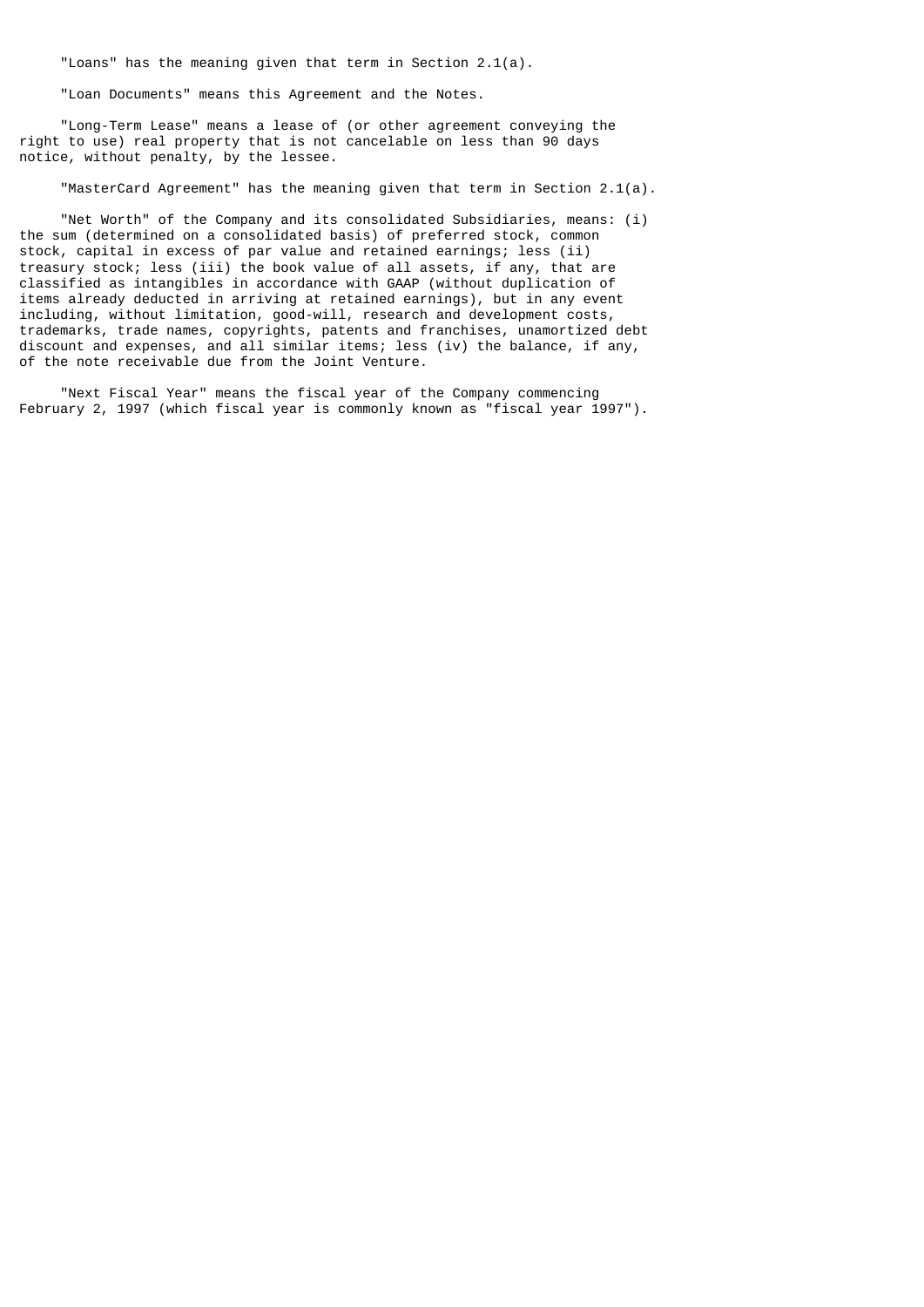"Note" has the meaning given that term in Section 2.5.

 "Obligations" means any and all liabilities, obligations and undertakings of the Company to either Bank, of every kind and description, direct or indirect, absolute or contingent, primary or secondary, due or to become due, sole, joint or several, secured or unsecured, now existing or hereafter arising under this Agreement or under any other Loan Document.

 "Occupancy Costs" means common area maintenance costs, mall dues, real estate taxes, all rent (including additional rent determined by reference to the revenues of the tenant) paid by the Company and its Subsidiaries (determined on a consolidated basis) under Long Term Leases, and sales taxes on Occupancy Costs, excluding, however, utilities and telephone charges.

 "Outstanding Loan Credit Advances" means, as of any date, the unpaid aggregate principal amount of all Loan Credit Advances on such date.

 "Outstanding (Commercial or Standby) L/C's" means, as of any particular date, the aggregate of all face amounts (or such lesser amounts up to which drafts may be presented, or for which any other demands for payment may be made) of all L/C's issued and outstanding for the account of the Company on such date (or such aggregate amounts of Commercial L/C's or Standby L/C's as indicated by use of such terms).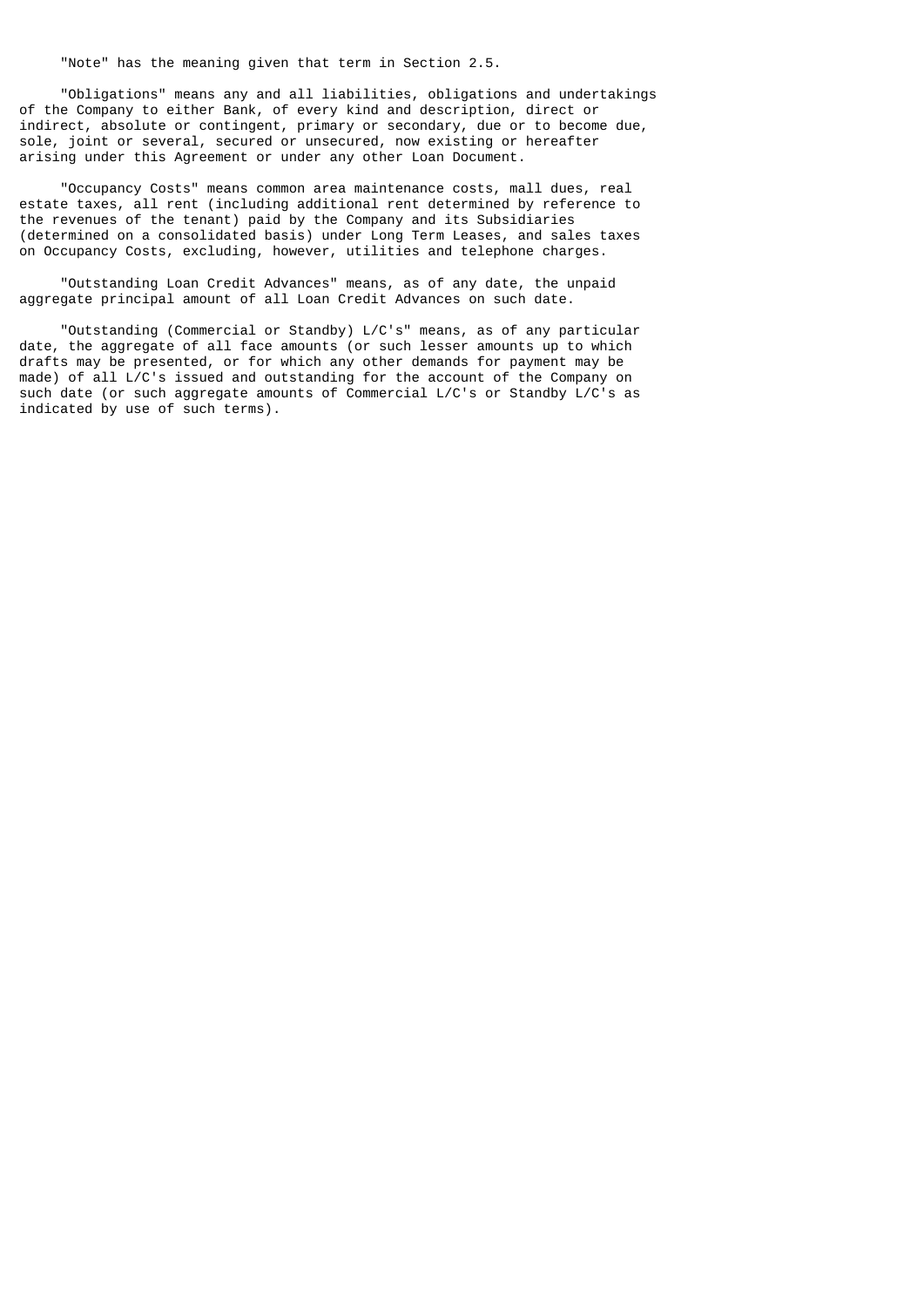"Parent" has the meaning given that term in Section 2.18.

"Permitted Acquisition" has the meaning given that term in Section 5.2(d).

 "Person" means an individual, corporation, partnership, joint venture, trust or unincorporated organization, entity or enterprise, or a government or any agency or political subdivision thereof.

 "Plan" means any current or future employee benefit plan or other plan maintained for employees of the Company or any of its Subsidiaries and covered by Title IV of ERISA, as now or hereafter amended from time to time.

 "Post-Default Rate" means, in respect of any principal of any Loan or any other amount payable by the Company under this Agreement which is not paid when due (whether at stated maturity, by acceleration or otherwise), a rate per annum during the period commencing on the due date until such amount is paid in full equal to the sum of 2% plus the interest rate that would otherwise then be applicable to Prime Rate Credit Advances.

 "Prime Rate" means the lower of (a) the annual rate of interest announced by BayBank (or its successors) from time to time at its principal office as its "prime rate" (which may or may not be the lowest rate available from BayBank at a given time), and (b) the prime rate or base rate on corporate loans at large U.S. money center commercial banks as published in The Wall Street Journal or, if publication of such rate shall be suspended or terminated, the annual rate of interest, determined daily and expressed as a percentage, from time to time announced by one of the five largest banking institutions having their principal office in New York, New York and selected by the Agent at the time such publication is suspended or terminated. Each change in the Prime Rate shall be effective for the purposes of this Agreement and the Notes on and as of the date such change becomes effective.

 "Prime Rate Credit Advances" means Loans which bear interest at a rate based upon the Prime Rate.

"Principal Office" means the office of the Agent identified in Section 8.3.

 "Prior Fiscal Year" means the fiscal year of the Company ended February 3, 1996 (which fiscal year is commonly known as "fiscal year 1995").

 "Rating Service" means either or both of Moody's Investors Service, Inc. or Standard & Poor's Corporation.

 "Regulation D" means Regulation D of the Board of Governors of the Federal Reserve System as the same may be amended or supplemented from time to time.

 "Regulatory Change" means, with respect to any Bank, any change on or after the date of this Agreement in United States federal or Massachusetts laws or regulations, including Regulation D, or the adoption or making on or after such date of any interpretations, directives or requests applying to a class of lenders including such Bank of or under any United States federal or Massachusetts laws or regulations (whether or not having the force of law) by any court or governmental or monetary authority charged with the interpretation or administration thereof.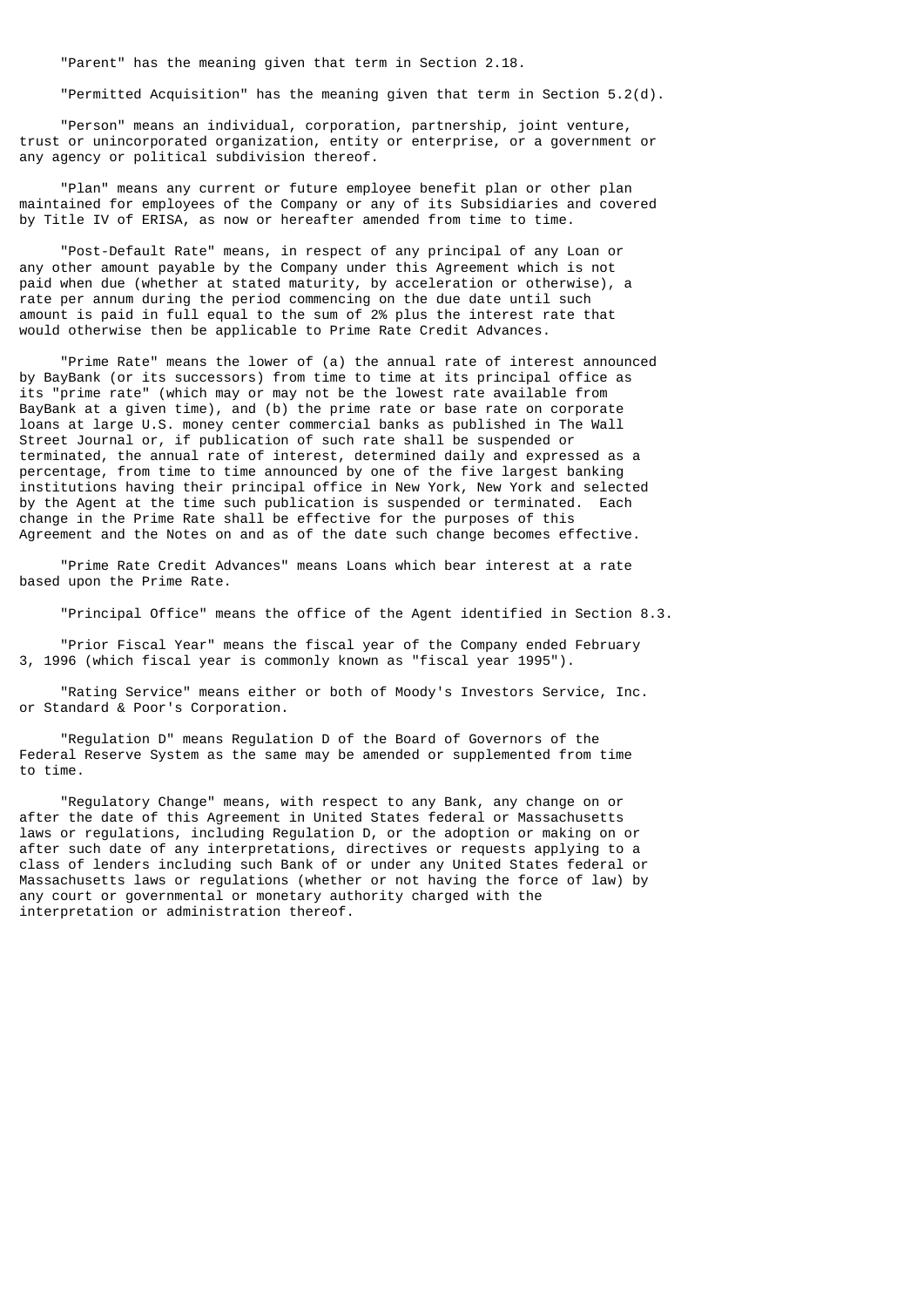"Reportable Event" shall have the meaning assigned to that term in Title IV of ERISA, as now or hereafter amended from time to time.

 "Reserve Requirement" means, for any Interest Period for a LIBOR Credit Advance, the average maximum rate at which reserves (including any marginal, supplemental or emergency reserves) are required to be maintained during such Interest Period under Regulation D against "Eurocurrency liabilities" (as such term is used in Regulation D) by member banks of the Federal Reserve System. Without limiting the effect of the foregoing, the Reserve Requirement shall reflect any other reserves required to be maintained by any Bank by reason of any Regulatory Change against (i) any category of liabilities which includes deposits by reference to which the LIBOR Rate is to be determined as provided in the definition of "LIBOR Base Rate" in this Section 1.1 or (ii) any category of extensions of credit or other assets which include LIBOR Credit Advances.

"Restricted Guarantee" has the meaning given that term in Section 5.2(c).

 "Restricted Payment" means, with respect to the Company or any Subsidiary thereof, any dividend or other distribution on any shares of capital stock of the Company or such Subsidiary (except dividends payable solely in shares of capital stock or rights to acquire capital stock of the Company, and dividends payable solely to the Company or to a wholly-owned Subsidiary thereof).

"Standby L/C's" has the meaning given that term in Section 2.1(a).

 "Subsidiary" means, with respect to any Person, any corporation, partnership or other entity of which securities or other ownership interests having ordinary voting power to elect a majority of the board of directors or other Persons performing similar functions are at the time directly or indirectly owned by such Person.

"Termination Date" has the meaning given that term in Section 2.2(a).

 "Total Liabilities" means, at any time, the sum (determined on a consolidated basis) without duplication of (a) the consolidated liabilities of the Company and its Subsidiaries at such time, determined in accordance with GAAP (excluding the \$15,000,000 restructuring charge taken by the Company in the fourth quarter of its fiscal year ended January 29, 1994, as amortized through such time) and (b) all Guarantees of the Company and its consolidated Subsidiaries at such time.

 "Type" of a Credit Advance refers to the determination whether such Credit Advance is a LIBOR Credit Advance or a Prime Rate Credit Advance.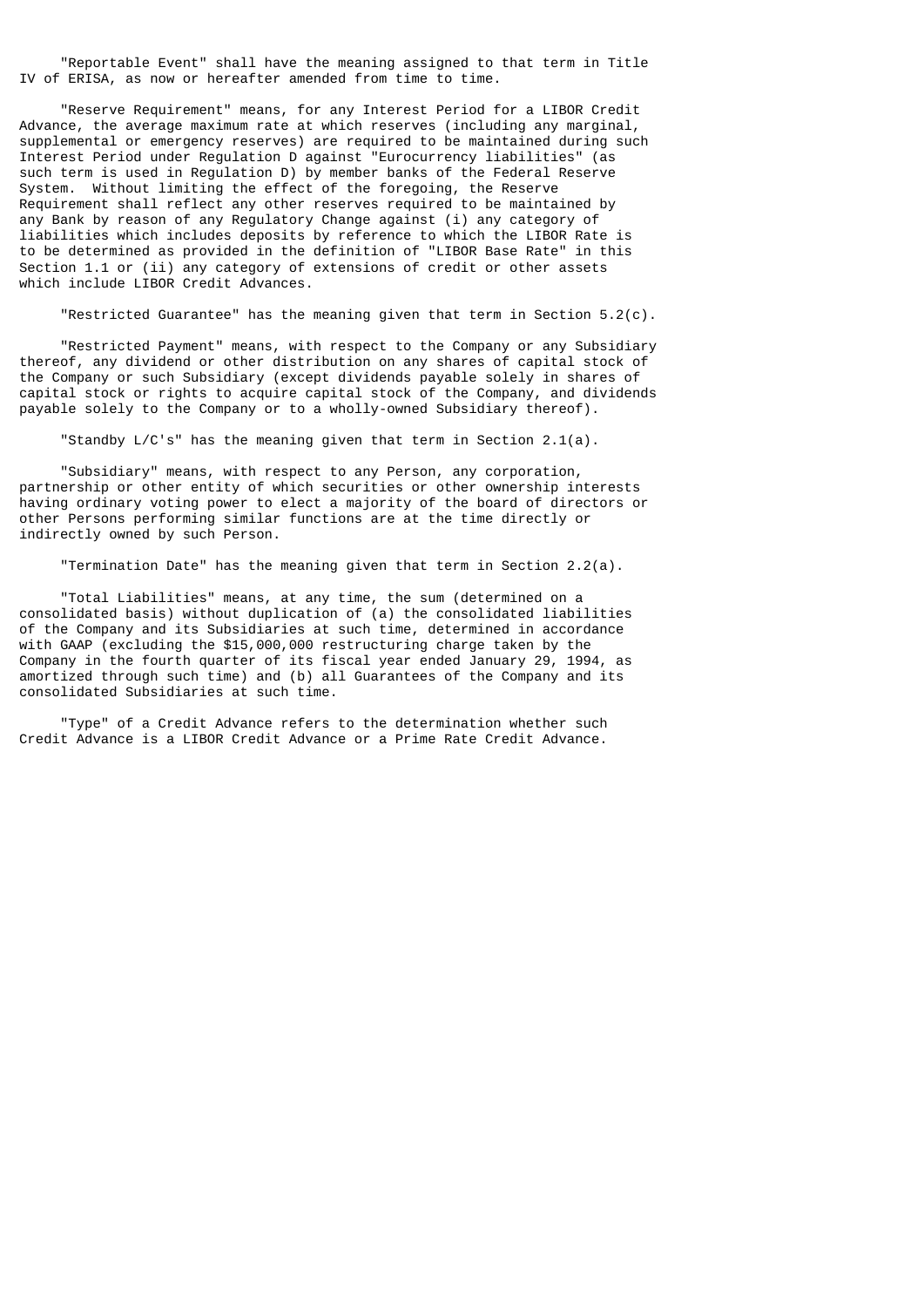1.2 Interpretation.

 (a) Words of the masculine gender include correlative words of the feminine and neuter genders.

 (b) Unless the context shall otherwise indicate, words importing the singular include the plural and vice versa.

 (c) Articles and Sections referred to by number mean the corresponding Articles and Sections of this Agreement. References to Schedules and Exhibits are to the Schedules and Exhibits hereto.

 (d) The terms "hereby", "hereof", "hereto", "herein", "hereunder" and any similar terms as used in this Agreement, refer to this Agreement as a whole unless otherwise expressly stated.

 (e) The table of contents and the headings of Articles and Sections are for convenience of reference only and do not limit, define or otherwise affect the scope or content of any provision hereof.

1.3 Accounting Terms and Determinations.

 Except as otherwise expressly provided herein, all accounting terms used herein shall be interpreted, all determinations with respect to accounting matters hereunder shall be made, and all financial statements and certificates and reports as to financial matters required to be delivered to the Banks hereunder shall be prepared, in accordance with GAAP; provided that if any change in GAAP in itself materially affects the calculation of any financial covenant in this Agreement, the Company may by notice to each Bank, or any Bank may by notice to the Company, require that such covenant thereafter be calculated in accordance with GAAP as in effect, and applied by the Company, immediately before such change in GAAP occurs. If such notice is given, the compliance certificates delivered pursuant to Section 5.4 after such change occurs shall be accompanied by reconciliations of the difference between the calculation set forth therein and a calculation made in accordance with GAAP as in effect from time to time after such change occurs.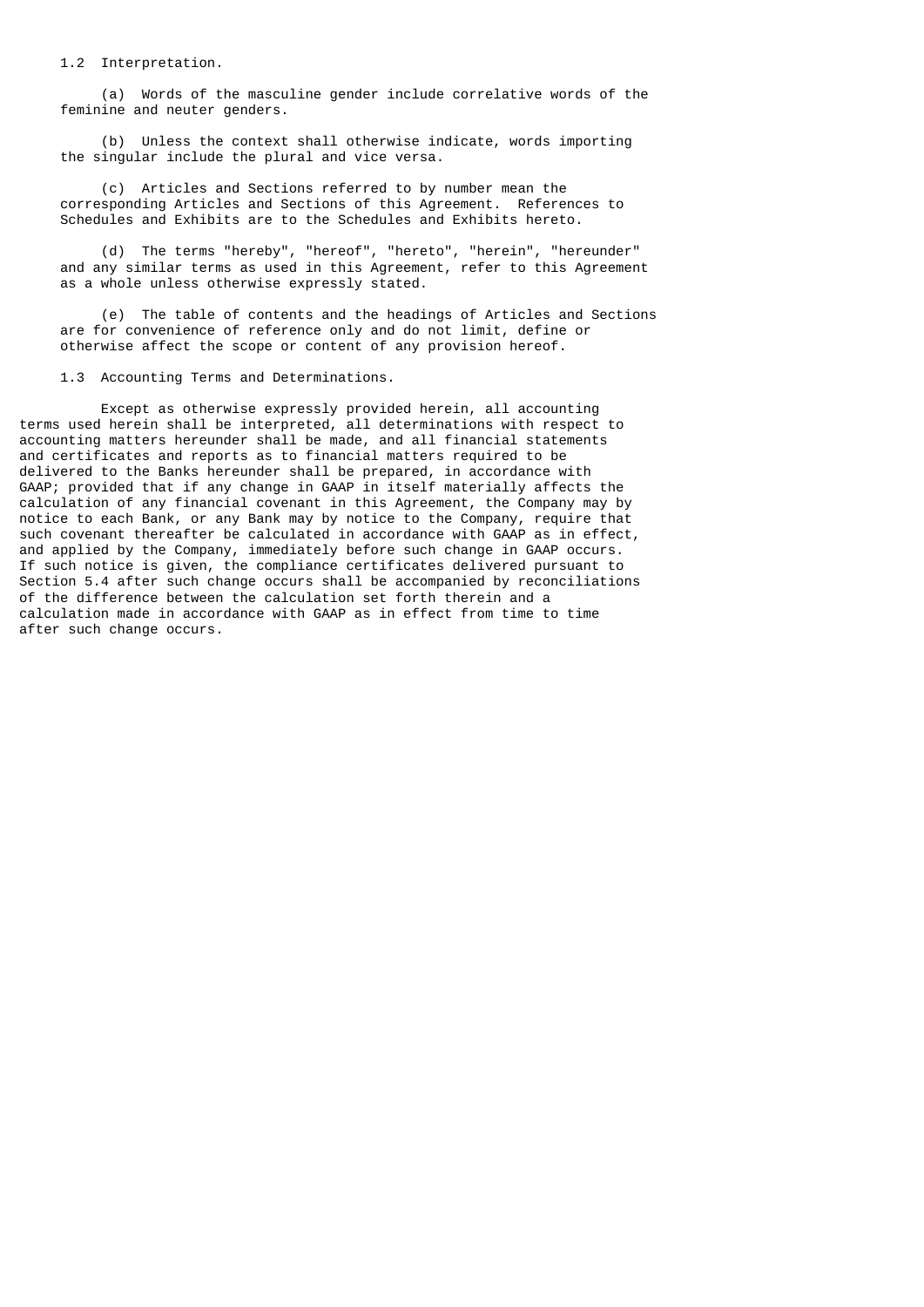## ARTICLE 2 CREDIT ADVANCES

 2.1 The Credit Advances. Each Bank severally agrees, on the terms of this Agreement, to extend the following credit (hereinafter together referred to as the "Credit Advances"), from time to time to and including the Cut-Off Date, in the respective aggregate amounts at any one time outstanding not to exceed its Commitment in the following categories:

 (a) "Loan Credit Advances" which means the aggregate principal amount of all advances by way of Dollars loaned to the Company by the Banks which are outstanding on the date hereof or are hereafter made under this Agreement ("Loans") plus, in accordance with the terms described in Section 2.19, the Outstanding L/C's of all standby letters of credit ("Standby L/C's") (together, the "Loan Commitment"); and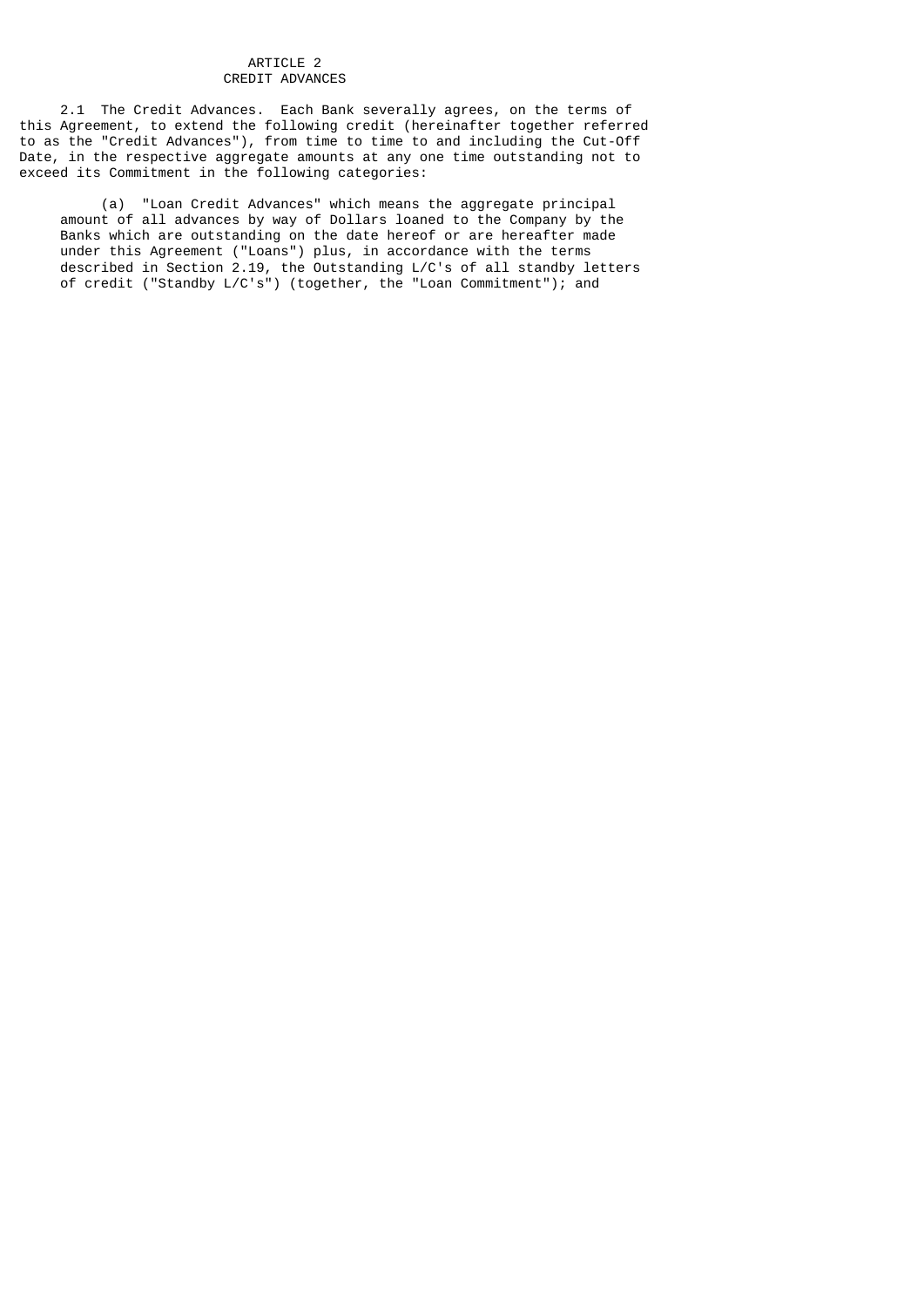(b) "Commercial L/C Credit Advances" which means, in accordance with the terms described in Section 2.19, the Outstanding L/C's of all commercial or trade letters of credit ("Commercial L/C's") (the "Commercial L/C Commitment").

(Standby L/C's and Commercial L/C's are hereinafter sometimes referred to together as "L/C's" or as "Letters of Credit".) The respective amounts of Outstanding Loan Credit Advances and Outstanding L/C's (Standby L/C's and Commercial L/C's), as of the respective dates shown on Schedule 2.1 hereto, are set forth on Schedule 2.1 hereto. As used in this Agreement, the term "Credit Advances" specifically excludes extensions of credit outstanding, from time to time, pursuant to the Company's Credit Card Agreement dated October 27, 1995 between the Company and BayBank (the "MasterCard Agreement").

2.2 Reductions of Commitments.

 (a) Mandatory. The Commitments shall terminate on June 30, 1999 (the "Termination Date") unless earlier terminated pursuant to the provisions of this Agreement.

 (b) Optional. The Company shall have the right to terminate in full or reduce in part the unused portions of the Commitments at any time or from time to time, upon prior notice to the Agent as provided in Section 2.15. Each partial reduction of the Commitments shall be in an aggregate amount at least equal to \$1,000,000.

 (c) No Reinstatement. The Commitments, once terminated or reduced, may not be reinstated.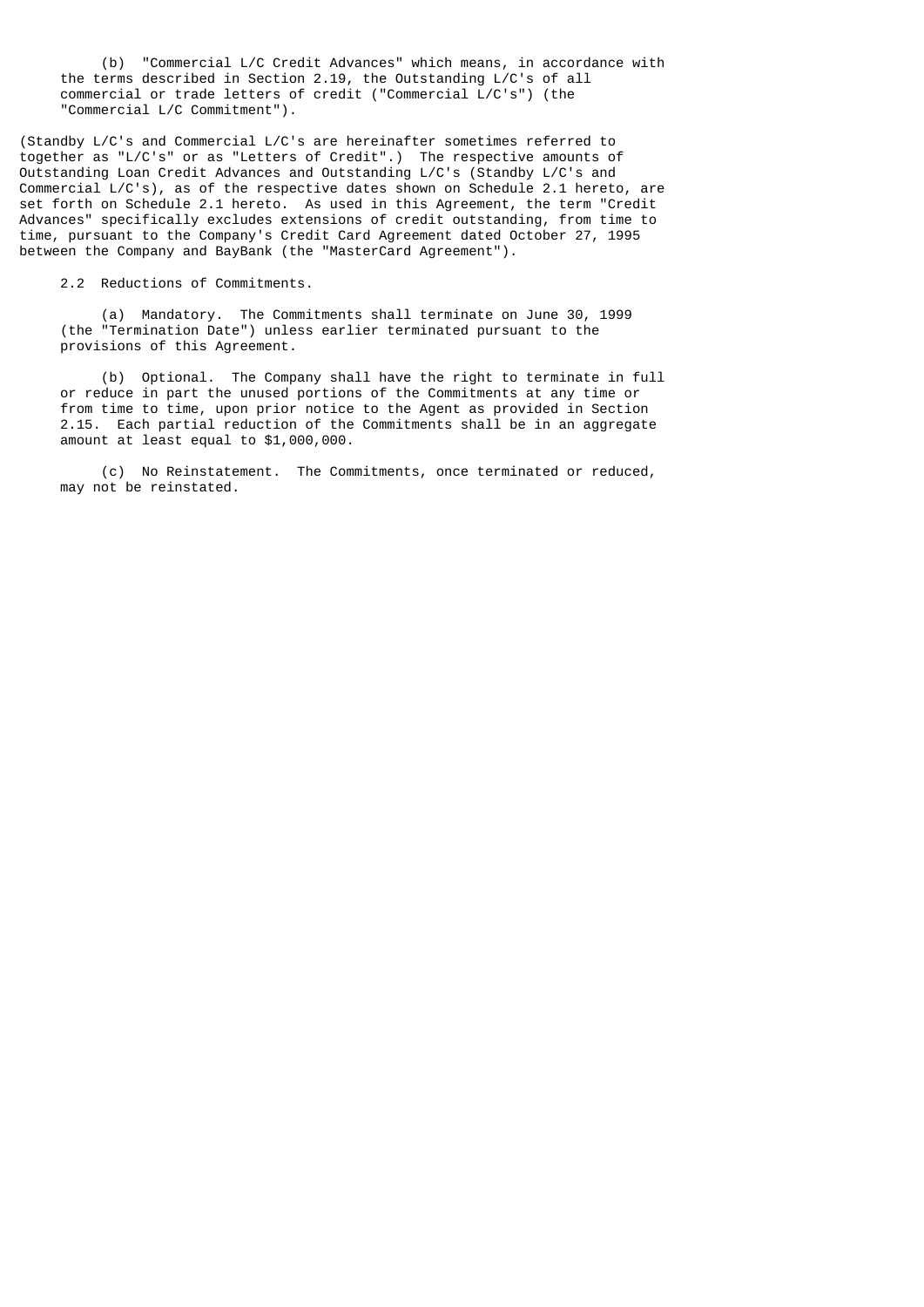# 2.3 Fees.

 (a) Commencing on the date of this Agreement, the Company shall pay to the Agent, for the accounts of the Banks, a facility fee equal to three-tenths of one percent (0.30% or 30 basis points) per annum of the daily average of the aggregate amount of all Commitments then in effect (as adjusted from time to time in accordance with Sections 2.2 and 2.19 regarding terminations and reductions of Commitments and Section 2.19 regarding increases, by tranches, in available Commercial L/C Commitments) of all Banks, payable in quarterly installments, in arrears, on the last day of each September, December, March and June, to and including the earlier of the date the Commitments are terminated or the Termination Date.

 (b) On the date of this Agreement, the Company will pay a non refundable closing fee of \$35,000 to the Agent for the accounts of the Banks.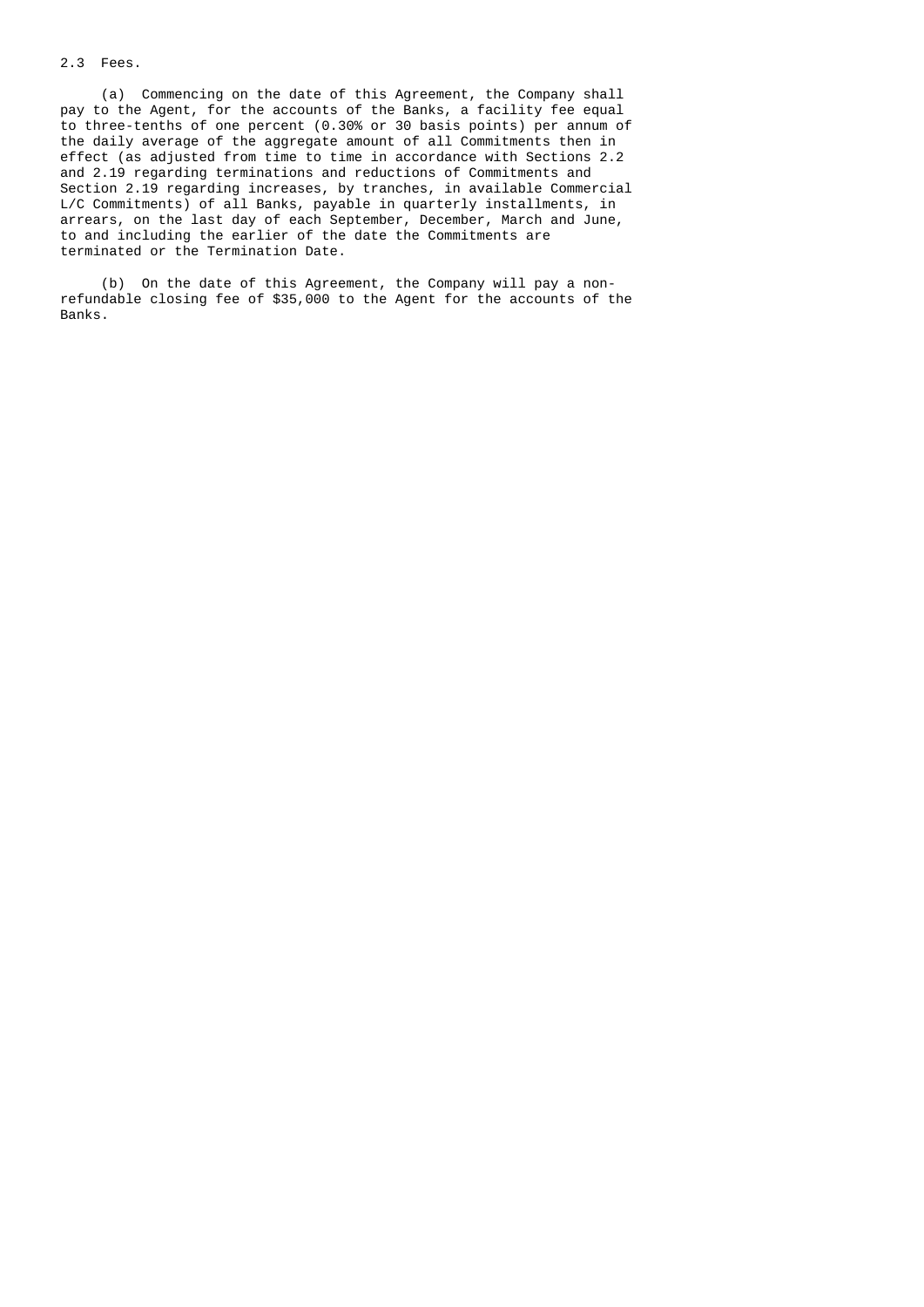(c) The Company shall pay to the Agent an agent's fee of \$20,000 per annum (the "Agent's Fee"), which shall be payable in equal quarterly installments, in advance, commencing as of the date of this Agreement (with appropriate credit to the Company provided for portions of the Agent's Fee paid prior to the date of this Agreement covering any period after the date of this Agreement) and on the first day of each October, January, April and July thereafter, for so long as the Commitments are in effect and until payment in full of all Obligations. The Agent's Fee shall be solely for the account of the Agent and no portion thereof (except as provided in this Section 2.3(c)) shall be subject to refund, reduction or pro-ration.

 (d) Except: (i) as provided in this Section 2.3; (ii) as previously paid or accrued by the Banks pursuant to the 1994 Agreement; and (iii) as expressly provided in other parts of this Agreement, including, in connection with payment of Additional Costs, compensation pursuant to Sections 2.17 and 2.18, L/C Fees, and other costs, expenses, fees and disbursements, if any, pursuant to Section 8.4, no other fees, charges and reimbursements shall be payable to the Banks under this Agreement. The MasterCard Agreement is not a part of this Agreement. The foregoing notwithstanding, the Company shall be obligated to pay all principal and interest on Credit Advances as provided in the Loan Documents.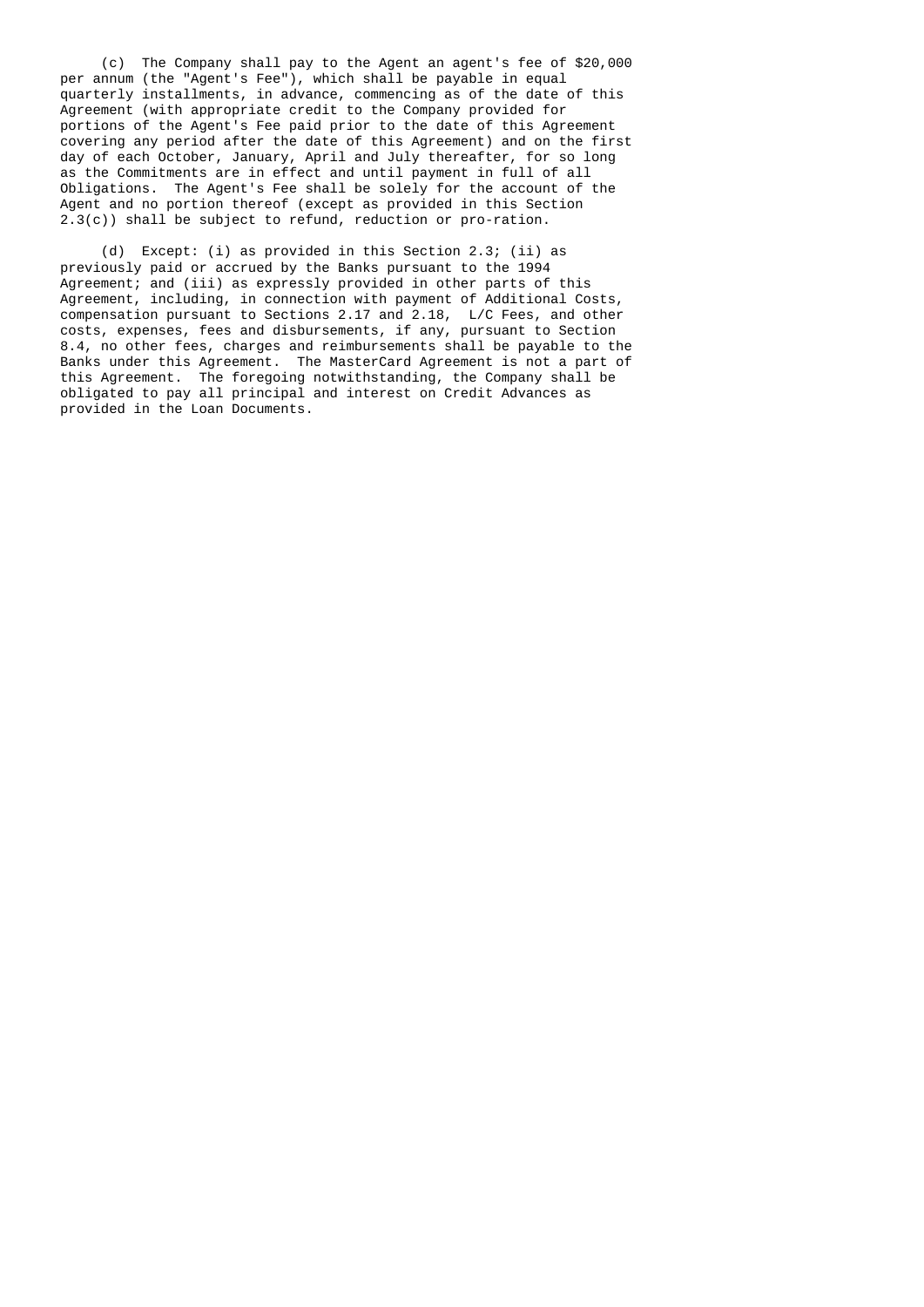2.4 Several Obligations. The failure of any Bank to make any Credit Advance to be made by it on the date specified therefor shall not relieve the other Bank of its obligation to make its Credit Advance on such date, but no Bank shall be responsible for such failure of the other Bank.

 2.5 Notes. The Credit Advances made by each Bank shall be evidenced by a single revolving credit note of the Company (each a "Note, and collectively, the "Notes") in substantially the form of Exhibit A hereto (and otherwise duly completed) payable to the order of such Bank in a principal amount equal to such Bank's total Commitment. The Company shall deliver the Notes to the Banks as provided in Section 3.1. All Credit Advances, repayments thereof, the Type of and Interest Period (if any) for each Credit Advance, and payments of interest shall be recorded by each Bank in its books and records kept by it in the normal course of its banking business, and such books and records shall be conclusive as to the matters stated therein in the absence of manifest error. Prior to any transfer of its Note by a Bank in accordance with the terms of this Agreement, no notation need be made thereon by such Bank as to any Credit Advance, repayments thereof, the Type of and Interest Period (if any) for such Credit Advance and payments of interest. At the time of transfer of its Note, the transferring Bank shall endorse thereon the unpaid principal amount of each Credit Advance, the date each such Credit Advance was made, the Type of and Interest Period (if any) for such Credit Advance and the date to which interest thereon has been paid in full. The transferring Bank is authorized to so endorse its Note and to attach to, and make a part of, such Note a continuation of the schedule to such Note as and when required.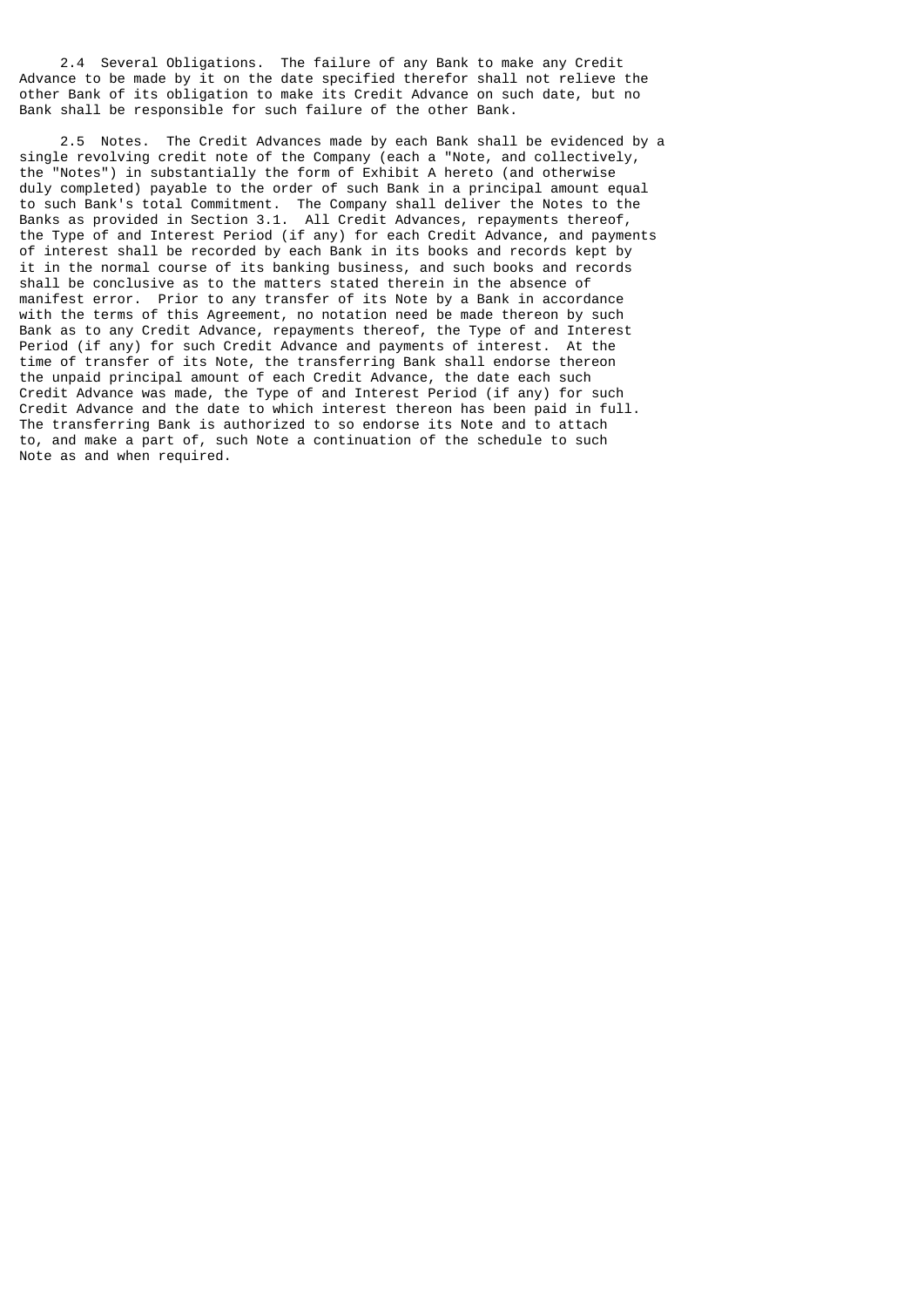2.6 Use of Proceeds. The Letters of Credit (and the proceeds of any and all draws or other payments thereunder) and the proceeds of the Loans shall be used by the Company and its Subsidiaries for their general corporate purposes.

 2.7 Borrowings. The Company shall give the Agent notice of each Loan borrowing to be made hereunder, except for Loans made to pay L/C Reimbursement Obligations in accordance with Section 2.19, by a written or telephonic request from an Authorized Person (a "Credit Request") to the Agent in accordance with Section 2.15 hereof. Each Credit Request made by telephone shall be confirmed by an Authorized Person (who need not be the same Authorized Person who made the related telephonic request) in writing and sent on the day that such Credit Request was made by telephone. Each Credit Request made in writing and each confirmation of a Credit Request made by telephone shall be in the form of Exhibit B. Not later than 4:00 p.m. Boston time on the date specified for each such Credit Request hereunder, each Bank shall make available the amount of the Loan to be made by it on such date by delivering or crediting the amount thereof in immediately available funds to the Company's account with the Agentsignated in Section 8.3(c).

 2.8 Prepayments and Conversions. The Company may prepay Loans and/or convert Loans of one Type into Loans of the other Type, at any time or from time to time, provided that (a) the Company shall give the Agent notice of each such prepayment or conversion as provided in Section 2.15, and (b) if any LIBOR Credit Advances are prepaid or converted on other than the last day of an Interest Period therefor, the Company shall have paid each Bank the amount payable to such Bank under Section 2.17 hereof in respect of such prepayment. Loans prepaid pursuant to this Section 2.8 may be reborrowed in accordance with the terms and conditions of this Agreement.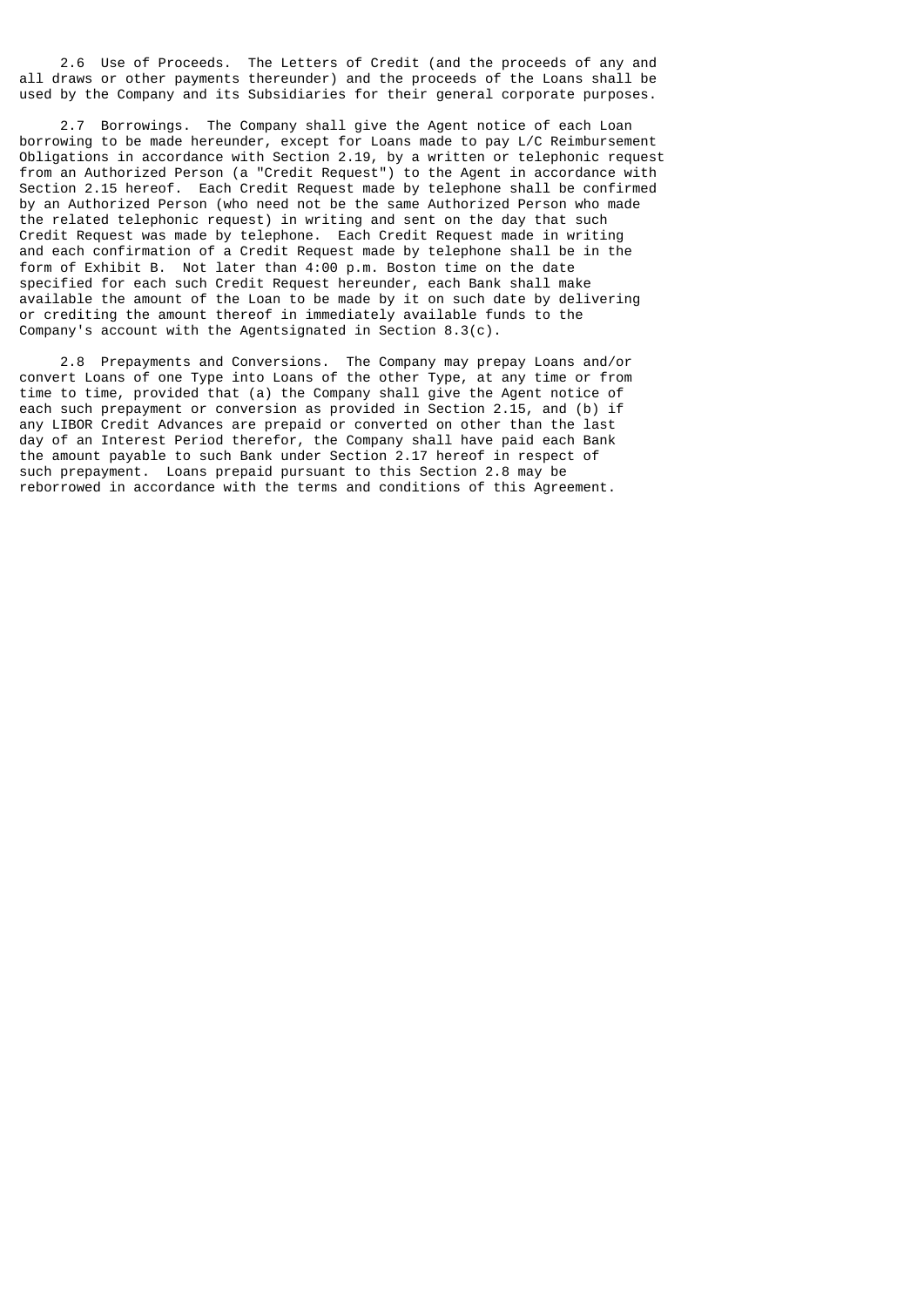2.9 Repayment of Credit Advances. The Loans shall mature on the Termination Date.

 2.10 Interest. The Company will pay to the Agent, for the account of the Banks, interest on the unpaid principal amount, if any, of each Loan (for the period commencing on the date hereof for Loans then outstanding, or on the date of such Loan for such Loans made hereafter, as applicable, to but excluding the date such Loan is paid in full) at a rate per annum, determined by reference to the table which appears below, equal to: (a) if a LIBOR Credit Advance, the LIBOR Rate plus the LIBOR Credit Advance Applicable Margin (in each case, such Margin to be determined on the 51st day after the end of each fiscal quarter of the Company (based upon the calculation of the Cash Flow Ratio at the dates required by Section 5.3(b)) and to be effective from that date until the 50th day after the end of the next succeeding fiscal quarter, provided that interest on LIBOR Credit Advances will only change, if at all, at the end of the respective Interest Periods applicable thereto), and (b) if a Prime Rate Credit Advance, the Prime Rate plus or minus, as the case may be, the Prime Rate Credit Advance Applicable Margin (in each case, such Margin to be determined on the 51st day after the end of each fiscal quarter of the Company and to be effective from that date until the 50th day after the end of the next succeeding fiscal quarter).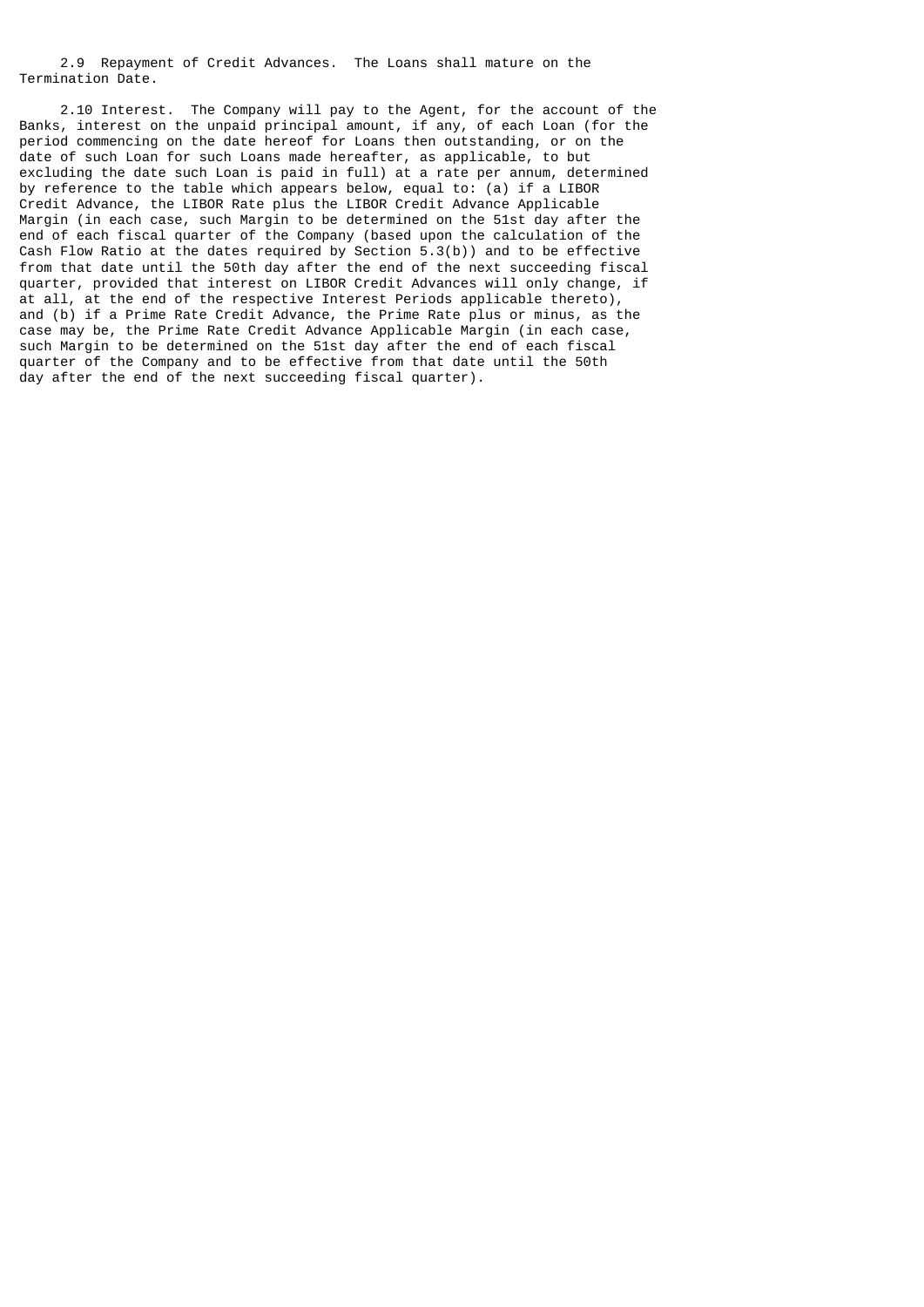| Cash Flow Ratio<br>(as defined in<br>Section $5.3(b)$ )           | Prime Rate<br>Credit Advance<br>Applicable<br>Marqin | LIBOR Credit<br>Advance<br>Applicable<br>Margin |
|-------------------------------------------------------------------|------------------------------------------------------|-------------------------------------------------|
| Between 1.00-to-1.00<br>and 1.25-to-1.00, inclusive               | 0.0%                                                 | 1.75%                                           |
| Greater than 1.25-<br>to-1.00 up to $1.50-$<br>to-1.00, inclusive | $-0.25%$                                             | 1.50%                                           |
| Greater than 1.50-<br>to-1.00 up to 1.75-<br>to-1.00, inclusive   | $-0.50%$                                             | 1.25%                                           |
| Greater than 1.75-<br>$to -1.00$                                  | $-0.75%$                                             | 1.00%                                           |

 Notwithstanding any of the foregoing, the Company will pay to the Agent, for the account of the Banks, interest at the Post-Default Rate on any principal of any Loan made by each Bank and on any other amount payable by the Company hereunder to or for the account of each Bank (but, if such amount is interest, only to the extent legally enforceable), which shall not be paid in full when due (whether at stated maturity, by acceleration or otherwise), for the period commencing on the due date thereof until the same is paid in full. Accrued interest on each Loan shall be payable (i) if such Loan is a Prime Rate Credit Advance, on the last day of each calendar month during the term hereof, (ii) if such Loan is a LIBOR Credit Advance, on the last day of the Interest Period for such Loan (and, if such Interest Period exceeds three months' duration, quarterly, on the last day of each three-month period during such Interest Period), and (iii) in any event, upon the payment, prepayment or conversion thereof, but only on the principal so paid or prepaid or converted; provided that interest payable at the Post-Default Rate shall be payable from time to time on demand of either Bank.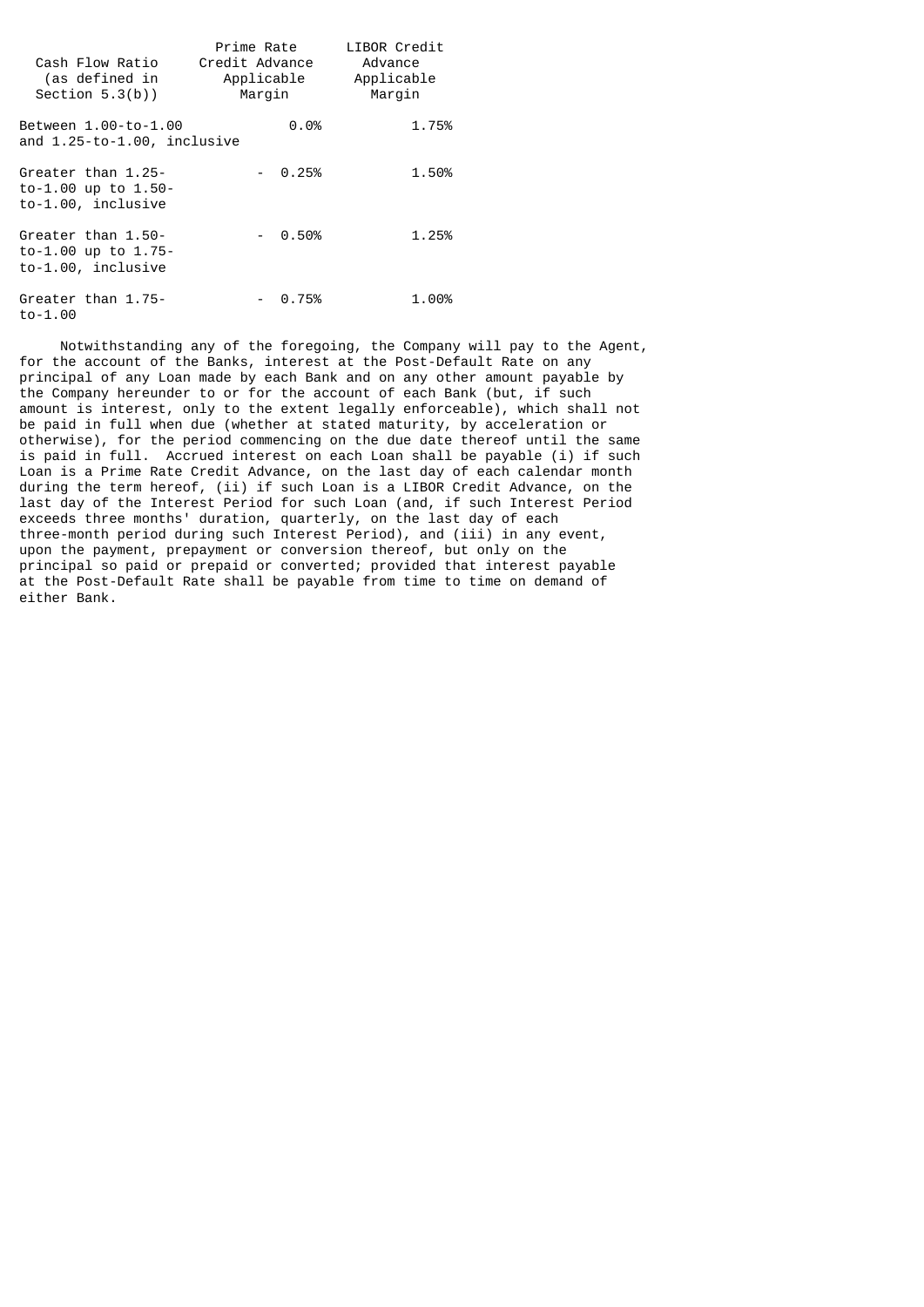2.11 Payments. Except to the extent otherwise provided herein, all payments of principal, interest and other amounts to be made by the Company hereunder and under the Notes shall be made in Dollars and in immediately available funds to the Agent at the Principal Office, not later than 12:00 noon Eastern time on the date on which such payment shall become due (each such payment made after such time on such due date to be deemed to have been made on the next succeeding Business Day). The Agent may (but shall not be obligated to) debit the amount of such payment which is not made by such time to any ordinary deposit account of the Company with the Agent. The Agent will give the Company telephonic or written notice of any amount to be charged prior to charging such deposit account; however, the failure of the Agent so to charge such account or to so notify the Company shall not affect the obligation of the Company to pay interest, principal or other sums as provided herein or in the Notes. The Company shall, at the time of making each payment hereunder or under any Note, specify to the Agent the Credit Advances or other amounts payable by the Company hereunder to which such payment is to be applied (and in the event that it fails to so specify, or if an Event of Default has occurred and is continuing, the Agent may apply such payment for the benefit of Banks as it may elect in its sole discretion, but subject to the other terms and conditions of this Agreement). Each payment received by the Agent hereunder or under a Note for the account of any Bank shall be paid promptly to such Bank, in immediately available funds. If the due date of any payment hereunder or under any Note would otherwise fall on a day which is not a Business Day, such date shall be extended to the next succeeding Business Day and interest shall be payable for any principal so extended for the period of such extension.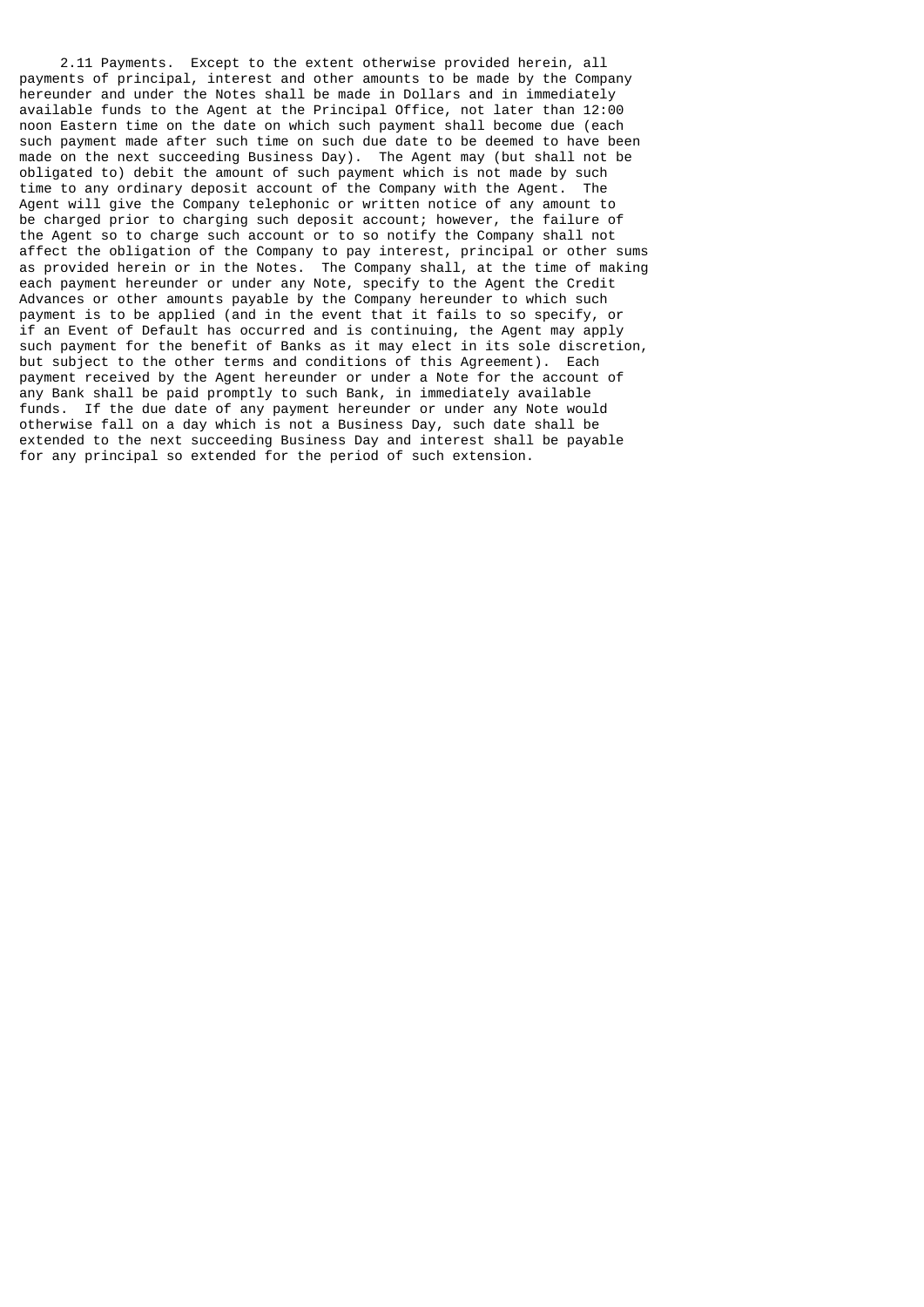2.12 Pro Rata Treatment. Except to the extent otherwise provided herein: (a) each borrowing from the Banks under Section 2.1 hereof shall be made from the Banks, each payment of commitment fees under Section 2.3 hereof shall be made for the account of the Banks, and each termination or reduction of the Commitments under Section 2.2 hereof shall be applied to the Commitments of the Banks, pro rata according to the Banks' respective percentages of the Commitments, (b) each payment by the Company of principal of or interest on Credit Advances of a particular Type shall be made to the Agent for the account of the Banks pro rata in accordance with the respective unpaid principal amounts of such Credit Advances held by the Banks and (c) each conversion of Credit Advances of a particular Type shall be made pro rata among the Banks in accordance with the respective principal amounts of such Credit Advances held by the Banks.

 2.13 Computations. Interest and fees hereunder and under the Notes shall be computed on the basis of a year of 360 days and actual days elapsed (including the first day but excluding the last day) occurring in the period for which payable.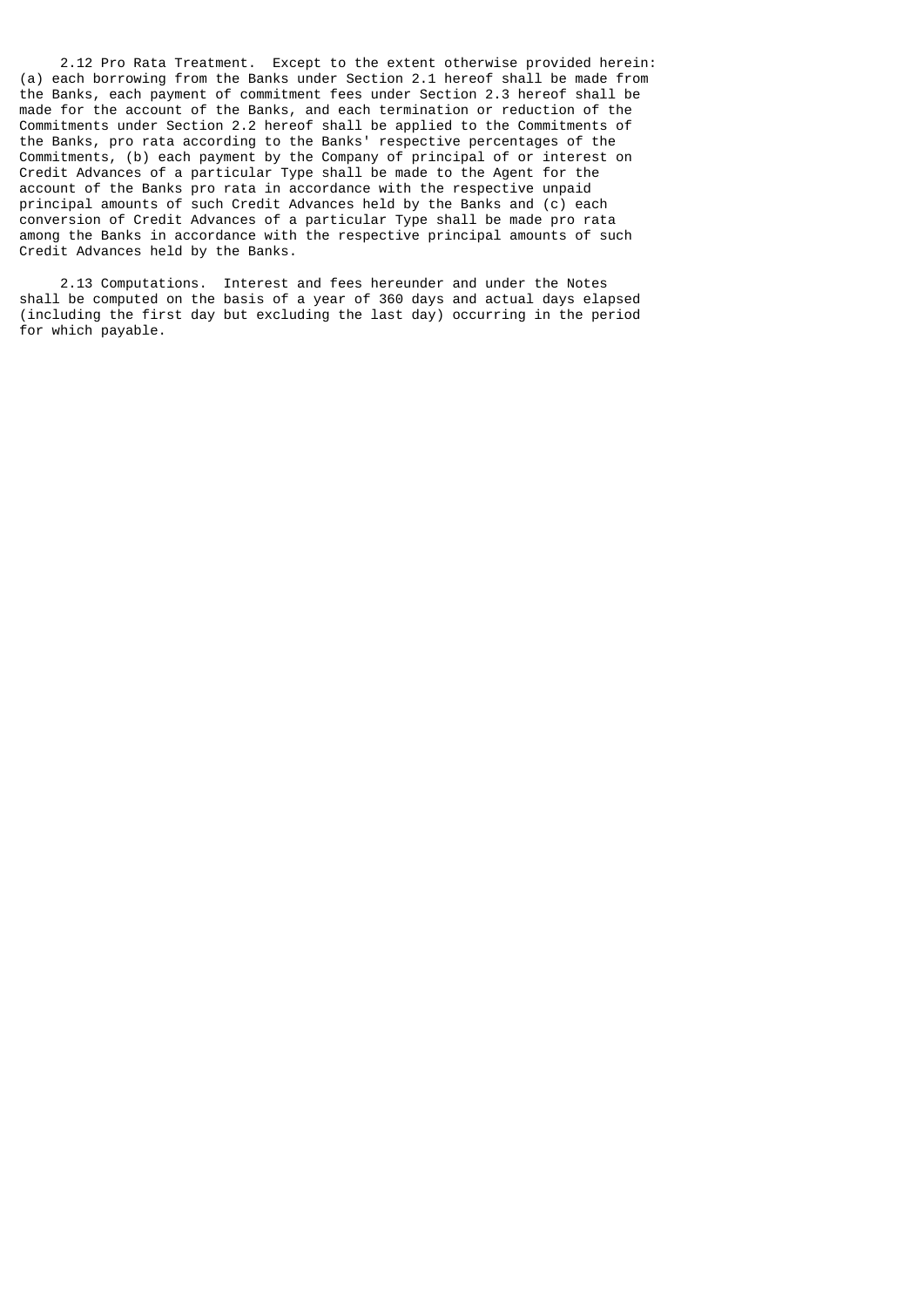2.14 Minimum and Maximum Amounts; Types. Each borrowing, conversion and prepayment of principal of Loans shall be in an aggregate principal amount equal to (a) in the case of LIBOR Credit Advances, \$500,000 or a larger multiple thereof and (b) in the case of Prime Rate Credit Advances, \$100,000 or a larger multiple thereof (borrowings, conversions or prepayments of Loans of different Types or, in the case of LIBOR Credit Advances, having different Interest Periods, outstanding at the same time hereunder to be deemed separate borrowings, conversions and prepayments for purposes of the foregoing); provided that (i) any Loans under the Commitments may be in the aggregate amount of the unused portion of the Commitments and (ii) any payment or prepayment in full of the Loans may be in the aggregate outstanding principal amount thereof. Notwithstanding anything to the contrary contained in this Agreement, there shall not be, at any one time, more than seven Interest Periods in effect with respect to the LIBOR Credit Advances.

 2.15 Certain Notices. Notices to the Agent of terminations or reductions of the Commitments, of borrowings, conversions and prepayments of Loans and of the duration of Interest Periods shall be irrevocable and shall be effective only if received in writing by the Agent not later than the applicable] Eastern time deadline on the number of Business Days prior to the date that is the date of the relevant termination, reduction, borrowing, conversion and/or prepayment specified below: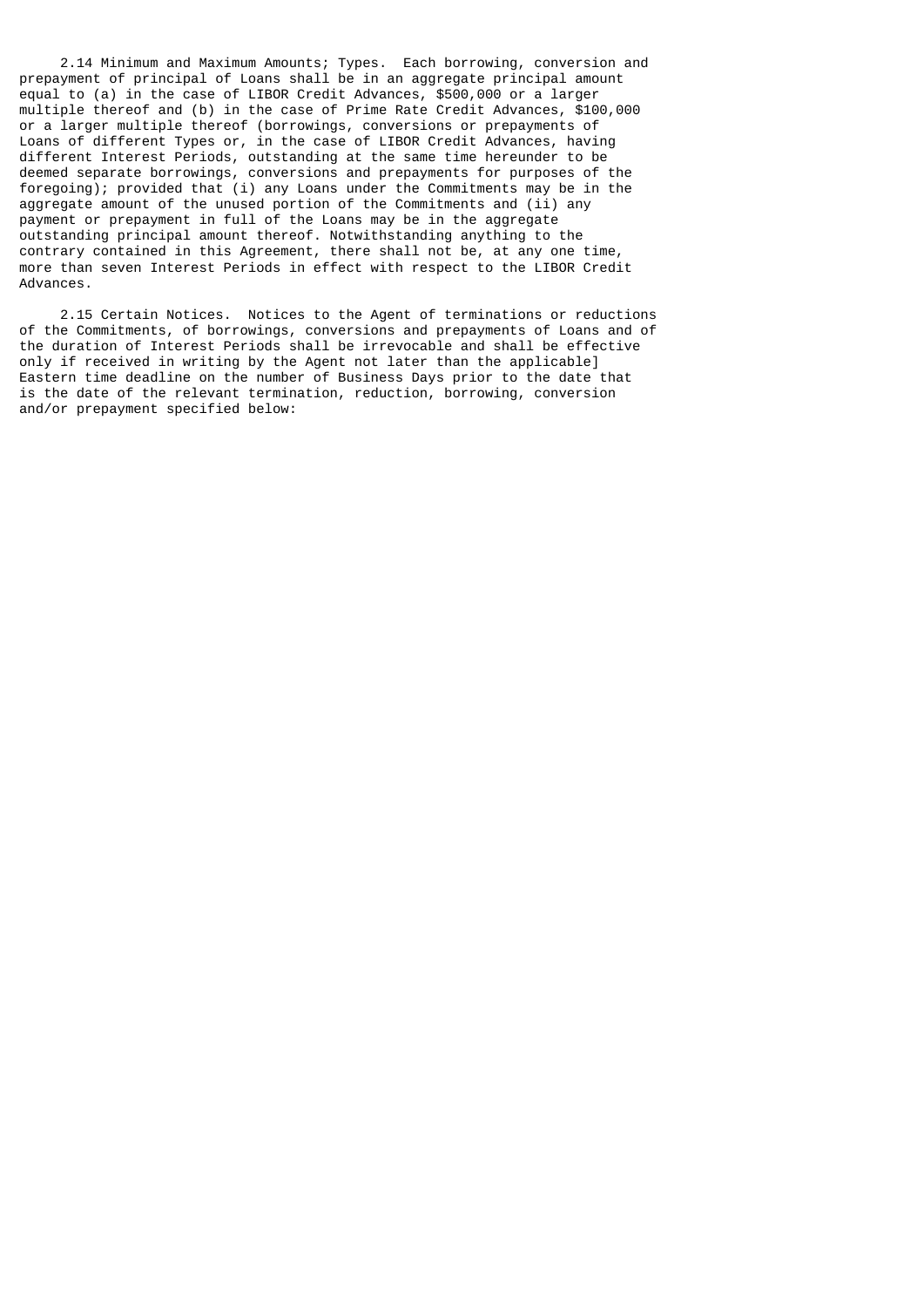| Notice                                                                                                                | Eastern Time Deadline | Number of<br>Business Days Prior |  |
|-----------------------------------------------------------------------------------------------------------------------|-----------------------|----------------------------------|--|
| Termination or reduction of<br>Commitments                                                                            | 2:00 p.m.             | 2                                |  |
| Borrowing or prepayment of<br>Prime Rate Credit Advances                                                              | 2:00 p.m.             | 0<br>(same day)                  |  |
| Borrowing or prepayment of,<br>conversion of or into, or<br>duration of Interest Period<br>for, LIBOR Credit Advances | 11:00 a.m.            | 2                                |  |

Each such notice of termination or reduction shall specify the amount of the Commitments to be terminated or reduced. Each such notice of borrowing, conversion or prepayment shall specify the amount and Type of the Credit Advances to be borrowed, converted or prepaid, the date of borrowing, conversion or prepayment (which shall be a Business Day) and, in the case of LIBOR Credit Advances, the duration of the Interest Period therefor (subject to the definition of Interest Period). Each such notice of duration of an Interest Period shall specify the LIBOR Credit Advances to which such Interest Period is to relate. In the event that the Company fails to select the duration of any Interest Period for any LIBOR Credit Advances within the time period and otherwise as provided in this Section 2.15, such Credit Advances (if outstanding as LIBOR Credit Advances) will be automatically converted into Prime Rate Credit Advances on the last day of the then current Interest Period for such Credit Advances or (if outstanding as Prime Rate Credit Advances) will remain as, or (if not then outstanding) will be made as, Prime Rate Credit Advances.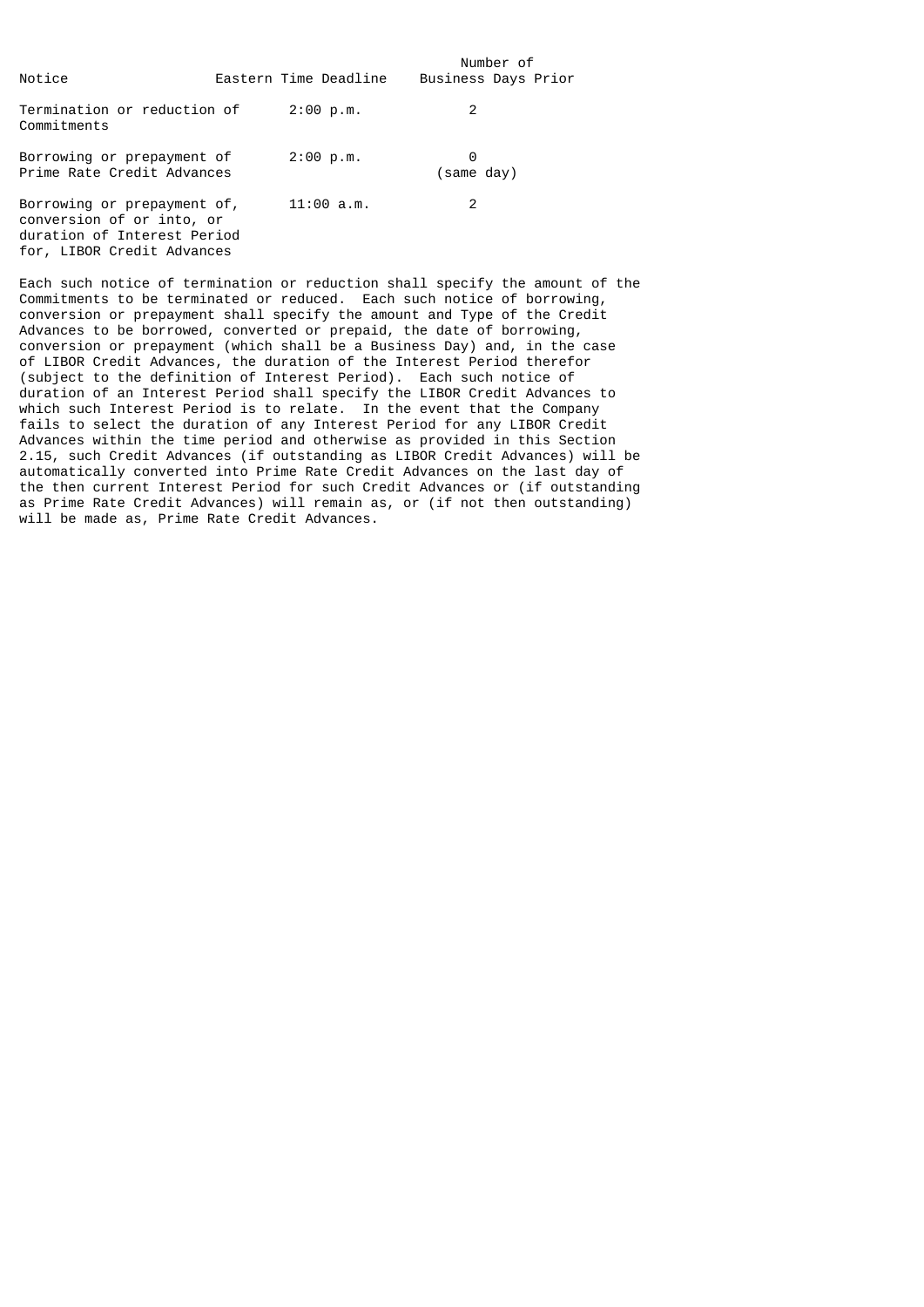# 2.16 Additional Costs.

 (a) Subject to paragraph (b) of this Section 2.16, the Company shall pay to each Bank, upon demand by such Bank from time to time such amounts as such Bank may reasonably determine to be necessary to compensate it for any costs incurred by such Bank that such Bank determines are attributable to its making or maintaining of any LIBOR Credit Advances hereunder or its obligation to make any of such LIBOR Credit Advances hereunder, or any reduction in any amount receivable by such Bank hereunder in respect of any of such LIBOR Credit Advances or such obligation (such increases in costs and reductions in amounts receivable being herein called "Additional Costs"), in each case resulting from any Regulatory Change which:

 (i) changes the basis of taxation of any amounts payable to such Bank under this Agreement or its Note in respect of any of such LIBOR Credit Advances (other than changes which affect taxes measured by or imposed on the overall net income of such Bank or its lending office for any of such LIBOR Credit Advances by the jurisdiction in which such Bank has its principal office or such lending office); or

 (ii) imposes or modifies any reserve, special deposit or similar requirements relating to any extensions of credit or other assets of, or any deposits with or other liabilities of, such Bank (including any of such Credit Advances or any deposits referred to in the definition of "LIBOR Base Rate" in Section 1.1 hereof), other than any such reserve or other requirement with respect to LIBOR Credit Advances that are reflected in the definition of "LIBOR Rate" in Section 1.1 hereof; or

 (iii) imposes any other condition affecting this Agreement (or any of such extensions of credit or liabilities).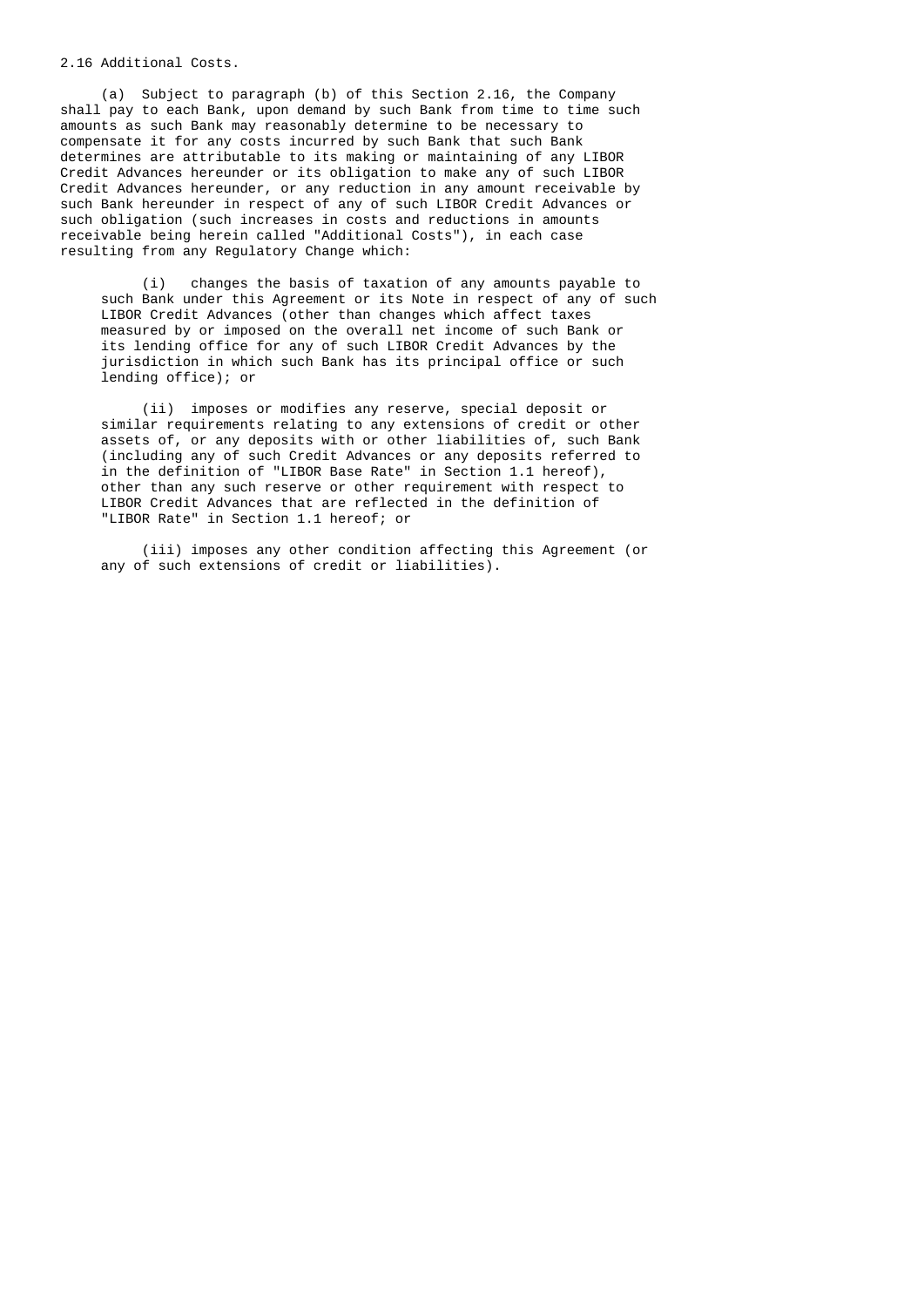(b) Notwithstanding paragraph (a) above, the Company shall be liable for the payment of Additional Costs of any Bank only to the extent that such Additional Costs accrue following the commencement of the first Interest Period which commences following the date that such Bank notifies the Company of an event entitling such Bank to compensation under paragraph (a) above.

 (c) Each Bank making a claim for Additional Costs shall furnish to the Company a certificate setting forth the basis and amount of each request by such Bank for such compensation. Determinations and allocations by each Bank for purposes of this Section of the effect of any Regulatory Change on its costs of maintaining LIBOR Credit Advances or on amounts receivable by it in respect of LIBOR Credit Advances, and of the Additional Amounts required to compensate such Bank under this Section 2.16, shall be conclusive absent manifest error, provided that such determinations and allocations are made on a reasonable basis.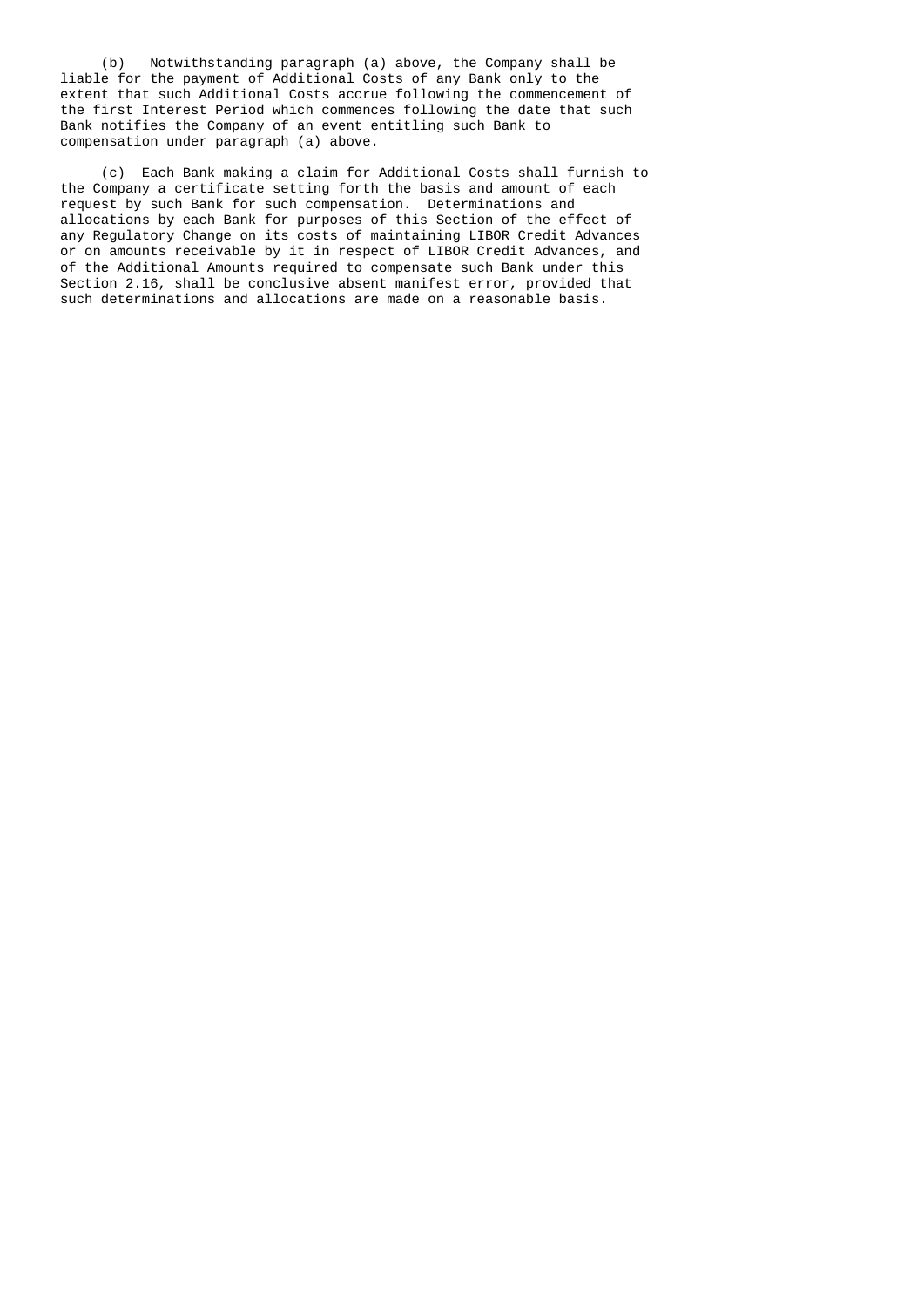2.17 Compensation. The Company shall pay to each Bank, upon the request of such Bank (with a copy to the other Bank), such amount or amounts as shall be sufficient (in the reasonable opinion of such Bank) to compensate it for any loss, cost or expense incurred by it as a result of:

 (a) any payment, prepayment or conversion of a LIBOR Credit Advance made by such Bank on a date other than the last day of an Interest Period for such Credit Advance; and

 (b) any failure by the Company to borrow a LIBOR Credit Advance to be made by such Bank on the date for such borrowing specified in the relevant notice of borrowing under Section 2.15 hereof;

but excluding, in any event, loss of margin for the period after any such payment, prepayment or conversion or failure to borrow; provided that such Bank shall have delivered to the Company a certificate as to the amount of such loss and expense along with the basis for calculation thereof.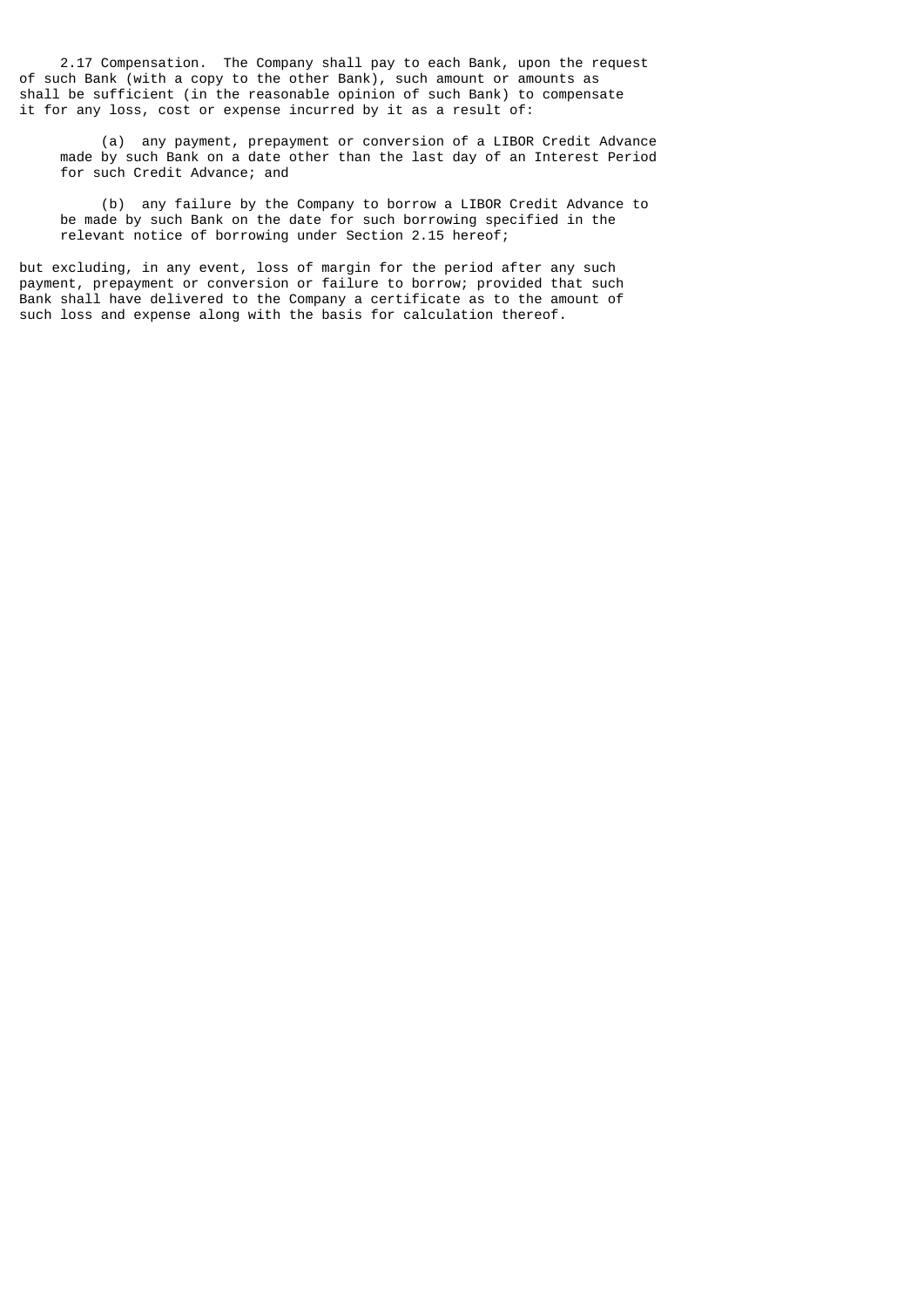2.18 Capital Adequacy. If any Bank shall determine that the adoption or implementation of any applicable law, rule, regulation or treaty regarding capital adequacy, or any change therein, or any change in the interpretation or administration thereof by any governmental authority, central bank or comparable agency charged with the interpretation or administration thereof, or compliance by such Bank (or its applicable lending office) with any request or directive regarding capital adequacy (whether or not having the force of law) of any such authority, central bank or comparable agency, has or would have the effect of reducing the rate of return on capital of such Bank or any Person controlling such Bank (a "Parent") in respect of LIBOR Credit Advances to a level below that which such Bank (or its Parent) could have achieved but for such adoption, change or compliance (taking into consideration its policies with respect to capital adequacy) by an amount deemed by such Bank to be material, then from time to time, within 15 days after demand by such Bank (with a copy to the other Bank), the Company shall pay to such Bank such additional amount or amounts as will compensate such Bank for such reduction. A statement of such Bank claiming compensation under this Section and setting forth the additional amount or amounts to be paid to it hereunder shall be conclusive absent manifest error; provided that the determination thereof is made on a reasonable basis.

#### 2.19 Letters of Credit.

 (a) Subject to the terms and conditions of this Agreement, each Bank (with respect to particular L/C's, the "Issuing Bank") agrees to issue, within the applicable limits of its respective Commitments for Outstanding L/C's at any one time, for the account of the Company: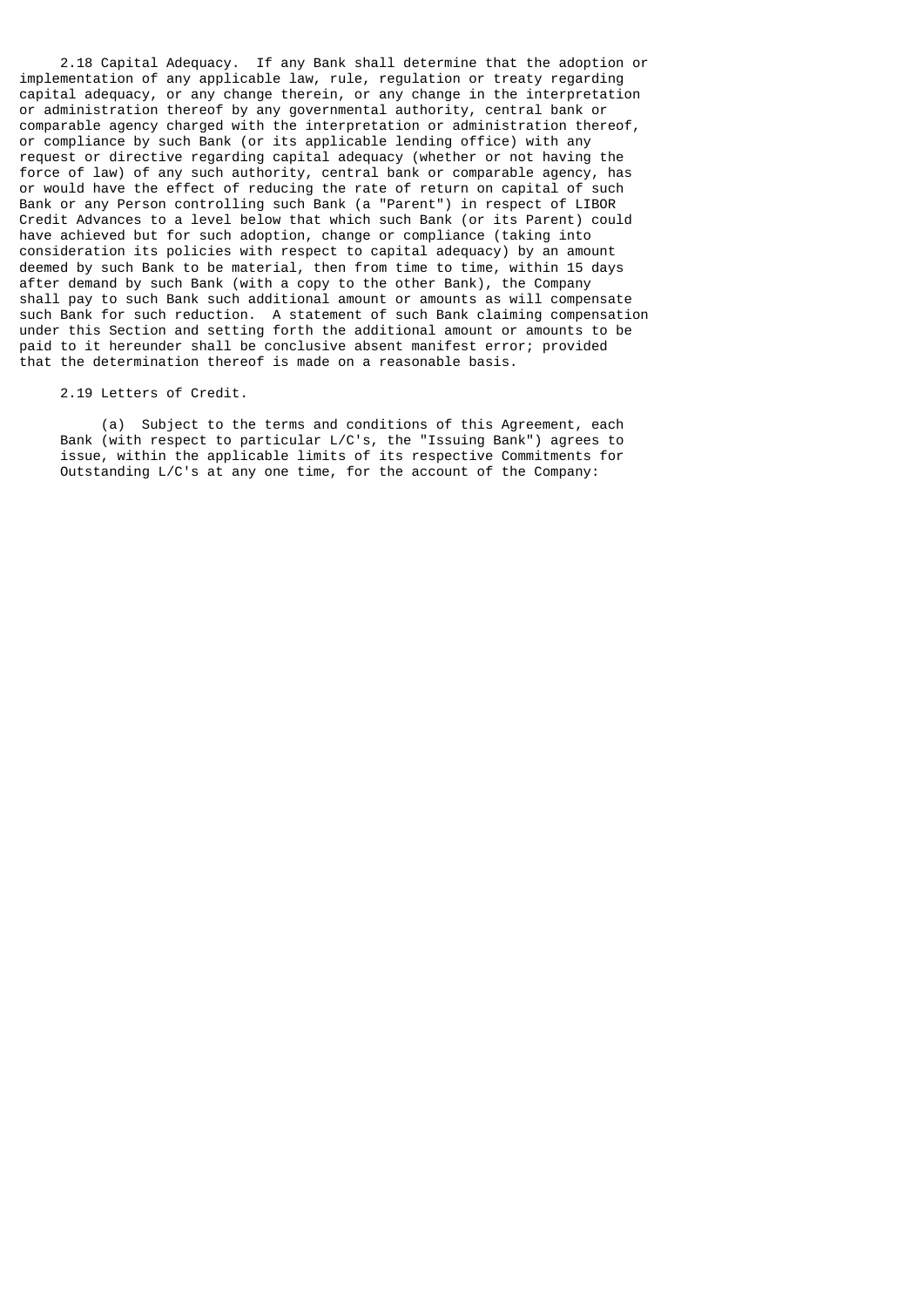(i) Commercial L/C's up to the maximum amount of its Commercial L/C Commitment for the purpose of supporting inventory purchases by the Company, the issuance of Commercial L/C's to be made available in tranches of aggregate amounts as follows:

| Tranche A: | \$15,000,000 |
|------------|--------------|
| Tranche B: | \$15,000,000 |
| Tranche C: | \$15,000,000 |

 Tranche A shall be effective as of the date of this Agreement. So long as the conditions set forth in Section 3.2 below have been satisfied as of the date of the issuance of each L/C, the Company shall have the right to increase the then-existing Commercial L/C aggregate availability by the amount of the next succeeding tranche by providing notice of its intention to do so to the Agent not less than five (5) Business Days prior to the intended effective date of such availability, all subject to the maximum aggregate Commercial L/C Commitments of the Banks. Once available, Commercial L/C Commitments may only be reduced or terminated pursuant to the provisions of Section 2.2.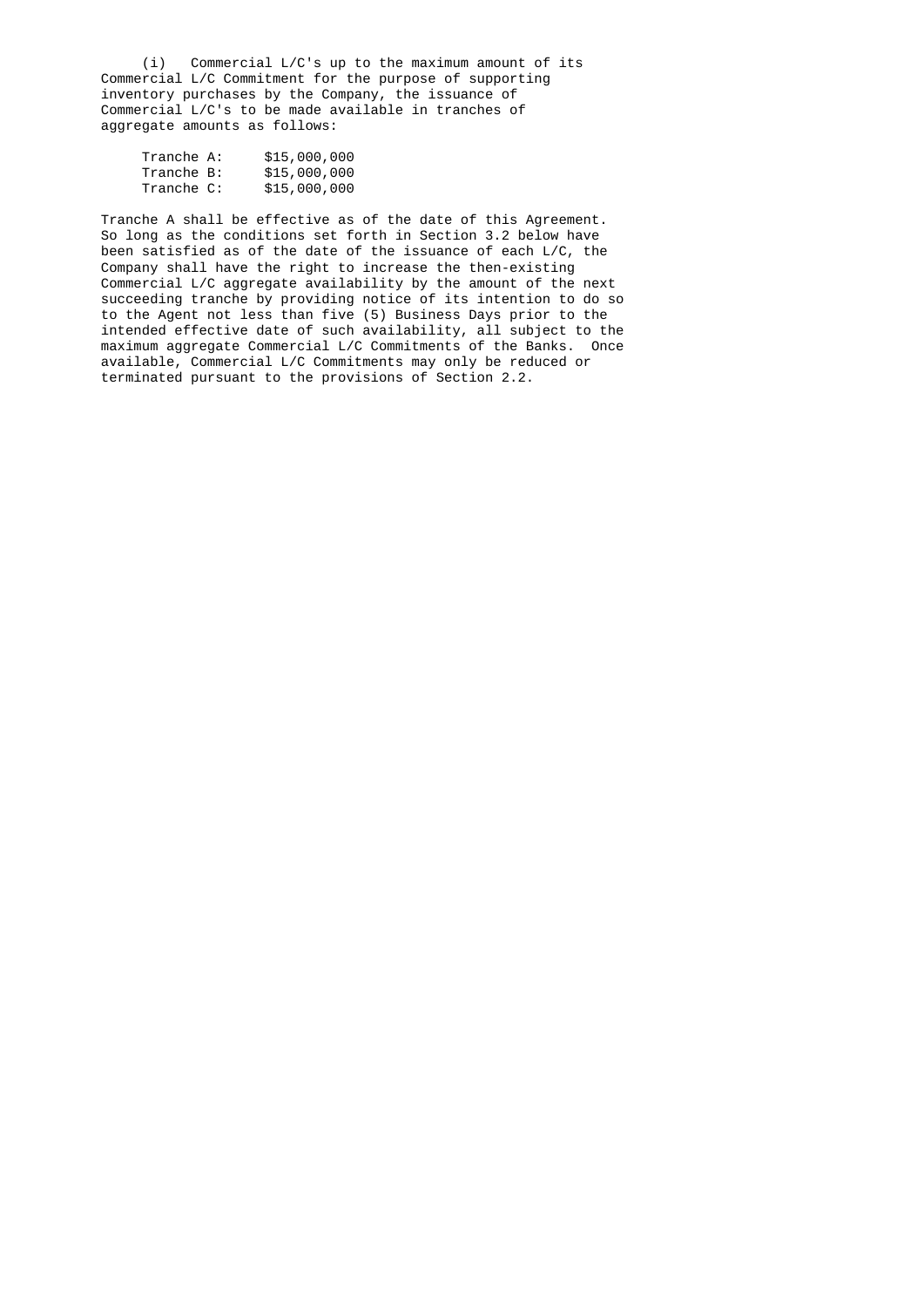(ii) Standby L/C's up to the maximum amount of \$750,000 of Outstanding Standby L/C's at any one time, for the Company's general corporate purposes. The Banks' Commitment to make Loan Credit Advances shall be deemed to be reduced by an amount equal to the then Outstanding Standby L/C's.

 The Banks' Commercial L/C Commitments and Loan Commitments with respect to Standby L/C's shall each revolve, and, subject at all times to the applicable limits of the Commitments and the Outstanding L/C's on any particular date, the cancellation, termination or expiration of an L/C shall create availability for the issuance (subject to the applicable terms of this Agreement) of the L/C's to the extent of the Outstanding L/C so cancelled, terminated or expired.

 (b) Up to the respective applicable Commitments of the Banks, each L/C requested by the Company shall be issued by the Issuing Bank, provided that: (i) the Company provides all reasonable, customary and necessary instructions, documents and information necessary for the proper preparation of the L/C; (ii) the Issuing Bank approves the form of the L/C (which approval shall be based on usual and customary commercial and administrative standards and shall not be unreasonably withheld or delayed); (iii) the L/C bears an expiration date not later than the Termination Date; (iv) the Company pays the applicable fees as hereinafter provided for the issuance of the L/C; and (v) the conditions set forth in Section 3.2 below have been satisfied as of the date of the issuance of the L/C.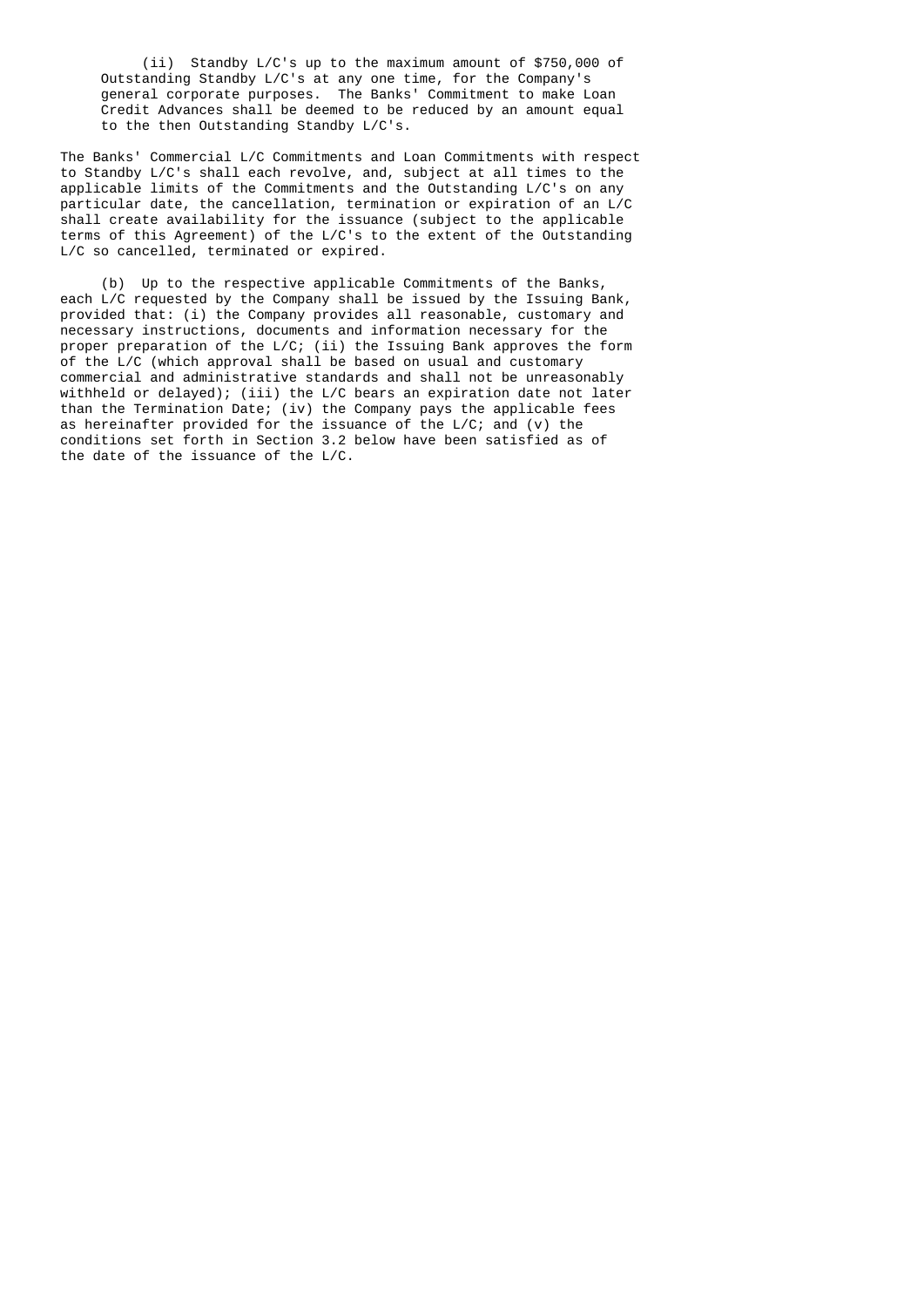(c) The Company's obligations under this Section 2.19 shall be absolute and unconditional under any and all circumstances and irrespective of the occurrence of any Default or Event of Default or any conditions precedent whatsoever or any setoff, counterclaim or defense to payment which the Company may have or have had against the Issuing Bank, the Agent, any Bank or any beneficiary of a Letter of Credit. The Company further agrees that the Issuing Bank, the Agent and the Banks shall not be responsible for, and the Company's L/C Reimbursement Obligations (as defined below) shall not be affected by, among other things, the validity or genuineness of documents or of any endorsements thereon, even if such documents should in fact prove to be in any or all respects invalid, fraudulent or forged, or any dispute between or among the Company, the beneficiary of any Letter of Credit or any financing institution or other party to which any Letter of Credit may be transferred or any claims or defenses whatsoever of the Company, against the beneficiary of any letter of Credit or any such transferee. The Issuing Bank, the Agent and the Banks shall not be liable for any error, omission, interruption or delay in transmission, dispatch or delivery of any message or advice, however transmitted, in connection with any Letter of Credit. The Company agrees that any action taken or omitted by the Issuing Bank, the Agent or any Bank under or in connection with each Letter of Credit and the related drafts and documents, if done in good faith and without manifest error, willful misconduct or gross negligence on the part of the Agent or the Banks, shall be binding upon the Company and shall not result in any liability on the part of the Issuing Bank, the Agent or any Bank to the Company; provided, however, in no event shall the Agent or the Banks be liable for any consequential damages.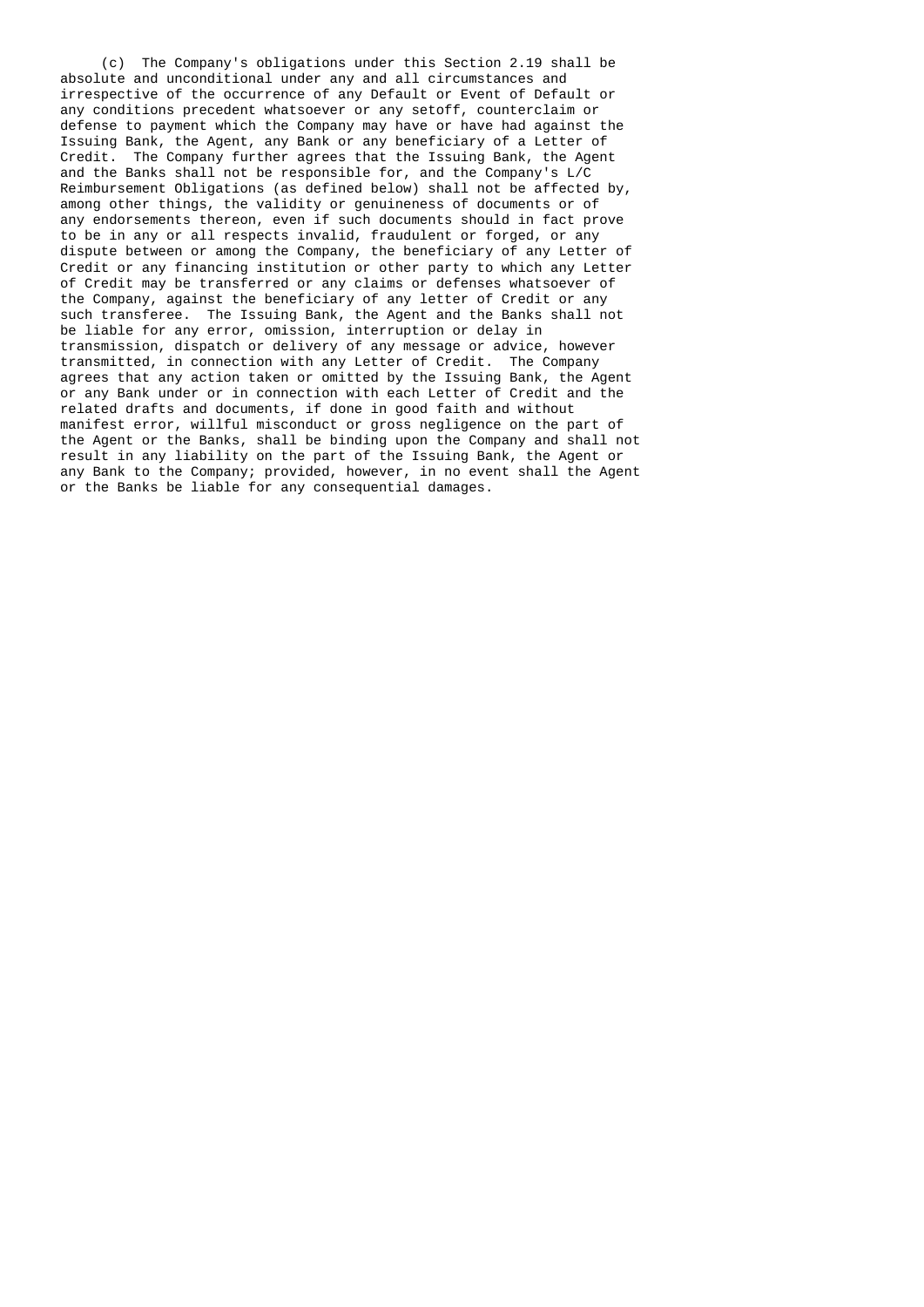(d) To the extent not inconsistent with Section 2.19(c), the Issuing Bank and the Agent shall be entitled to rely, and shall be fully protected in relying upon, any Letter of Credit, draft, writing, resolution, notice, consent, certificate, affidavit, letter, cablegram, telegram, telecopy, telex or teletype message, statement order or other document reasonably believed by it to be genuine and correct and to have been signed, sent or made by the proper Person or Persons and upon advice and statements of legal counsel and other experts selected by the Issuing Bank and the Agent.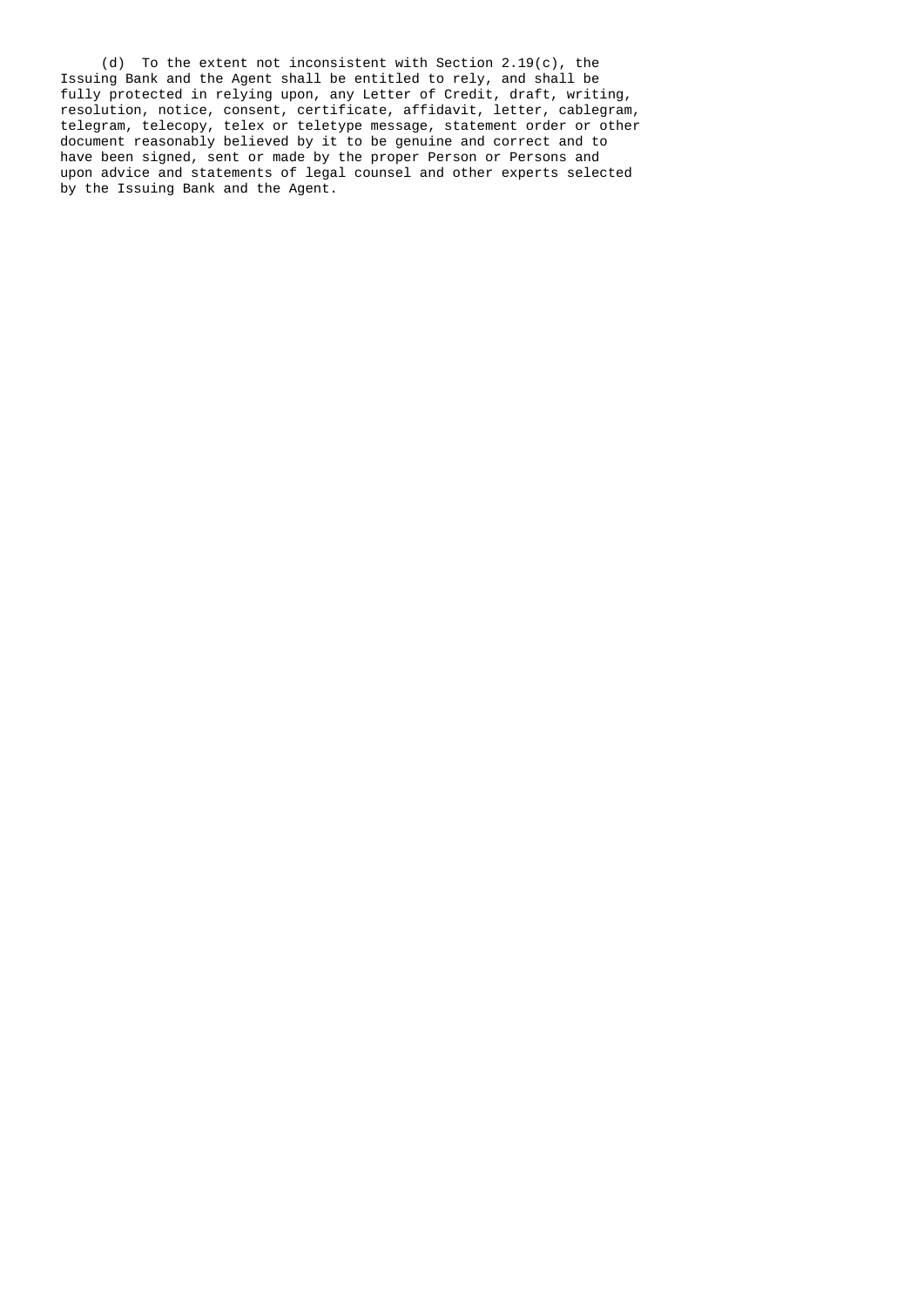(e) If any draft shall be presented or other demand for payment shall be made under any Letter of Credit, the Issuing Bank promptly shall notify the Company of the date and amount of the draft presented or demand for payment and of the date and time when it expects to pay such draft or honor such demand for payment. Provided that the Banks do not make a Loan to the Company to satisfy any such draft or other demand for payment, the Company agrees to pay to the Issuing Bank, ON DEMAND, the amount required to pay each draft or other applicable demand for payment pursuant to any L/C in immediately available Dollars (the "L/C Reimbursement Obligation"). If a draft or other demand for payment is payable in foreign currency, the Company's payment shall be made in Dollars at the Issuing Bank's selling rate for telecommunication transfers of such foreign currency at the place of payment in effect on the date of payment by the Company or the date of the Issuing Bank's settlement of the obligation, whichever the Issuing Bank may require. If there is no selling rate in effect for making such transfers on the date of payment or settlement, as the case may be, the Company shall pay to the Issuing Bank, ON DEMAND, an amount in Dollars equal to the Issuing Bank's actual and direct costs of settlement of its obligations. The Company agrees to comply with all applicable government regulations concerning foreign currency exchange that apply to the L/C's and any drafts or other payments thereunder. Any L/C Reimbursement Obligation not paid in advance or on the same Business Day as the payment related thereto by the Issuing Bank: (i) shall be paid by the making of a Loan (subject to the limits of the aggregate Loan Commitments and the requirements of Section 3.2 below) without further notice to or instruction from the Company, as a Prime Rate Credit Advance; or (ii) to the extent that the same is not paid by the making of a Loan pursuant to Clause (i) above, shall be immediately due and payable without further notice or demand, and, until paid in full, shall accrue interest from the date arising until paid in full at the Post-Default Rate.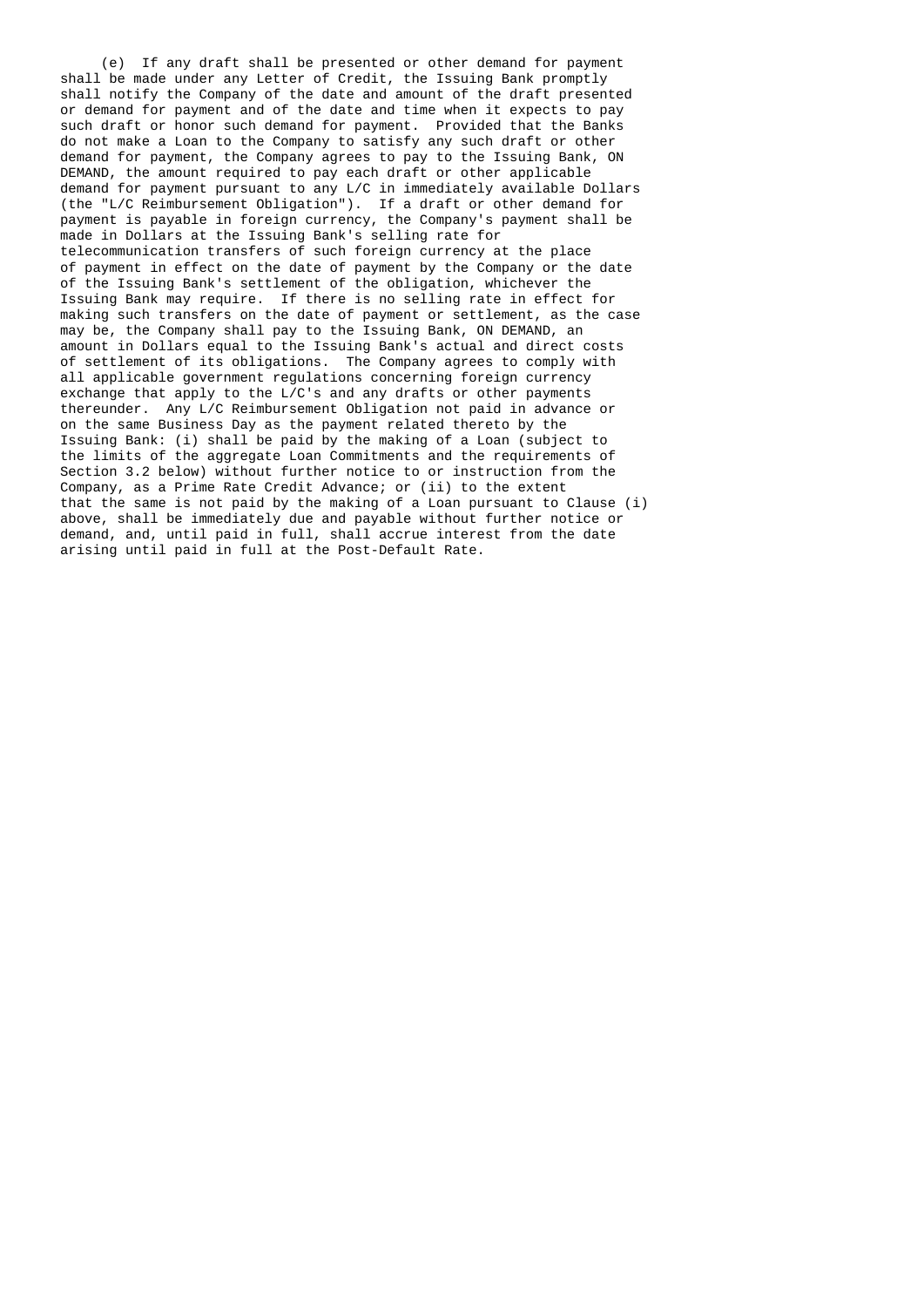(f) Effective immediately upon the issuance of each Letter of Credit for the account of the Company and without further action on the part of the Issuing Bank, the Issuing Bank shall be deemed to have granted to the other Bank, and each Bank shall be deemed to have irrevocably purchased and received from such Issuing Bank without recourse or warranty, an undivided interest and participation in such Letter of Credit in proportion to each Bank's Commitment. Each Bank agrees that it shall be absolutely liable, to the extent of its Commitment thereof, to reimburse the Issuing Bank on demand for the amount of each draft paid by the Issuing Bank under each Letter of Credit to the extent that such amount is not reimbursed by the Company or for which a Loan is not made. On the date that such draft is paid or other payment is made by the Issuing Bank, the Issuing Bank promptly shall notify the other Bank of the amount of any L/C Reimbursement Obligations not paid by the making of a Loan.

 (g) With respect to each L/C, the Company shall pay the applicable fees indicated on the Letter of Credit Fee Table annexed hereto as Schedule 2.19(g) (together the "L/C Fees"). All L/C fees with respect to a particular L/C shall be paid to the Issuing Bank by the Company, which shall discharge the Company's obligation to the full extent of each such payment. To the extent that any L/C Fees are to be divided between the Banks, the Issuing Bank shall make the necessary allocation and pay all required shares to the other Bank.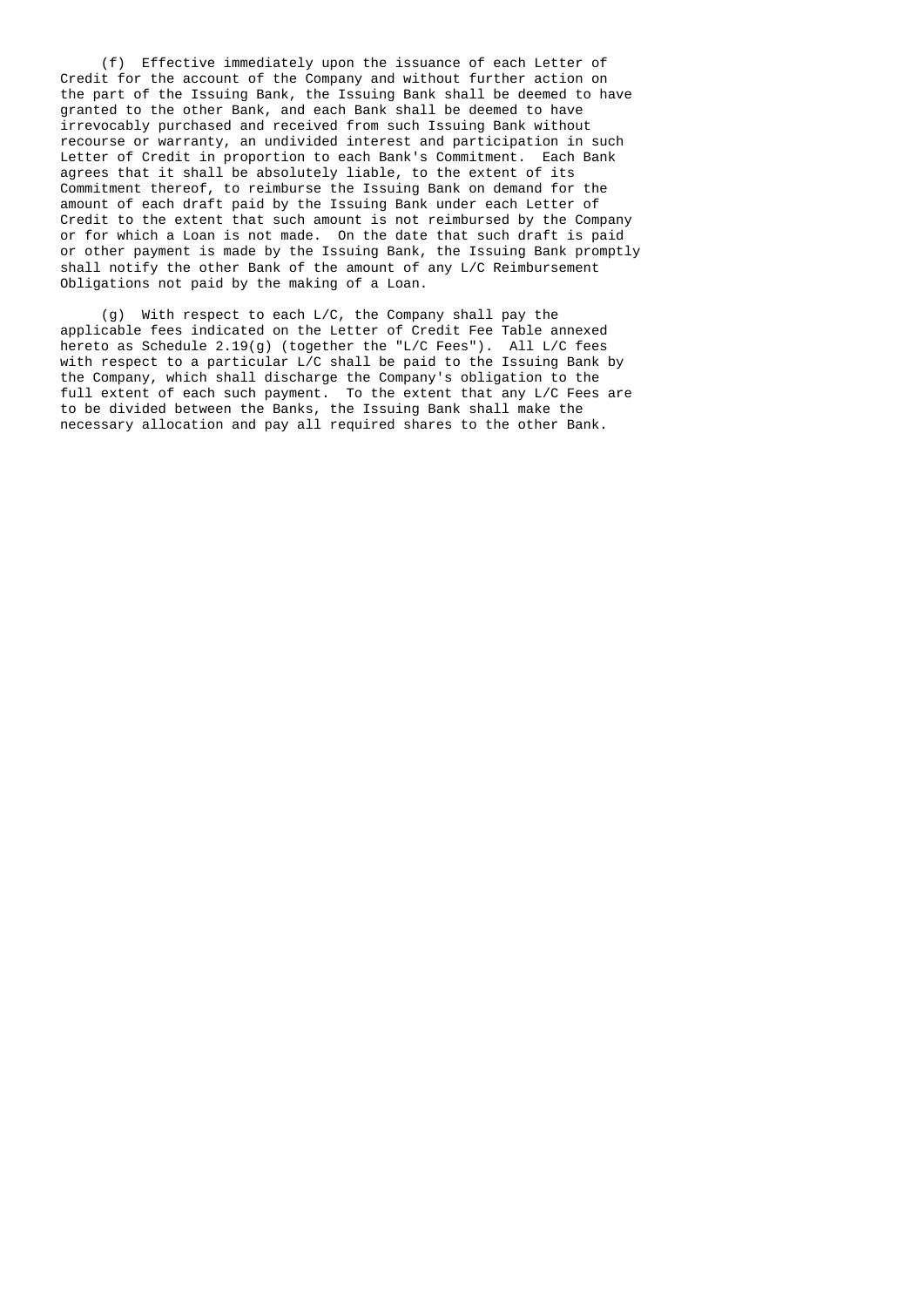(h) The Issuing Bank shall be entitled to administer each Letter of Credit in the ordinary course of business and in accordance with its usual practices, modified from time to time as it deems appropriate under the circumstances, and shall be entitled to use its discretion in taking or refraining from taking any action in connection herewith as if it were the sole party involved. Any action taken or omitted to be taken by the Issuing Bank under or in connection with any Letter of Credit, if taken or omitted in the absence of manifest error, gross negligence or willful misconduct, shall not create for the Issuing Bank any resulting liability to any other Bank and in no event shall the Issuing Bank be liable for any consequential damages.

# ARTICLE 3 CONDITIONS OF CREDIT ADVANCES

 3.1 Closing Requirements. The obligation of the Banks to make their initial Credit Advance hereunder is subject to the fulfillment of each of the following conditions precedent to the satisfaction of the Banks:

 (a) Corporate Action. The Agent on behalf of the Banks shall have received certified copies of the corporate charter and by-laws of the Company and all corporate action taken by the Company authorizing the execution, delivery and performance of this Agreement (including, without limitation, a certificate of the Company setting forth the resolutions of its Board of Directors authorizing the transactions contemplated hereby).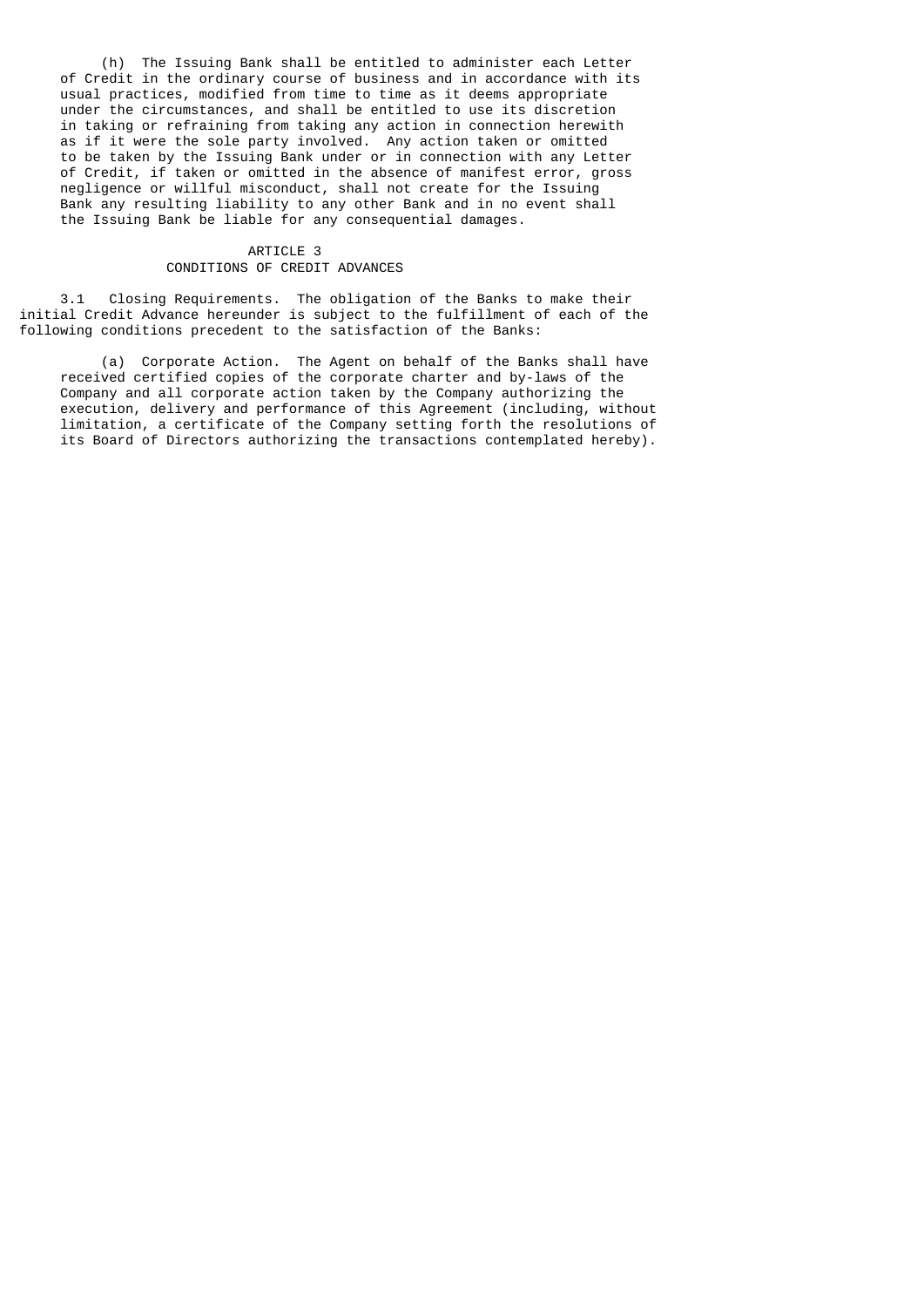(b) Incumbency. The Company shall have delivered to the Agent on behalf of the Banks a certificate in respect of the name and signature of each of the officers (i) who is authorized to sign on its behalf this Agreement and the other Loan Documents and (ii) who will, until replaced by another officer or officers duly authorized for that purpose, act as its representative for the purposes of signing documents and giving notices and other communications in connection with this Agreement and the other Loan Documents. The Agent and each Bank may conclusively rely on such certificates until it receives notice in writing from the Company to the contrary.

 (c) Notes. The Agent on behalf of the Banks shall have received a Note for each Bank, duly completed and executed. Simultaneously with the Company's delivery of the Notes, the Banks shall deliver (i) the Promissory Notes dated November 17, 1994 and executed and delivered to the Banks in connection with the 1994 Agreement, each marked to indicate cancellation or payment by replacement, and (ii) instruments terminating the two Pledge Agreements between the Company and BayBank, each dated as of May 8, 1995.

 (d) Fees. The Banks shall have received the closing fee and the Agent shall have received the appropriate portion of the Agent's Fee payable pursuant to Section 2.3 hereof.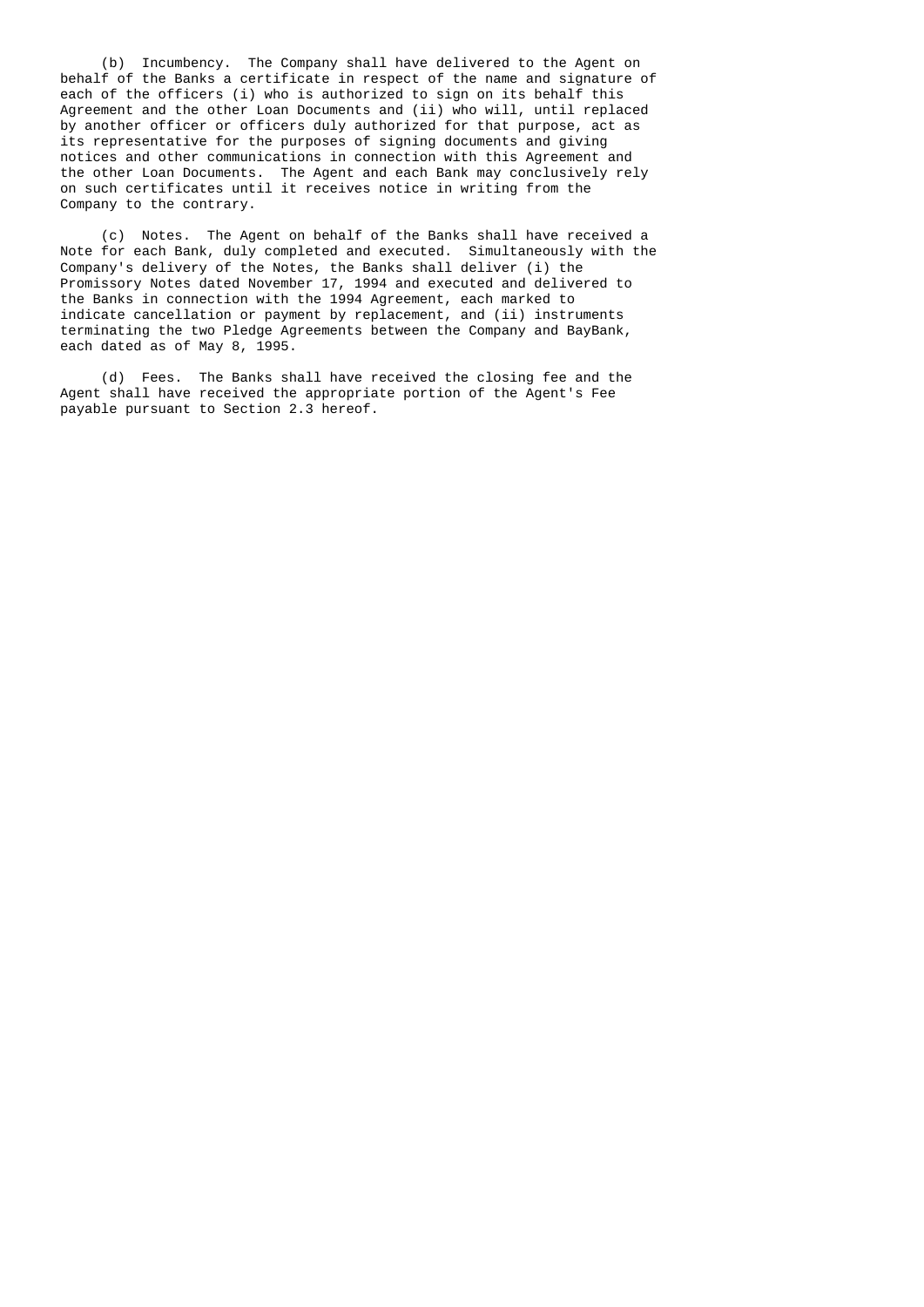(e) Opinion of Counsel to the Company. The Agent on behalf of the Banks shall have received an opinion of Foley, Hoag & Eliot, counsel to the Company, addressed to the Banks, covering such matters related to this Agreement and the Notes as the Banks may reasonably request.

 (f) Counterparts. The Agent shall have received duly executed counterparts of this Agreement, executed by the Company and each of the Banks.

 3.2 Conditions Precedent to Credit Advances. The obligation of the Banks to make any Credit Advance (including the initial Credit Advance) is subject to the conditions precedent that on the date of such Credit Advance (and giving effect thereto):

 (a) The representations and warranties made in this Agreement shall continue to be correct in all material respects as of such date as if made on and as of such date except (i) as otherwise permitted or contemplated in this Agreement or (ii) as to which the Banks have received written notice and as to which the Banks have given their written consent; and

(b) No Default shall have occurred and be continuing.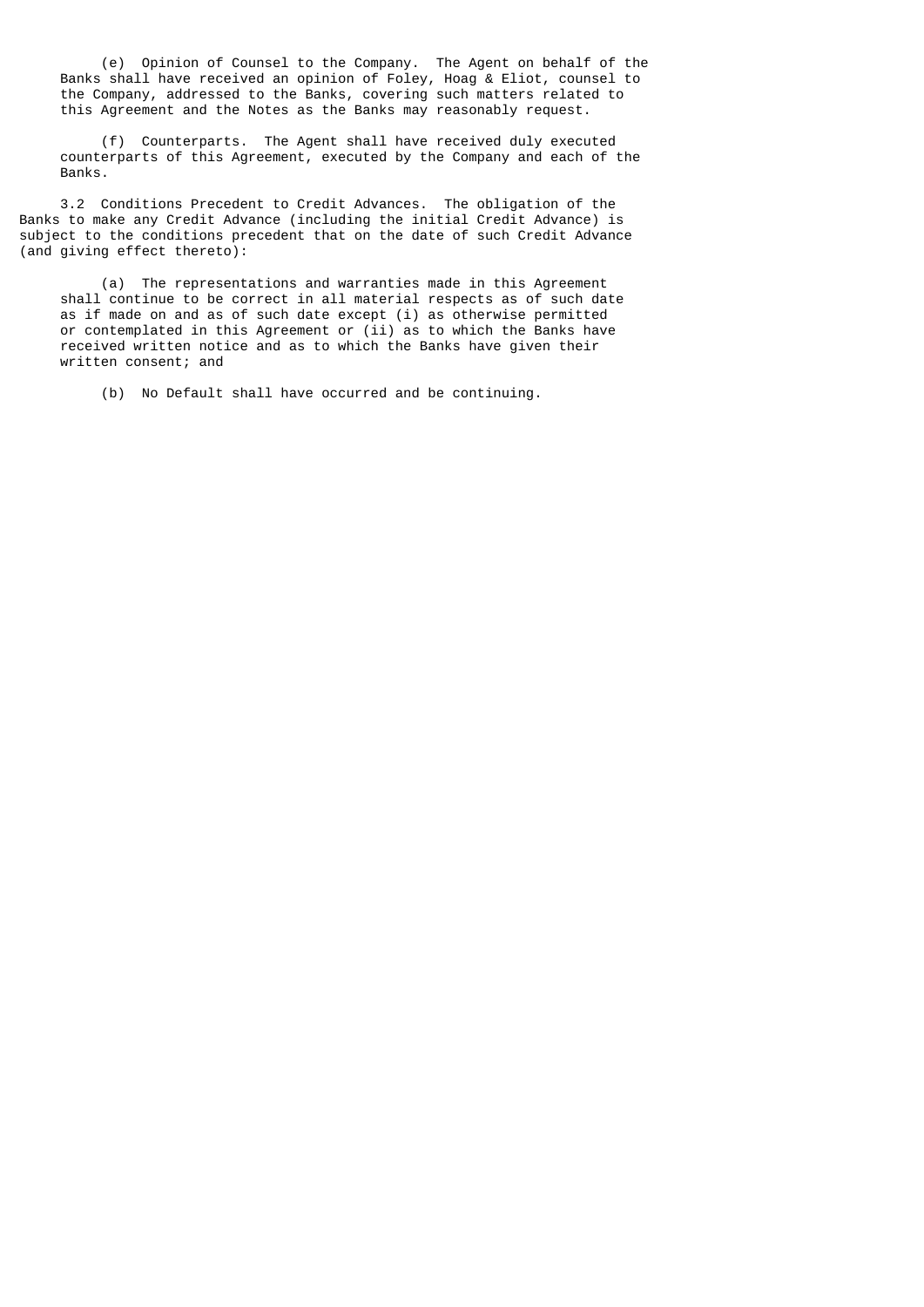## ARTICLE 4 REPRESENTATIONS AND WARRANTIES

 In order to induce the Banks to execute this Agreement and to agree to make the Credit Advances, the Company hereby represents and warrants to the Banks as follows:

 4.1 Corporate Existence. The Company and each of its corporate Subsidiaries:

 (i) is duly incorporated, validly existing and in good standing under the laws of the state of its incorporation and is duly qualified and in good standing as a foreign corporation in each jurisdiction in which the failure to qualify would have a materially adverse effect upon the financial condition, business or properties of the Company and its Subsidiaries taken as a whole; and

 (ii) has all requisite corporate power and authority to conduct its business and to own its property, as now conducted or owned or as proposed to be conducted or owned.

 4.2 Performance of Loan Documents. The execution, delivery and performance by the Company of this Agreement and the Notes are within its corporate powers, have been duly authorized by all necessary corporate and other action and do not and will not:

 (i) violate any provision of its certificate of incorporation or by-laws, as amended to date;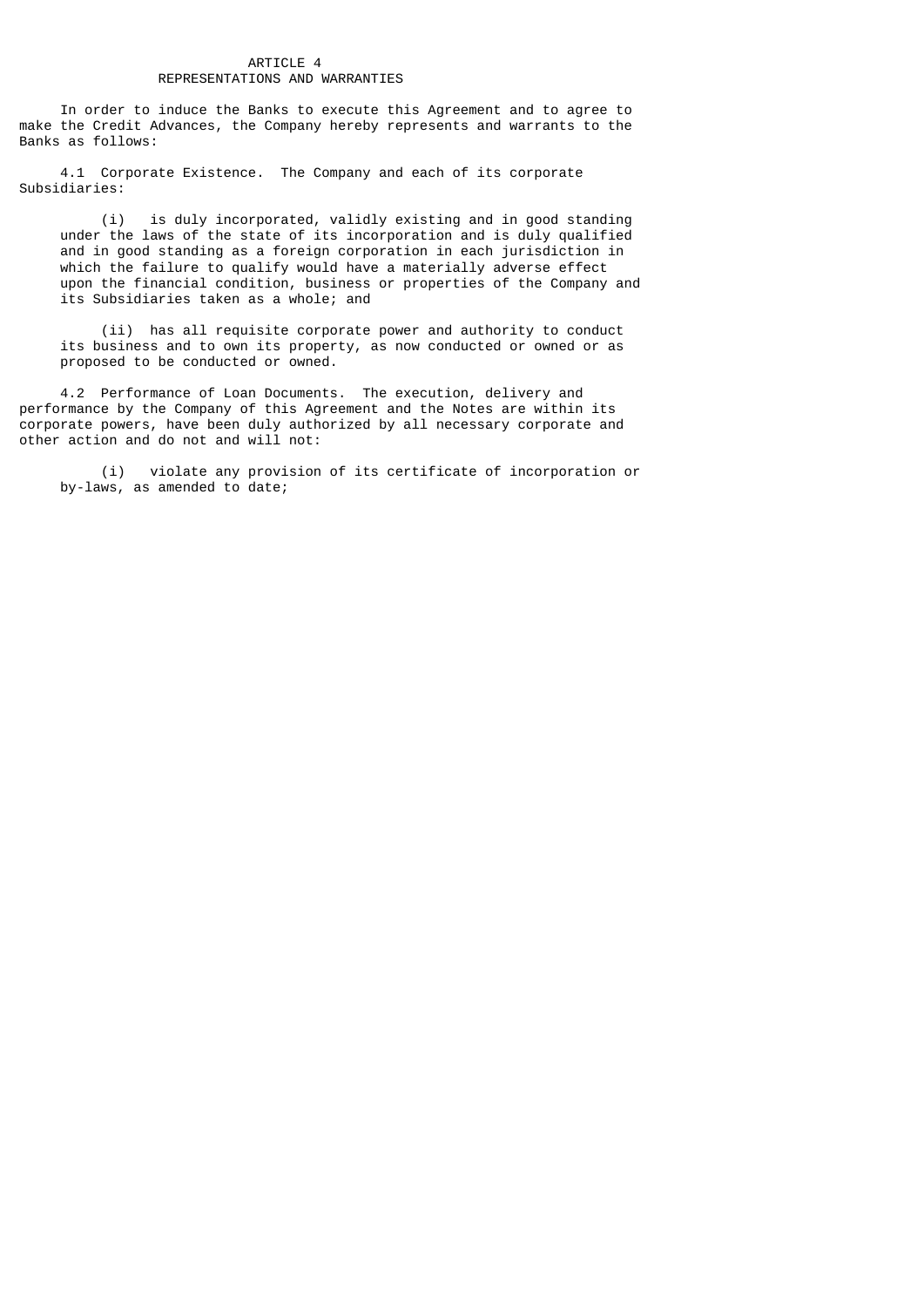(ii) constitute or result in the Company or any of its Subsidiaries being in breach of or default under or conflict with any material statute or other law, or any material order, regulation or ruling of any court or other tribunal or of any governmental or administrative authority or agency of which the Company has knowledge, or any material provision of any material indenture, agreement, lease, instrument or other undertaking to which the Company or any of its Subsidiaries is a party or by which it or its property or assets may be bound or affected; or

 (iii) result in the imposition of any Liens on any property or assets of the Company or any of its Subsidiaries.

4.3 Governmental Approval.

 (a) The Company and each of its Subsidiaries possesses all consents, licenses, franchises and permits of governmental and administrative authorities and agencies as are necessary for the conduct of their respective businesses and the ownership of their respective properties and assets, as now conducted and owned or as proposed to be conducted and owned, except where the absence of same will have no material adverse effect on the ability of the Company to perform its obligations under any Loan Document.

 (b) No authorization, consent, exemption of or filing or registration with any court or other tribunal or any governmental or administrative authority or agency is or will be necessary to the valid execution, delivery or performance, in any material way, by the Company of any Loan Document.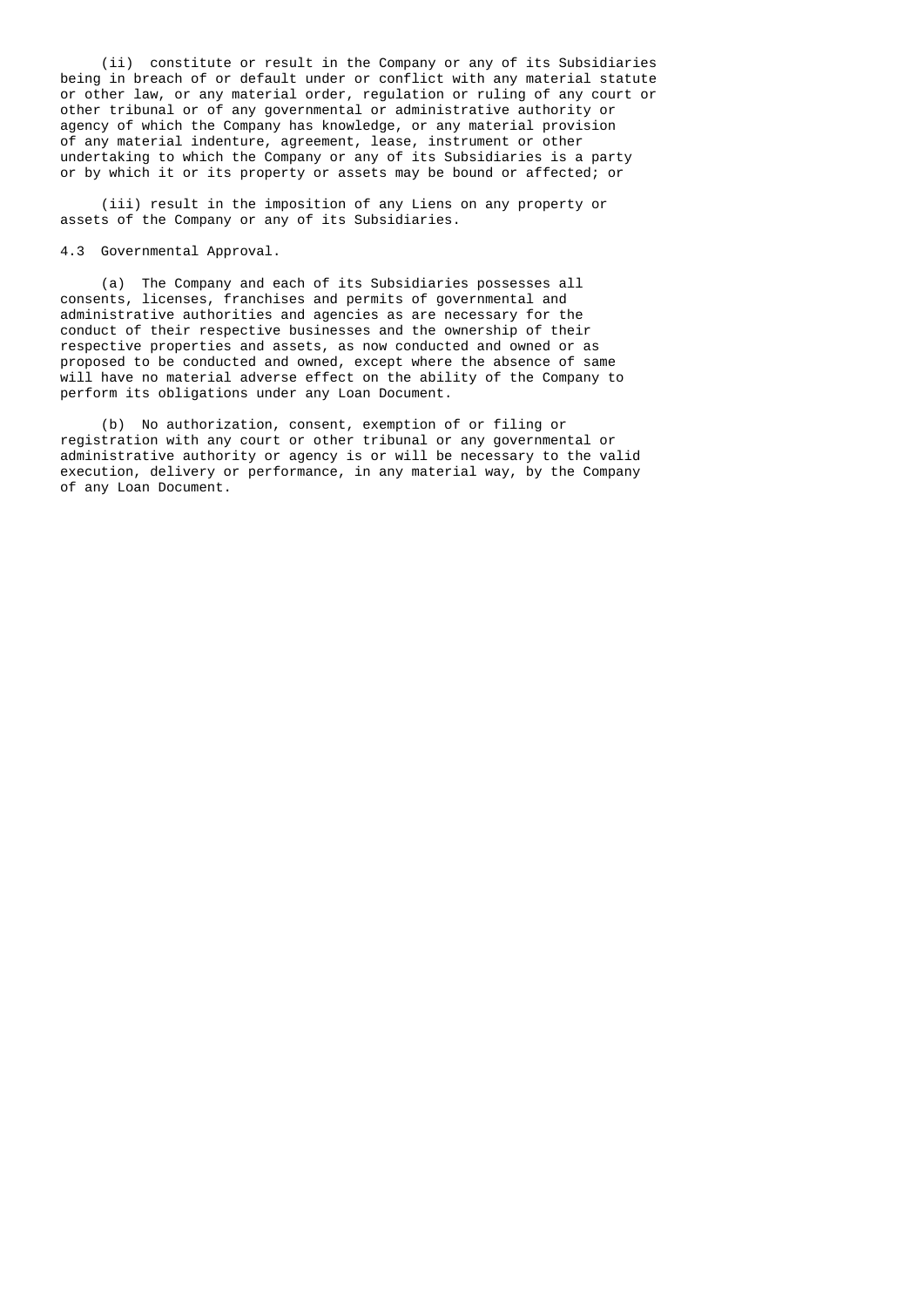4.4 Binding Obligations. This Agreement constitutes, and each Note, when duly executed and delivered for value, will constitute legal, valid and binding obligations of the Company, enforceable against the Company in accordance with the respective terms thereof, subject to bankruptcy, insolvency and similar laws of general application affecting the rights and remedies of creditors and, with respect to the availability of the remedies of specific enforcement, injunctive relief or other equitable remedies, to the discretion of the court before which any proceeding therefore may be brought.

 4.5 Capital Stock; Subsidiaries. All outstanding capital stock of the Company and each of its corporate Subsidiaries has been validly issued and is fully paid and non-assessable. As of the date of this Agreement, the Company does not have any Subsidiaries other than as indicated on Schedule 4.5 hereto. The Company owns, free and clear of all Liens, all of the outstanding shares of each corporate Subsidiary.

#### 4.6 Financial Statements.

 (a) The audited consolidated balance sheet of the Company and its consolidated Subsidiaries as at the end of the Prior Fiscal Year, and the related audited statements of consolidated income and retained earnings and consolidated changes in cash flows, for the Prior Fiscal Year then ended, reported on by Coopers & Lybrand, independent accountants (correct and complete copies of which have been furnished to the Banks), fairly present the consolidated financial condition of the Company and its consolidated Subsidiaries as at such date and the results of consolidated operations for the Prior Fiscal Year, all in accordance with GAAP.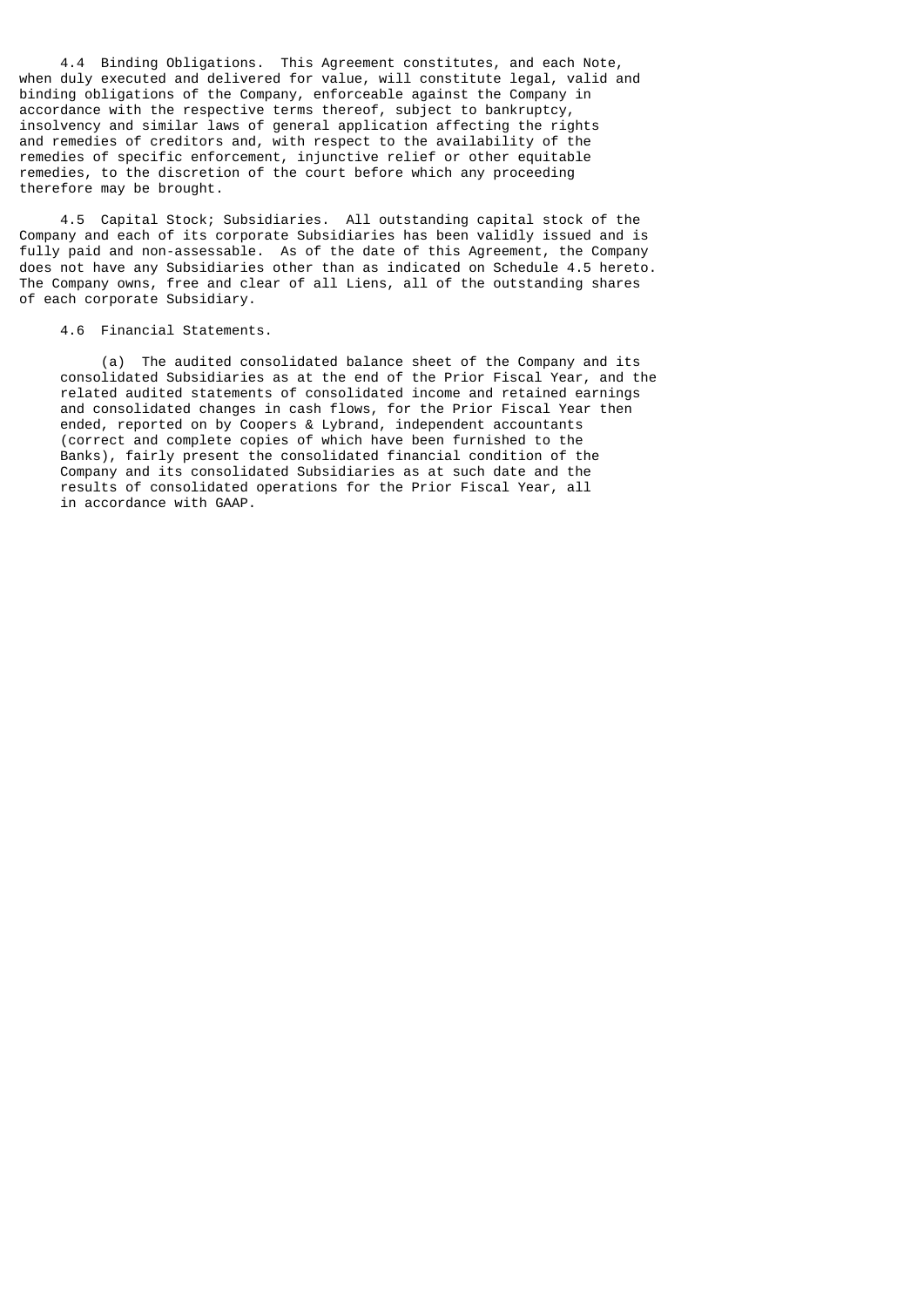(b) The unaudited consolidated balance sheets of the Company and its consolidated Subsidiaries as at May 4, 1996 and the related unaudited statements of consolidated income and retained earnings and consolidated changes in cash flows, for the three month period then ended (correct and complete copies which have been furnished to the Banks), fairly present the consolidated financial condition of the Company and its consolidated Subsidiaries as at such date and the results of consolidated operations for the three month period ended on such date, all in accordance with GAAP, subject to year-end audit adjustments and the absence of footnotes.

 (c) Except as described in Schedule 4.6(c), since May 4, 1996, there has been:

> (i) no change in the consolidated assets or liabilities of the Company and its consolidated Subsidiaries, other than changes in the ordinary course of business, none of which has been, either singly or in the aggregate, materially adverse;

> (ii) no materially adverse depletion of cash (other than through the payment of long-term debt of the Company prior to the date hereof) or material decrease of working capital other than such as result from seasonal variations or other changes in the ordinary course of business;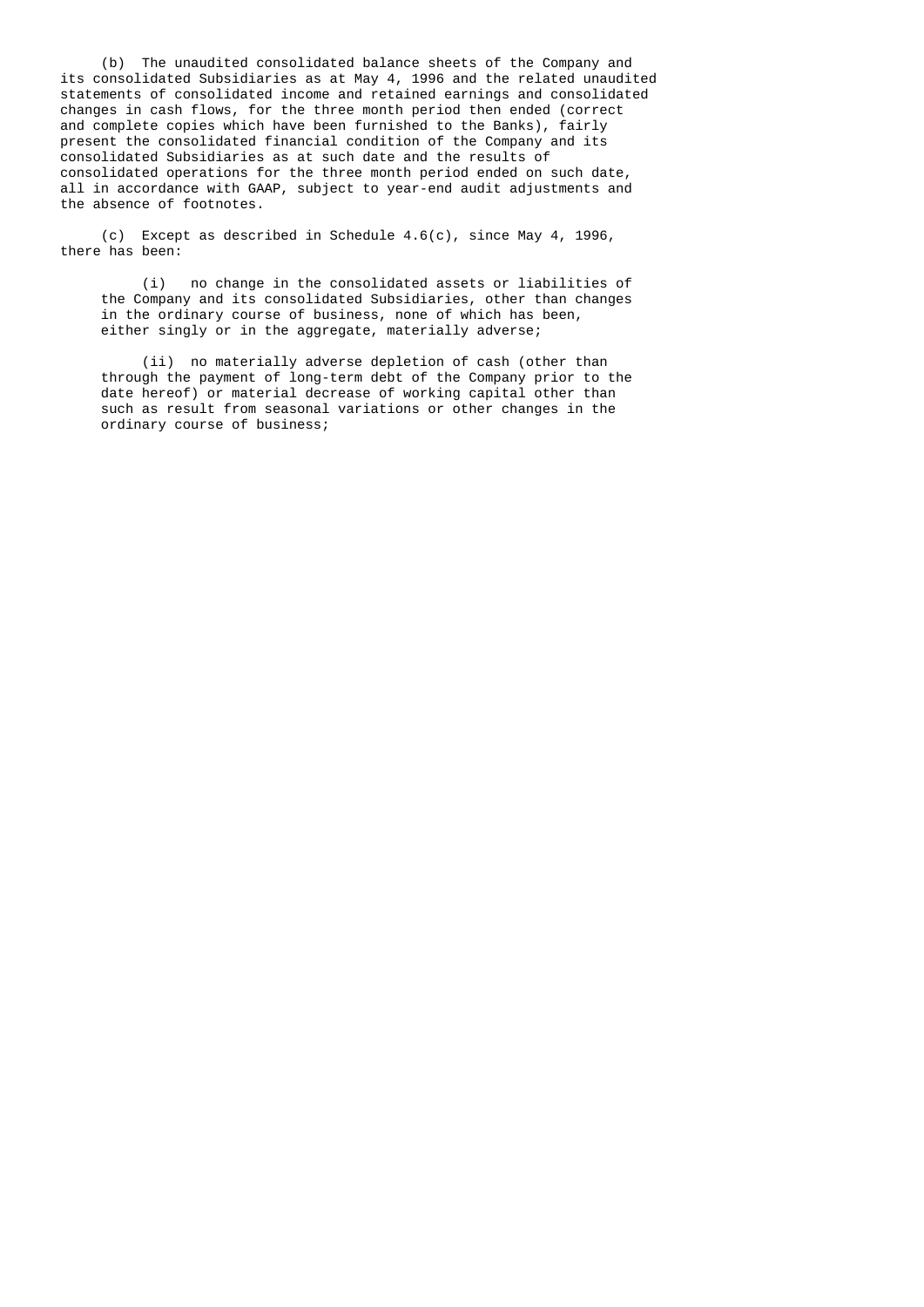(iii) no material damage, destruction or loss (whether or not covered by insurance) adversely affecting a material portion of its property, assets or business;

 (iv) no material controversy with its employees or with any labor organization; or

 (v) no other occurrence or development whatsoever materially affecting adversely its business, operations or condition, financial or otherwise, or a material portion of its property or assets, other than seasonal variations in the ordinary course of business.

 4.7 Litigation. To the knowledge of any executive officer (as defined in Rule 405 promulgated by the Securities and Exchange Commission under the Securities Act of 1933, as amended) of the Company, there are no actions, suits,investigations or proceedings pending or, to the knowledge of any officer or inside director of the Company, threatened against or affecting the Company or any of its Subsidiaries or any of the respective property or assets of any of them, by or before any court or other tribunal or any governmental or administrative authority or agency, which, if determined adversely to the Company or its Subsidiaries would, singly or in the aggregate, have a material adverse effect on the condition, financial or otherwise, of the Company or its Subsidiaries, considered as a whole or which calls into question the validity of any Loan Document.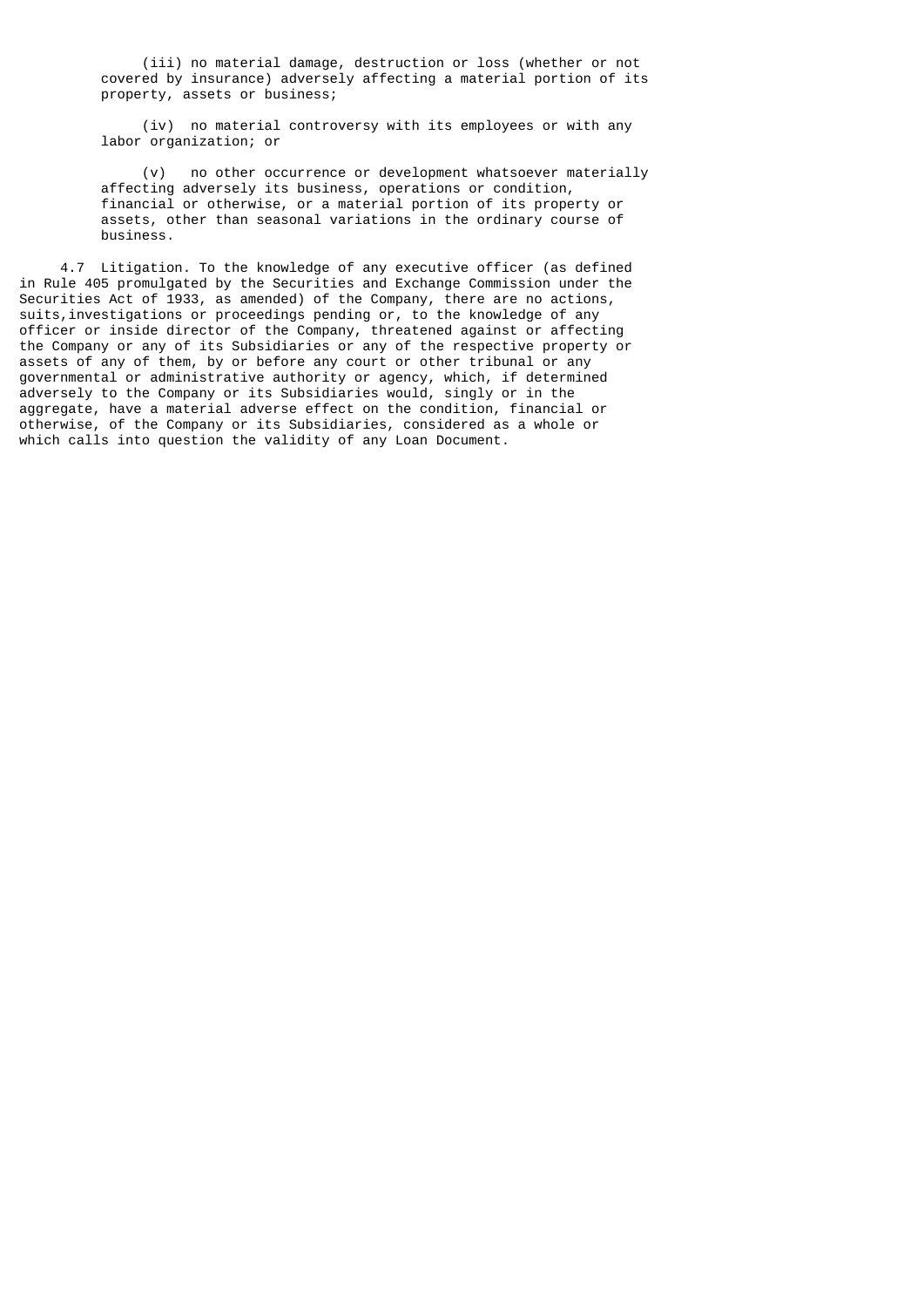4.8 Regulations U and X. None of the Company or any of its Subsidiaries is engaged principally, or as one of its important activities, in the business of extending credit for the purpose of purchasing or carrying margin stock (within the meaning of Regulation U or X of the Board of Governors of the Federal Reserve System) and no part of the proceeds of any Credit Advance hereunder will be used to purchase or carry any such margin stock.

 4.9 Encumbrances. The Company and each of its Subsidiaries has good and clear record and marketable title to all of its respective property and assets, and there are no Liens on any of such property or assets, except those permitted in Section 5.2(a).

 4.10 Defaults. Neither the Company nor any of its Subsidiaries is, to the knowledge of the Company, in violation of or default under any statute or other law or under any order, regulation or ruling of any court or other tribunal or any governmental or administrative authority or agency, or in any material respect under any indenture, agreement, lease, instrument or other undertaking to which the Company or such Subsidiary is a party or by which it or its respective property or assets may be bound or affected, which violation or default would have a material adverse effect on the business of the Company and such Subsidiary, considered as a whole.

 4.11 Taxes. The Company and each of its Subsidiaries has filed all material tax returns and reports (federal, state and local) required to be filed by it, and paid all material taxes, assessments and other governmental charges imposed upon it and its respective property and assets, other than (i) such as are presently payable without interest or penalty, (ii) such as are being contested in good faith by appropriate proceedings, and for which adequate reserves are being maintained in accordance with GAAP, or (iii) with respect to local taxes, such local taxes payable by the Company which (A) the chief financial officer of the Company has no knowledge of the Company's obligation to pay and (B) the failure to pay does not have a material adverse effect on the business, property, assets, or condition, financial or otherwise, of the Company and its Subsidiaries. Except as described on Schedule 4.11, the federal income tax returns of the Company and its Subsidiaries have not been audited by the Internal Revenue Service within the last three years, all prior audits have been closed, and there are no unpaid assessments, penalties or other charges arising from such prior audits.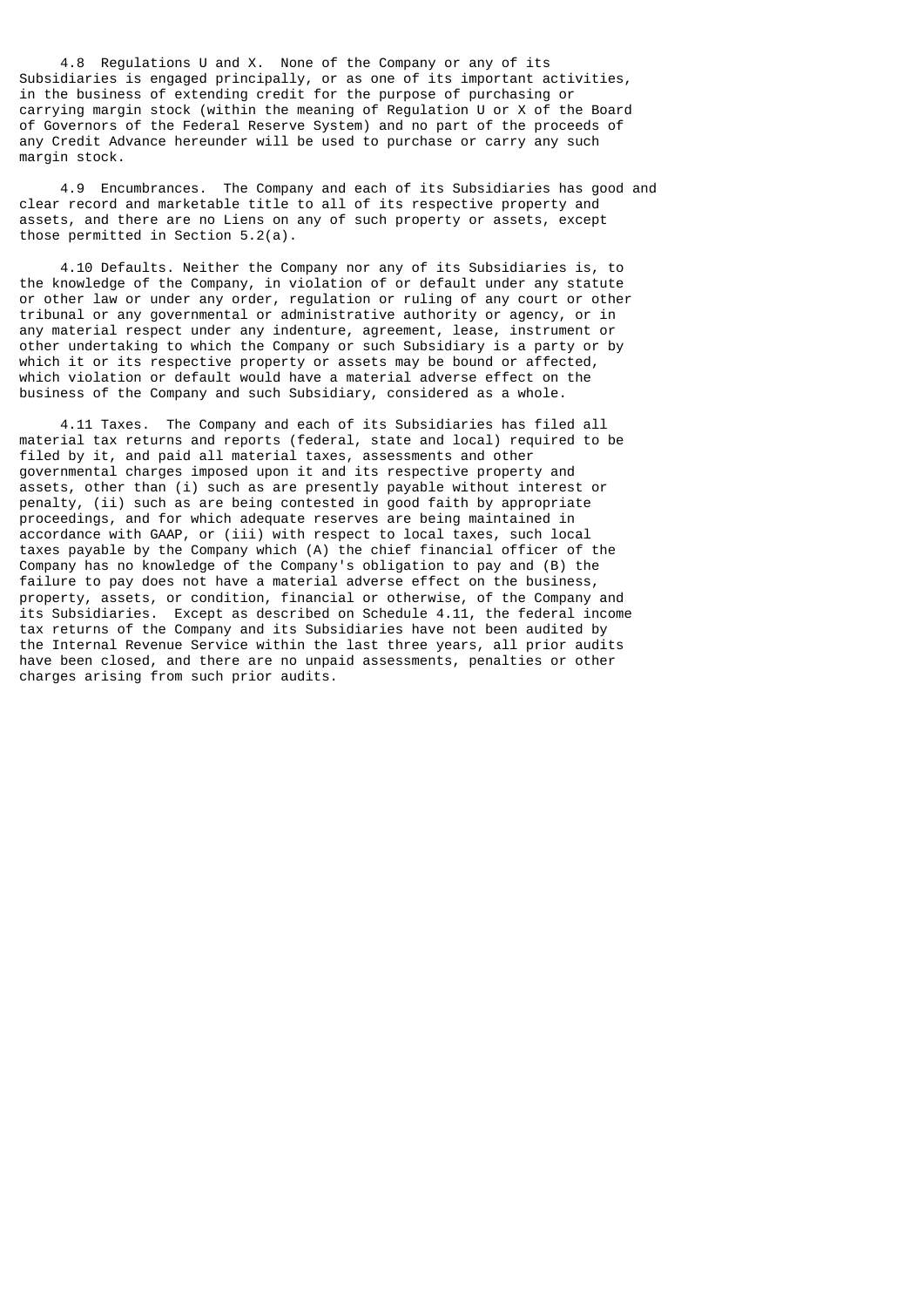4.12 Information. The certificates, reports and other papers furnished by or on behalf of the Company to each Bank in connection with the 1994 Agreement and this Agreement, taken as a whole, do not contain any material misstatement of fact or fail to state a materil fact necessary to make the statements contained therein not misleading.

 4.13 Employee Benefit Plans. Except as described on Schedule 4.13, neither the Company nor any Subsidiary has any Plan or is a sponsor of any multi-employer Plan; and no Reportable Event, which is now continuing, has occurred with respect to any Plan.

 4.14 Investment Company Act. Neither the Company nor any of its Subsidiaries is an "investment company" or a company "controlled" by an investment company, within the meaning of the Investment Company Act of 1940, as amended.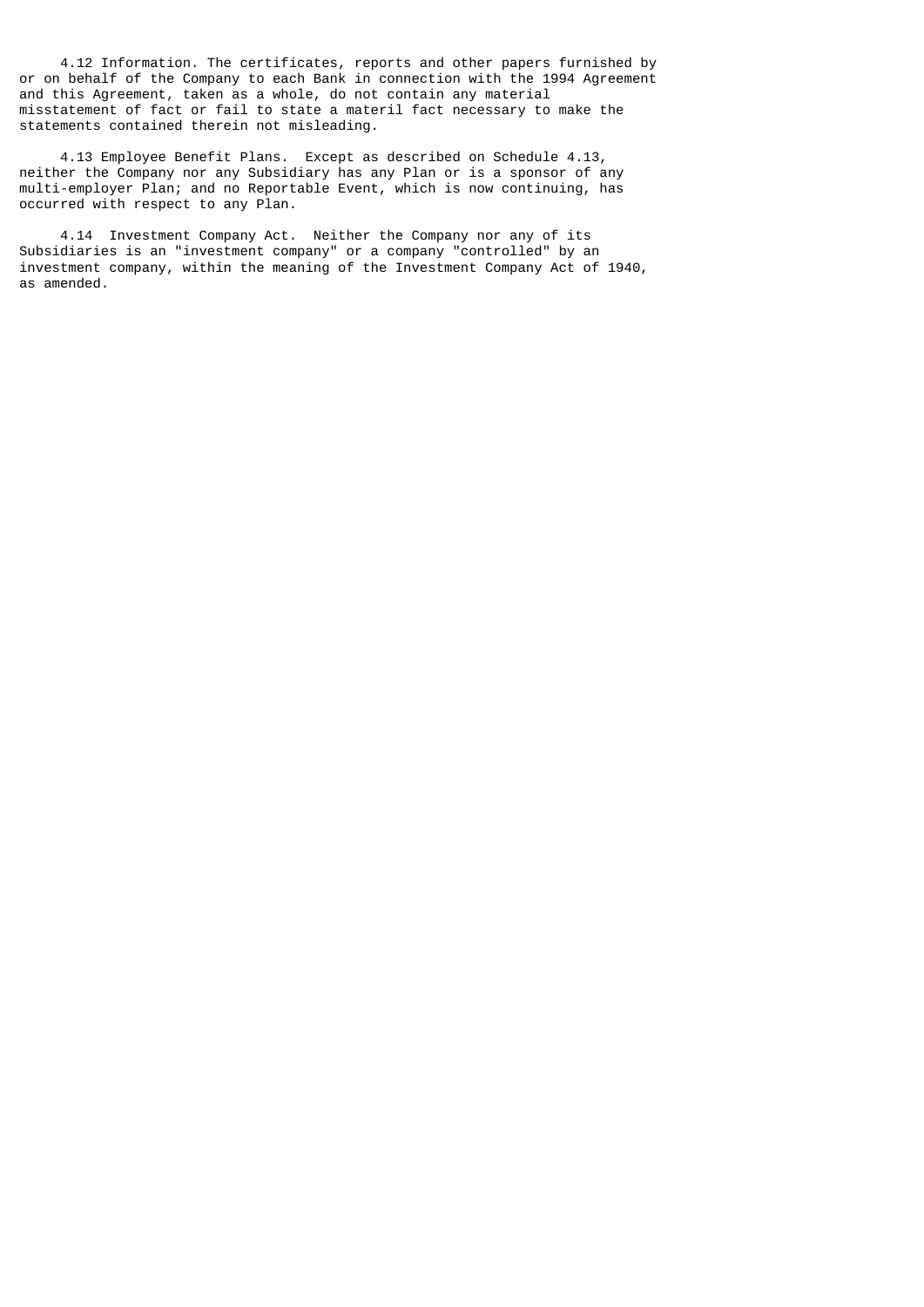### ARTICLE 5 COVENANTS OF THE COMPANY

 5.1 Affirmative Covenants. So long as any Credit Advance or any other Obligation shall remain unpaid, or any Commitment is outstanding, the Company will, unless the Banks shall otherwise consent in writing:

 (a) Taxes - Accrue, and cause each of its Subsidiaries to accrue, all tax liabilities according to GAAP, and pay and discharge and cause each of its Subsidiaries to pay and discharge, all taxes, assessments and other governmental charges imposed upon the Company and each Subsidiary and its respective property and assets, prior to the date on which interest, penalties or liens accrue or attach in a material amount, and all other known material liabilities and obligations, when due (including, without limitation, all Obligations), provided that neither the Company nor any Subsidiary shall be required to pay any such tax, assessment, governmental charge or other liability (other than Obligations) which is being contested in good faith by appropriate proceedings, so long as adequate reserves therefor are maintained, and provided further that payments to trade creditors shall be deemed paid when due if made within such period of time as payments are made to trade creditors in the customary course of business of the Company and its Subsidiaries unless the failure to make such payments to trade creditors within such period of time would have a material adverse effect on the business of the Company and its Subsidiaries, considered as a whole.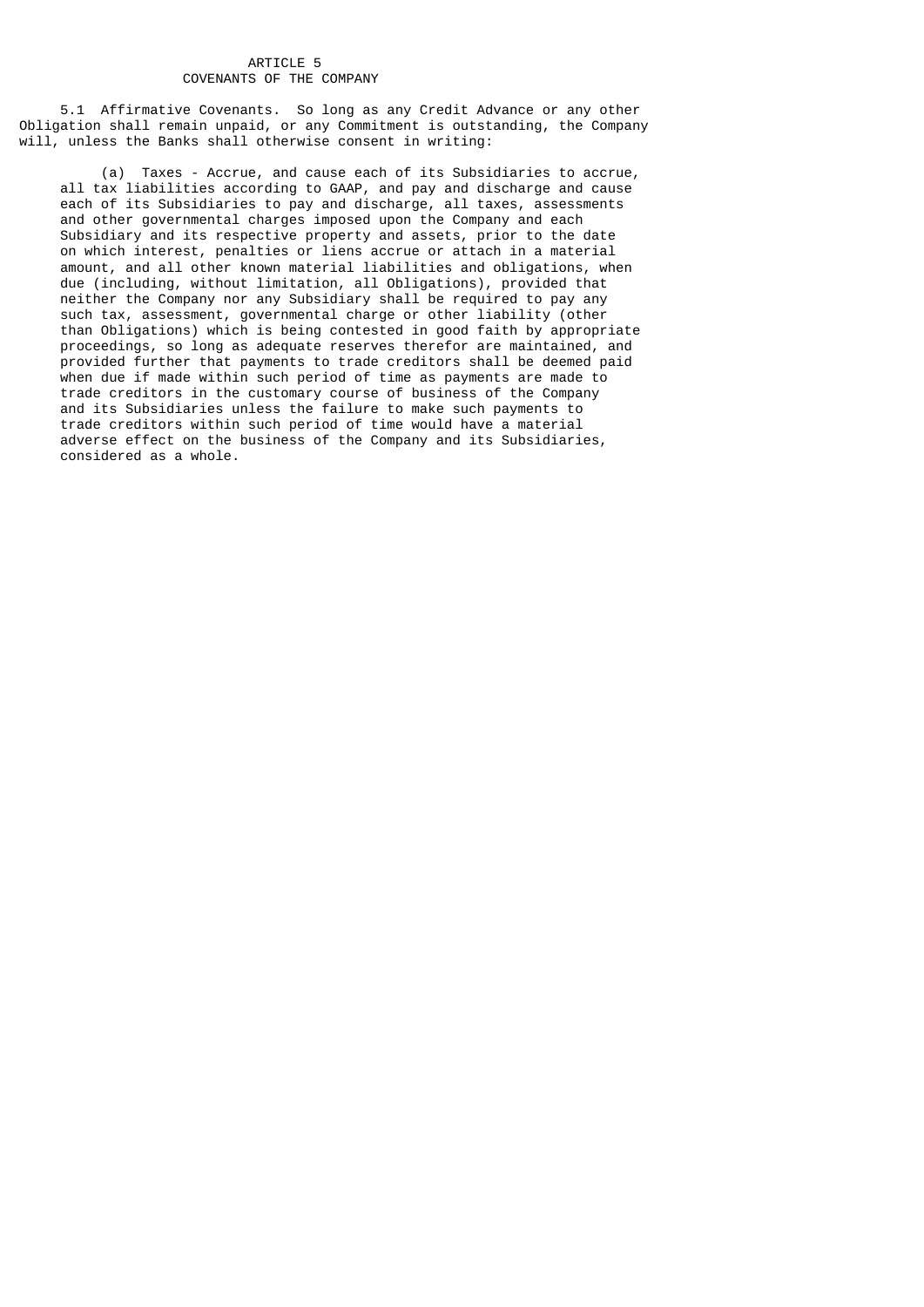(b) Insurance - Maintain, and cause each of its Subsidiaries to maintain, insurance with responsible insurance companies, in such amounts and against such risks and to such extent as is usually carried by companies engaged in a similar business and owning similar property in the same general areas in which the Company and each of its Subsidiaries conducts its respective business or owns its respective property and under similar circumstances; and furnish to the Banks appropriate evidence of the maintenance of such insurance at such times as the Banks may reasonably request.

 (c) Corporate Existence - Maintain, and, unless done in a transaction permitted by Section 5.2(d), cause each of its Subsidiaries to maintain, its good standing in the state of its incorporation or formation, as the case may be, and qualify and remain qualified in good standing in each other jurisdiction where the failure to qualify in such other jurisdiction would have a material adverse effect upon the financial condition, business or properties of the Company and its Subsidiaries taken as a whole; provided however, the Company may, with the prior written consent of the Banks (which consent shall not be unreasonably withheld), dissolve a Subsidiary if such Subsidiary is no longer actively conducting its business; and maintain in good standing all material consents, licenses, franchises and permits of public and private authorities as are necessary for the conduct of its respective business and the ownership of its respective property and assets.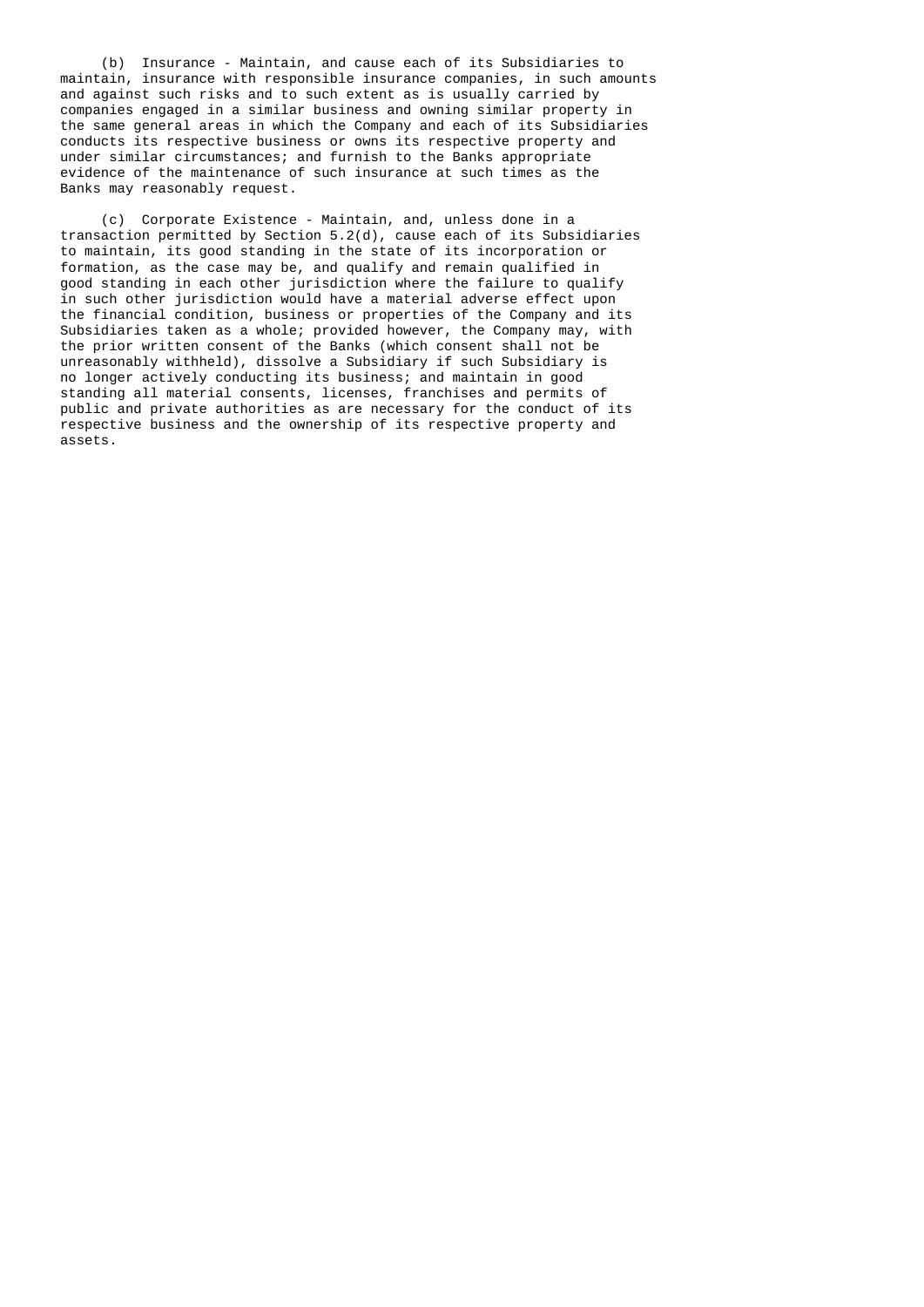(d) Compliance with Law - Comply, and cause each of its Subsidiaries to comply, with the requirements of all statutes and other laws and all rules, regulations and orders of any court or other tribunal or governmental or administrative authority or agency applicable to the Company or any of its Subsidiaries, or their respective businesses, properties or assets, the failure to comply with which would have a material adverse effect on the business of the Company and its Subsidiaries, considered as a whole.

 (e) Maintenance of Property - Maintain, and cause each of its Subsidiaries to maintain, all property, which is necessary in the proper conduct of its respective business, in good working order and condition for such use, and make all necessary repairs thereto and replacements thereof, reasonable wear and tear excepted.

 (f) Maintenance of Books and Records - Maintain, and cause each of its Subsidiaries to maintain, proper and accurate corporate, financial and other records and books of account.

 (g) Inspection - Upon reasonable notice and at all reasonable times during normal business hours, permit, and cause each of its Subsidiaries (other than the Joint Venture) to permit, the Banks, and agents, accountants, auditors, attorneys and other representatives of the Banks, to examine and make copies of and abstracts from its respective books of account, correspondence (other than correspondence with its respective attorneys that is subject to the attorney-client privilege or that is not permitted to be disclosed pursuant to a confidentiality agreement between the Company and/or any Subsidiary, on the one hand, and any other Person that is not an Affiliate of the Company, on the other) and other records, to examine its property and to discuss its respective financial and other affairs with any of its respective officers, and any accountants or auditors hired by it, it being understood that the Banks will not divulge information obtained from such examination or received from the Company or any of its Subsidiaries to other persons, except in connection with the proper administration of the Loan Documents and the regulation and examination of the Banks' banking business by state and federal authorities.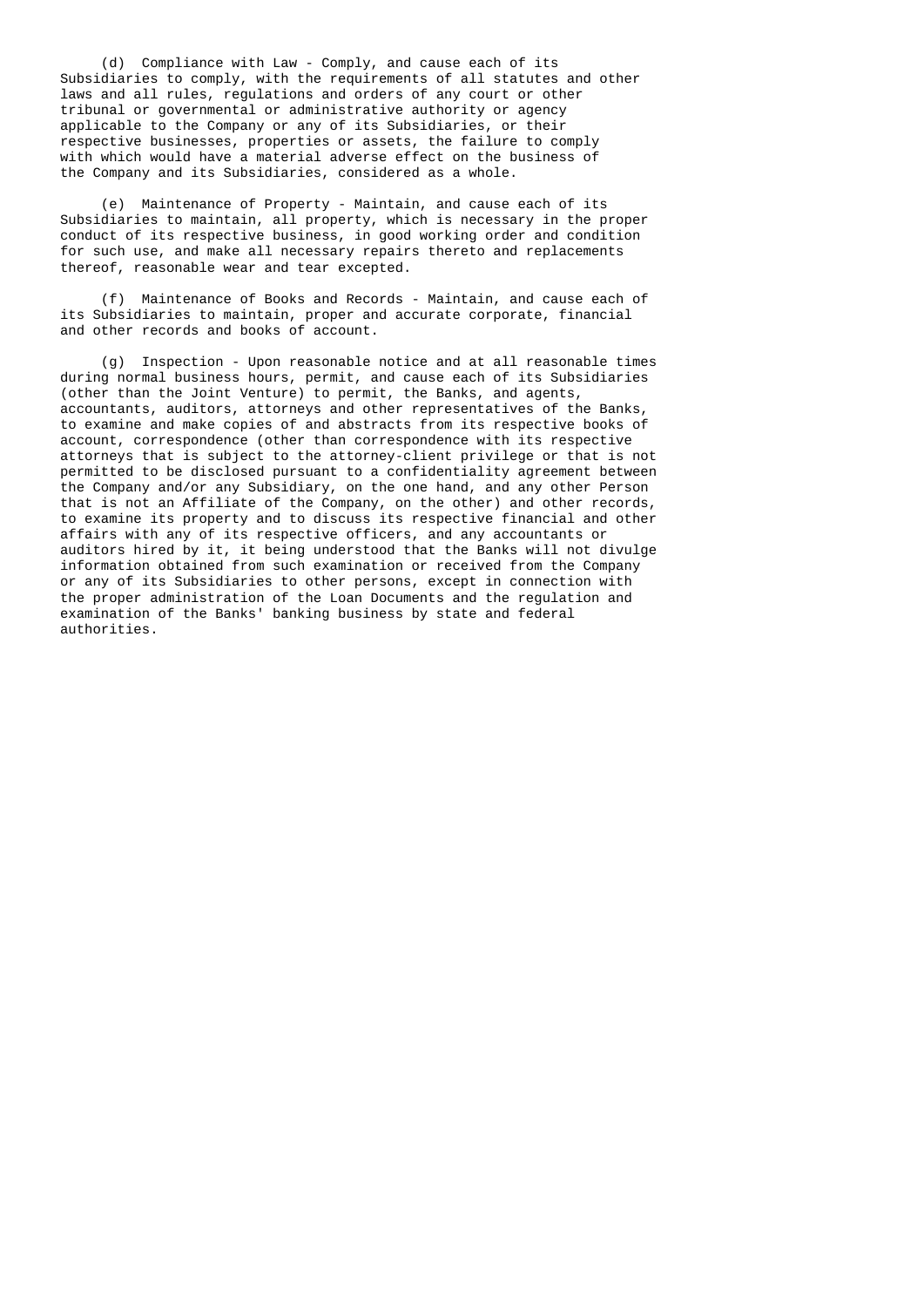(h) Further Assurances - From time to time, execute and deliver all such instruments and documents, and do or cause to be done all such acts and things, as the Banks may reasonably request, more completely to assure to the Banks their rights hereunder and to effectuate the intent of this Agreement.

 (i) BayBank as Principal Depository, Etc. - Maintain BayBank as its principal depository, bank of account and lending bank.

 5.2 Negative Covenants. So long as any Credit Advance or any other Obligation remains unpaid, or any Commitment remains outstanding, the Company will not, and will not permit any Subsidiary (other than the Joint Venture) to, unless the Banks shall otherwise consent in writing: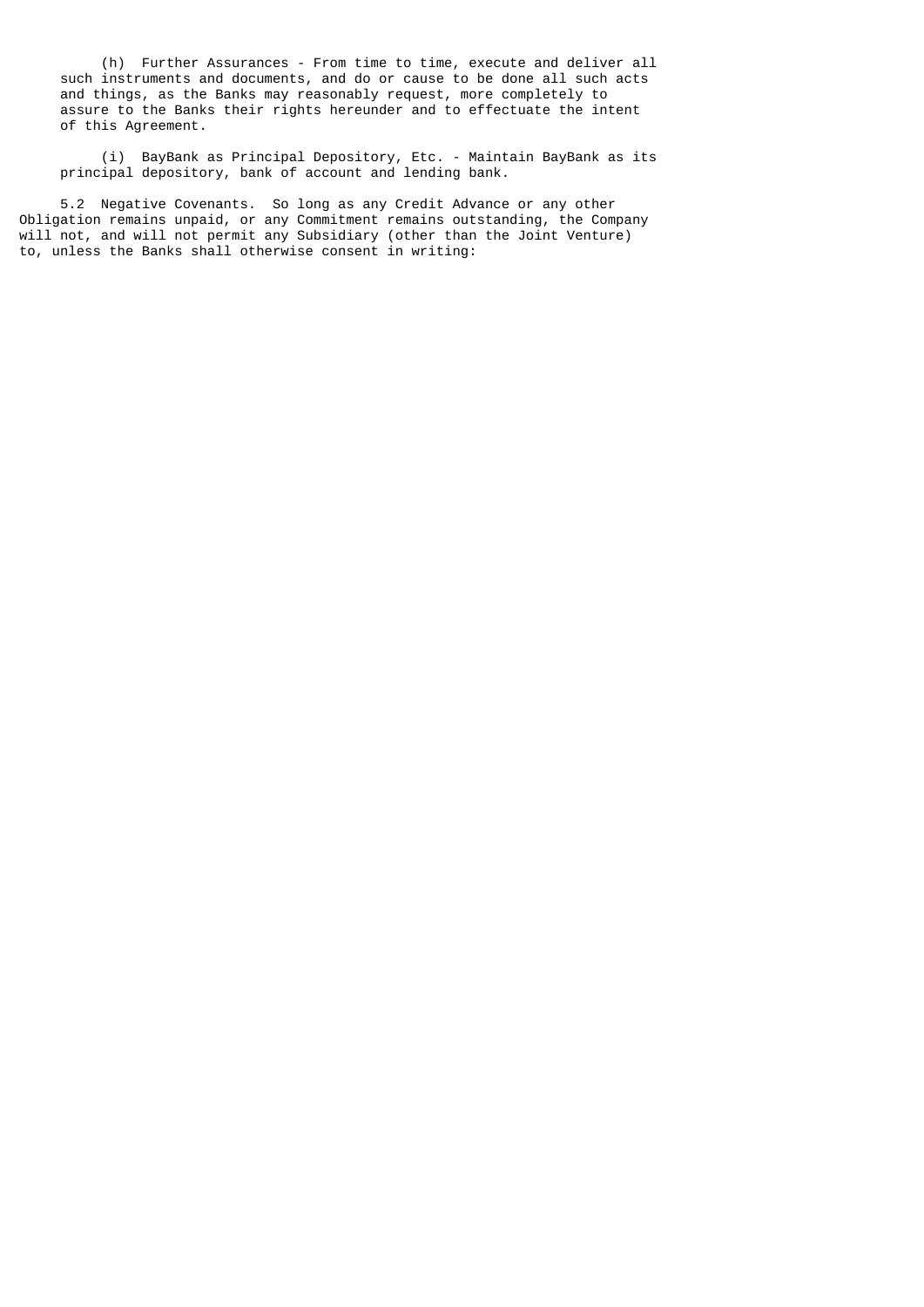(a) Liens - Create, incur, assume or suffer to exist, any Lien on or with respect to any of its respective property or assets, whether now owned or hereafter acquired, or income or profits therefrom, except the following:

> (i) Liens for taxes, assessments or other governmental charges which are being contested in good faith by appropriate proceedings, and for which adequate reserves are being maintained;

 (ii) Statutory Liens of carriers, warehousemen, mechanics, materialmen, repairmen and others arising in the ordinary course of business for sums not overdue, or which are being contested in good faith by appropriate proceedings;

 (iii) Liens incurred or deposits or pledges made in connection with worker's compensation, health or unemployment insurance, social security laws, or similar legislation or in connection with or to secure the payment or performance of bids, tenders, sale agreements, leases, trade agreements, statutory obligations or surety bonds, or other Liens incidental to the ordinary conduct of its respective business or the ownership of its respective property and assets, which are not incurred in connection with the borrowings of money; or judgment liens in proceedings which are being appealed and with respect to which there has been a stay of execution; provided that all of the foregoing do not in the aggregate materially adversely affect the value of its respective property or assets or impair the use thereof in the operation of its respective business;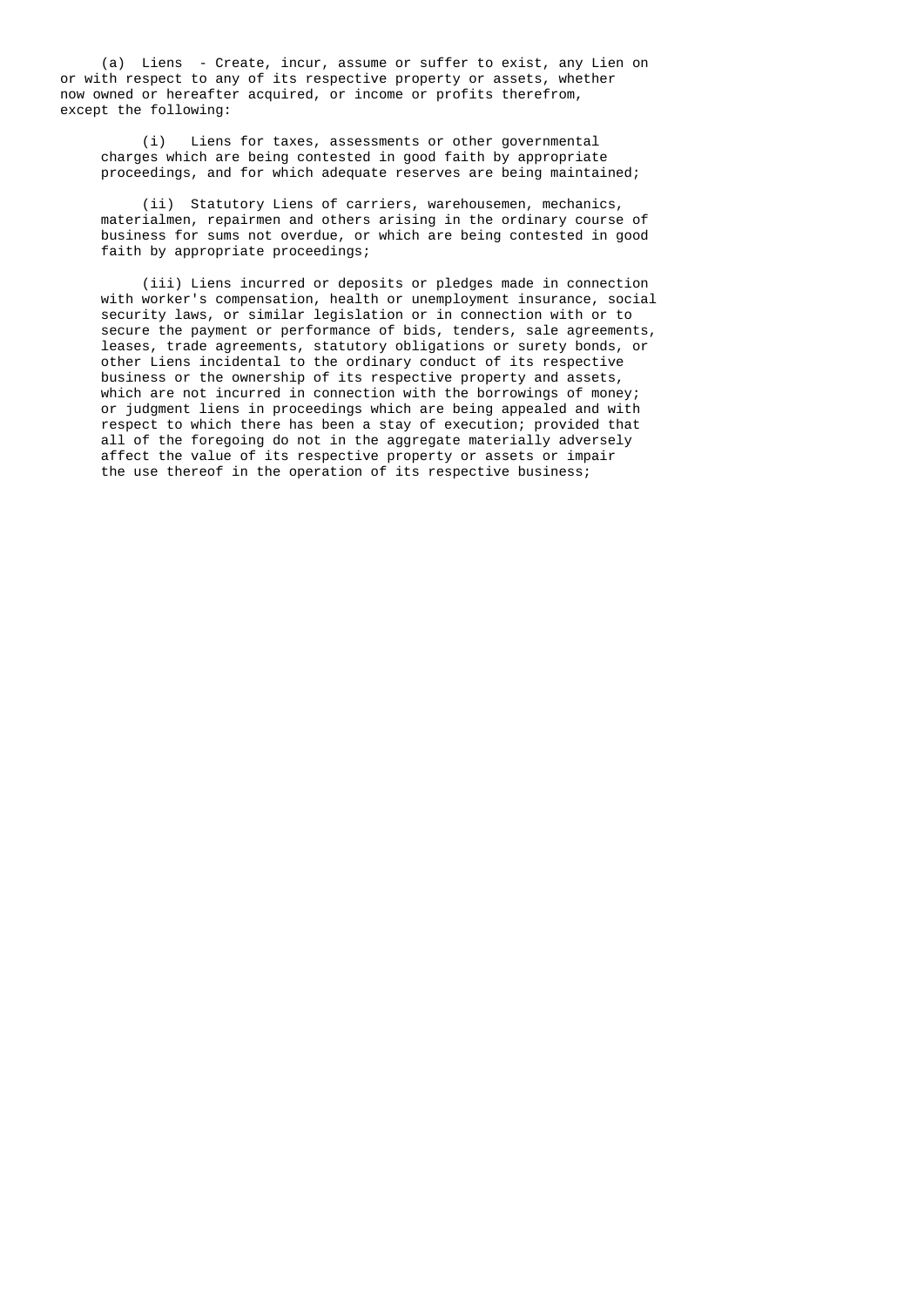(iv) Landlord's Liens arising under real property leases, or Liens on property hereafter acquired (either in connection with purchase money mortgages, rental purchase agreements, including capital leases, or conditional sale or other title retention agreements), which are restricted to the property so acquired and do not secure Indebtedness exceeding the fair value (at the time of acquisition) thereof;

- (v) Liens in favor of the Banks;
- (vi) Liens described on Schedule 5.2(a);

 (vii) Easements, rights of way, restrictions, minor defects, encroachments or irregularities in title and other similar charges or encumbrances not interfering in any material respect with the ordinary conduct of the business of the Company or any of its Subsidiaries; and

 (viii)License agreements pursuant to which the Company licenses any of its trademarks, tradenames, service marks, trade dress, or other intellectual property.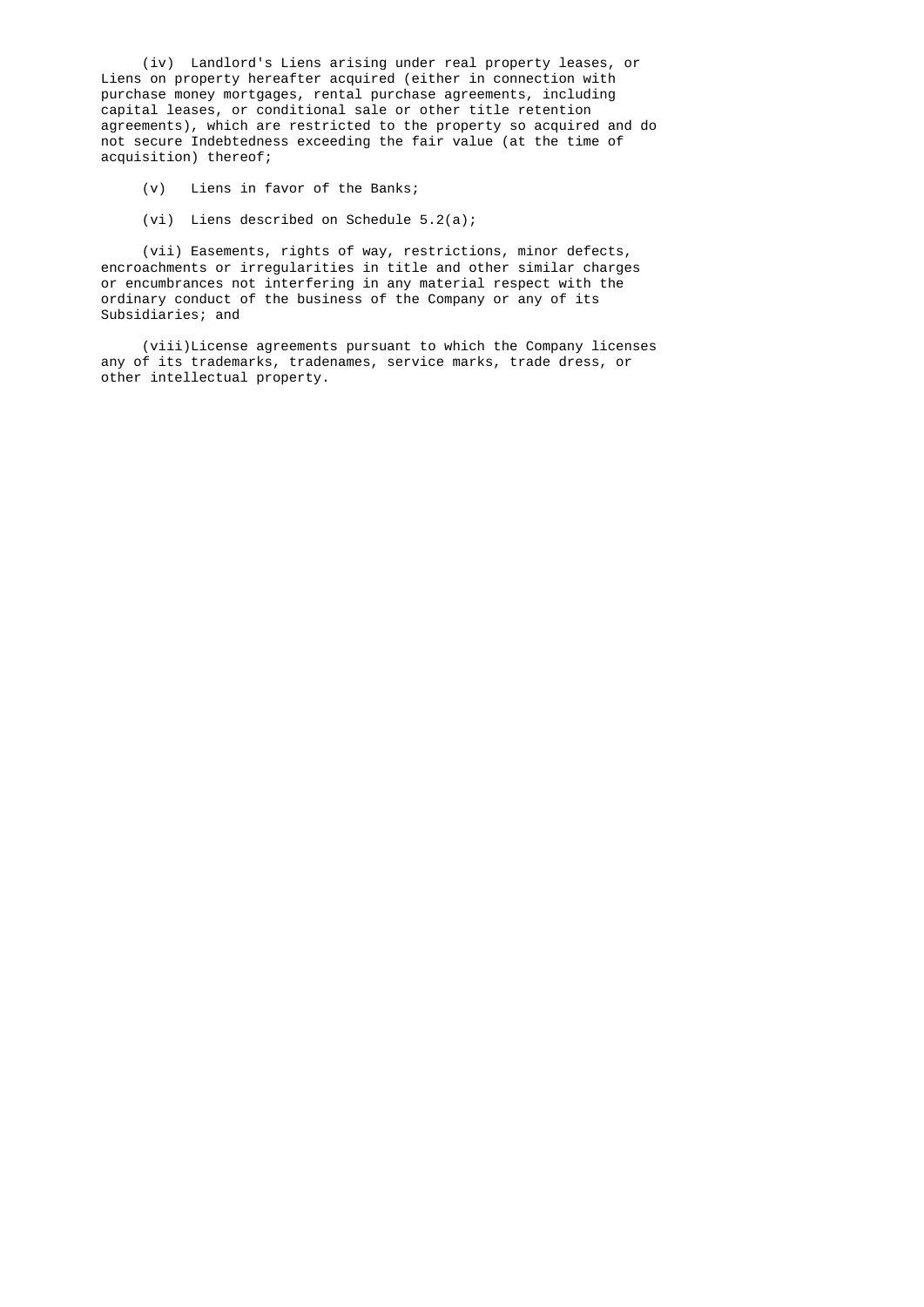(b) Indebtedness - Create, incur, assume or suffer to exist any Indebtedness, except the following:

 (i) Indebtedness to the Banks, whether arising hereunder or otherwise;

 (ii) Indebtedness described on Schedule 5.2(b), and extensions or renewals thereof provided that there is no increase in the unpaid principal amount thereof; and

 (iii) Indebtedness secured by Liens as described in Section  $5.2(a)(iv)$ .

 (c) Guarantees - Create or become or remain liable with respect to any Guarantee; provided that (i) the Company may guaranty the payment of amounts due under corporate credit cards issued to the Company and any of its employees, provided such cards are only intended for use in respect of expenses incurred in the ordinary course of the Company's business; (ii) the Company may guaranty store leases entered into by a Subsidiary of the Company as tenant; (iii) Guarantees in favor of the Banks; (iv) the Company may enter into and remain liable under Guarantees of other obligations of its wholly-owned Subsidiaries, provided that the underlying obligation could have been incurred by the Company as primary obligor, without violation of the provisions hereof; and (v) the Company may enter into and remain liable under any Guarantee of Indebtedness and/or other liabilities of its Subsidiaries not otherwise permitted under clauses (i) through (iv) above (hereinafter a "Restricted Guarantee"), so long as, giving effect to the creation of such Restricted Guarantee, (A) the aggregate amount of all Indebtedness and liabilities guaranteed under all Restricted Guarantees entered into after the date hereof by the Company does not exceed ten percent (10%) of the consolidated total liabilities of the Company and its wholly-owned Subsidiaries at the time that any such Restricted Guarantee is created, and (B) at the time of the creation of such Restricted Guarantee (and giving effect thereto) no Default shall have occurred and be continuing.

 (d) Consolidation, Mergers or Acquisition - The Company will not, and will not permit any of its Subsidiaries (other than the Joint Venture) to, be a party to any merger or consolidation, or acquire the business of any Person except (i) the merger of any wholly-owned Subsidiary of the Company into the Company or any other wholly-owned Subsidiary of the Company; and (ii) so long as no Default shall have occurred and be continuing hereunder at the time of such acquisition or after giving effect thereto, Permitted Acquisitions (as defined below).

For purposes of this Section  $5.2(d)$ , a "Permitted Acquisition" shall mean an acquisition complying with the following:

 (A) Such acquisition shall be of assets ancillary, incidental or necessary to the retail sale of apparel and related activities, or of 100% of the stock of a corporation whose assets consist substantially of such assets, or through the merger of such a corporation with the Company (with the Company as the surviving corporation), or with a Subsidiary of the Company, where, giving effect to such merger, such corporation becomes a wholly-owned Subsidiary of the Company; and

 (B) If such acquisition includes the acquisition of assets by, or the merger of, the Company, there shall have been no change in the identity of the chief financial officer or the chief executive officer of the Company as a consequence of such acquisition, or if there has been such a change, the Banks shall have consented in writing to such change in identity within thirty (30) days thereafter (which consent shall not be unreasonably withheld).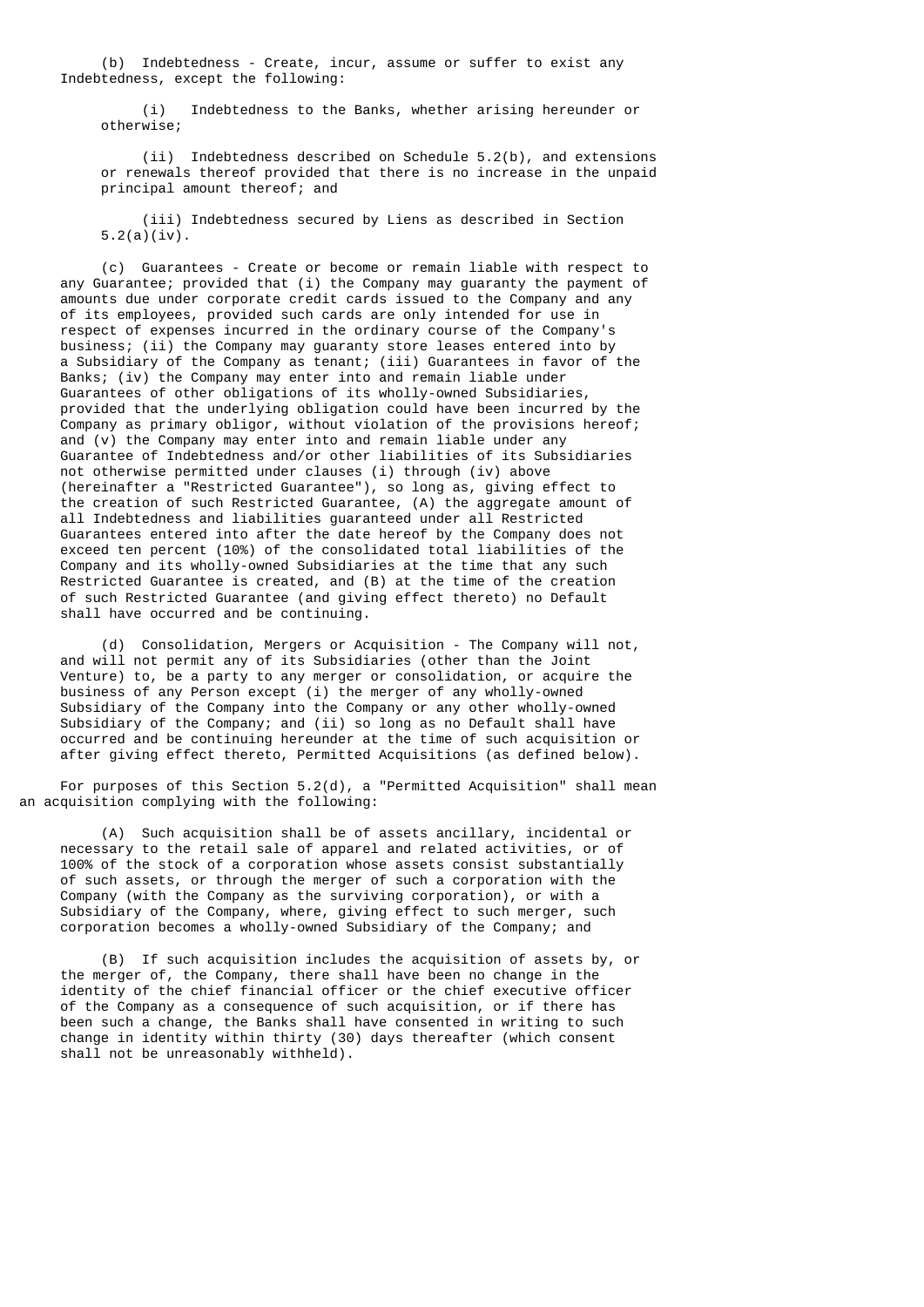(e) Sales of Assets - Sell, assign, lease to another or otherwise transfer, convey or dispose of any Relevant Assets (as hereinafter defined), the book value of which, when added to the book value of all other Relevant Assets sold, assigned, leased, transferred, conveyed or disposed of during any fiscal year of the Company equals or exceeds \$500,000. The term "Relevant Asset" shall mean any asset of the Company or any Subsidiary thereof (other than the Joint Venture) other than (i) inventory, and obsolete or worn-out property and equipment, disposed of in the ordinary course of business, (ii) any assets of the Company disposed of in connection with any store closings that are charged against the \$15,000,000 reserve established in the fourth quarter of the Company's fiscal year ended January 29, 1994, and (iii) the assets described on Schedule 5.2(e) hereof. Notwithstanding the foregoing provisions of this paragraph (e), (A) any Subsidiary may make any sale, assignment, lease or other transfer otherwise prohibited by this paragraph if the same is to a Person with whom such Subsidiary may merge with or into pursuant to paragraph (d) above; and (B) the Company and any Subsidiary may contribute assets to partnerships and joint ventures to the extent permitted by Section  $5.2(f)(viii)$  or  $(ix)$ .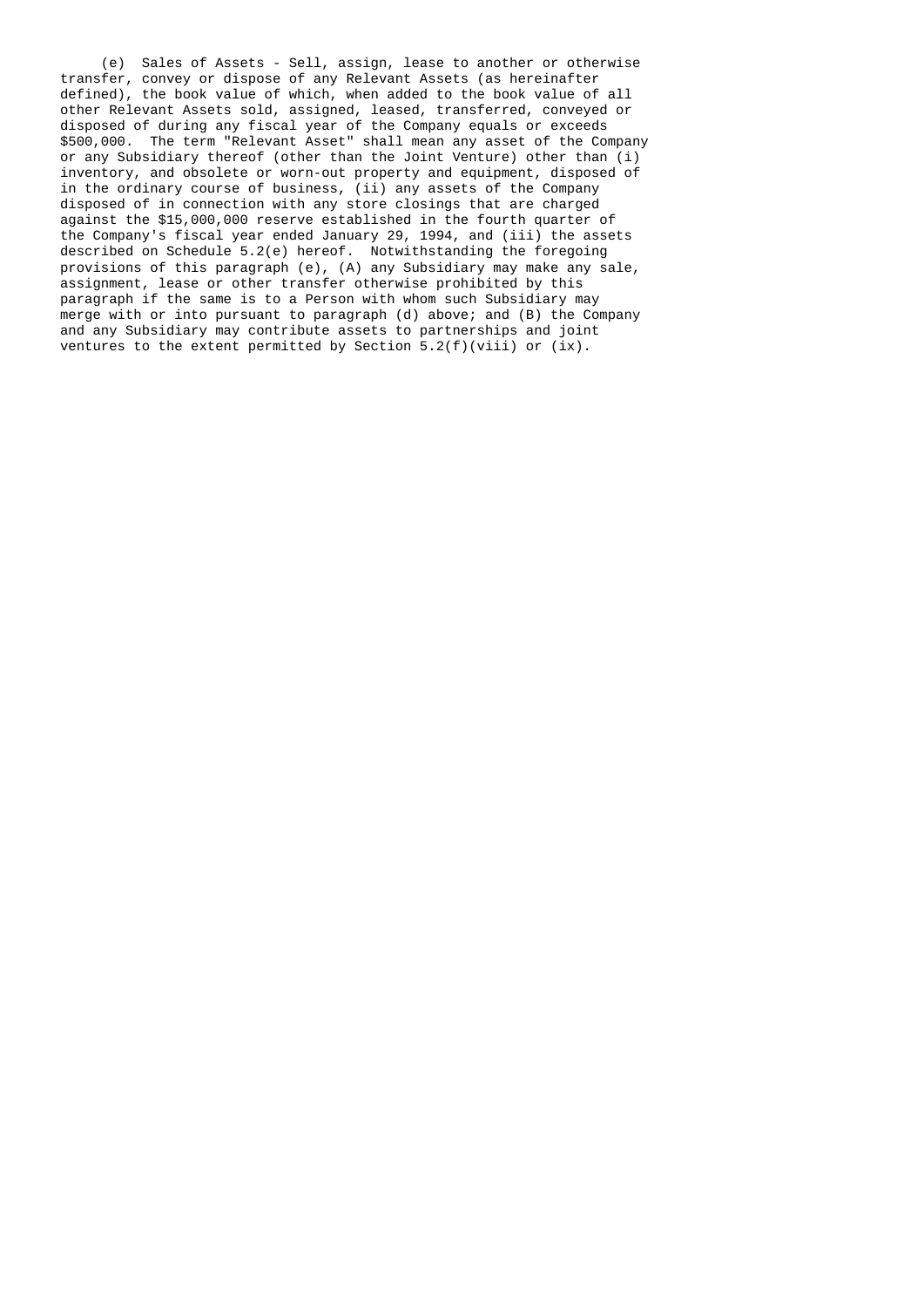(f) Investments - Make any loan or advance to any person, or purchase or otherwise acquire, the capital stock or a substantial portion of the assets or obligations of, or any interest in, any Person (an "Investment"), except for the following:

 (i) (A) loans to officers and employees not exceeding \$400,000 in the aggregate at any one time outstanding, provided that each such loan is for a term of not more than 90 days from the date on which it is made and is paid within such 90-day period; and (B) loans to the Joint Venture not exceeding \$7,500,000 in the aggregate at any one time outstanding, provided that no such loans to the Joint Venture are outstanding on the last day of each fiscal year of the Company or during any so-called "clean-up period" set forth in an agreement to which the Company and the Joint Venture are parties relating to any such loans;

> (ii) advances to employees or officers, with respect to reimbursable expenses incurred in the ordinary course of business;

 (iii) acquisition of property, subject to other limitations set forth in this Agreement, to be used in the ordinary course of its respective business;

(iv) Eligible Investments;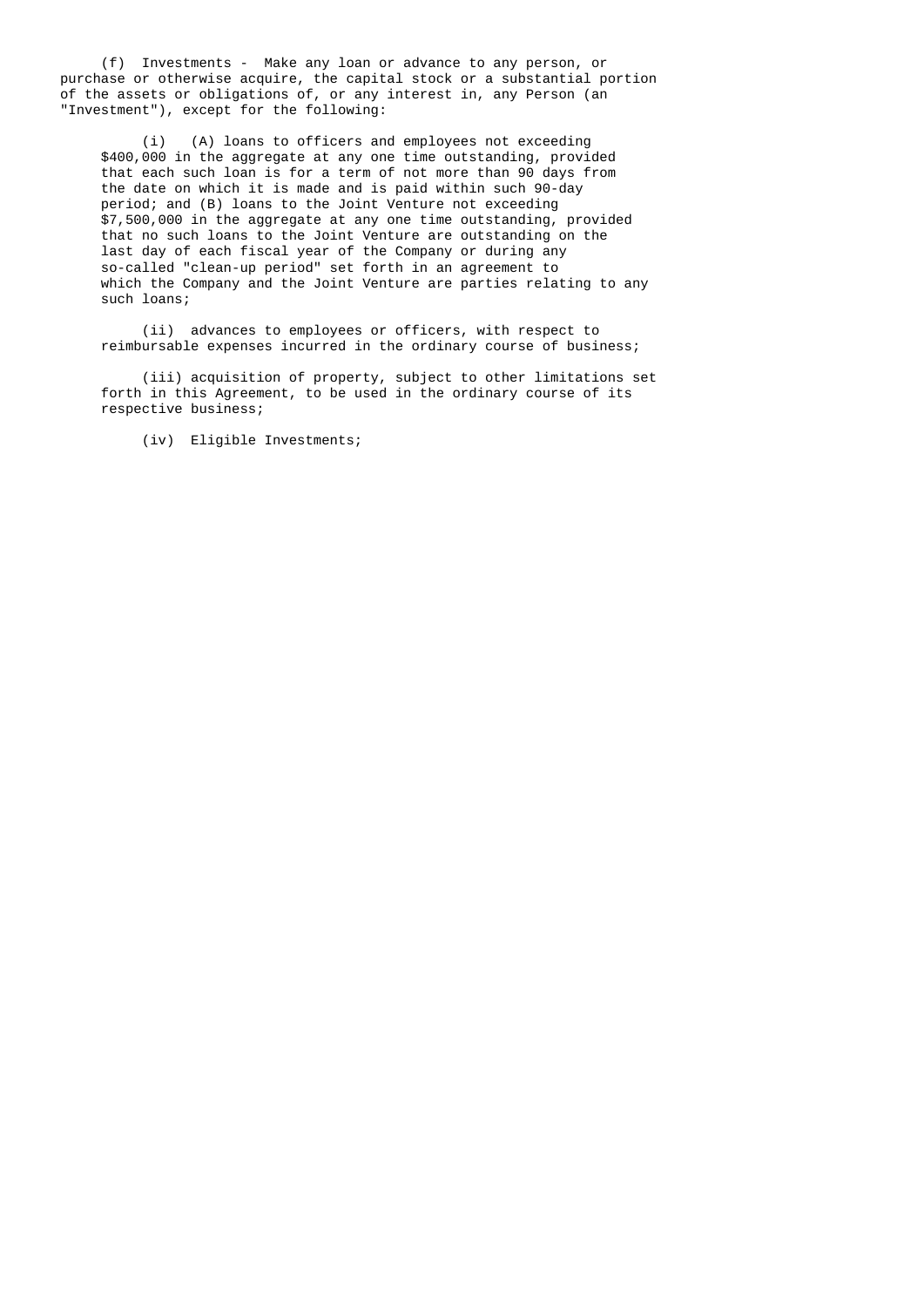(v) advances to vendors or suppliers, for the purpose of obtaining services or supplies, in the ordinary course of business;

 (vi) advances to contractors for the construction or renovation of stores, buildings or improvements for use in the business of the Company;

 (vii) Investments by the Company in its wholly-owned Subsidiaries, Investments by such Subsidiaries in the Company, and Investments by the Company in its treasury stock;

 (viii) the contribution by the Company and/or any Subsidiary to the Joint Venture of (A) "Original Levi's Stores", leases for such Stores and related assets in connection with the creation of the Joint Venture or (B) other assets from time to time thereafter; provided that, in the case of any contribution described in clause (B) hereof, no Default shall have occurred and be continuing at the time of such contribution (and giving effect thereto); and

 (ix) any other Investment by the Company or any Subsidiary (other than the Joint Venture); provided that, giving effect to the making of such other Investment, (A) the aggregate amount of all such other Investments made after the date hereof by the Company does not exceed ten percent (10%) of the consolidated total assets of the Company and its wholly-owned Subsidiaries at the time that such other Investment is made and (B) at the time of such other Investment (and giving effect thereto) no Default shall have occurred and be continuing.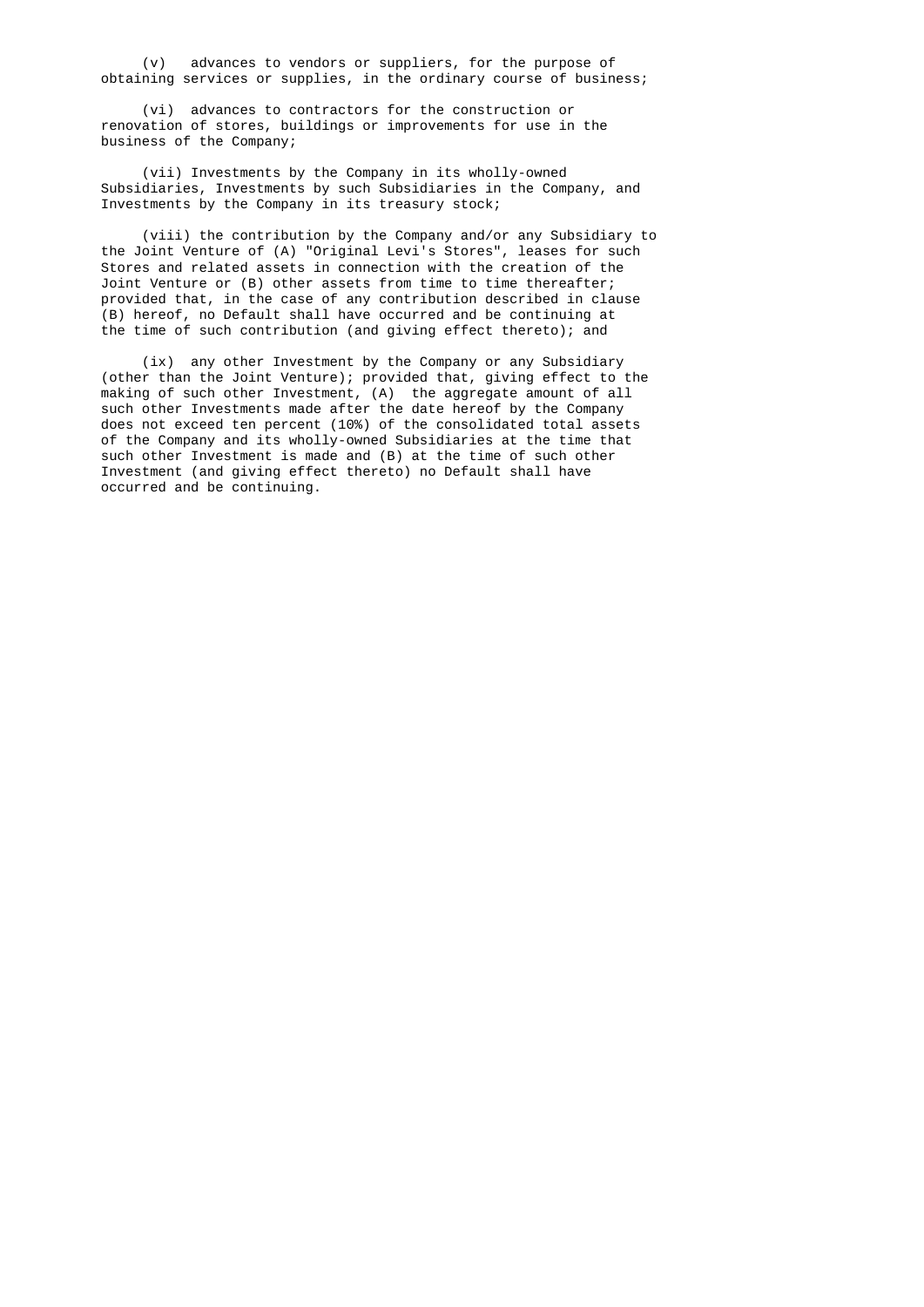(g) Line of Business - Fail to continue (or, subject to Section 5.1(c) or Section 5.2(d), allow its Subsidiaries (other than the Joint Venture) to fail to continue) to carry on substantially the same business as carried on during the Prior Fiscal Year, and engage in no business other than such business and activities that are ancillary, incidental or necessary thereto; provided, that the foregoing shall not prohibit the expansion or contraction of the Company's business so long as the Company is still engaged solely in the retail sale of apparel and other activities, ancillary, incidental or necessary thereto.

 (h) Restricted Payments - Declare or make any Restricted Payment if at the time of such declaration or payment, or after giving effect thereto, a Default or Event of Default shall have occurred and be continuing.

 5.3 Financial Covenants. So long as any Credit Advance or any other Obligation remains unpaid, or a request for a borrowing hereunder remains outstanding, the Company shall not, unless the Bank shall otherwise consent in writing:

 (a) Ratio of Total Liabilities to Net Worth - Permit the ratio of Total Liabilities to Net Worth at the end of any fiscal quarter of the Company and its consolidated Subsidiaries to be more than 0.65-to- 1.0.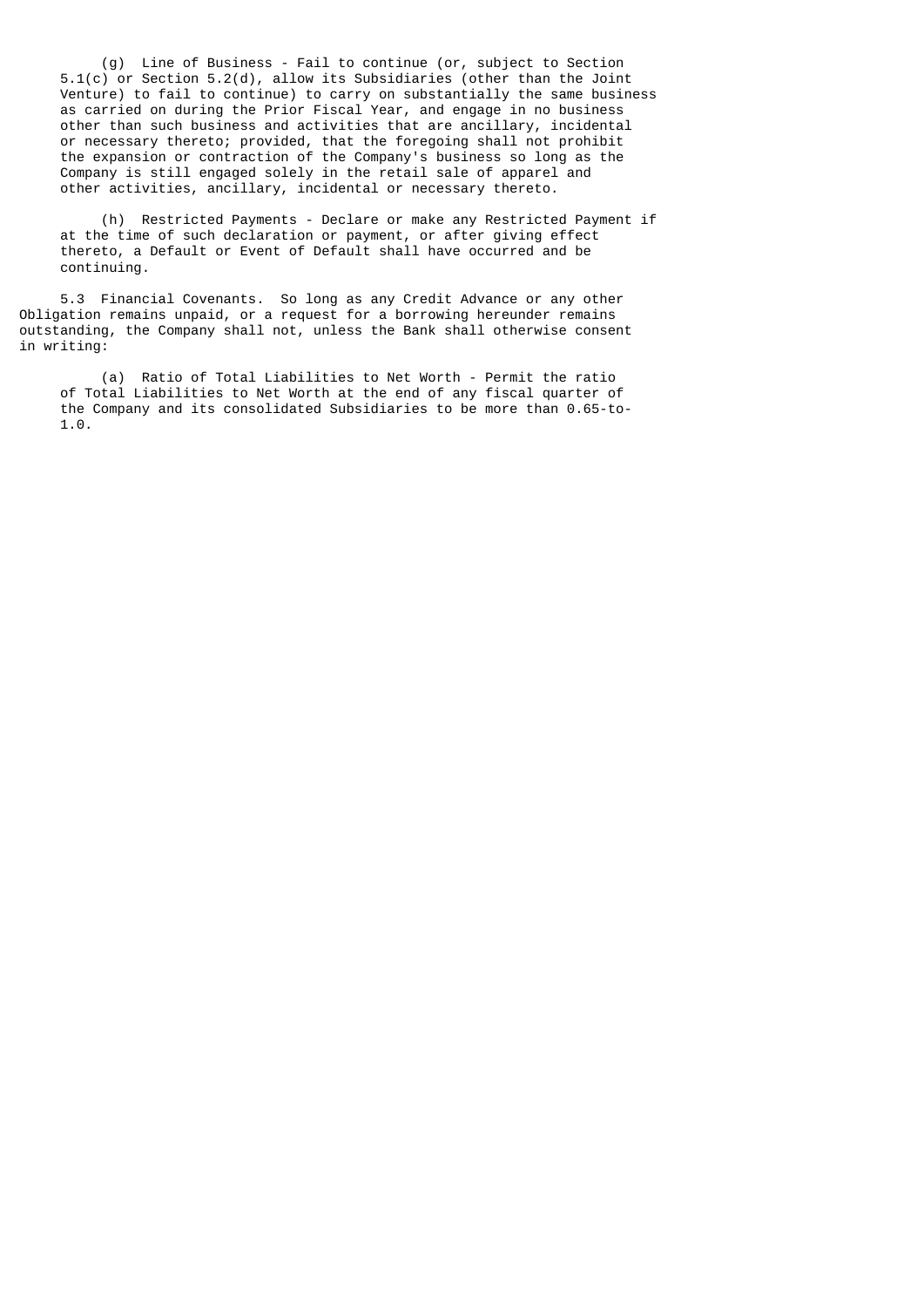(b) Cash Flow Ratio - Permit the ratio ("Cash Flow Ratio"), calculated as of the end of any fiscal quarter of the Company and its consolidated Subsidiaries for the period of four fiscal quarters then ended, of (i) Cash Flow to (ii) Fixed Charges for such period to be less than 1.0-to-1.0.

 (c) Inventory Turnover Ratio - Permit the ratio, calculated as at the end of any fiscal quarter of the Company and its consolidated Subsidiaries, of (i) the aggregate consolidated cost of goods sold of the Company and its consolidated Subsidiaries for the period of four fiscal quarters then ended to (ii) total Inventory (on a FIFO basis) of the Company and its consolidated Subsidiaries at the end of such fiscal quarter, to be less than 2.0-to-1.0.

It is expressly understood by the Company and the Banks that the abovedescribed ratios shall be calculated excluding the effect of the accounts of the Joint Venture (including, without limitation, the investment of the Company and/or its Subsidiaries in the Joint Venture).

 5.4 Reporting Requirements. So long as any Loan or any other Obligation shall remain unpaid or any Commitment remains outstanding, the Company will, unless the Banks shall otherwise consent in writing, furnish to the Banks:

 (a) Promptly after an officer or inside director of the Company has knowledge of the occurrence of a Default, which is then continuing, a certificate of the chief executive officer or the chief financial officer of the Company setting forth the details thereof and the action which the Company has taken or proposes to take with respect thereto.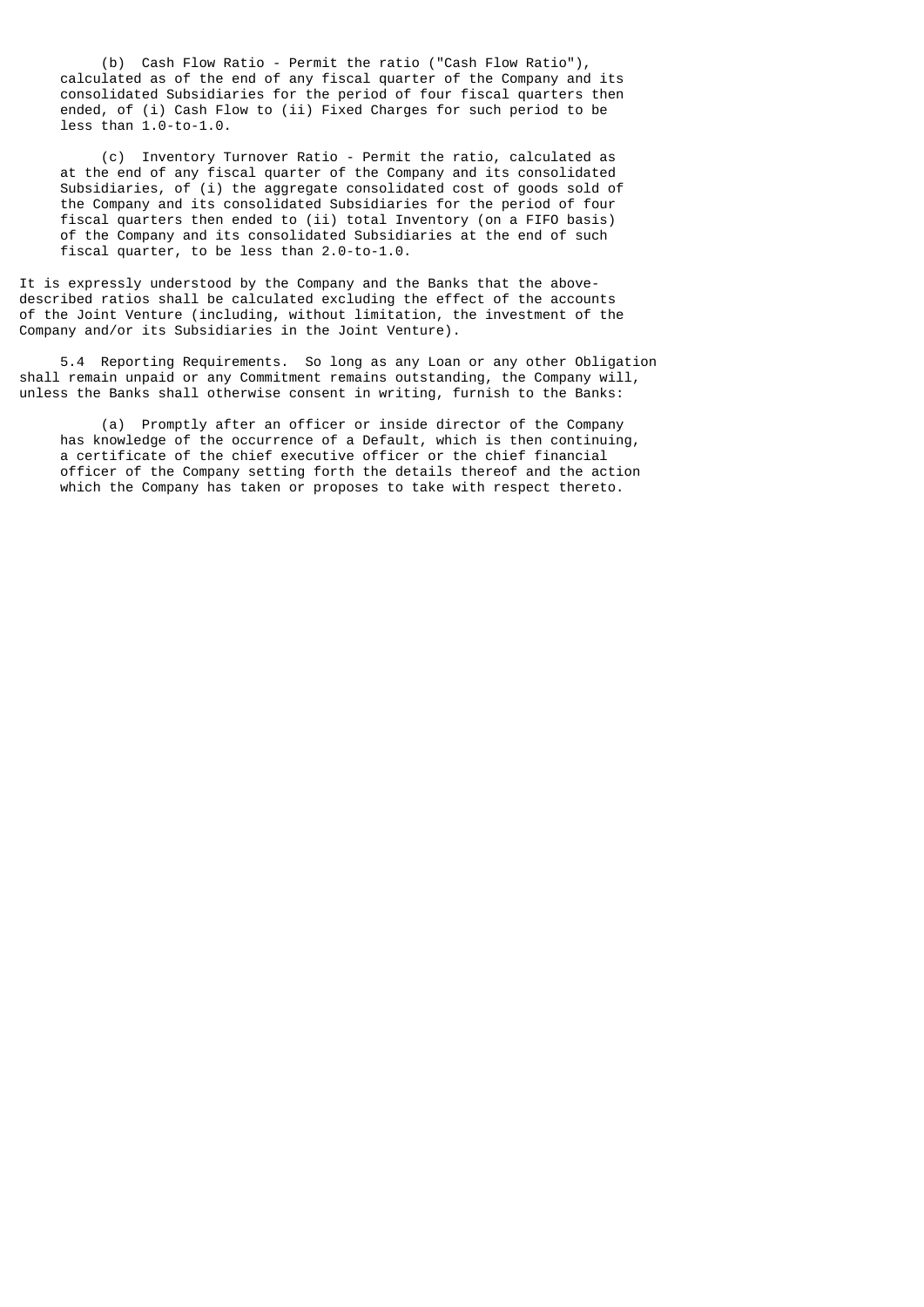(b) Within 50 days after the end of each fiscal quarter of each fiscal year of the Company, a quarterly report on Form 10-Q (or successor form) of the Company and its consolidated Subsidiaries with respect to such fiscal quarter.

 (c) Within 95 days after the end of each fiscal year of the Company, commencing with the Current Fiscal Year, an annual report on Form 10-K (or successor form) of the Company and its consolidated Subsidiaries with respect to such fiscal year, accompanied by the report of Coopers & Lybrand, or other independent accountants reasonably satisfactory to the Banks, that the financial statements included therein have been prepared in accordance with GAAP, and that the audit in connection therewith has been made in accordance with generally accepted auditing standards, together with a report of such accountants that:

> (i) they do not have knowledge of the existence, as at the date of such report, of any Event of Default that is continuing on such date, or, if an Event of Default has occurred and is continuing, a statement as to the nature and period of existence thereof; and

 (ii) the calculations contained in the certificate referred to in clause (ii) of paragraph (d), below are correct.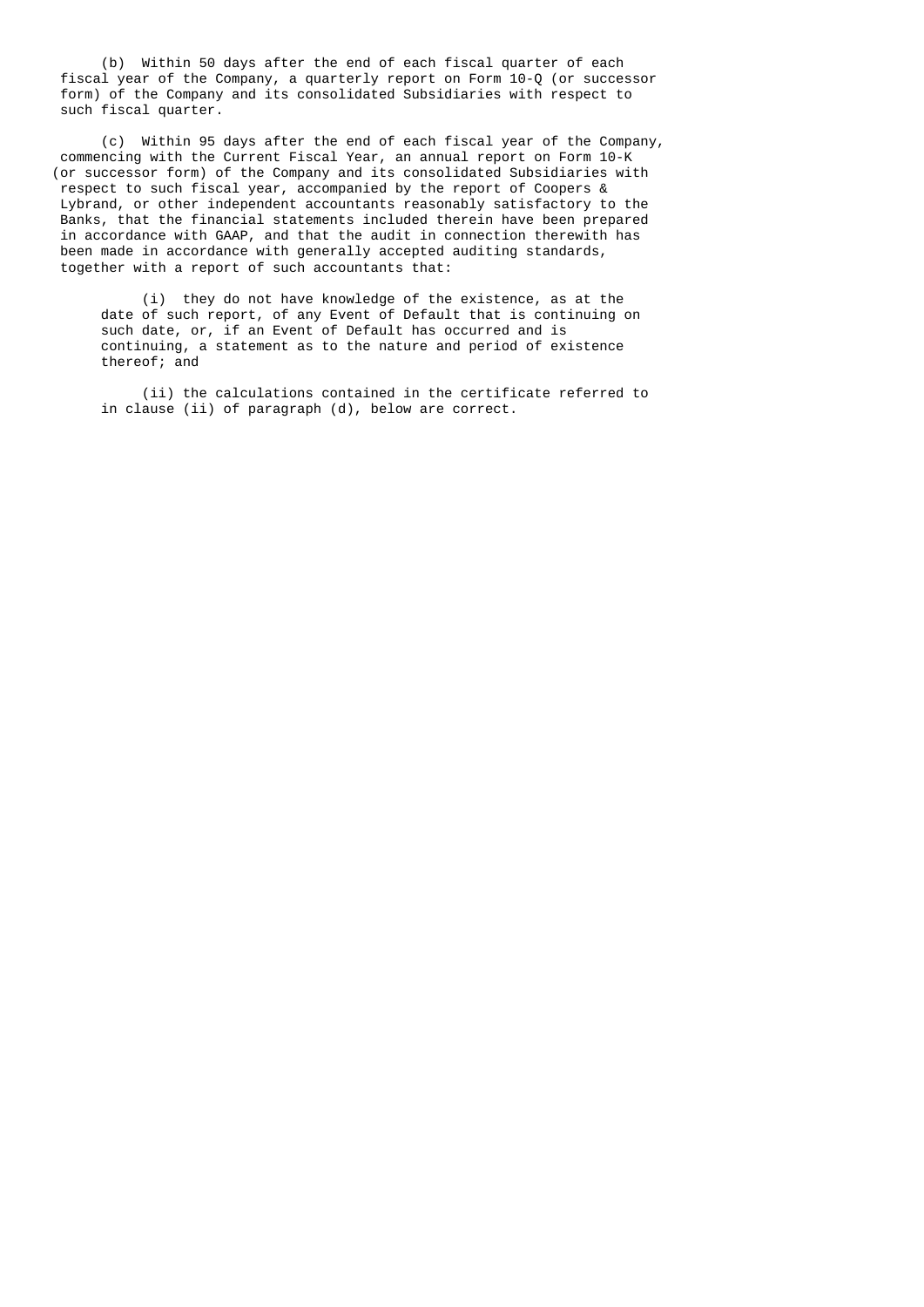(d) Each set of financial statements furnished pursuant to paragraph (b) or (c) of this Section shall be accompanied by a certificate of the chief executive officer or chief financial officer of the Company (i) stating, to the best of such officer's knowledge after reasonable investigation, whether any Default exists on the date of such certificate and, if any Default then exists, setting forth the details thereof and the action which the Company is taking or proposes to take with respect thereto and (ii) setting forth in reasonable detail the calculations necessary to show whether the Company and its Subsidiaries were in compliance with each of the financial ratios and restrictions contained in this Article 5 on the date of such financial statements, including certification of compliance with the provisions of Section  $5.2(f)(i)(B)$ .

 (e) Each set of financial statements furnished pursuant to paragraph (b) or (c) above as to any fiscal quarter or fiscal year of the Company, shall be accompanied by a profit and loss statement for such fiscal quarter or fiscal year, as the case may be, with respect to each store operated by the Company or its Subsidiaries (including the Joint Venture), in substantially the form customarily furnished to the Banks by the Company prior to the date hereof.

 (f) Within 95 days of the end of each fiscal year of the Company, a projected budget for the Company and its consolidated Subsidiaries for the period commencing the beginning of the subsequent fiscal year and continuing for a period of three total fiscal years or the remaining years to the Termination Date, whichever is less, such budget to include quarterly and annual consolidated cash flow statements, balance sheets, and profit and loss statements, all in reasonable detail and duly certified by the chief financial officer of the Company. In addition, the Company will provide a description of the material assumptions made in the preparation of such financial statements and a certification by the chief financial officer that such assumptions are reasonable.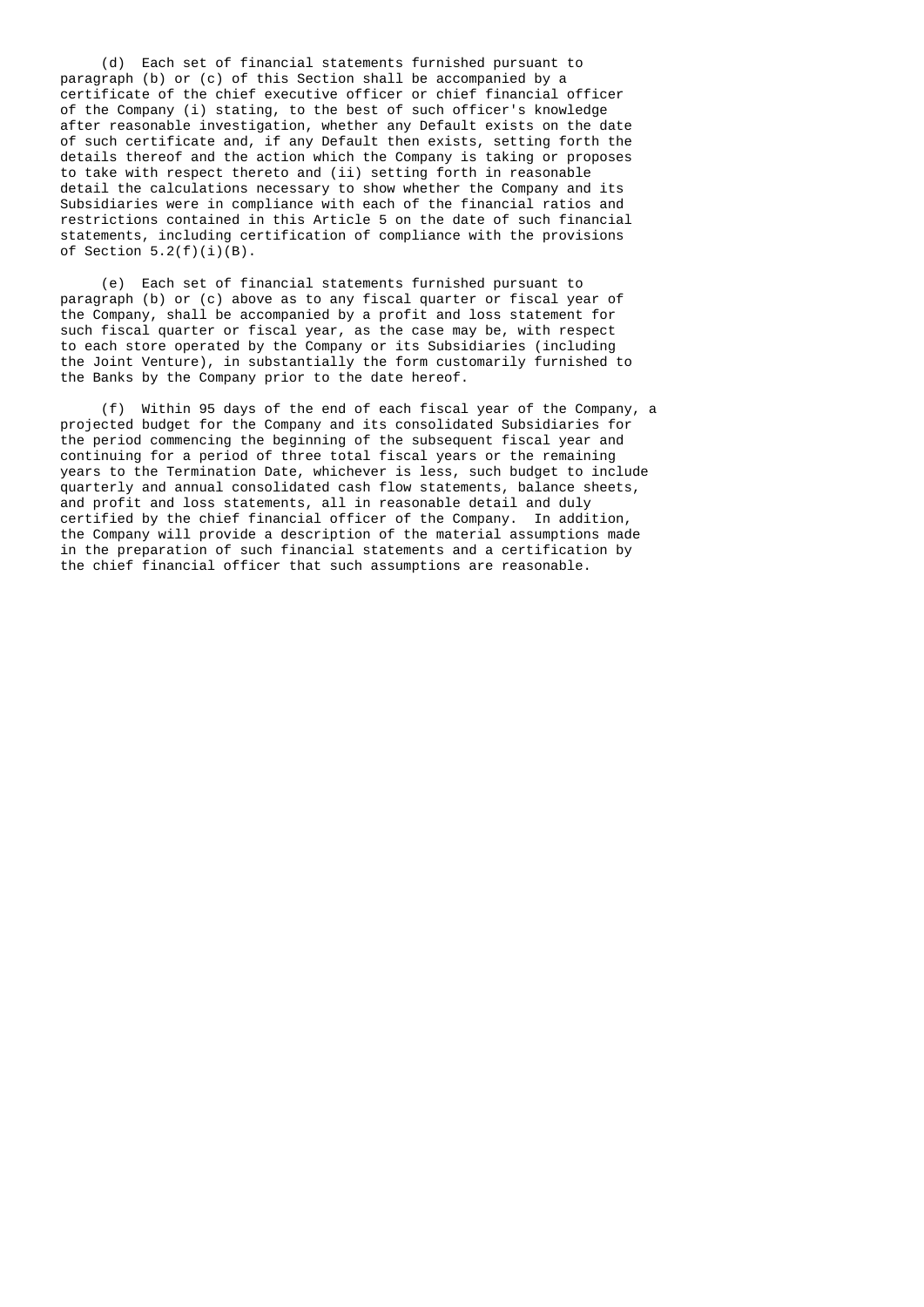(g) Promptly after any officer or inside director of the Company has knowledge thereof, written notice of:

 (i) Any action, suit, investigation or proceeding pending or threatened against or affecting either it or any Subsidiary or any respective property or assets of the Company or any Subsidiary, by or before any court or other tribunal or any governmental or administrative authority or agency, which, if successful, would adversely affect materially the business, property, assets or condition, financial or otherwise, of the Company and its Subsidiaries taken as a whole;

 (ii) Termination or potential termination of any material consent, license, permit or franchise necessary for the conduct of the business or the ownership of the properties and assets of the Company and its Subsidiaries taken as a whole, which, if terminated, would have a materially adverse affect on the business, property, assets or condition, financial or otherwise, of the Company and its Subsidiaries taken as a whole;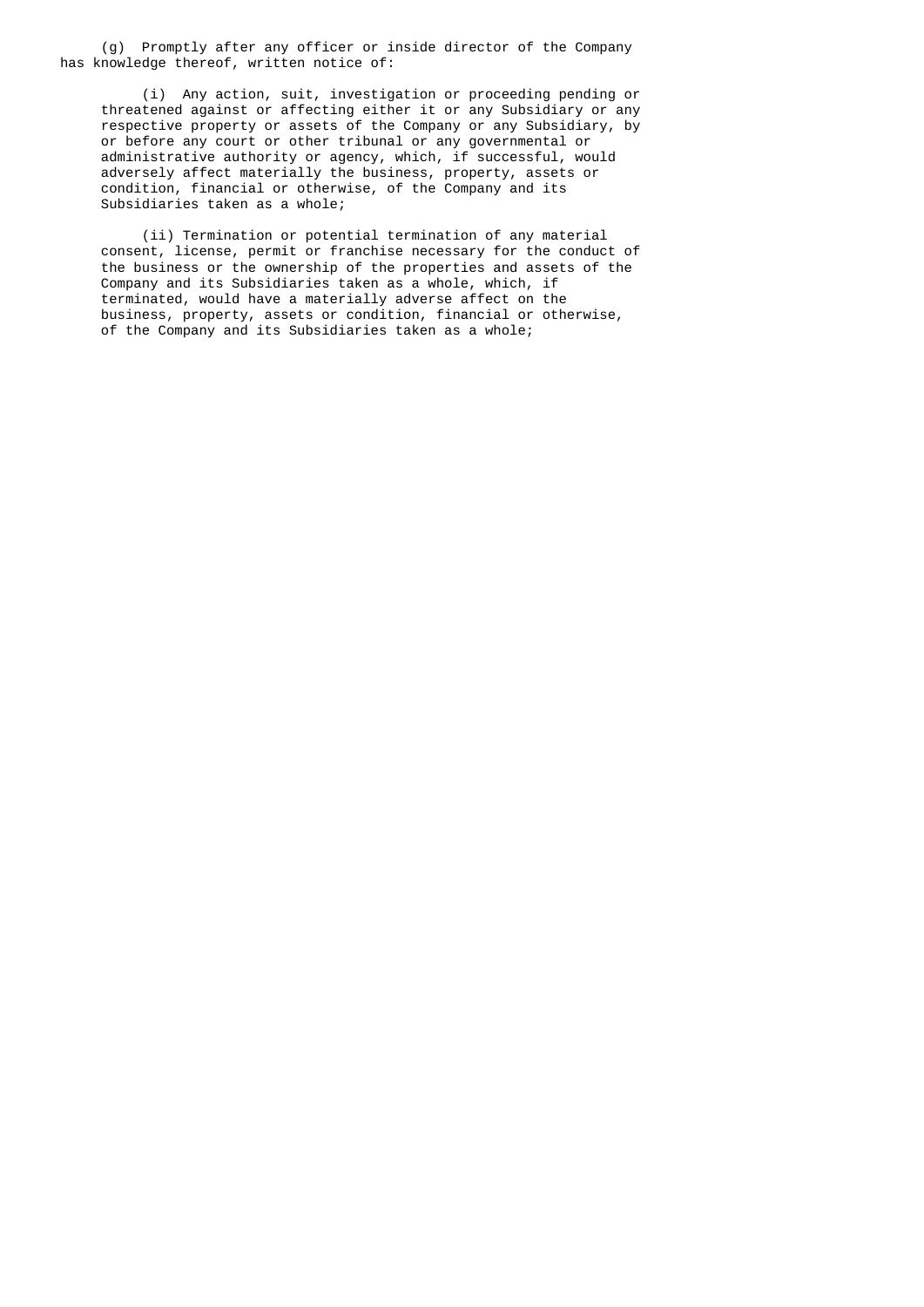(iii) Any material loss, damage or destruction (regardless of whether the same is covered by insurance) to or of a material portion of any of the properties or assets of the Company and its Subsidiaries taken as a whole;

 (iv) Any material controversy with the respective employees of the Company or any Subsidiary or with any labor organization; and

 (v) Any other development, adversely affecting materially the business, property, assets or condition, financial or otherwise of the Company and its Subsidiaries taken as a whole.

 (h) Promptly upon receipt thereof, copies of all management and other reports issued by the independent accountants to the Company or its Board of Directors.

 (i) Promptly upon the occurrence of any change in the identity of any of the President and Chief Executive Officer, the Executive Vice President, General Counsel and Secretary, and the Chief Financial Officer of the Company, notice of such change.

 (j) Promptly after the Company knows or has reason to know that any Reportable Event with respect to any Plan has occurred, the statement of the chief financial officer of the Company setting forth details as to such Reportable Event and the action which the Company has taken or proposes to take with respect thereto, together with a copy of the notice of such Reportable Event to the Pension Benefit Guaranty Corporation.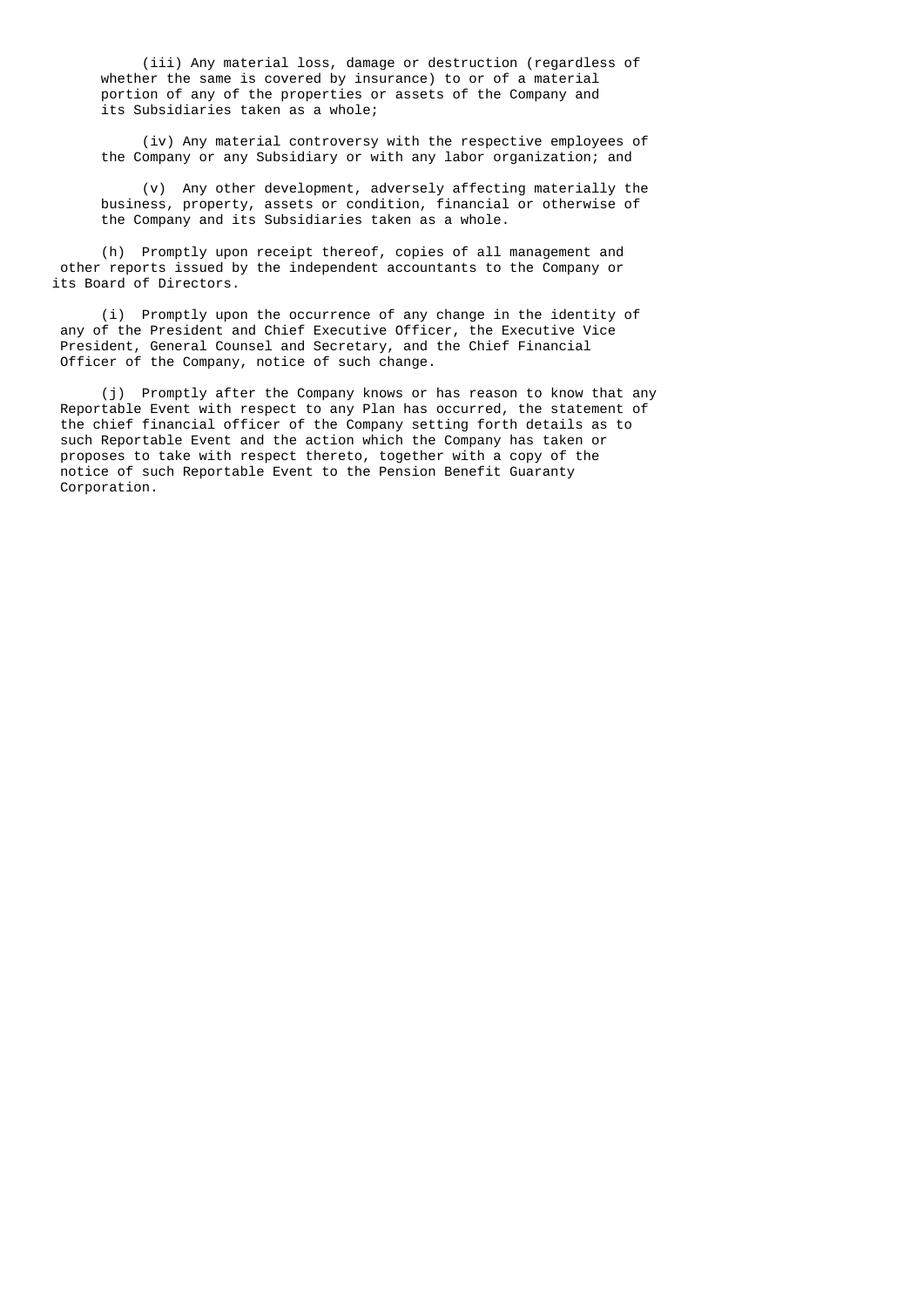(k) Promptly after the filing thereof with the Secretary of Labor or the Pension Benefit Guaranty Corporation, copies of each annual report which is filed with respect to each Plan for each Plan year.

 (l) Promptly after the transmission or filing thereof, copies of all notices of annual or special meetings of stockholders, proxy statements, and other statements which the Company sends to its stockholders or other holders of any of its securities, or files with the Securities and Exchange Commission; provided, however, the Company shall be under no obligation to file with the Banks any such statements filed with the Securities and Exchange Commission which are not public information.

 (m) With reasonable promptness, such other information respecting the Company or any of its Subsidiaries (other than the Joint Venture, except to the extent expressly provided in Section 5.4(n) hereof) as the Banks may from time to time reasonably request, it being understood that neither Bank will divulge any such information obtained from the Company or any of its Subsidiaries except in connection with the proper administration and the enforcement of the Loan Documents and the regulation and examination by federal or state authorities of such Bank's banking business, or as such Bank believes in good faith is otherwise required by law.

 (n) Within 50 days after the end of each fiscal quarter of each fiscal year of the Joint Venture a quarterly report consisting of a balance sheet, income statement and cash flow statement comparing the current fiscal quarter, comparable fiscal quarter of the previous year and current fiscal quarter budget, and, within 95 days after the end of each fiscal year of the Joint Venture, an annual financial statement prepared by an independent certified public accountant.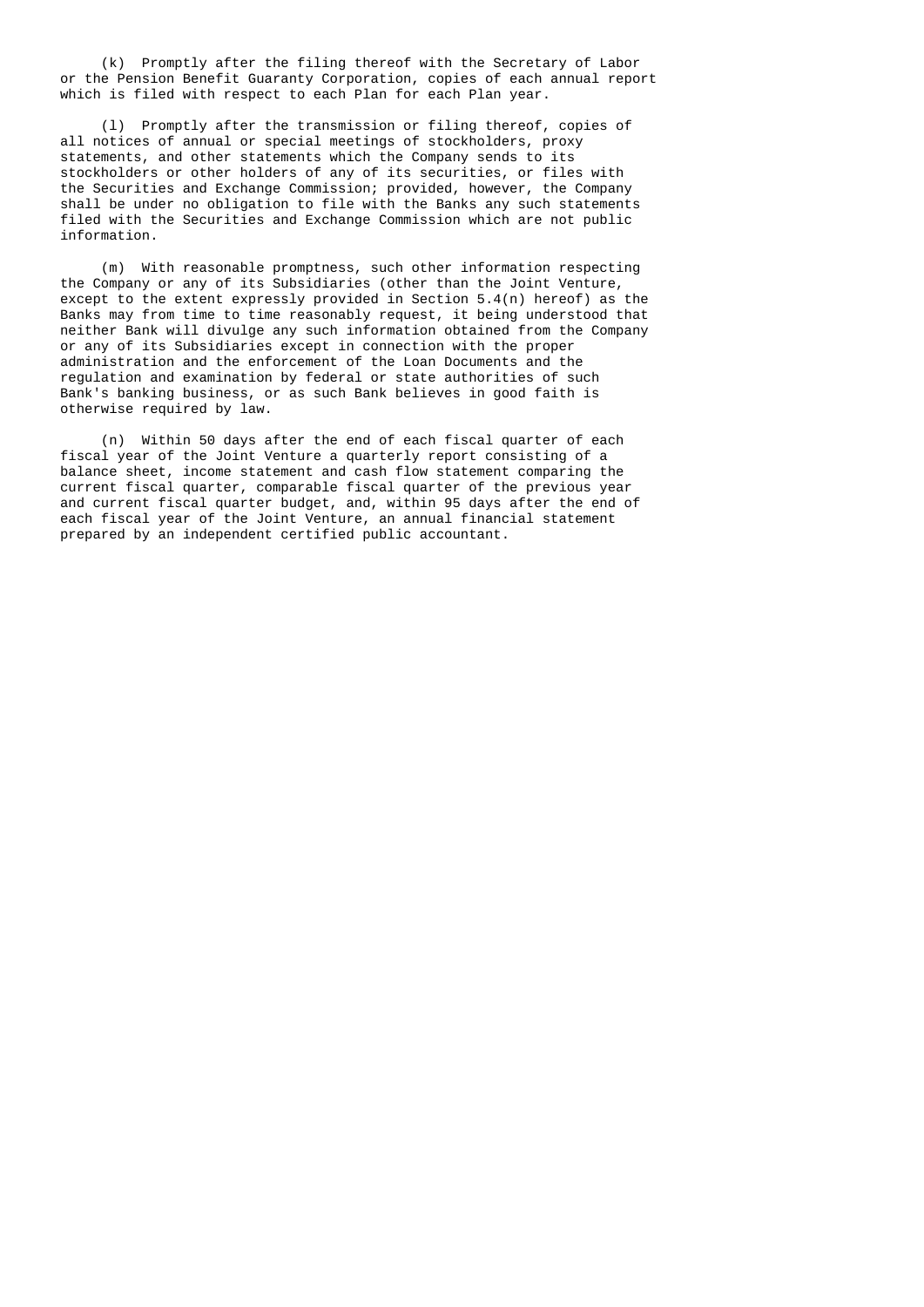#### ARTICLE 6 DEFAULTS

 6.1 Events of Default. The occurrence of any one of the following events, where applicable, of, by or against the Company, shall constitute an Event of Default under this Agreement:

 (a) Failure to make any payment of principal of or interest on any Loan, or any other amount payable hereunder within five (5) Banking Days after the same is due (whether by demand, mandatory prepayment or on the Termination Date).

 (b) Any representation, warranty or statement made by the Company in or in connection with this Agreement, any Credit Advance or any other Obligation shall prove to have been incorrect or false in any material respect when made or furnished.

 (c) Failure to perform or observe any covenant contained in Section 5.2 or Section 5.3 hereof.

 (d) Failure to perform or observe any material covenant or condition (other than as provided in paragraphs (a), (b) or (c) above) contained in this Agreement, the Loan Documents or any other agreement with either Bank (except for the MasterCard Agreement), which failure shall continue for more than 30 days after the Company knew or should have known of such default.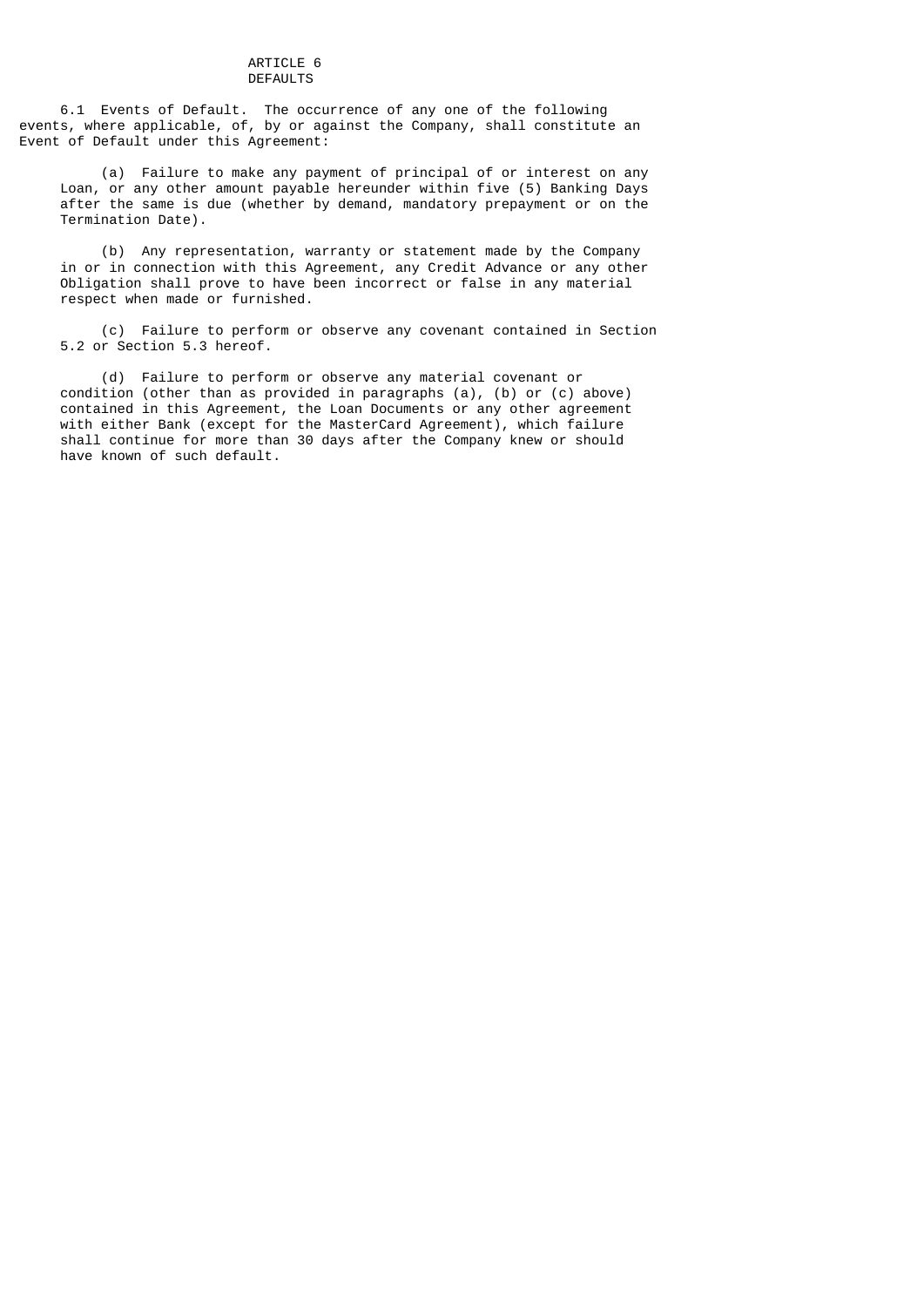(e) Failure of the Company or any Subsidiary thereof to make any payment in respect of Indebtedness (other than Credit Advances) in the aggregate principal amount of more than \$500,000 when due or within any applicable grace period.

 (f) Any event or condition occurs that results in the acceleration of the maturity of any Indebtedness (other than Credit Advances) of the Company or any of its Subsidiaries in the aggregate principal amount of more than \$500,000 or that enables (or, with the giving of notice or passage of time would enable) a holder of such Indebtedness, or any Person acting on behalf of such holder, to accelerate the maturity thereof.

 (g) Termination of the Company's existence or, except as permitted in Section 5.1(c) or Section 5.2(d), any of its Subsidiaries' existence, suspension or discontinuance of its respective business; or insolvency or inability of the Company or any of its Subsidiaries to pay its respective debts as they mature.

 (h) Making of a general assignment for the benefit of creditors or of a composition or similar arrangement with creditors; conveyance of all or a substantial part of its property or assets to a trust mortgagee or liquidating agent; or appointment, in a voluntary proceeding, of a receiver, trustee or similar judicial officer or agent, to take charge of or liquidate all or a substantial part of the respective property or assets of the Company or any of its Subsidiaries.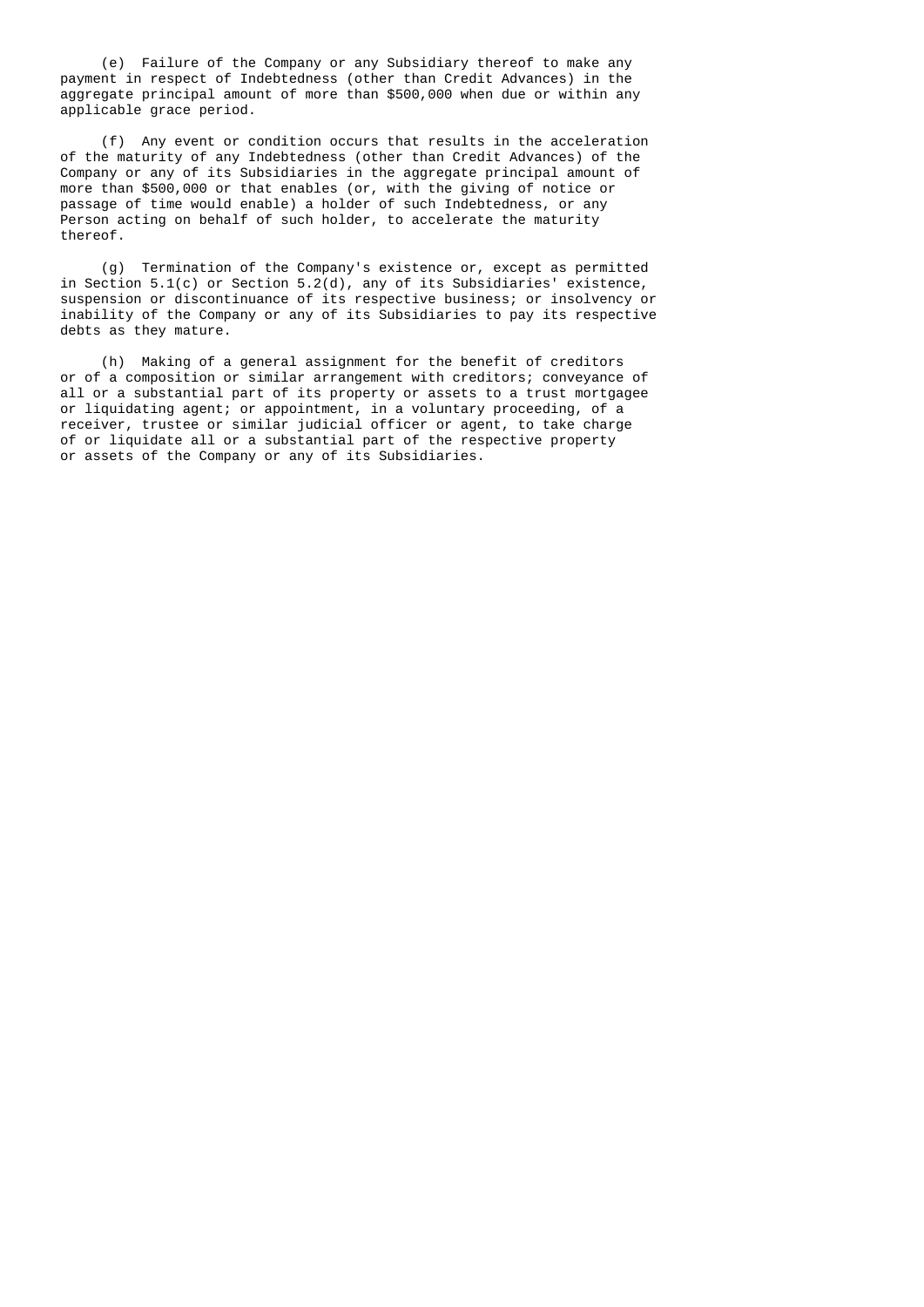(i) Appointment of such a receiver, trustee or similar judicial officer or agent, in any involuntary proceeding, or action by any court to take jurisdiction of all or a substantial part of the Company's or any of its Subsidiaries respective property, unless the Company or such Subsidiary is diligently contesting such appointment or the taking of such jurisdiction by appropriate action, or if, despite such contest, such officer or agent is not discharged or such jurisdiction is not relinquished within a period of 90 days.

 (j) Commencement of any voluntary proceeding under any provision of Title 11 of the United States Code, as now or hereafter amended, or any other proceeding, under any state or federal law, now or hereafter in force, relating to bankruptcy, insolvency, reorganization, or otherwise to the relief of debtors or the readjustment of indebtedness; or commencement of any such proceeding against the Company or any of its Subsidiaries, unless the Company or such Subsidiary is diligently contesting the same by appropriate action, or if, despite such contest, such proceeding is not dismissed within a period of 90 days.

 (k) Attachment, levy or seizure of or on any material asset or assets of the Company or of any of its Subsidiaries, which is not released within 30 days.

 (l) Entry of a final uninsured judgment which, singly or with any other outstanding final uninsured judgments, against the Company or any of its Subsidiaries, exceeds an aggregate amount of \$500,000 if such judgment is not discharged or execution thereof stayed pending appeal within 60 days, or if, within 60 days after the expiration of any such stay, it is not discharged or satisfied.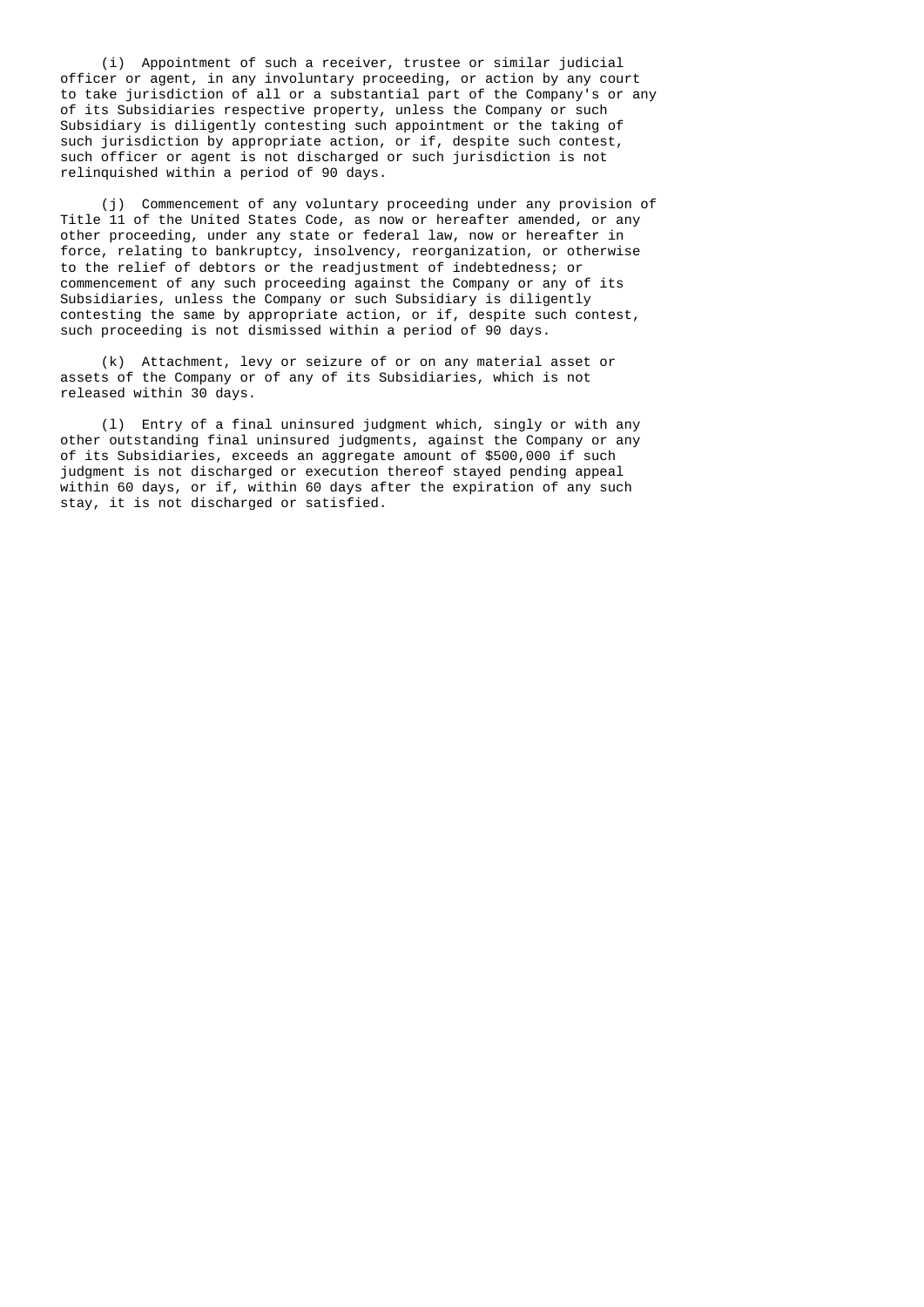(m) With respect to any Plan as to which the Company or any of its Subsidiaries may have any liability, (i) a contribution failure occurs sufficient to give rise to a lien enforceable by the Pension Benefit Guaranty Corporation under Section 302(f)(1) of ERISA, or (ii) there shall exist a deficiency of more than \$250,000 in the Plan assets available to satisfy the benefits guaranteed under ERISA with respect to such Plan and steps are undertaken to terminate such Plan or such Plan is terminated or the Company or such Subsidiary withdraws from or institutes steps to withdraw from such Plan or any Reportable Event with respect to such Plan shall occur.

 (n) Substantial (determined with respect to the Company and its Subsidiaries taken as a whole) loss, theft, damage or destruction to or of any substantial portion of the Company's or any of its Subsidiaries' property (unless covered by insurance); or occurrence of any change in the Company's or any of its Subsidiaries', condition or affairs, financial or otherwise, which would have a material adverse effect on the ability of the Company to perform the requirements of this Agreement or the Notes.

 (o) The Company or any Subsidiary shall fail to pay aggregate monthly rent of at least \$180,000 when due, or within any applicable grace period, under leases for any stores that the Company or any Subsidiary has not intentionally closed, or any other event or condition occurs that permits (or, with the giving of notice or the passage of time would permit) leases for stores that the Company or such Subsidiary has not intentionally closed, with aggregate monthly rents of at least \$180,000, to be terminated prior to the stated termination date thereof.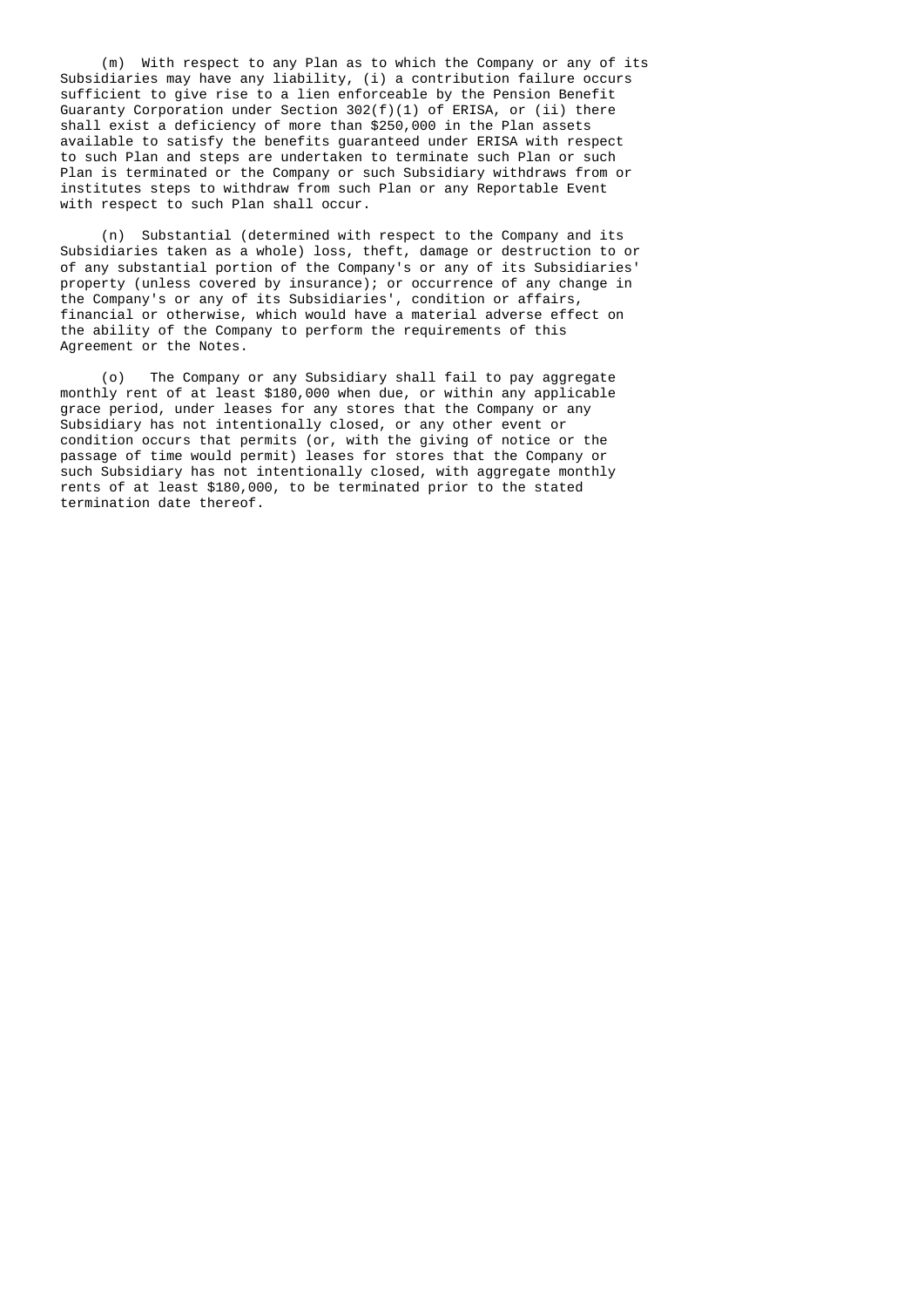6.2 Rights and Remedies on Default. Upon the occurrence of any Event of Default, and at any time thereafter, unless the same is previously cured, the Banks may:

> (i) declare the unused portion of the Commitments terminated, whereupon the same and the obligation of the Banks to make Credit Advances shall be thereupon terminated;

 (ii) declare the entire unpaid principal amount of all Loans then outstanding, all interest accrued and unpaid thereon and all other amounts payable under this Agreement, and all other Obligations of the Company, to be forthwith due and payable, whereupon the same shall become forthwith due and payable and the Commitment shall be terminated, without presentment, demand, protest or notice of any kind, all of which are hereby expressly waived by the Company; and

 (iii) exercise all rights and remedies hereunder, under the Notes and under any other Loan Documents, and under any other agreements with any Bank; and all other rights and remedies which the Banks may have under applicable law.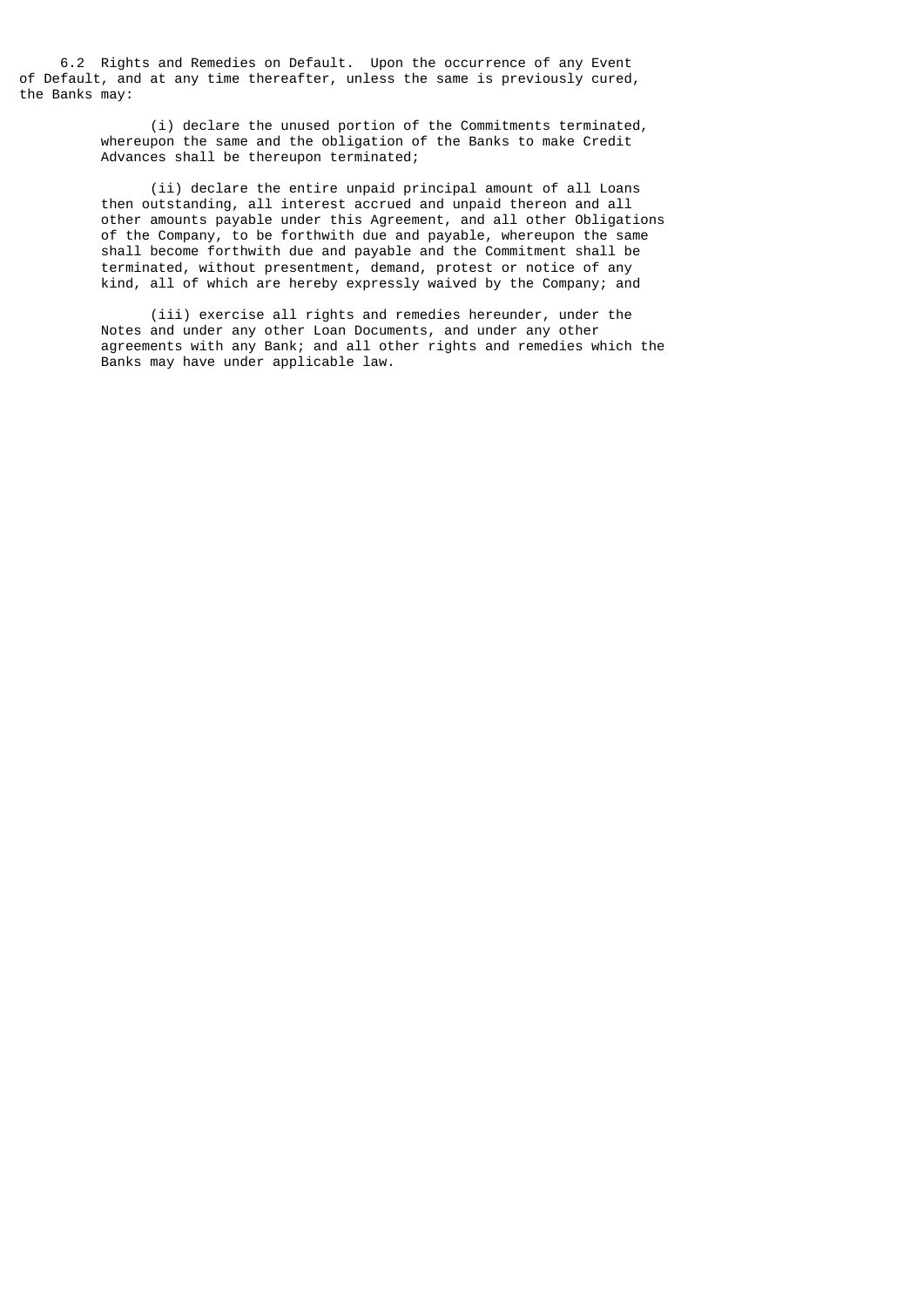6.3 Setoff.

 (a) Each Bank, and any bank wholly-owned by any Bank, may, upon the occurrence and during the continuance of an Event of Default hereunder, to the fullest extent permitted by applicable law, off-set any deposits (general or special, including, but not limited to indebtedness evidenced by a certificate of deposit, whether matured or unmatured) and any other indebtedness at any time held or owing by such Bank or bank for the account of the Company against any principal of or interest on any Credit Advance or any other amount due hereunder (regardless of when such deposits or indebtedness are due to the Company). Such Bank or bank shall provide such notice of such setoff as may be provided for in its customary operating procedures as in effect at the time.

 (b) Nothing contained in this Section 6.3 shall be deemed to affect the authorization set forth in Section 2.11.

 (c) Each Bank agrees that if it shall, through the exercise of a right of banker's lien, setoff or counterclaim against the Company, including, but not limited to, a secured claim under Section 506 of Title 11 of the United States Code or other security or interest arising from, or in lieu of, such secured claim, received by such Bank under any applicable bankruptcy, insolvency or other similar law or otherwise, obtain payment (voluntary or involuntary) in respect of a Note held by it as a result of which the unpaid principal portion of the Notes held by it shall be proportionately less than the unpaid principal portion of the Notes held by the other Bank, it shall be deemed to have simultaneously purchased from such other Bank a participation in the Note held by such other Bank, so that the aggregate unpaid principal amount of the Notes and participations in Notes held by it shall be in the same proportion to the aggregate unpaid principal amount of all Notes then outstanding as the principal amount of the Notes held by it prior to such exercise of banker's lien, setoff or purchases or adjustments shall be made pursuant to this Section 6.3 and the payment giving rise thereto shall thereafter be recovered, such purchase or purchases or adjustments shall be rescinded to the extent of such recovery and the purchase price or prices or adjustments restored without interest. The Company expressly consents to the foregoing arrangements and agrees that any Bank holding a participation in a Note deemed to have been so purchased may exercise any and all rights of banker's lien, setoff or counterclaim with respect to any and all moneys owing by the Company to such Bank as fully as if such Bank held a Note in the amount of such participation.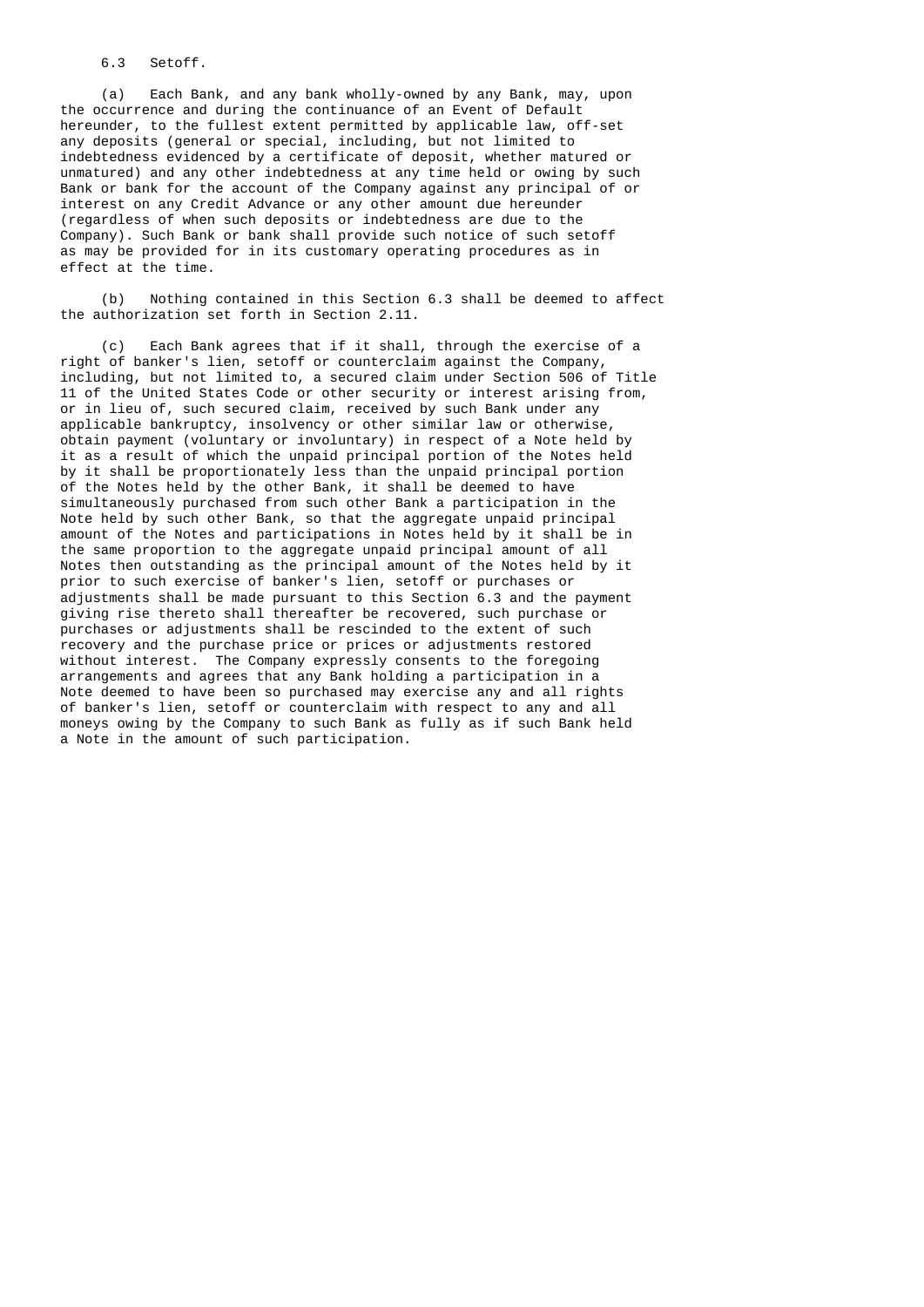### ARTICLE 7 THE AGENT

 7.1 Appointment, Powers and Immunities. Each Bank hereby irrevocably appoints and authorizes the Agent to act as its agent hereunder with such powers as are specifically delegated to the Agent by the terms of this Agreement, together with such other powers as are reasonably incidental thereto. The Agent (which term as used in this sentence and in Section 7.5 and the first sentence of Section 7.6 hereof shall include reference to its Affiliates and its own and its Affiliates' officers, directors, employees and agents): (a) shall have no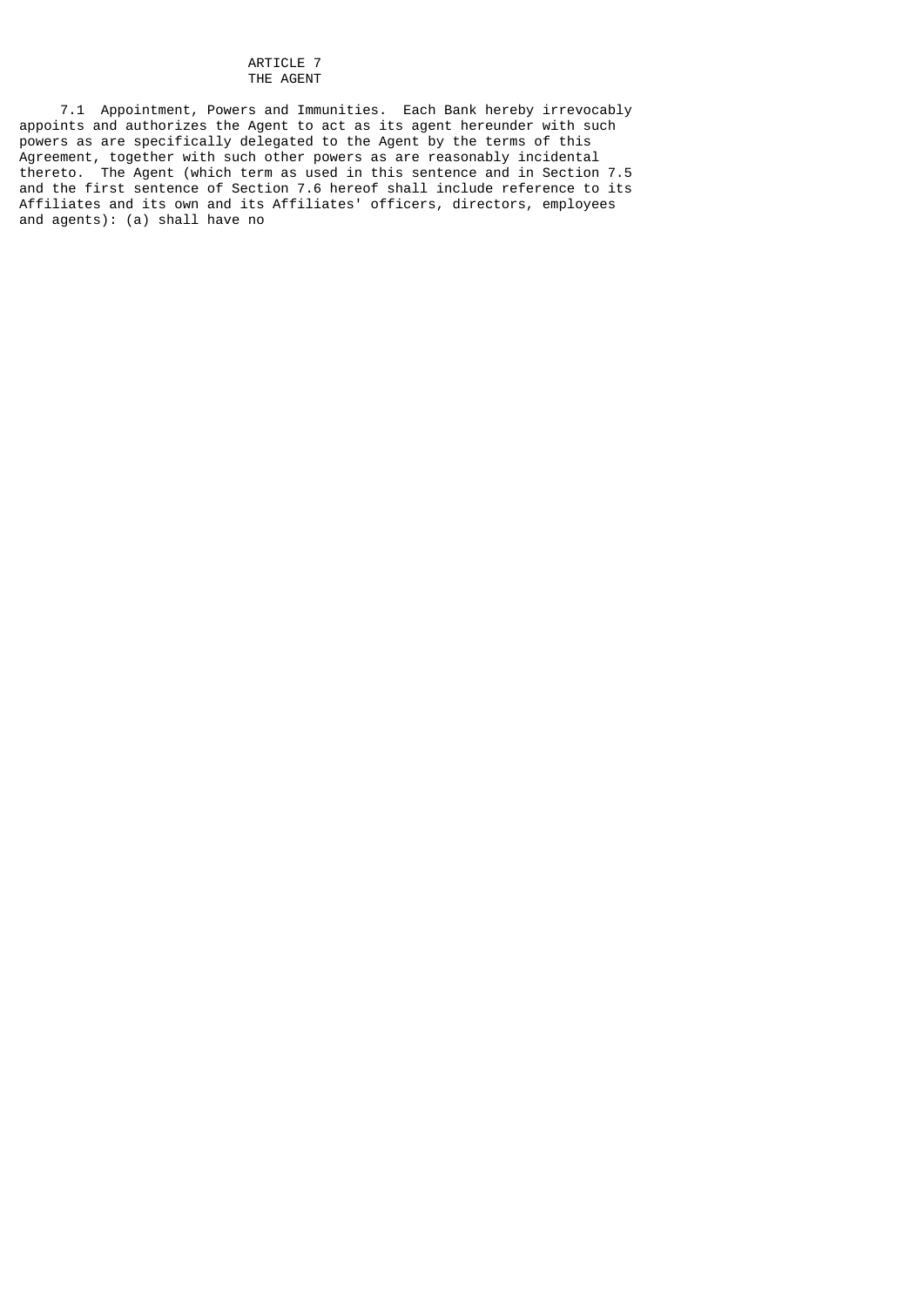duties or responsibilities except those expressly set forth in this Agreement and shall not by reason of this Agreement, the Note or any other document be a trustee for any Bank; (b) shall not be responsible to any Bank for any recitals, statements, representations or warranties contained in this Agreement, or in any certificate or other document referred to or provided for in, or received by any of them under, this Agreement or for the value, validity, effectiveness, genuineness, enforceability, perfection or sufficiency of this Agreement, any Note, or any other document referred to or provided for herein or therein or for any failure by the Company or any other Person to perform any of its obligations hereunder or thereunder; (c) shall not be required to initiate or conduct any litigation or collection proceedings hereunder except to the extent requested by both Banks; and (d) shall not be responsible for any action taken or omitted to be taken by it hereunder or under any other document or instrument referred to or provided for herein or therein or in connection herewith, except for its own gross negligence or willful misconduct. The Agent may employ agents and attorneys-in-fact and shall not be responsible to the Banks for the negligence or misconduct of any such agents or attorneys-in-fact selected by it with reasonable care. Subject to the foregoing, the Agent shall on behalf of the Banks: (i) exercise any and all rights, powers and remedies of the Banks under this Agreement, provided, however, subject to Section 8.1 hereof, the giving of any consent or granting of any waiver or the entering into any amendment of this Agreement shall be given, granted or entered into only with the unanimous written consent of the Banks; (ii) possess instruments on behalf of any or all of the Banks; and (iii) in the event of acceleration of the Company's Obligations hereunder, exercise the rights of the Banks hereunder as the Agent would customarily exercise with respect to loans made exclusively by it and of a nature comparable to the Credit Advances made hereunder.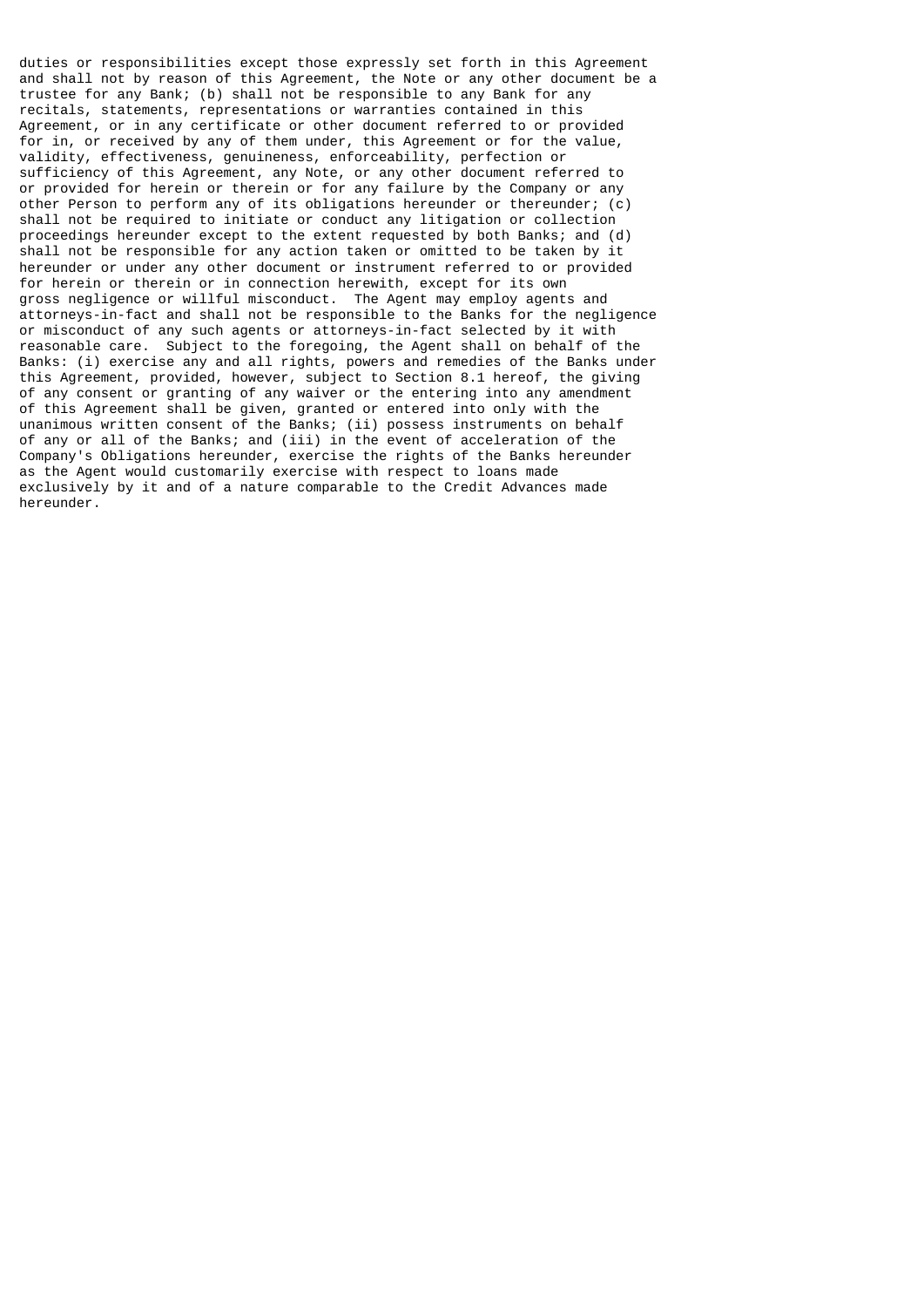7.2 Reliance by Agent. The Agent shall be entitled to rely upon any certifications, notices or other communications (including any communications by telephone, telex, telegram or cable) believed by it to be genuine and correct and to have been signed or sent by or on behalf of the proper Person or Persons, and upon advice and statements of legal counsel, independent accountants and other experts selected by the Agent. As to any matters not expressly provided for by this Agreement, the Agent shall in all cases be fully protected in acting, or in refraining from acting, hereunder in accordance with instructions signed by the Banks and such instructions of the Banks, as applicable, and any action taken or failure to act pursuant thereto shall be binding on all of the Banks.

 7.3 Defaults. The Agent shall not be deemed to have knowledge of the occurrence of an Event of Default unless the Agent has received written notice from a Bank or the Company specifying such Event of Default. In the event that the Agent receives such a notice of the occurrence of an Event of Default, the Agent shall give prompt notice thereof to the Banks. The Agent shall, subject to Section 7.7, take such action as shall be directed by the Banks, provided that, unless and until the Agent shall have received such directions, the Agent may (but shall not be obligated to) take such action, or refrain from taking such action, with respect to such Event of Default as it shall deem advisable in the best interest of the Banks.

 7.4 Rights as a Bank. With respect to its Commitment and the Credit Advances made by it, the Agent in its capacity as a Bank hereunder shall have the same rights and powers hereunder as any other Bank and may exercise the same as though it were not acting as the Agent, and the term "Bank" or "Banks" shall, unless the context otherwise indicates, include the Agent in its individual capacity. The Agent and its Affiliates may (without having to account therefor to any Bank) accept deposits from, lend money to and generally engage in any kind of banking, trust or other business with the Company and any of its Affiliates as if it were not acting as the Agent, and the Agent may accept fees and other consideration from the Company for services as the Agent or otherwise without having to account for the same to the Banks.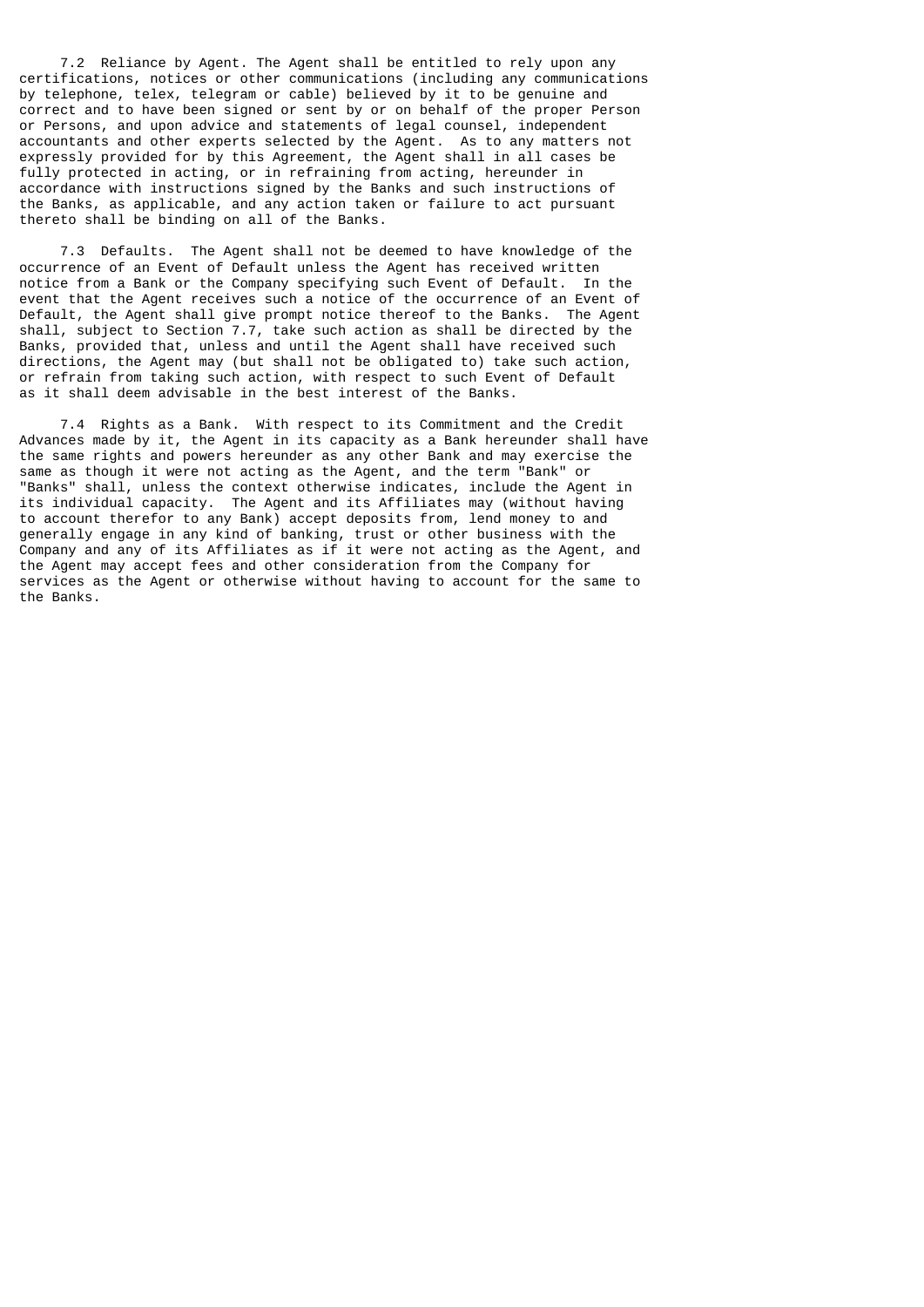7.5 Indemnification. The Banks agree to indemnify the Agent ratably in accordance with the aggregate principal amount of the Notes held by the Banks (or, if no such principal or interest is at the time outstanding, ratably in accordance with their respective shares of the aggregate Commitments) for any and all liabilities, obligations, losses, damages, penalties, actions, judgments, suits, costs, expenses or disbursements of any kind and nature whatsoever which may be imposed on, incurred by or asserted against the Agent in any way relating to or arising out of this Agreement, the Notes or any other document contemplated by or referred to herein or therein (including, without limitation, the costs and expenses which the Company is obligated to pay but excluding, unless an Event of Default has occurred and is continuing, normal administrative costs and expenses incident to the performance of its agency duties hereunder) or the enforcement of any of the terms of this Agreement, the Notes or of any such other documents, provided that no Bank shall be liable for any of the foregoing to the extent they arise from the gross negligence or willful misconduct of the party to be indemnified.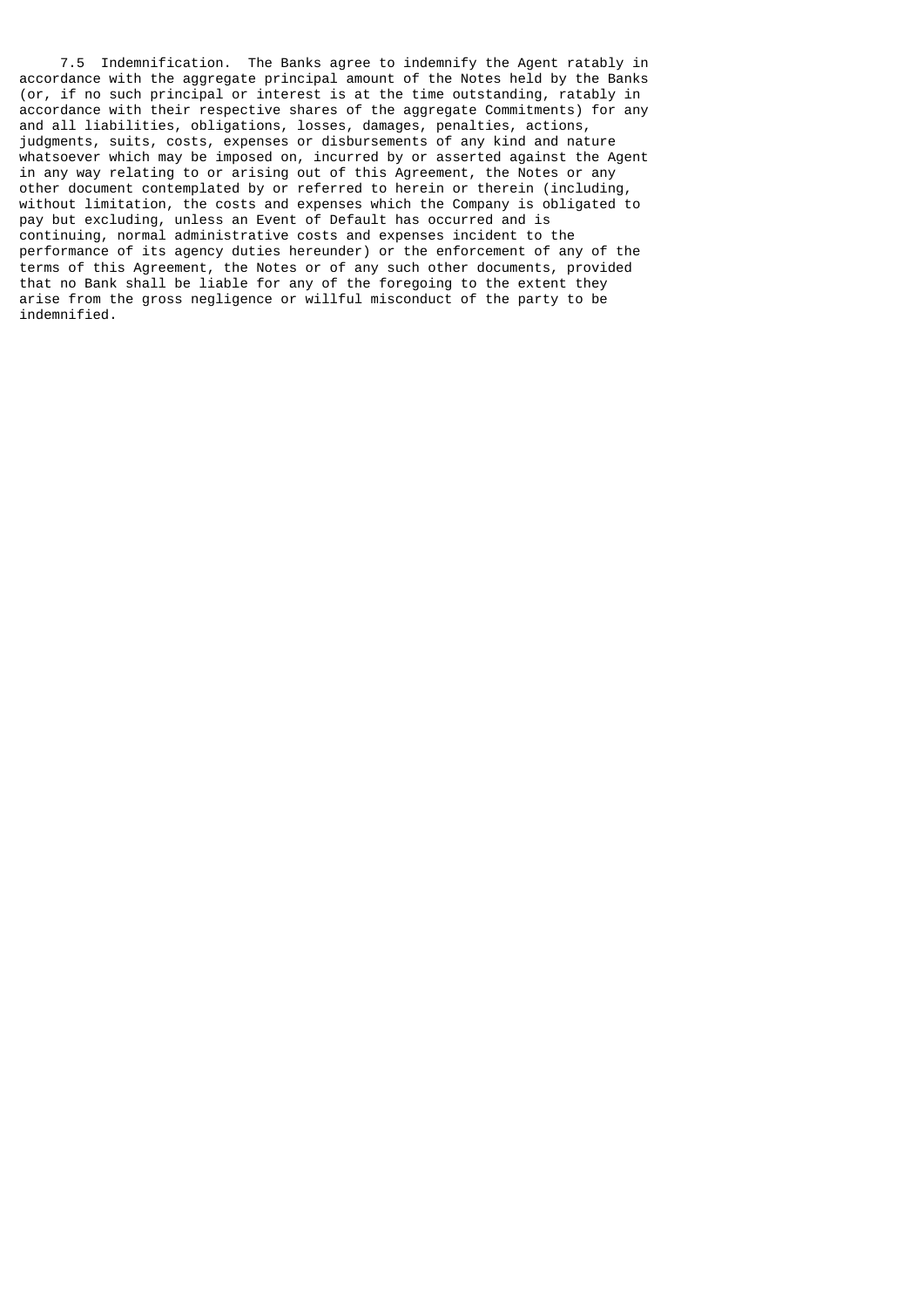7.6 Non-Reliance on Agent and Other Banks. Each Bank agrees that it has, independently and without reliance on the Agent or any other Bank, and based on such documents and information as it has deemed appropriate, made its own credit analysis of the Company and its own decision to enter into this Agreement and that it will, independently and without reliance upon the Agent or any other Bank, and based on such documents and information as it shall deem appropriate at the time, continue to make its own analysis and decisions in taking or not taking action under this Agreement or any other document referred to or provided for herein or to inspect the properties or books of the Company. Except for notices, reports and other documents and information expressly required to be furnished to the Banks by the Agent hereunder, the Agent shall not have any duty or responsibility to provide any Bank with any credit or other information concerning the affairs, financial condition or business of the Company (or any of its Affiliates) which may come into the possession of the Agent or any of its Affiliates. Notwithstanding the foregoing, the Agent will use its best efforts to provide to the Banks any and all information reasonably requested by them and reasonably available to the Agent promptly upon such request.

 7.7 Failure to Act. Except for actions expressly required of the Agent under Articles 2 and 3 hereof, the Agent shall in all cases be fully justified in failing or refusing to act hereunder unless it shall receive further assurances to its satisfaction by the Banks of their indemnification obligations under Section 7.5 hereof against any and all liability and expense which may be incurred by it by reason of taking or continuing to take any such action.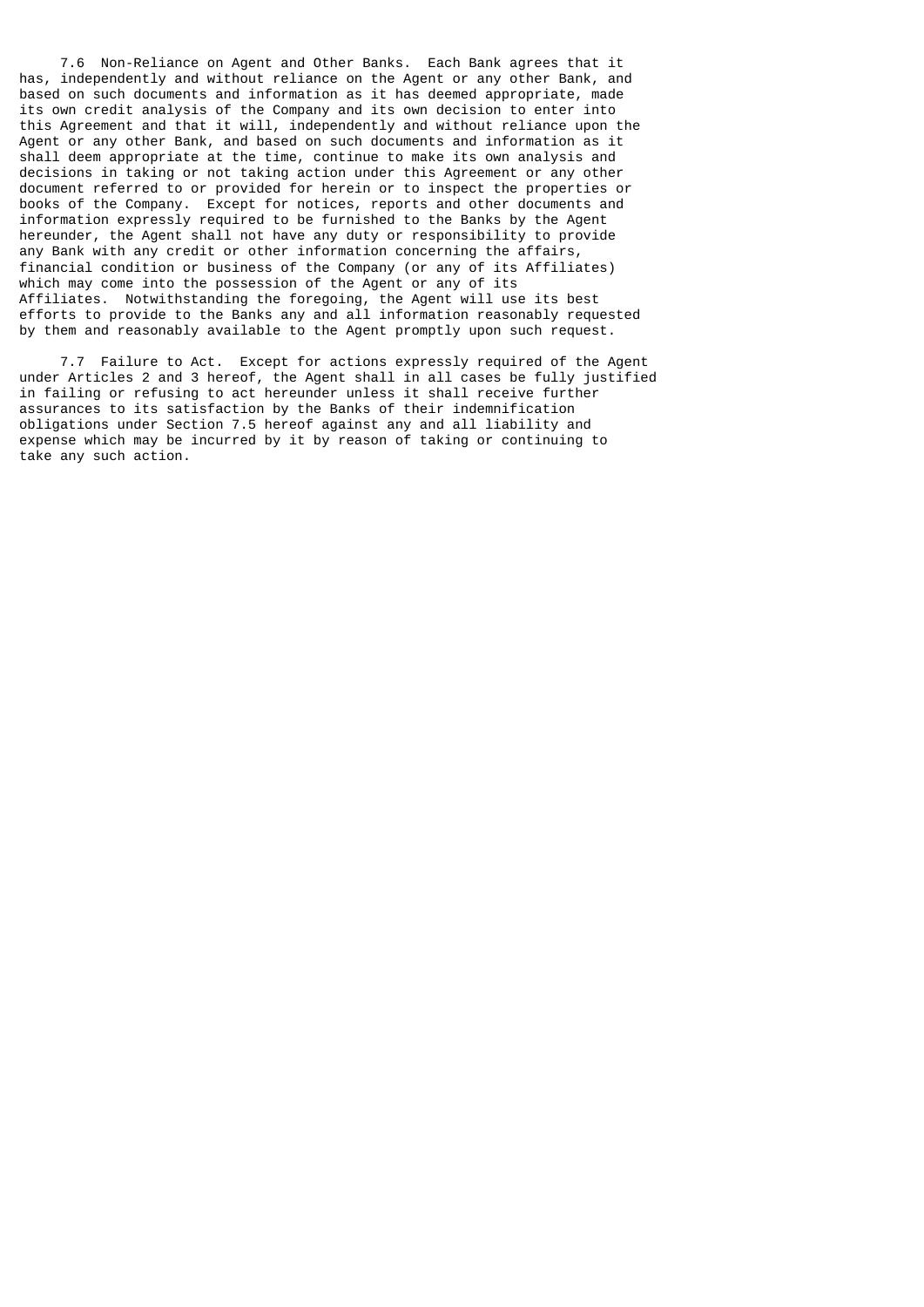7.8 Resignation of Agent. Subject to the appointment and acceptance of a successor Agent as provided below, the Agent may resign at any time by giving not less than thirty (30) days prior written notice thereof to the Banks and the Company. Upon receipt by the Banks of any such notice of resignation, the Banks shall have the right, exercisable within the 30 day period following receipt of such notice, to appoint a successor Agent, and shall so notify the Company of such appointment. If no successor Agent shall have been so appointed by the Banks and shall have accepted such appointment within 30 days after the retiring Agent's giving of notice of resignation, then the retiring Agent may, on behalf of the Banks, appoint a successor Agent (and the retiring Agent shall notify the Bank of such appointment) which shall be a bank which has a combined capital and surplus of at least \$100,000,000. Upon the acceptance of any appointment as Agent hereunder by a successor Agent, such successor Agent shall thereupon succeed to and become vested with all the rights, powers, privileges and duties of the retiring Agent, and the retiring Agent shall be discharged from its duties and obligations as Agent hereunder. After the retiring Agent's resignation hereunder as Agent, the provisions of this Article 7 shall continue in effect for its benefit in respect of any actions taken or omitted to be taken by it while it was acting as the Agent.

 7.9 Cooperation of Banks. Each Bank shall (a) promptly notify the other Banks and the Agent of any Events of Default known to such Bank under this Agreement and not reasonably believed to have been previously disclosed to the other Banks; (b) provide the other Banks and the Agent with such information and documentation as such other Banks or the Agent shall reasonably request in the performance of their respective duties hereunder, including all information relative to the outstanding balance of principal, interest and other sums owed to such Bank by the Company; and (c) cooperate with the Agent with respect to any and all collection procedures at any time commenced against the Company by the Agent on behalf of the Banks.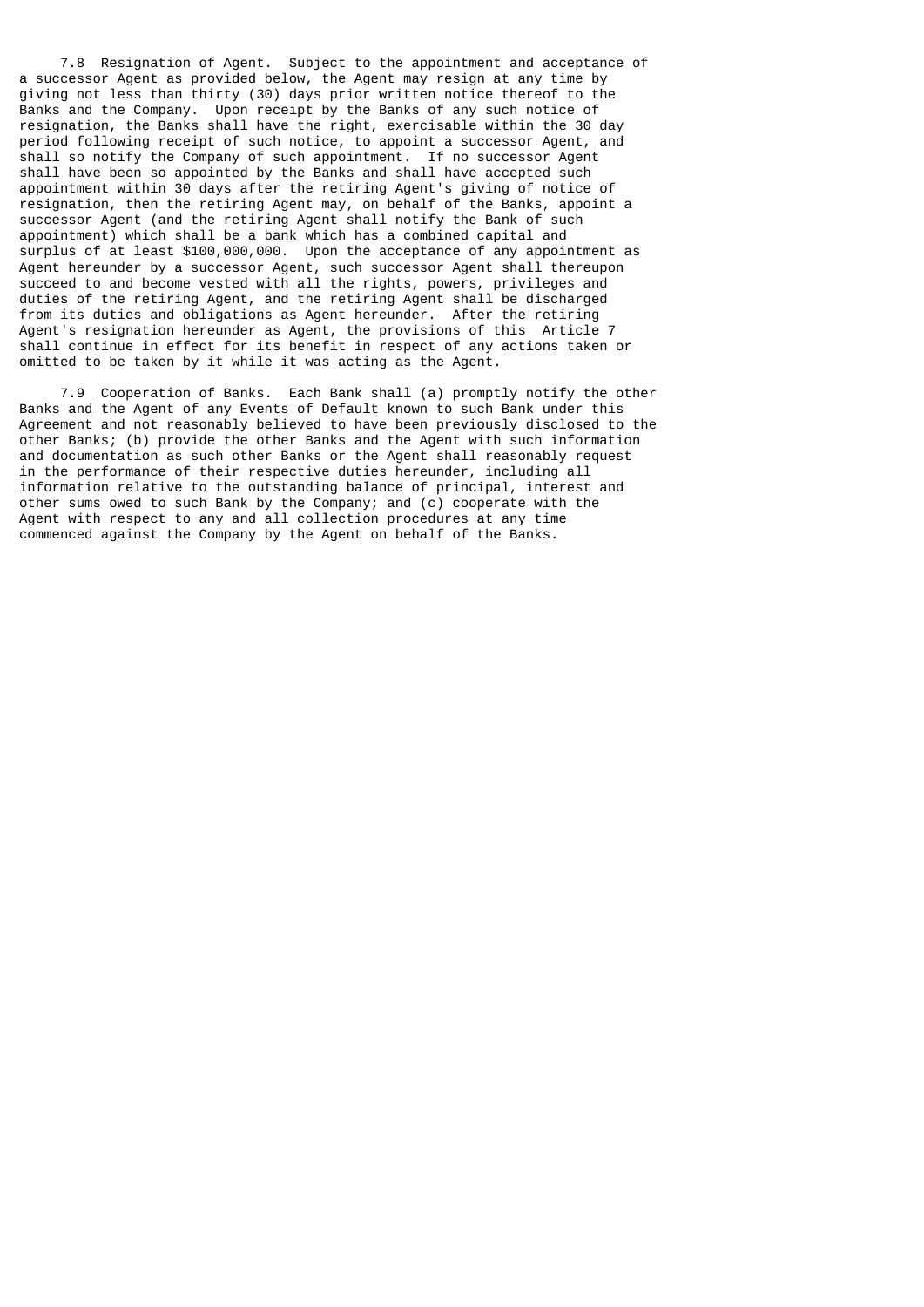7.10 Amendment of Article 7. The Company hereby agrees that the foregoing provisions of this Article 7 constitute an agreement among, and solely for the benefit of, the Agent and the Banks (and the Agent and the Banks acknowledge that the Company is not a party to or bound by such foregoing provisions) and that any and all of the provisions of this Article 7 may be amended at any time by the Banks without the consent or approval of, or prior notice to, the Company (other than the requirement of notice to the Company of the resignation of the Agent). The Agent will promptly furnish to the Company copies of any amendment to this Article 7 entered into by the Banks.

### ARTICLE 8 MISCELLANEOUS

 8.1 Waivers; Remedies. The Company waives notice of all action by the Banks in reliance hereon, but not any notice which is expressly required by any provision of this Agreement to be given to the Company by any Bank. No failure or delay by the Banks in exercising any right or remedy hereunder or under any other Loan Document shall operate as a waiver thereof; nor shall any single or partial exercise of any such right or remedy preclude any other or further exercise thereof or the exercise of any other right or remedy hereunder or thereunder. No amendment, modification, termination, consent or waiver of any provision of this Agreement or of any other Loan Document shall in any event be effective unless the same shall be set forth in a writing signed by the Banks and the Company, and then only to the extent specifically set forth therein. In the event the Company requests that the Banks give their consent, grant any waiver or enter into any amendment to this Agreement in accordance with the terms of this Agreement, and State Street fails to respond to such request within fifteen (15) Business Days after receipt of a written request from the Company for such consent, waiver or amendment, the Agent may (but shall be under no obligation) with the consent of BayBank Boston, give such consent, grant such waiver or enter into such amendment without State Street's consent. The rights and remedies of the Banks hereunder and under the other Loan Documents are cumulative and not exclusive of any other rights and remedies under other agreements of the Company with any Bank or under applicable law, and all such rights and remedies may be exercised singly or concurrently.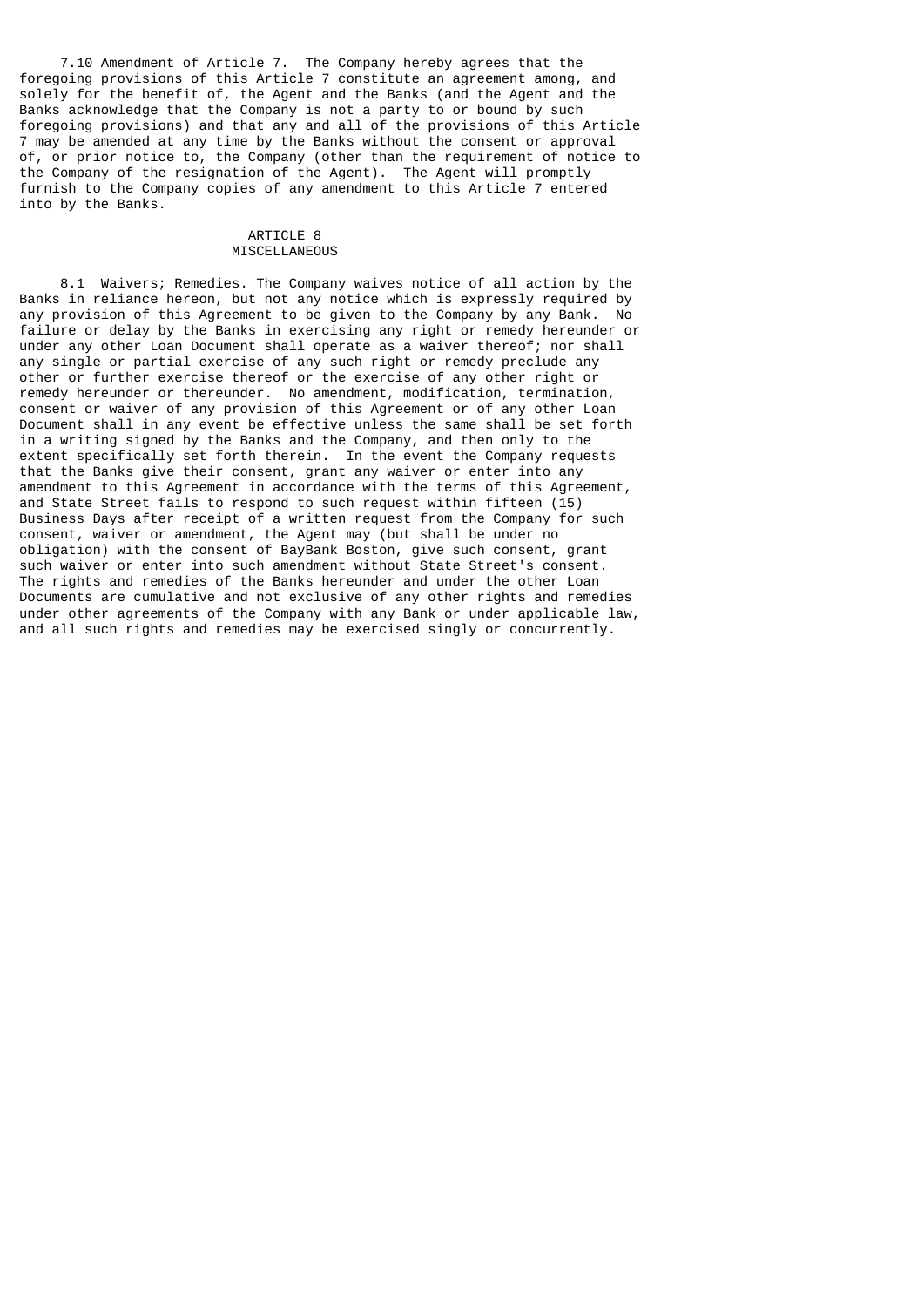8.2 Action by Banks. No notice to or demand upon the Company in any instance, shall entitle the Company to any other or further notice or demand under similar or other circumstances, unless expressly required by this Agreement, any other Loan Document or applicable law. Each of the Banks shall be entitled to rely upon any instrument or communication in any form believed by it to be genuine and to have been signed or sent by a proper Person. No Bank shall be liable for any action taken or omitted to be taken by it hereunder or under any other Loan Document, except for its own manifest error, gross negligence or willful misconduct.

8.3 Notices.

 (a) All notices, demands and other communications between any of parties hereunder to the other shall be deemed effective (except for Credit Requests, which shall be effective when received by the Agent) when made in writing and delivered by hand or sent by first class mail or by facsimile transmission, and addressed to the other party as set forth below:

If to the Company:

 66 B Street Needham, Massachusetts 02194 Attention: Carolyn R. Faulkner, Chief Financial Officer and Vice President Telecopy: 617-449-8666

 with a copy to Scott N. Semel, Esq., Executive Vice President, Secretary and General Counsel, at the same address.

or to such other address of which notice is given in the same manner provided that failure of either Bank to deliver a copy of any notice to the Company's General Counsel shall not constitute a failure to send notice to the Company.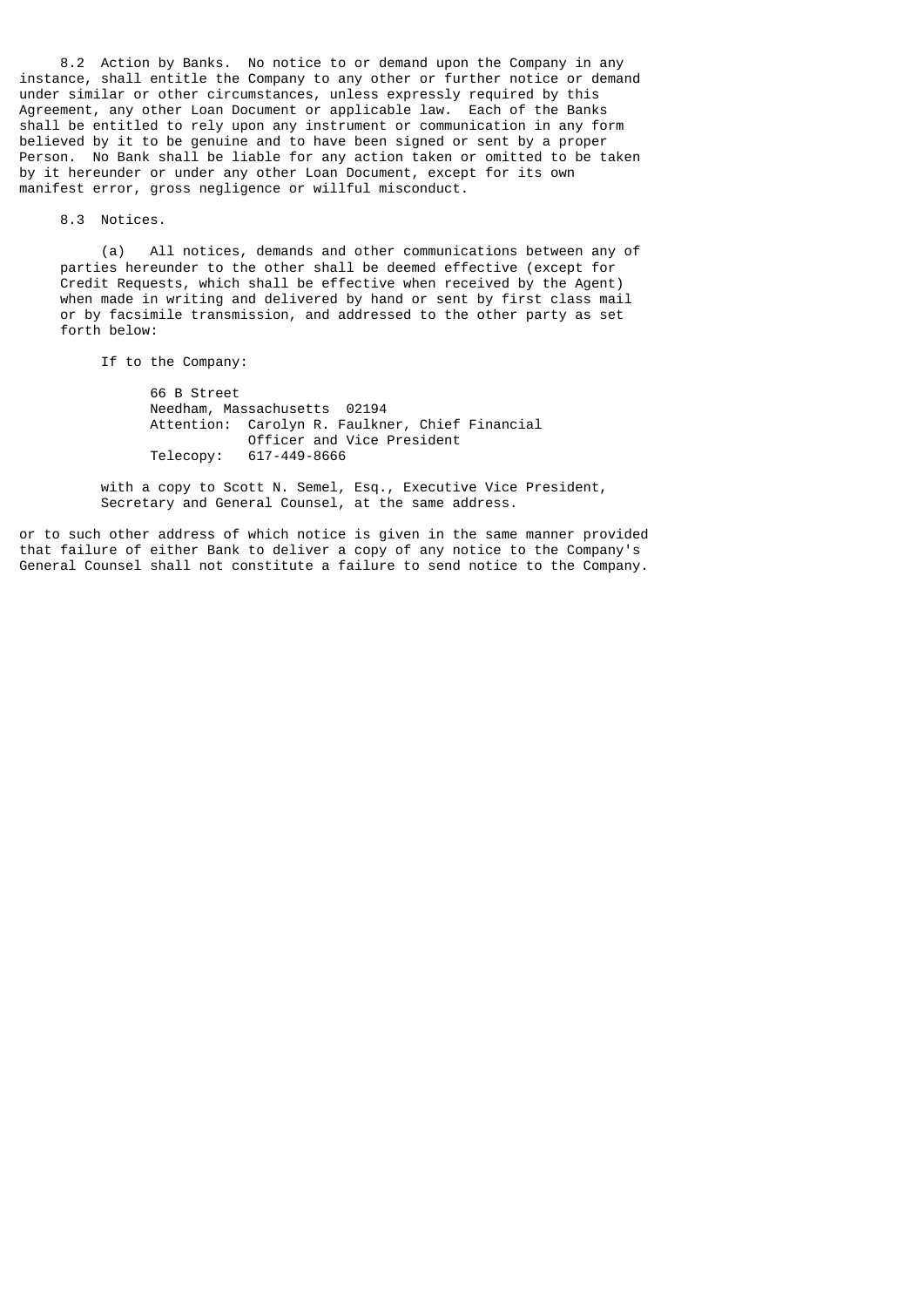If to the Banks:

 BayBank, N.A. 7 New England Executive Park Burlington, Massachusetts 01803 Attention: Gisela A. LoPiano, Vice President Telephone: (617) 564-4155 Telecopier: (617) 564-4127

and

 State Street Bank and Trust Company 225 Franklin Street Boston, Massachusetts 02110 Attention: F. Andrew Beise, Vice President Telephone: (617) 654-3120 Telecopier: (617) 654-4971

 or to such other address as either Bank may designate in writing to the Company, in each case with a copy to:

 Douglas C. Reynolds, Esq. Peabody & Arnold 50 Rowes Wharf Boston, Massachusetts 02110 Telephone: (617) 951-2013 Telecopier: (617) 951-2125

provided that the failure of the Company to deliver a copy of any notice to Douglas C. Reynolds, Esq. shall not constitute a failure to send notice to the Banks.

 (b) Credit Requests from the Company to the Agent shall be delivered in accordance with Section 2.7 and notices to the Agent shall be addressed to the Agent at:

> BayBank, N.A. 7 New England Executive Park Burlington, Massachusetts 01803 Attention: Gisela A. LoPiano, Vice President Telephone: (617) 564-4155 Telecopier: (617) 564-4127

or to such other address as the Agent may designate in writing to the other parties hereto.

 (c) The proceeds of all Credit Advances made hereunder shall be delivered in accordance with Section 2.3 hereof to the following account of the Company with BayBank (unless otherwise agreed in writing by the parties hereto):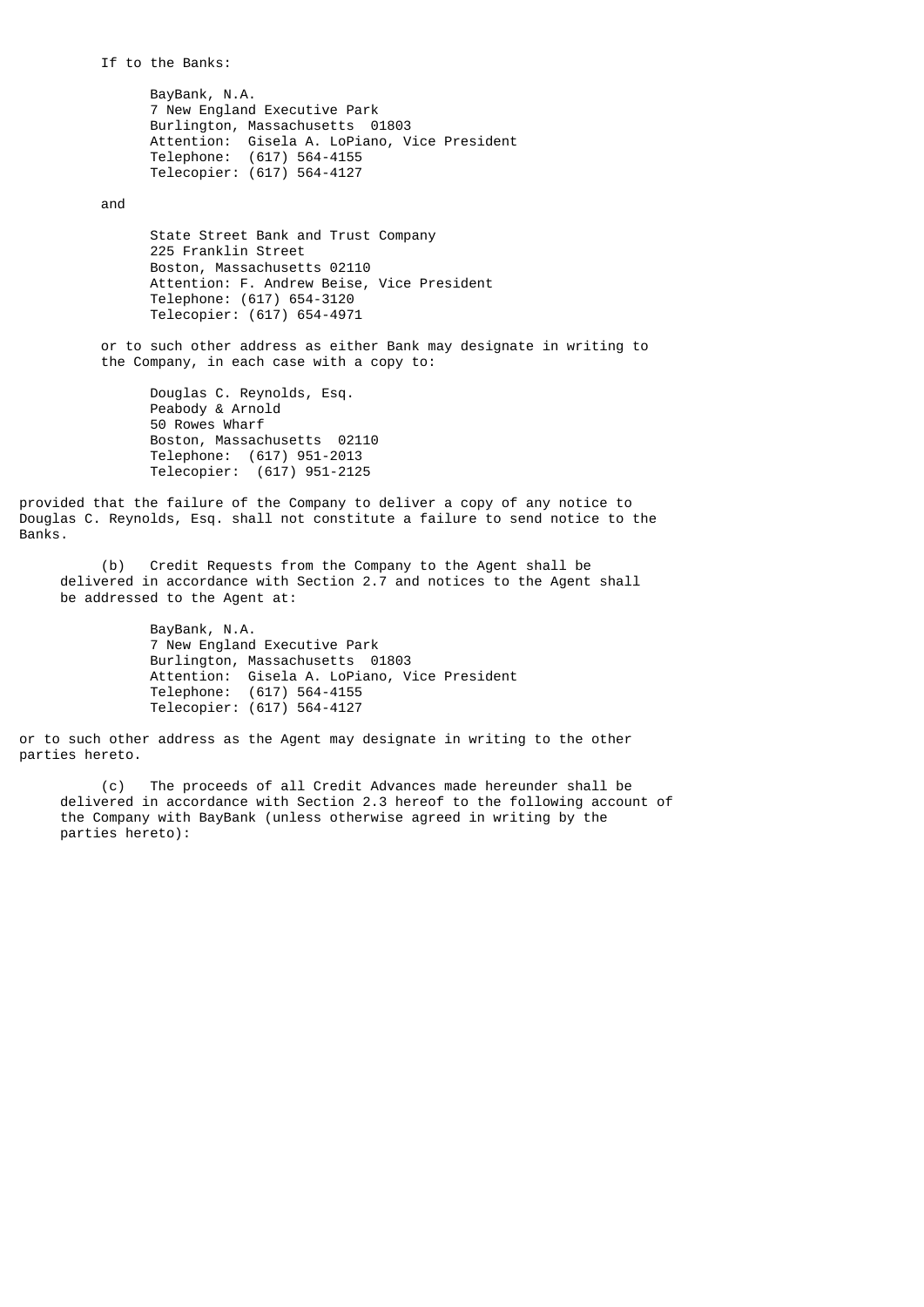BayBank, N.A. 175 Federal Street Boston, Massachusetts 02110 ABA #011001742 For Credit To: Account No. 0161721 Attention: Gisela A. LoPiano, Vice President Telephone: (617) 564-4155 Telecopier: (617) 564-4127

 8.4 Costs and Expenses. The Company will pay to the Banks, on request, or the Banks may charge the Company's deposit accounts with the Agent or any other account of the Company:

> (i) all reasonable costs and expenses paid or incurred by the Banks in connection with the preparation of this Agreement and the other Loan Documents, and any amendment thereof, including, without limitation, the reasonable fees and disbursements of Peabody & Arnold, special counsel for the Banks, with respect thereto; and

 (ii) the reasonable fees and disbursements of such counsel or other legal counsel, independent public accountants and other experts retained by the Bank in connection with the collection or enforcement of any Loan Documents and any collateral or security therefor, and the defense by the Banks of any claims asserted against any of them with respect thereto, whether or not, in any instance, litigation is commenced.

The Banks will give the Company notice of any amount to be charged to any account of the Company pursuant to this Section prior to charging such account.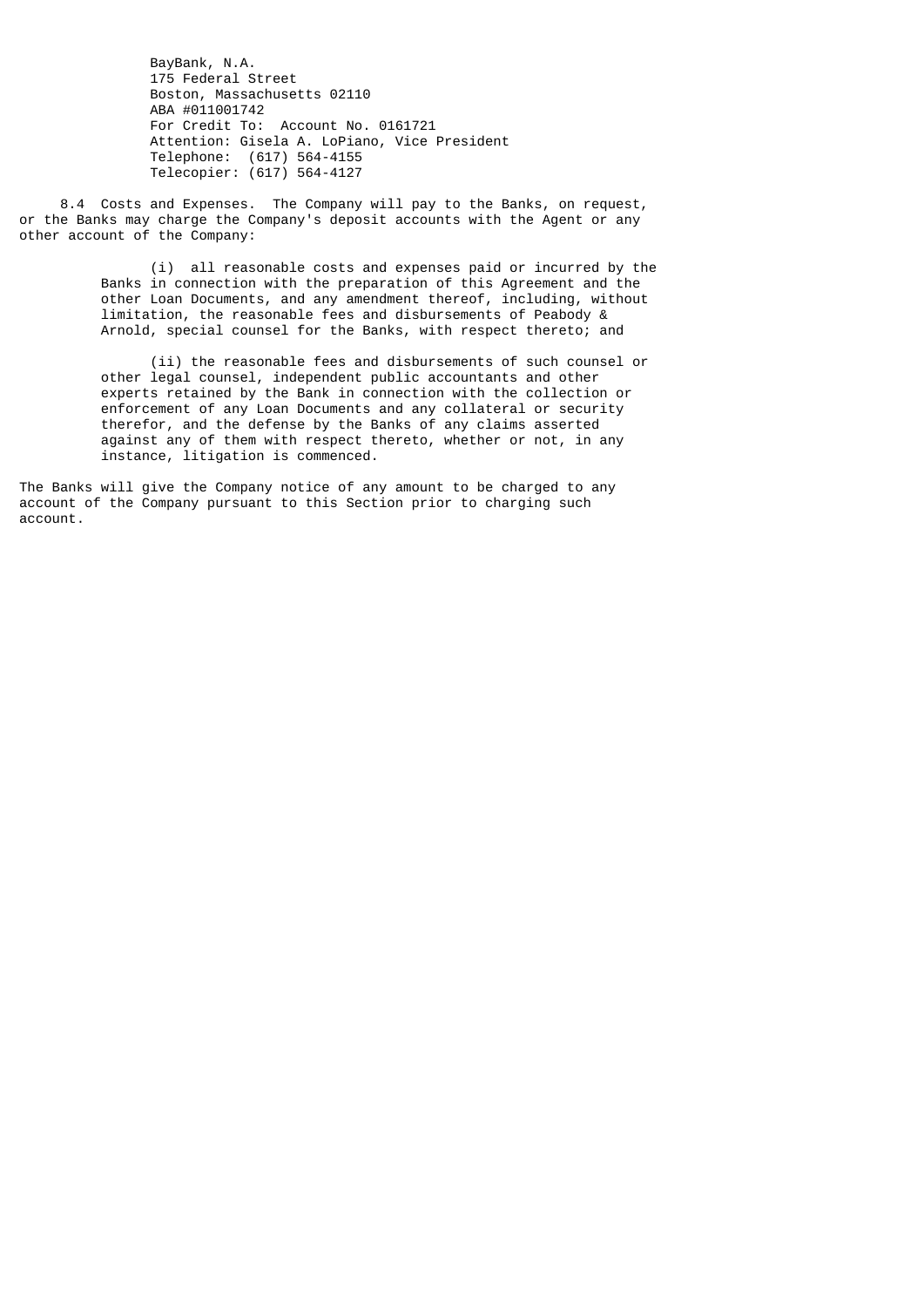8.5 Counterparts. This Agreement may be executed in any number of counterparts, each of which, when so executed and delivered, shall be deemed to be an original and all of which taken together shall constitute but one and the same Agreement.

 8.6 Effective Date; Assignment. This Agreement shall become effective when executed by the Company and the Banks and thereafter shall be binding upon and inure to the benefit of the Company and the Banks and their respective successors and assigns, except that (a) the Company may not assign its rights hereunder or any interest herein without the prior written consent of each of the Banks, and (b) neither Bank may assign its rights hereunder or any interest herein without the prior written consent of the Company (which consent shall not be unreasonably withheld or delayed), provided that BayBank may grant participations in any Credit Advance to any bank wholly-owned by it without the consent of the Company. No assignee, participant or other transferee of any Bank's rights (including a transferee by reason of a business combination involving such Bank) shall be entitled to receive any greater payment under Section 2.16 or 2.18 than the original transferee Bank would have been entitled to receive with respect to the rights transferred, unless such transfer is made with Company's prior written consent or at a time when the circumstances giving rise to such greater payment did not exist.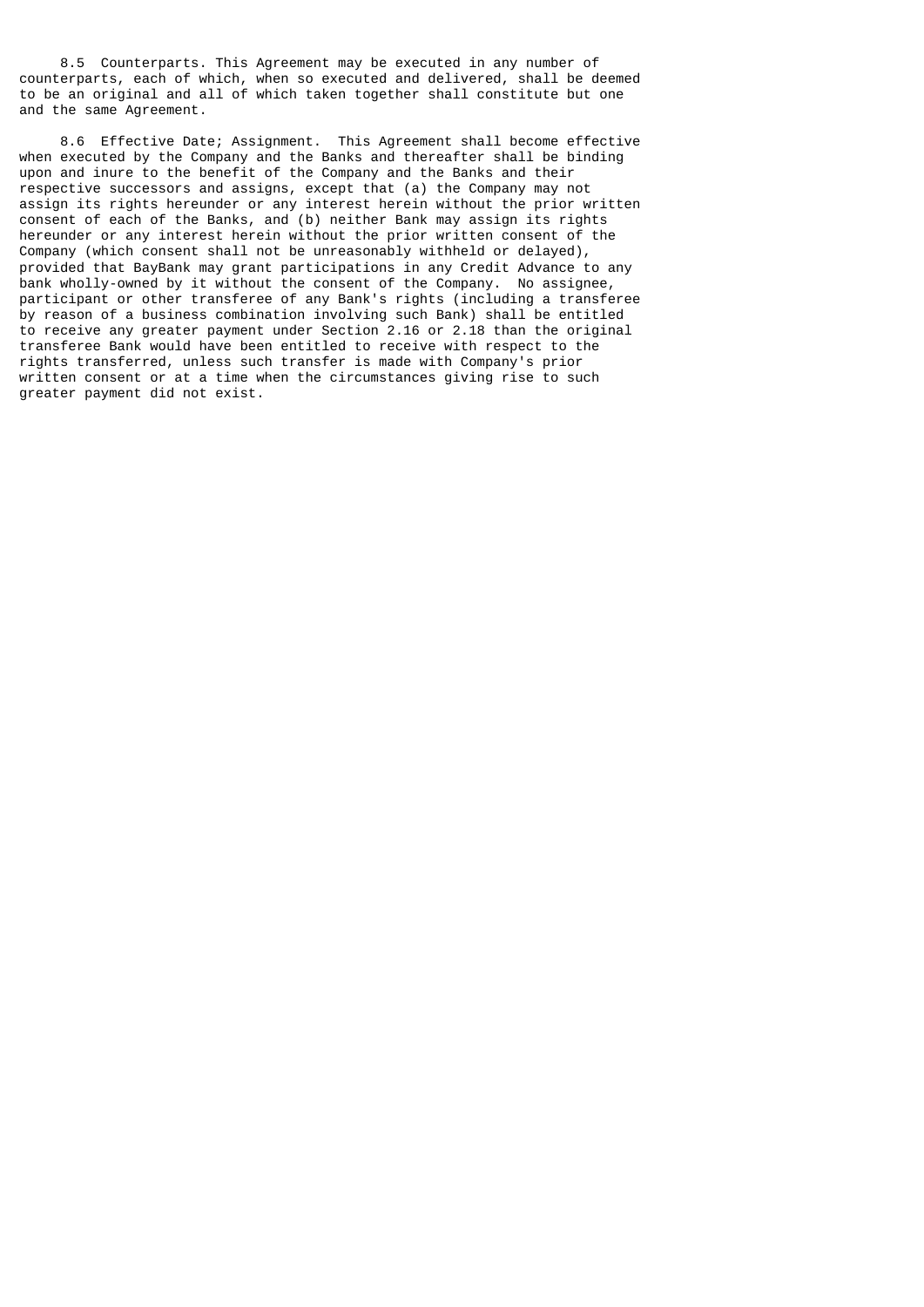8.7 Survival of Covenants. All of the covenants, representations and warranties made herein shall survive the execution and delivery of this Agreement and the making of any and all Credit Advances. All covenants, representations and warranties contained in any of the other Loan Documents, and in any certificate, statement, report or other document delivered by or on behalf of the Company as provided herein, or otherwise, in connection with the transactions contemplated hereby, shall be deemed to have been made in this Agreement as of the date of such certificate, statement, report or other document.

 8.8 GOVERNING LAW. THIS AGREEMENT AND ALL OTHER LOAN DOCUMENTS SHALL BE GOVERNED BY AND CONSTRUED IN ACCORDANCE WITH THE LAW OF THE COMMONWEALTH OF MASSACHUSETTS.

 8.9 WAIVER OF JURY TRIAL. EXCEPT TO THE EXTENT PROHIBITED BY LAW WHICH CANNOT BE WAIVED, EACH OF THE BANKS, THE AGENT AND THE COMPANY HEREBY IRREVOCABLY WAIVES TRIAL BY JURY IN CONNECTION WITH ANY ACTION OR PROCEEDING OF ANY NATURE WHATSOEVER ARISING UNDER, OUT OF OR IN CONNECTION WITH THIS AGREEMENT OR ANY OF THE OTHER LOAN DOCUMENTS OR THE SUBJECT MATTER OF THIS LOAN TRANSACTION OR THE LENDER/BORROWER RELATIONSHIP BEING ESTABLISHED HEREBY, WHETHER ARISING UNDER STATUTE (INCLUDING ANY FEDERAL OR STATE CONSTITUTION) OR UNDER THE LAW OF CONTRACT, TORT OR OTHERWISE AND INCLUDING, WITHOUT LIMITATION, ANY CHALLENGE TO THE LEGALITY, VALIDITY, BINDING EFFECT OR ENFORCEABILITY OF THIS SECTION OR THIS AGREEMENT OR ANY OF THE OTHER LOAN DOCUMENTS.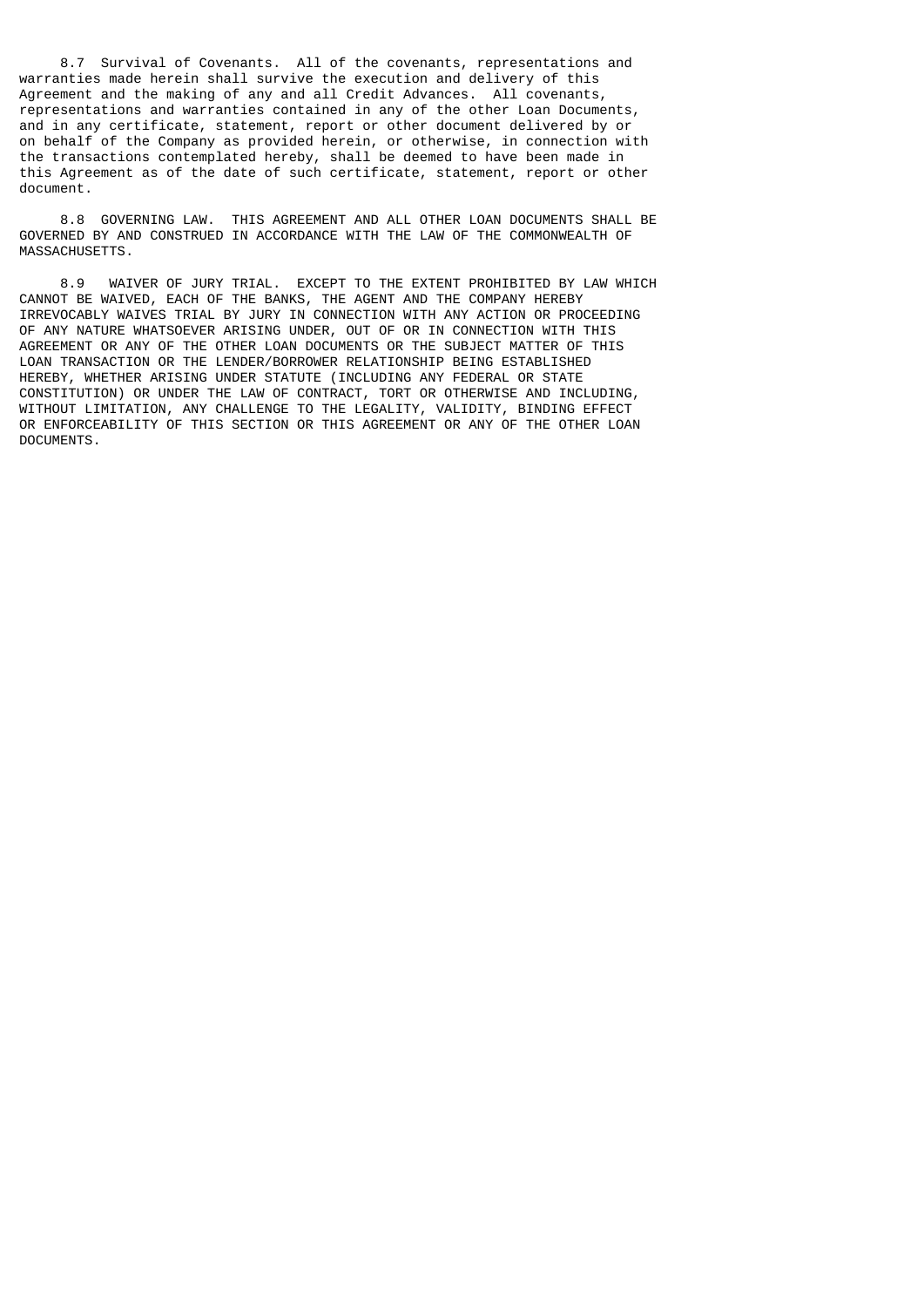8.10 Attachments. All Exhibits and Schedules hereto are hereby incorporated into and made a part of this Agreement.

 8.11 Severability. If any provision of this Agreement, or the application thereof to any person or circumstance, is held invalid, such invalidity shall not affect any other provision which can be given effect without the invalid provision or application, and to this end the provisions hereof shall be severable.

 8.12 Reliance by Company. The Company shall be entitled to rely upon any certifications, notices or other communications (including any communications by telephone, telex, telegram or cable) believed by it to be genuine and correct and to have been signed or sent by or on behalf of the Agent.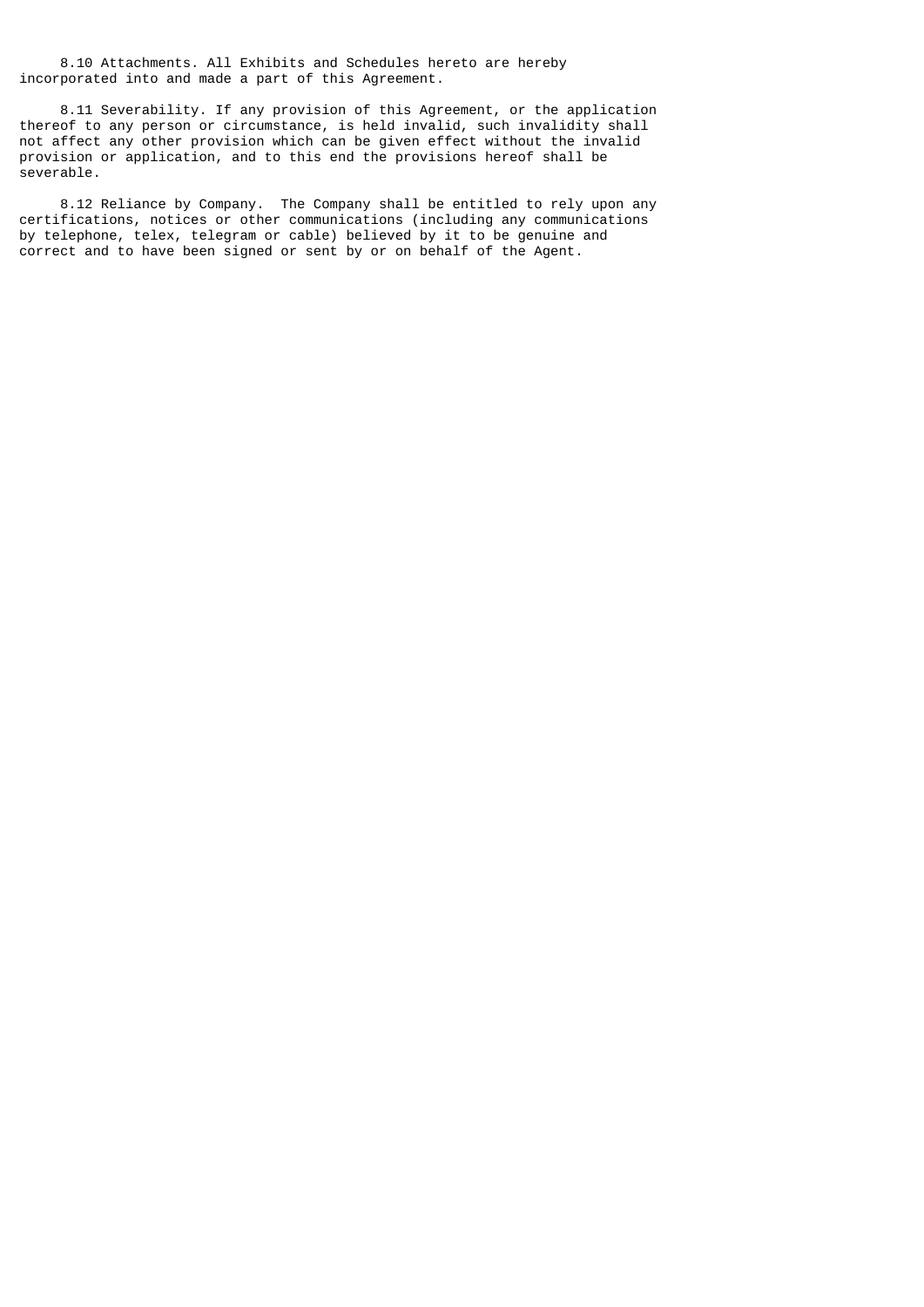IN WITNESS WHEREOF, the Company and the Banks have caused this Agreement to be executed and delivered as a sealed instrument, at Boston, Massachusetts, by their duly authorized officers, all as of the date first written above.

DESIGNS, INC.

 By: /s/ Scott N. Semel Title: Executive Vice President

BAYBANK, N.A.

 By: /s/ Brehon S. Griswold Title: Senior Vice President

STATE STREET BANK AND TRUST COMPANY

 By: /s/ F. Andrew Beise Title: Vice President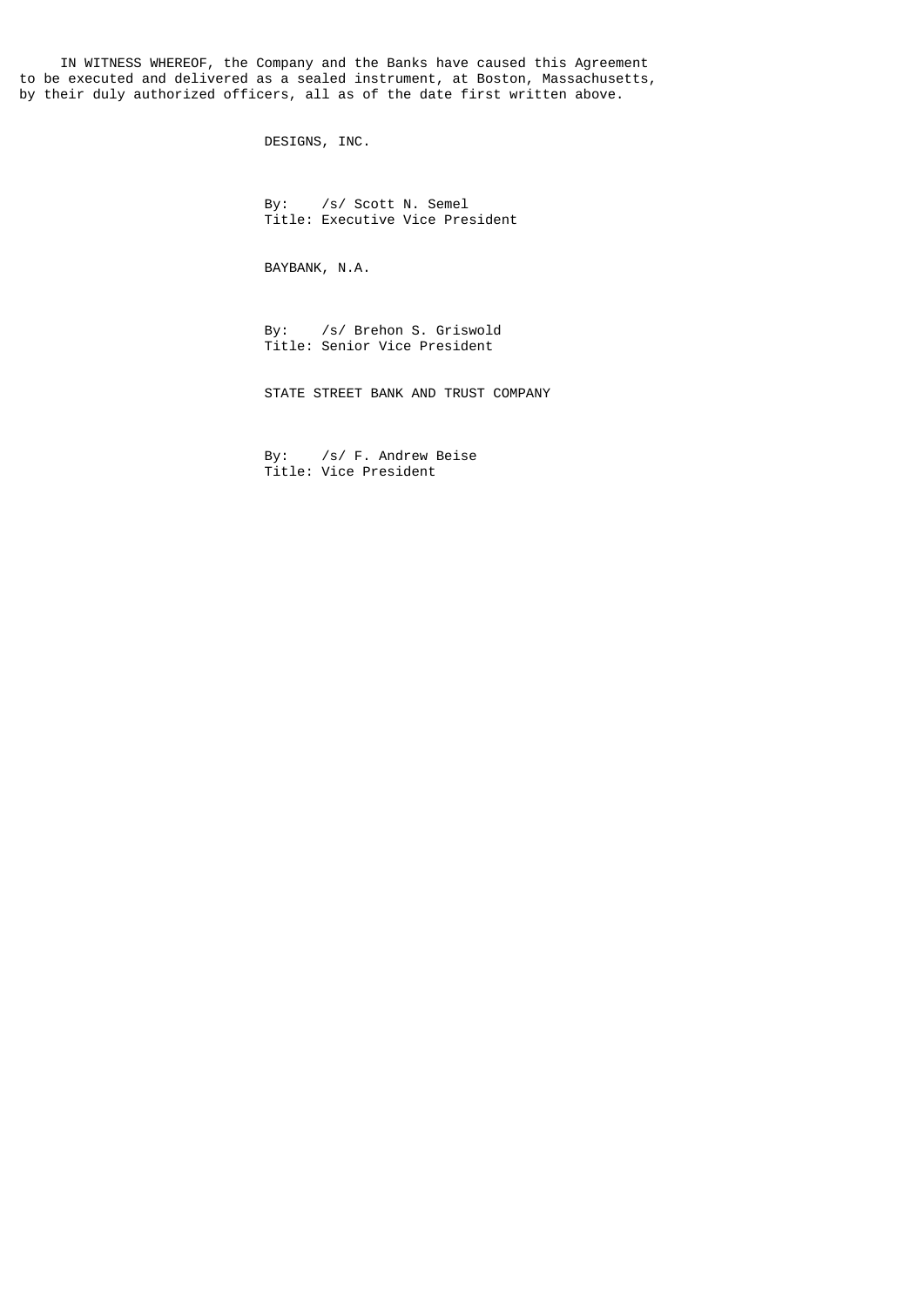## [Form of Note]

PROMISSORY NOTE

### $\uparrow$   $\uparrow$   $\uparrow$   $\uparrow$   $\uparrow$   $\uparrow$   $\uparrow$   $\uparrow$   $\uparrow$   $\uparrow$   $\uparrow$   $\uparrow$   $\uparrow$   $\uparrow$   $\uparrow$   $\uparrow$   $\uparrow$   $\uparrow$   $\uparrow$   $\uparrow$   $\uparrow$   $\uparrow$   $\uparrow$   $\uparrow$   $\uparrow$   $\uparrow$   $\uparrow$   $\uparrow$   $\uparrow$   $\uparrow$   $\uparrow$   $\uparrow$   $\uparrow$   $\uparrow$   $\uparrow$   $\uparrow$   $\uparrow$

FOR VALUE RECEIVED, DESIGNS, INC., a Delaware corporation (the<br>'), hereby promises to pay to (the "Bank"), or "Borrower"), hereby promises to pay to order, at the principal office of BayBank, N.A., as Agent, presently located at 7 New England Executive Park, Burlington, Massachusetts 01803, the principal sum of DOLLARS (or such lesser amount as shall DOLLARS (or such lesser amount as shall equal the aggregate unpaid principal amount of the Credit Advances made by the Bank to the Borrower under the Credit Agreement referred to below), in lawful money of the United States of America and in immediately available funds, on the date and in the principal amounts provided in the Credit Agreement, and to pay interest on the unpaid principal amount of each such Credit Advance, at such office, in like money and funds, for the period commencing on the date of such Credit Advance until such Credit Advance shall be paid in full, at the rates per annum and on the dates provided in the Credit Agreement.

 The date and amount of each Credit Advance made by the Bank to the Borrower under the Credit Agreement, each payment of principal thereof, the Type of and Interest Period (if any) for such Credit Advance, and payments of interest shall be recorded by the Bank on its books and, prior to any transfer of this Note (or, at the discretion of the Bank, at any other time), endorsed by the Bank on the schedule attached hereto or any continuation thereof, and the Borrower hereby authorizes the Bank to make any such endorsement.

 This Note is one of the Notes referred to in the Amended and Restated Credit Agreement (as modified and supplemented and in effect from time to time, the "Credit Agreement") dated as of July , 1996 among the Borrower and the banks named therein (including the Bank) and evidences the Credit Advances made by the Bank thereunder. Capitalized terms used in this Note and not otherwise defined herein have the respective meanings assigned to them in the Credit Agreement.

 The Credit Agreement provides for the acceleration of the maturity of this Note upon the occurrence of certain events and for prepayments of Credit Advances upon the terms and conditions specified therein.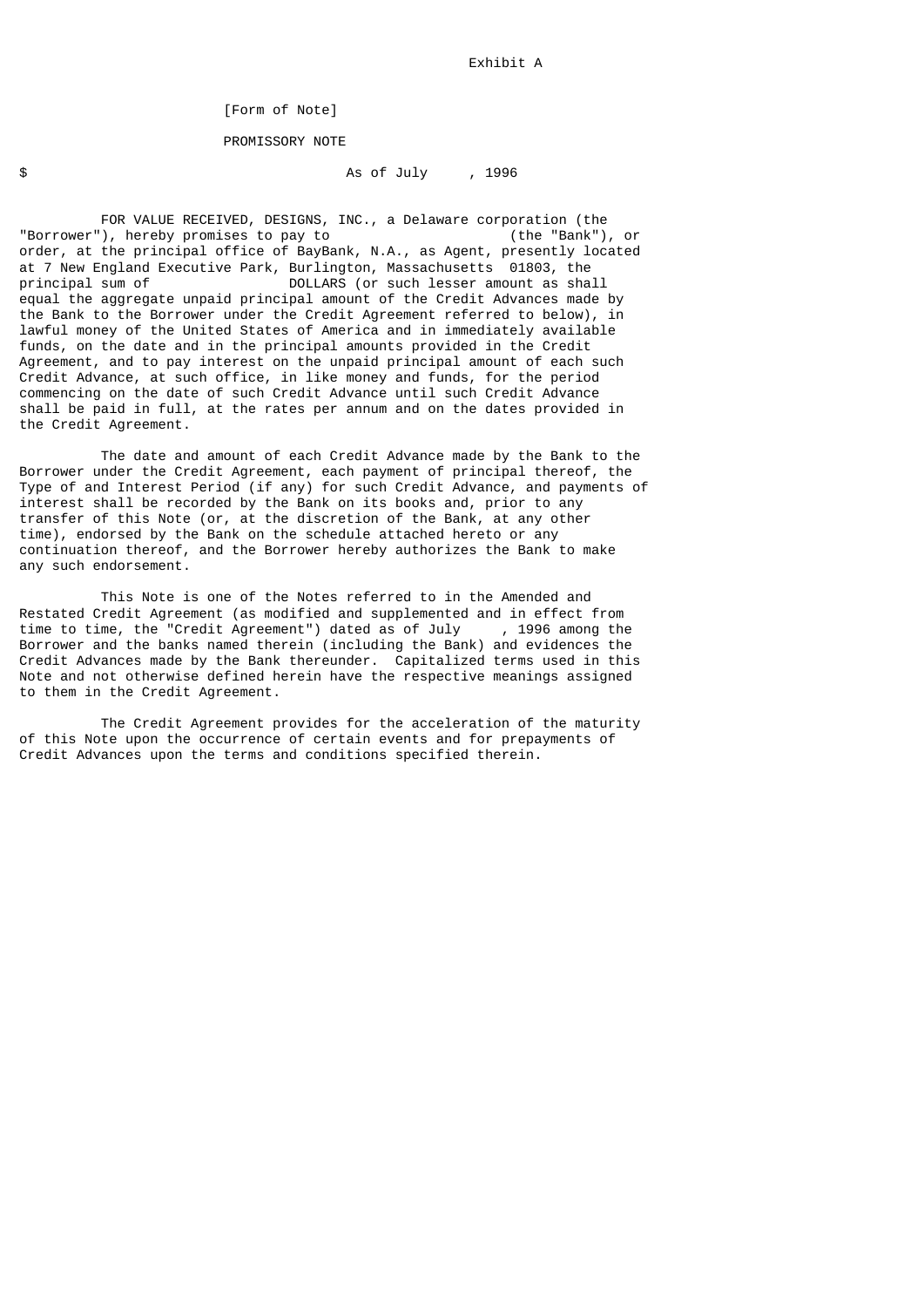This Note shall be governed by and construed in accordance with the laws of the Commonwealth of Massachusetts.

DESIGNS, INC.

and the state of the state of the By-Title: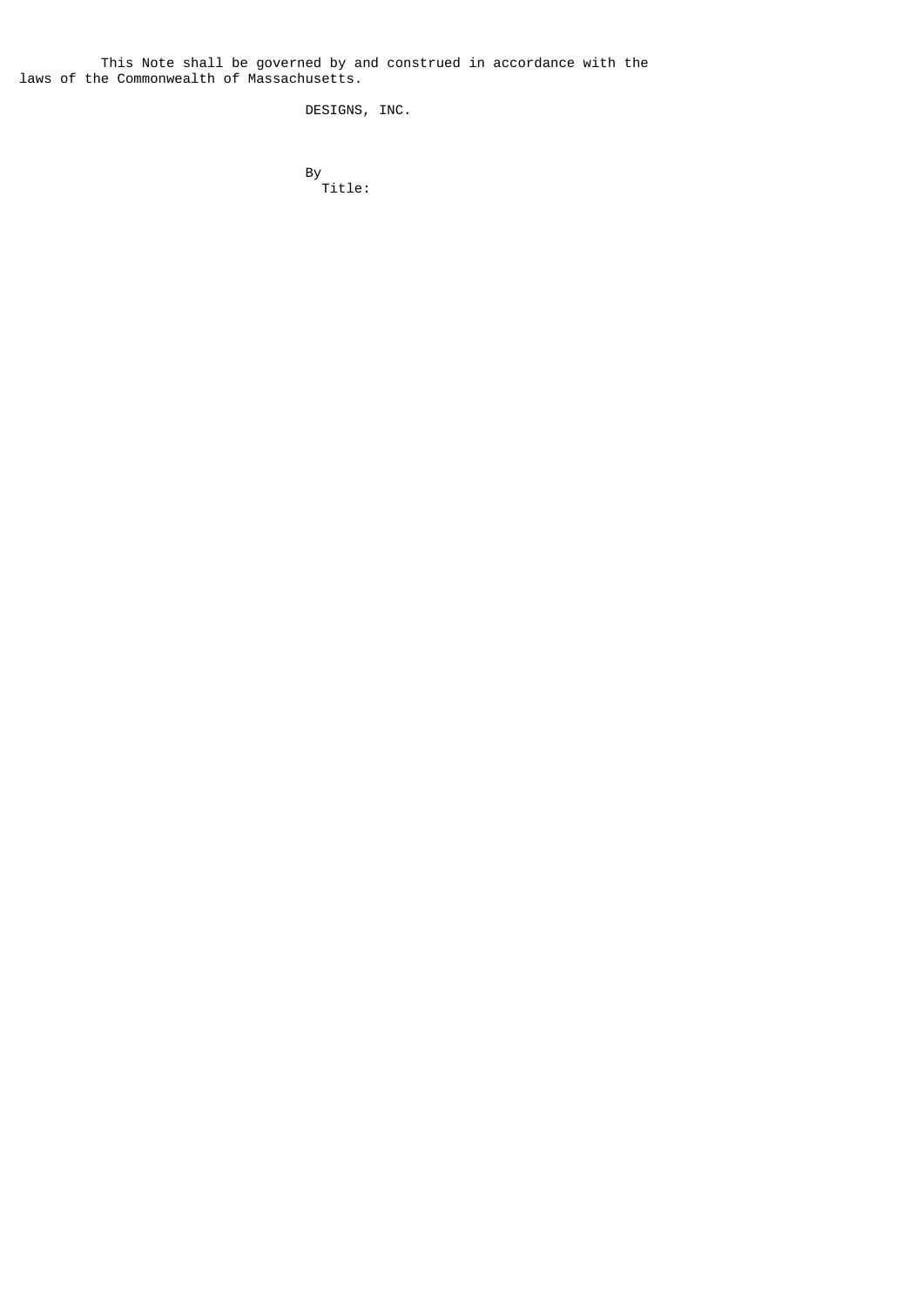# SCHEDULE

 This Note evidences Credit Advances made under the within-described Credit Agreement to the Borrower in the principal amounts set forth below, which Credit Advances were made on the dates set forth below, subject to the payments and prepayments of principal set forth below: